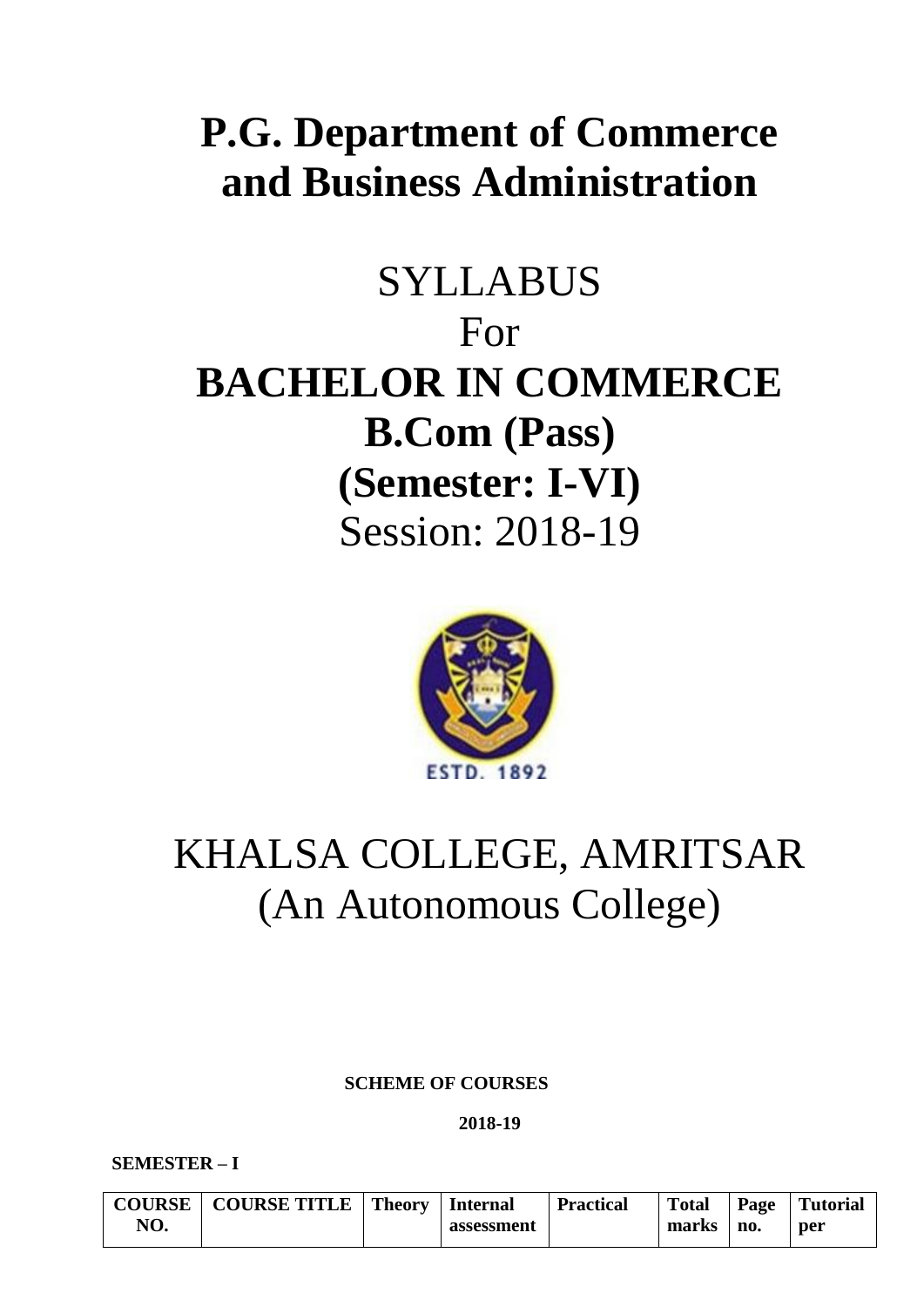|                |                                                       |    |    |    |    | week           |
|----------------|-------------------------------------------------------|----|----|----|----|----------------|
|                |                                                       |    |    |    |    |                |
| $BCG -$<br>101 | English<br>(Compulsory)                               | 37 | 13 |    | 50 |                |
| $BCG -$<br>102 | Punjabi<br>Compulsory/Basic<br>Punjabi                | 37 | 13 |    | 50 |                |
| $BCG -$<br>103 | Financial<br>Accounting                               | 37 | 13 |    | 50 | $\overline{2}$ |
| $BCG -$<br>104 | <b>Business</b><br>Organization                       | 37 | 13 |    | 50 |                |
| $BCG -$<br>105 | <b>Business</b><br>Communication                      | 37 | 13 |    | 50 |                |
| $BCG -$<br>106 | <b>Business Statistics</b>                            | 37 | 13 |    | 50 |                |
| $BCG -$<br>107 | Computer<br>Fundamentals                              | 27 | 13 | 10 | 50 |                |
| $DA-1$         | Drug Abuse:<br>Problem,<br>Management &<br>Prevention |    |    |    |    |                |

# **SEMESTER – II**

| <b>COURSE</b><br>NO. | <b>COURSE TITLE</b>                                   | <b>Theory</b>            | <b>Internal</b><br>assessment | <b>Practical</b> | <b>Total</b><br>marks | Page<br>no. | <b>Tutorial</b> |
|----------------------|-------------------------------------------------------|--------------------------|-------------------------------|------------------|-----------------------|-------------|-----------------|
|                      |                                                       |                          |                               |                  |                       |             | per<br>week     |
| $BCG -$<br>201       | English<br>(Compulsory)                               | 37                       | 13                            |                  | 50                    |             |                 |
| $BCG -$<br>202       | Punjabi<br>Compulsory/Basic<br>Punjabi                | 37                       | 13                            |                  | 50                    |             |                 |
| $BCG -$<br>203       | Advanced<br>Financial<br>Accounting                   | 27                       | 13                            | 10               | 50                    |             | $\overline{2}$  |
| $BCG -$<br>204       | Commercial laws                                       | 37                       | 13                            |                  | 50                    |             |                 |
| $BCG -$<br>205       | <b>Business</b><br>Economics                          | 37                       | 13                            |                  | 50                    |             |                 |
| $BCG -$<br>206       | Functional<br>Management                              | 37                       | 13                            |                  | 50                    |             | $\overline{2}$  |
| $BCG -$<br>207       | Seminar                                               | $\overline{\phantom{0}}$ |                               |                  | 50                    |             |                 |
| <b>BCG-208</b>       | PC Softwares In<br><b>Business</b><br>Applications    | 27                       | 13                            | 10               | 50                    |             |                 |
| $DA-2$               | Drug Abuse:<br>Problem,<br>Management &<br>Prevention |                          |                               |                  |                       |             |                 |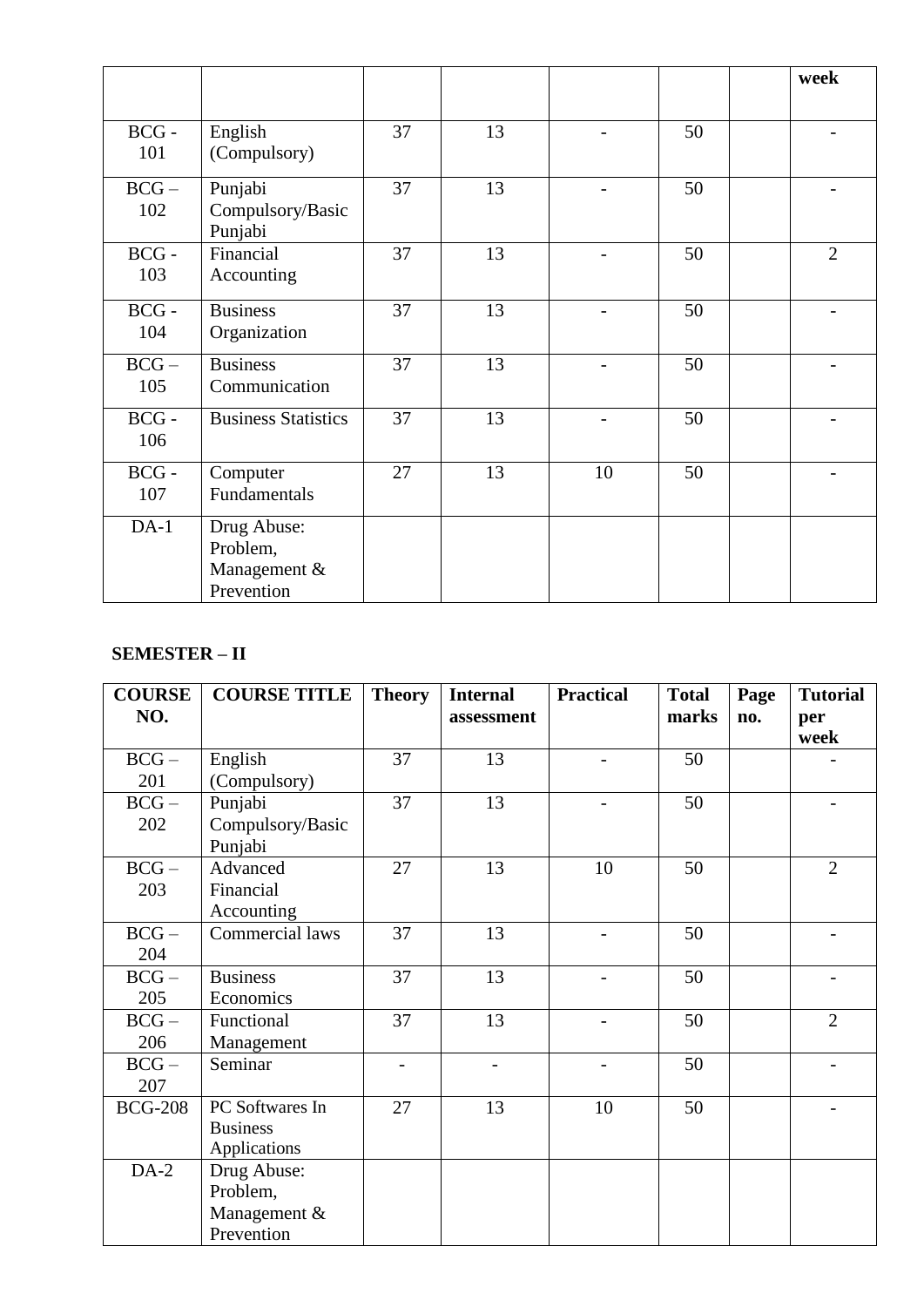# **EMESTER – III**

| <b>COURSE</b>    | <b>COURSE TITLE</b>     | <b>Theory</b> | <b>Internal</b> | <b>Practical</b> | <b>Total</b> | Page | <b>Tutori</b>  |
|------------------|-------------------------|---------------|-----------------|------------------|--------------|------|----------------|
| NO.              |                         |               | assessment      |                  | marks        | no.  | al per         |
|                  |                         |               |                 |                  |              |      | week           |
| $BCG -$          | English                 | 40            | 10              |                  | 50           |      |                |
| 301              | (Compulsory)            |               |                 |                  |              |      |                |
| $BCG -$          | Punjabi                 | 40            | 10              |                  | 50           |      |                |
| 302              | Compulsory/Basic        |               |                 |                  |              |      |                |
|                  | Punjabi                 |               |                 |                  |              |      |                |
| $BCG - 303$      | Corporate               | 40            | 10              |                  | 50           |      | $\overline{2}$ |
|                  | Accounting              |               |                 |                  |              |      |                |
| <b>BCG</b> - 304 | Corporate Laws          | 40            | 10              |                  | 50           |      |                |
|                  |                         |               |                 |                  |              |      |                |
| $BCG - 305$      | <b>Financial Market</b> | 40            | 10              |                  | 50           |      |                |
|                  | Operations              |               |                 |                  |              |      |                |
| $BCG - 306$      | International           | 40            | 10              |                  | 50           |      |                |
|                  | <b>Business</b>         |               |                 |                  |              |      |                |
| <b>BCG</b> - 307 | Entrepreneurship        | 40            | 10              |                  | 50           |      |                |
|                  | and Small Business      |               |                 |                  |              |      |                |
| <b>ESL</b> - 221 | Environmental           | 40            | 10              |                  | 50           |      |                |
|                  | Studies-I               |               |                 |                  | (qualifying) |      |                |
|                  |                         |               |                 |                  |              |      |                |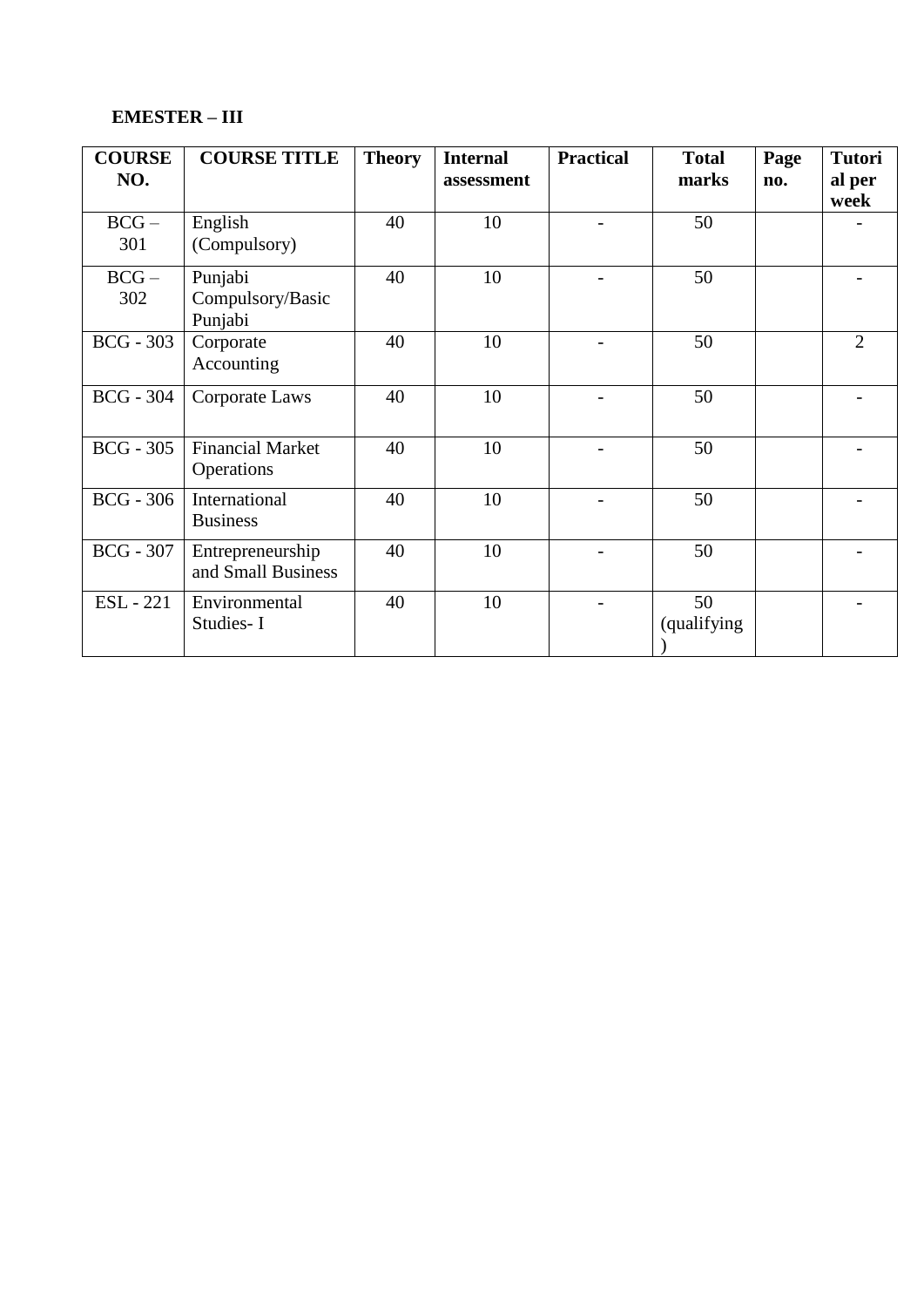# **SEMESTER – IV**

| <b>COURSE</b> | <b>COURSE TITLE</b>    | <b>Theory</b> | <b>Internal</b> | <b>Practical</b> | <b>Total</b> | Page | <b>Tutorial</b> |
|---------------|------------------------|---------------|-----------------|------------------|--------------|------|-----------------|
| NO.           |                        |               | assessment      |                  | marks        | no.  | per week        |
| $BCG -$       | English                | 40            | 10              |                  | 50           |      |                 |
| 401           | (Compulsory)           |               |                 |                  |              |      |                 |
| $BCG -$       | Punjabi                | 40            | 10              |                  | 50           |      |                 |
| 402           | Compulsory/Basic       |               |                 |                  |              |      |                 |
|               | Punjabi                |               |                 |                  |              |      |                 |
| $BCG -$       | <b>Cost Accounting</b> | 40            | 10              |                  | 50           |      | $\overline{2}$  |
| 403           |                        |               |                 |                  |              |      |                 |
| $BCG -$       | <b>Industrial Laws</b> | 40            | 10              |                  | 50           |      |                 |
| 404           |                        |               |                 |                  |              |      |                 |
| $BCG -$       | Insurance and          | 40            | 10              |                  | 50           |      |                 |
| 405           | <b>Risk Management</b> |               |                 |                  |              |      |                 |
| $BCG -$       | Indian Economy         | 40            | 10              |                  | 50           |      |                 |
| 406           |                        |               |                 |                  |              |      |                 |
| $BCG -$       | Seminar                |               |                 |                  | 50           |      |                 |
| 407           |                        |               |                 |                  |              |      |                 |
| ESL - 222     | Environmental          | 40            | 10              |                  | 50           |      |                 |
|               | Studies - II           |               |                 |                  | (qualifying) |      |                 |

# **SEMESTER - V**

| <b>COURSE</b>   | <b>COURSE TITLE</b>                                     | <b>Theory</b> | <b>Internal</b> | <b>Practical</b> | <b>Total</b> | Page | <b>Tutorial</b> |
|-----------------|---------------------------------------------------------|---------------|-----------------|------------------|--------------|------|-----------------|
| NO.             |                                                         |               | assessment      |                  | marks        | no.  | per<br>week     |
| <b>BCG</b> -501 | English<br>(Compulsory)                                 | 40            | 10              |                  | 50           |      |                 |
| <b>BCG -502</b> | Punjabi<br>Compulsory/Basic<br>Punjabi                  | 40            | 10              |                  | 50           |      |                 |
| <b>BCG -503</b> | Management<br>Accounting and<br>Financial<br>Management | 40            | 10              |                  | 50           |      | $\overline{2}$  |
| <b>BCG -504</b> | Goods and Service<br>Tax                                | 40            | 10              |                  | 50           |      |                 |
| <b>BCG -505</b> | Operations<br>Research                                  | 40            | 10              |                  | 50           |      |                 |
|                 | Specialisation<br>Course1                               |               |                 |                  |              |      |                 |
|                 | Specialisation<br>Course2                               |               |                 |                  |              |      |                 |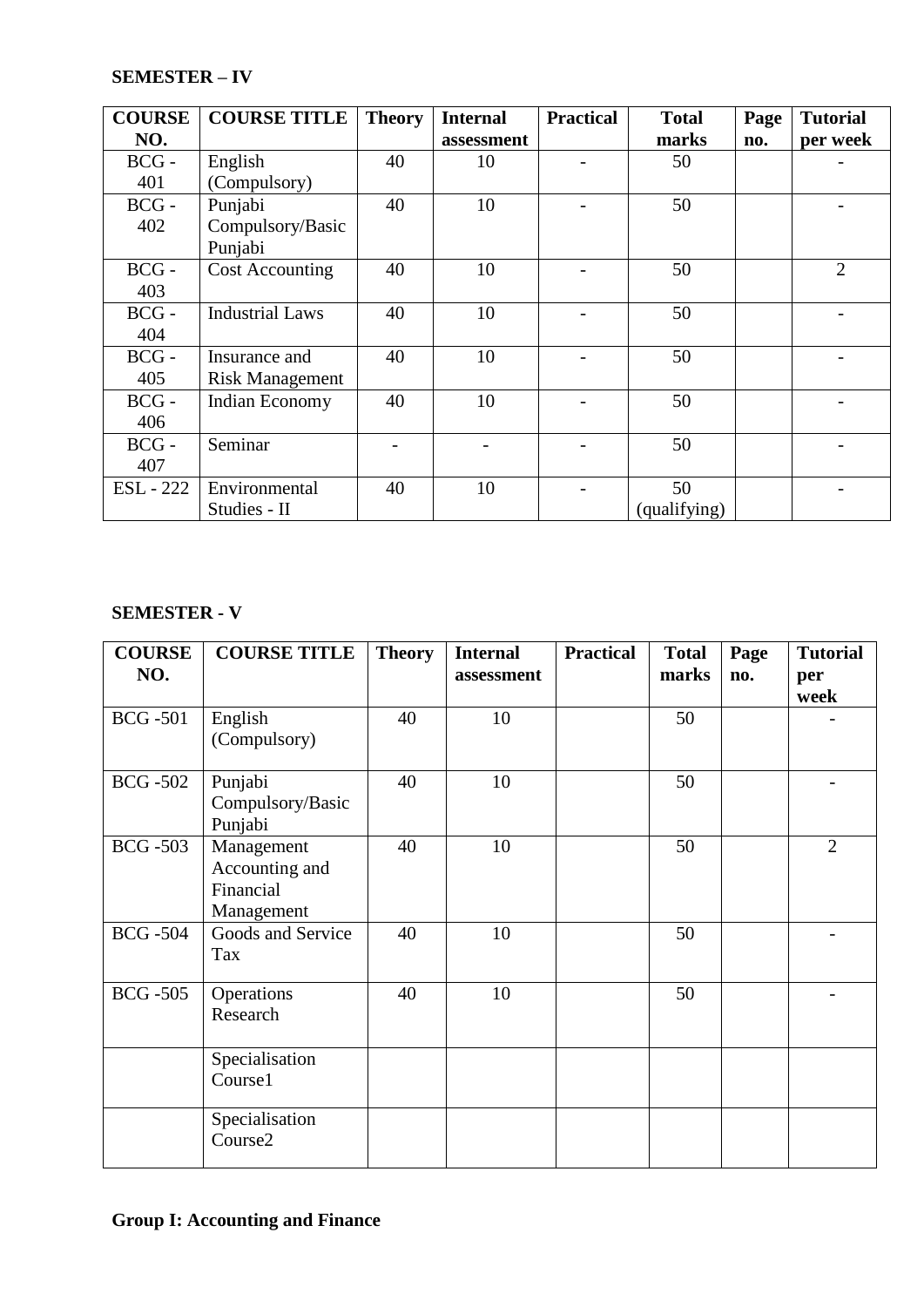| $BCG - 511$ Contemporary<br>Accounting       | 40 |  | 50 |  |
|----------------------------------------------|----|--|----|--|
| BCG - 512   Advanced Financial<br>Management | 40 |  | 50 |  |

# **Group II: Banking and Insurance**

| $BCG - 521$ | <b>Banking Services</b><br>Management        | 40 |  | 50 |  |
|-------------|----------------------------------------------|----|--|----|--|
|             | BCG - 522   Insurance Services<br>Management | 40 |  | 50 |  |

# **Group III: Computer Applications & E–Business**

| $\left[\begin{array}{cc} BCG - 531 \\ Acounting \end{array}\right]$ | 40 |  |  |
|---------------------------------------------------------------------|----|--|--|
| $BCG - 532$ E Commerce                                              | 40 |  |  |

# **SEMESTER – VI**

| <b>COURSE</b><br>NO. | <b>COURSE TITLE</b>                           | <b>Theory</b> | <b>Internal</b><br>assessment | <b>Practical</b> | <b>Total</b><br>marks | Page<br>no. | <b>Tutorial</b><br>per<br>week |
|----------------------|-----------------------------------------------|---------------|-------------------------------|------------------|-----------------------|-------------|--------------------------------|
| <b>BCG-601</b>       | English<br>(Compulsory)                       | 40            | 10                            |                  | 50                    |             |                                |
| $BCG -$<br>602       | Punjabi<br>Compulsory/Basic<br>Punjabi        | 40            | 10                            |                  | 50                    |             |                                |
| $BCG -$<br>603       | Auditing                                      | 40            | 10                            |                  | 50                    |             |                                |
| $BCG -$<br>604       | <b>Direct Tax Laws</b>                        | 40            | 10                            |                  | 50                    |             | $\overline{2}$                 |
| $BCG -$<br>605       | Corporate<br>Governance                       | 40            | 10                            |                  | 50                    |             |                                |
|                      | Any one of the groups each having two courses |               |                               |                  |                       |             |                                |
|                      | Specialisation<br>Course1                     |               |                               |                  |                       |             |                                |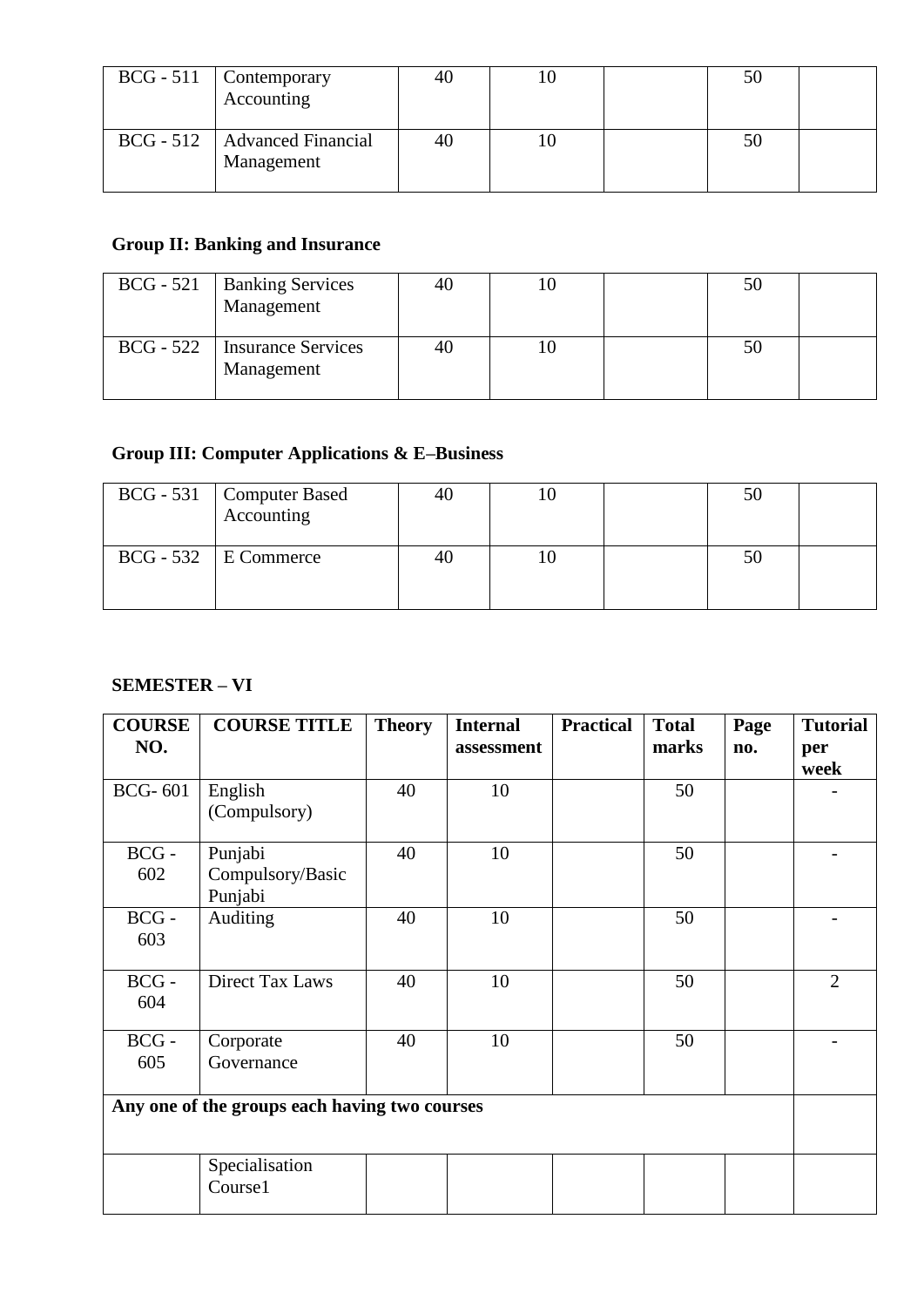| Specialisation |  |  |  |
|----------------|--|--|--|
|                |  |  |  |
| Course2        |  |  |  |
|                |  |  |  |
|                |  |  |  |

# **Group I: Accounting and Finance**

| $BCG - 611$ Portfolio | Management                     |  |  |  |
|-----------------------|--------------------------------|--|--|--|
|                       | BCG - 612   Financial Services |  |  |  |

# **Group II: Banking and Insurance:**

| $BCG - 621$   Foreign Exchange<br>Management   | 40 |  | 50 |  |
|------------------------------------------------|----|--|----|--|
| $BCG - 622$   Risk Management<br>and Insurance | 40 |  |    |  |

# **Group III: Computer Applications & E–Business**

| $BCG - 631$ Windows and<br>Networking | 40 |  | 50 |  |
|---------------------------------------|----|--|----|--|
| $BCG - 632$   E Marketing             | 40 |  | 50 |  |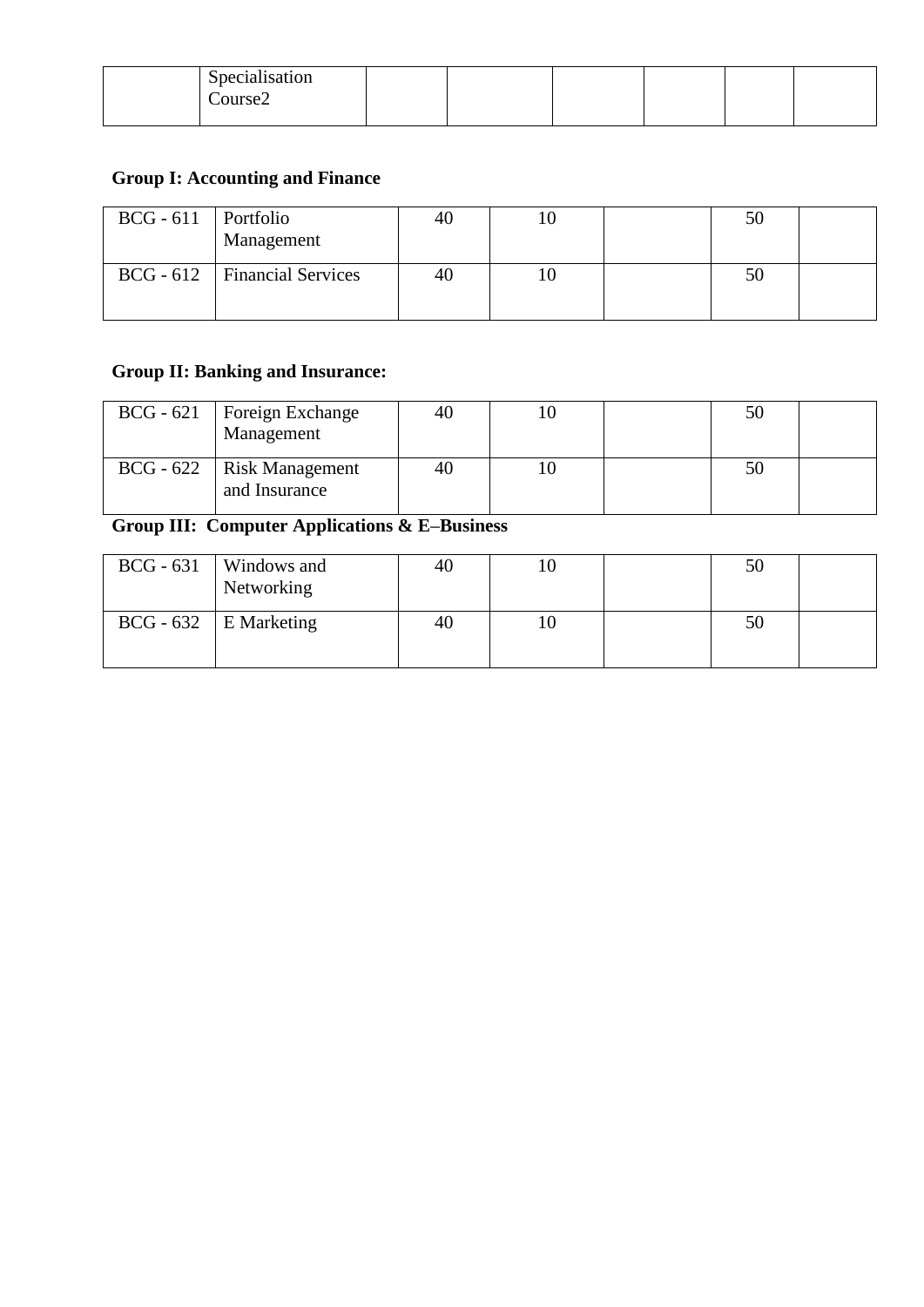# **BCG-101: ENGLISH (COMPULSORY)**

### **Time: 3 Hours Max. Marks: 50**

 **Theory: 37 Internal Assessment: 13**

# **Texts Prescribed:**

1. *Tales of Life* (Guru Nanak Dev University, Amritsar)

2. *Prose for Young Learners* (Guru Nanak Dev University, Amritsar)

3. *Murphy"s English Grammar (by Raymond Murphy) CUP*

## **Course Contents :**

1) Stories at Sr.No. 1,2,3,5,6 from *Tales of Life*.

2) Essays at Sr.No. 1,2,3,5,6 from *Prose for Young Learners.*

3) Unit 1-18 from *Murphy"s English Grammar.*

**Instructions for the Paper Setter and Distribution of Marks:**

The question paper will consist of three sections and distribution of marks will be as under: **Section A: 10 Marks Section B: 17 Marks Section C: 10 Marks**

# **Section–A**

**1. Twelve ( 12)** Questions on usage of grammar related to the prescribed units of *Murphy"s English Grammar* will be set for the students to attempt **any Ten (10)** 

 $(1X10= 10$ 

Marks)

# **Section–B**

- 1. **EIGHT (8)** questions (four from each literary text) on theme, characterization, tone and style etc. will be set. The students will be required to attempt **any Four (4)** questions, choosing at least TWO from each prescribed text. The answer to each question should not exceed  $15-20$  sentences.  $(4X3=12)$ Marks)
- 2. The students will be required to write an **APPLICATION** to the head of an educational institution on the any **ONE** out of **TWO** Topics

 $(1X5=5$ 

Marks)

### **Section–C**

1. **TWO** questions, one from each literary text, will be set for the students to answer any **ONE.**  $(1X5 = 5 \text{ Marks})$ 

A question requiring the students to write **a Paragraph** on **ONE** of the **TWO** given topics.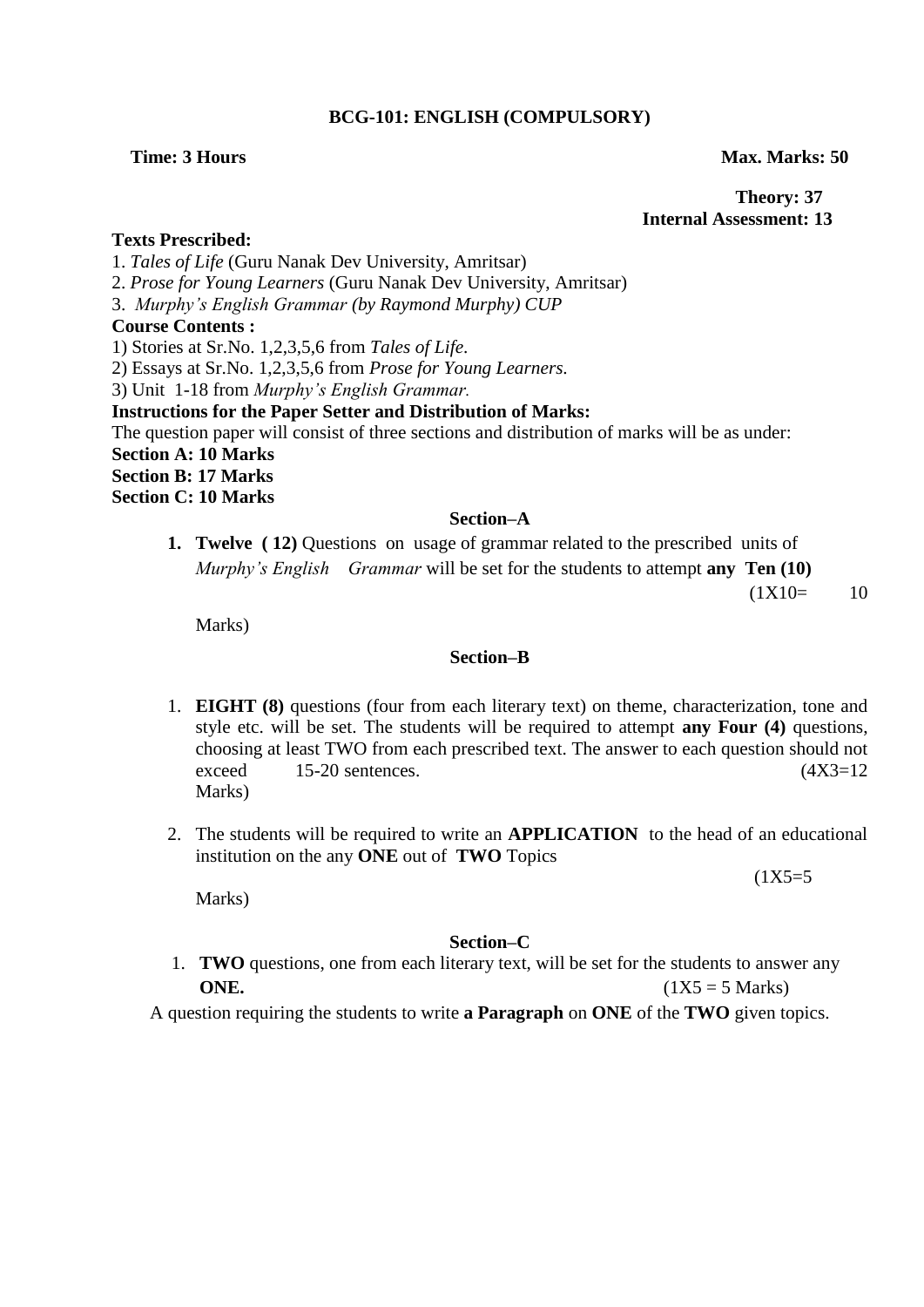# ਪੰਜਾਬੀ (ਲਾਜ਼ਮੀ)

ਸਮਾਂ : 3 ਘੰਟੇ ਵਿੱਚ ਸ਼ਾਹ ਕਰ ਤਿਆਰ ਦੀ ਸ਼ਾਹ ਕਰ ਤੇ ਬਾਰੇ ਬਾਰੇ ਬਾਹਰ ਦੀ ਸ਼ਾਹ ਕਰ ਤੇ ਸ਼ਾਹ ਕਰ ਤੇ ਸ਼ਾਹ ਕਰ ਤੇ ਸ਼ਾਹ ਕਰ ਤੇ ਸ ਇੰਟਰਨਲ ਅਸੈੱਸਮੈਂਟ :  $13$ ਕਲ ਅੰਕ: 50

# ਪਾਠ-ਕ੍ਰਮ ਅਤੇ ਪਾਠ-ਪੁਸਤਕਾਂ

- 1. **ਦੋ ਰੰਗ** (ਸੰਪਾ. ਹਰਜਿੰਦਰ ਸਿੰਘ ਢਿੱਲੋਂ ਅਤੇ ਪ੍ਰੀਤਮ ਸਿੰਘ ਸਰਗੋਧੀਆ), ਕਵਿਤਾ ਭਾਗ, ਗੁਰੂ ਨਾਨਕ ਦੇਵ ਯਨੀਵਰਸਿਟੀ, ਅੰਮਿਤਸਰ।
- 2. ਪੌੌਜਾਬ ਦੇ ਮਹਾਨ ਕਲਾਕਾਰ (ਬਲਵੰਤ ਗਾਰਗੀ), ਗੁਰੂ ਨਾਨਕ ਦੇਵ ਯੂਨੀਵਰਸਿਟੀ, ਅੰਮ੍ਰਿਤਸਰ। ਰੇਖਾ ਚਿੱਤਰ : ਕੇ. ਐਲ. ਸਹਿਗਲ, ਬੜੇ ਗ਼ਲਾਮ ਖਾਂ, ਸੋਭਾ ਸਿੰਘ, ਪ੍ਰਿਥਵੀਰਾਜ ਕਪਰ, ਭਾਈ ਸਮੁੰਦ ਸਿੰਘ।
- 3. ਪੈਰਾ ਰਚਨਾ
- 4. ਪੈਰਾ ਪੜ ਕੇ ਪੁਸ਼ਨਾਂ ਦੇ **ਉੱਤਰ**।
- 5. (ੳ) **ਪੰਜਾਬੀ ਧੁਨੀ ਵਿਊਤ :** ਉਚਾਰਨ ਅੰਗ, ਉਚਾਰਨ ਸਥਾਨ ਤੇ ਵਿਧੀਆਂ, ਸਵਰ, ਵਿਅੰਜਨ, ਸੁਰ। (ਅ) **ਭਾਸ਼ਾ ਵੰਨਗੀਆਂ** : ਭਾਸ਼ਾ ਦਾ ਟਕਸਾਲੀ ਰਪ, ਭਾਸ਼ਾ ਅਤੇ ੳਪ-ਭਾਸ਼ਾ ਦਾ ਅੰਤਰ, ਪੰਜਾਬੀ ਉਪਭਾਸ਼ਾਵਾਂ ਦੇ ਪਛਾਣ-ਚਿੰਨ੍ਹ।

# 6. **ਮਾਤ ਭਾਸ਼ਾ ਦਾ ਅਧਿਆਪਨ** (ੳ) ਪਹਿਲੀ ਭਾਸ਼ਾ ਦੇ ਤੌਰ ੳੱਤੇ  $(M)$  ਦੂਜੀ ਭਾਸ਼ਾ ਦੇ ਤੌਰ ਉੱਤੇ

# ਅੰਕ-ਵੰਡ ਅਤੇ ਪਰੀਖਿਅਕ ਲਈ ਹਦਾਇਤਾਂ

- 1. iksy kivqw dw swr jW ausdw ivSw vsqU (do ivcoN ie`k) **7 AMk**
- 2. ਕਿਸੇ ਰੇਖਾ ਚਿੱਤਰ ਦਾ ਸਾਰ, ਉਸਦਾ ਵਿਸ਼ਾ ਵਸਤੂ, ਜਾਂ ਸ਼ਖਸੀਅਤ ਦੇ ਗੁਣ (ਦੋ ਵਿਚੋਂ ਇੱਕ) **7 ਅੰਕ**
- 3. ਪੈਰਾ ਰਚਨਾ : ਤਿੰਨ ਵਿਸ਼ਿਆਂ ਵਿਚੋਂ ਕਿਸੇ ਇੱਕ ਉੱਤੇ ਪੈਰਾ ਲਿਖਣ ਲਈ ਕਿਹਾ ਜਾਵੇ। 4 **ਅੰਕ**
- 4. ਪੈਰਾ ਦੇ ਕੇ ਉਸ ਬਾਰੇ ਚਾਰ ਪੁਸ਼ਨਾਂ ਦੇ ਉੱਤਰ **ਵਿੱਚ ਕਰਨ ਵਿੱਚ ਕਿਹਾ ਕਿ ਅੰਕ**
- <u>5. ਨੰਬਰ 5 ਉੱਤੇ ਦਿੱਤੀ ਵਿਆਕਰਣ ਦੇ ਆਧਾਰ 'ਤੇ ਵਰਣਨਾਤਮਕ ਪੁਸ਼ਨ 7 **ਅੰਕ**</u>
- 6. ਨੰਬਰ 6 ਵਿਚ ਮਾਤ ਭਾਸ਼ਾ ਦੇ ਪਹਿਲੀ ਭਾਸ਼ਾ ਅਤੇ ਦੂਜੀ ਭਾਸ਼ਾ ਵਜੋਂ ਅਧਿਆਪਨ, ਮਹੱਤਵ ਅਤੇ ਸਮੱਸਿਆਵਾਂ ਬਾਰੇ ਚਾਰ ਪਸ਼ਨ ਪੱਛੇ ਜਾਣਗੇ, ਜਿਨਾਂ ਵਿਚੋ ਵਿਦਿਆਰਥੀ ਨੇ ਦੋ ਦਾ ਉੱਤਰ ਦੇਣਾ ਹੋਵੇਗਾ।

(4×2)=8 ਅੰਕ

 $\vec{\delta}$ ਟ: ਇੰਟਰਨਲ ਅਸੈੱਸਮੈਂਟ 10 ਅੰਕਾਂ ਦੀ ਹੈ, ਜੋ ਕਾਲਜ ਵਲੋਂ ਨਿਰਧਾਰਿਤ ਦਿਸ਼ਾ ਨਿਰਦੇਸ਼ਾਂ ਅਨੁਸਾਰ ਇਨ੍ਹਾਂ ਅੰਕਾਂ ਤੋਂ ਵੱਖਰੀ ਹੋਵੇਗੀ। ਇਸ ਪੇਪਰ ਦੇ ਕਲ ਅੰਕ 40+10 = 50 ਹਨ।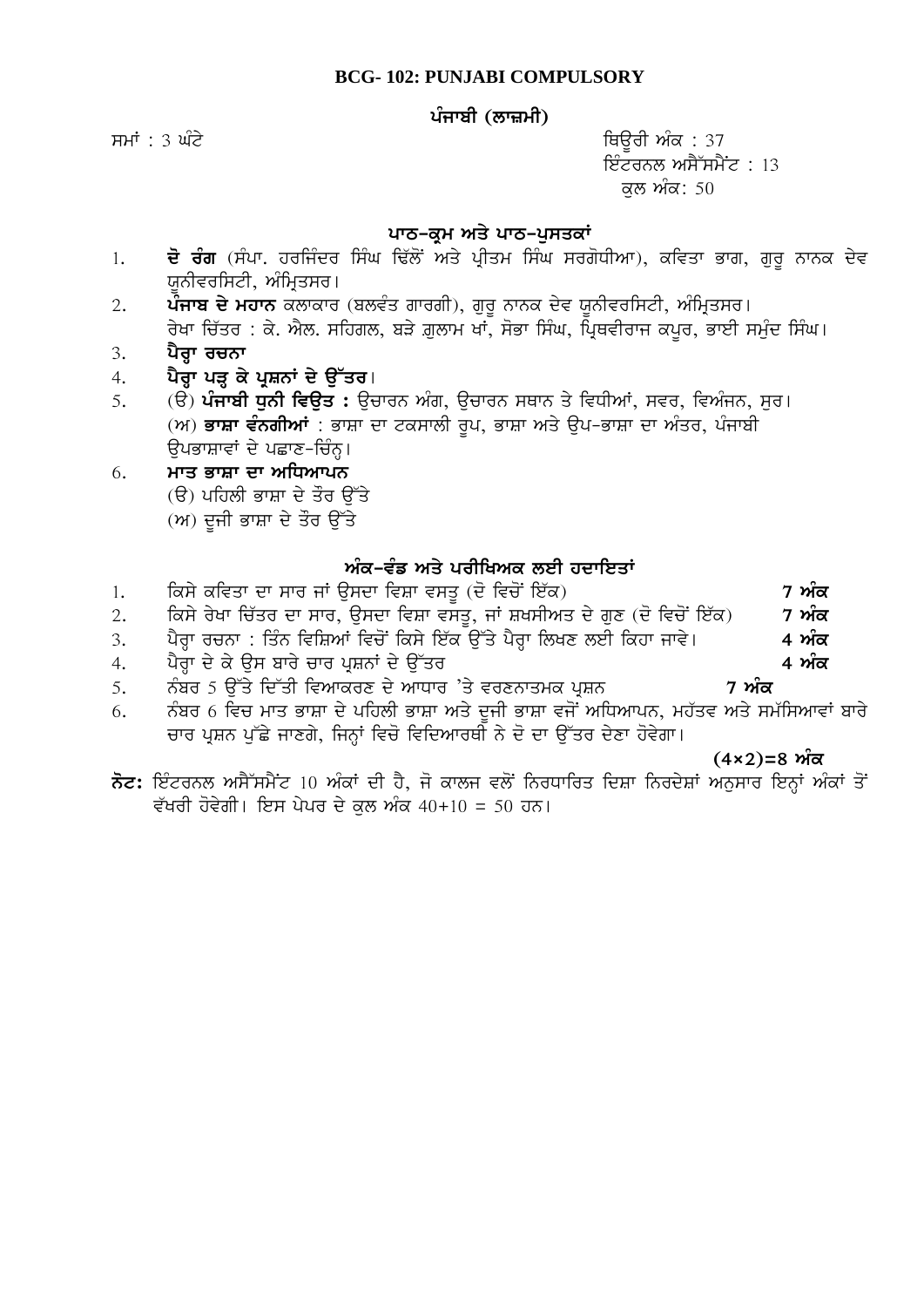# **BCG-102: BASIC PUNJABI**

# ਮੱਢਲੀ ਪੰਜਾਬੀ

(In Lieu of Compulsory Punjabi)

smW : 3 GMty kul AMk: 50 ਥਿਊਰੀ ਅੰਕ $: 37$ ਇੰਟਰਨਲ ਅਸੈੱਸਮੈਂਟ : 13

# 1. ਪੰਜਾਬੀ ਭਾਸਾ ਤੇ ਗਰਮਖੀ ਲਿਪੀ

 $\theta$ ) ਨਾਮਕਰਣ ਤੇ ਸੰਖੇਪ ਜਾਣ ਪਛਾਣ : ਗੁਰਮੁਖੀ ਵਰਣਮਾਲਾ, ਅੱਖਰ ਕੁਮ, ਸਵਰ ਵਾਹਕ (ੳ ਅ ੲ), ਲਗਾਂ <u>ਮਾਤਰਾਂ,</u> ਪੈਰ ਵਿਚ ਬਿੰਦੀ ਵਾਲੇ ਵਰਣ, ਪੈਰ ਵਿਚ ਪੈਣ ਵਾਲੇ ਵਰਣ, ਬਿੰਦੀ, ਟਿੱਪੀ, ਅੱਧਕ।

ਅ) ਸਿਖਲਾਈ ਤੇ ਅਭਿਆਸ

- 2. **ਗੁਰਮੁਖੀ, ਆਰਥੋਗ੍ਰਾਫੀ ਅਤੇ ਉਚਾਰਨ** : ਸਵਰ, ਵਿਅੰਜਨ : ਮੁੱਢਲੀ ਜਾਣ-ਪਛਾਣ ਅਤੇ ਉਚਾਰਣ, ਮੁਹਾਰਨੀ, lgW mwqrW dI pCwx [ **10 AMk**
- 3. ਪੰਜਾਬੀ ਸ਼ਬਦ ਜੋੜ : ਮੁਕਤਾ (ਦੋ ਅੱਖਰਾਂ ਵਾਲੇ ਸਬਦ, ਤਿੰਨ ਅੱਖਰਾਂ ਵਾਲੇ ਸ਼ਬਦ), ਸਿਹਾਰੀ ਵਾਲੇ ਸ਼ਬਦ, ਬਿਹਾਰੀ ਵਾਲੇ ਸਬਦ, ਔਂਕੜ ਵਾਲੇ ਸਬਦ, ਦਲੈਂਕੜ ਵਾਲੇ ਸਬਦ, ਲਾਂ ਵਾਲੇ ਸਬਦ, ਦਲਾਵਾਂ ਵਾਲੇ ਸਬਦ, ਹੋੜੇ

ਵਾਲੇ ਸਬਦ, ਕਨੌੜੇ ਵਾਲੇ ਸਬਦ, ਲਗਾਂਖਰ (ਟਿੱਪੀ, ਬਿੰਦੀ, ਅੱਧਕ) ਵਾਲੇ ਸਬਦ, ਸ਼ੱਧ-ਅਸ਼ੱਧ।

<u>15 ਅੰਕ</u>

# ਅੰਕ ਵੰਡ ਅਤੇ ਪਰੀਖਿਅਕ ਲਈ ਹਦਾਇ**ਤਾਂ**

- 1. ਪਹਿਲੇ ਭਾਗ ਵਿਚੋਂ ਵਰਣਨਾਤਮਕ ਪ੍ਰਸ਼ਨ ਪੁੱਛੇ ਜਾਣਗੇ। ਜਿਨ੍ਹਾਂ ਵਿਚੋਂ ਤਿੰਨ ਪ੍ਰਸ਼ਨਾਂ ਦਾ ਉੱਤਰ ਦੇਣਾ ਲਾਜ਼ਮੀ ਹੈ। hr pRsæn dy cwr-cwr AMk hn[ **(4+4+4) 12 AMk**
- 2. ਭਾਗ ਦੁਸਰਾ ਵਿਚੋਂ ਦੋ-ਦੋ ਨੰਬਰ ਦੇ ਪੰਜ ਪ੍ਰਸ਼ਨ ਪੁੱਛੇ ਜਾਣਗੇ। ਸਾਰੇ ਪ੍ਰਸ਼ਨ ਲਾਜ਼ਮੀ ਹਨ। 10 **ਅੰਕ**
- 3. ਭਾਗ ਤੀਸਰਾ ਵਿਚੋਂ ਤਿੰਨ ਪ੍ਰਸ਼ਨ ਪੁੱਛੇ ਜਾਣਗੇ। ਜਿਨ੍ਹਾਂ ਦੇ ਪੰਜ<sup>ੁ</sup>ਪੰਜ ਅੰਕ ਹਨ। 15 **ਅੰਕ**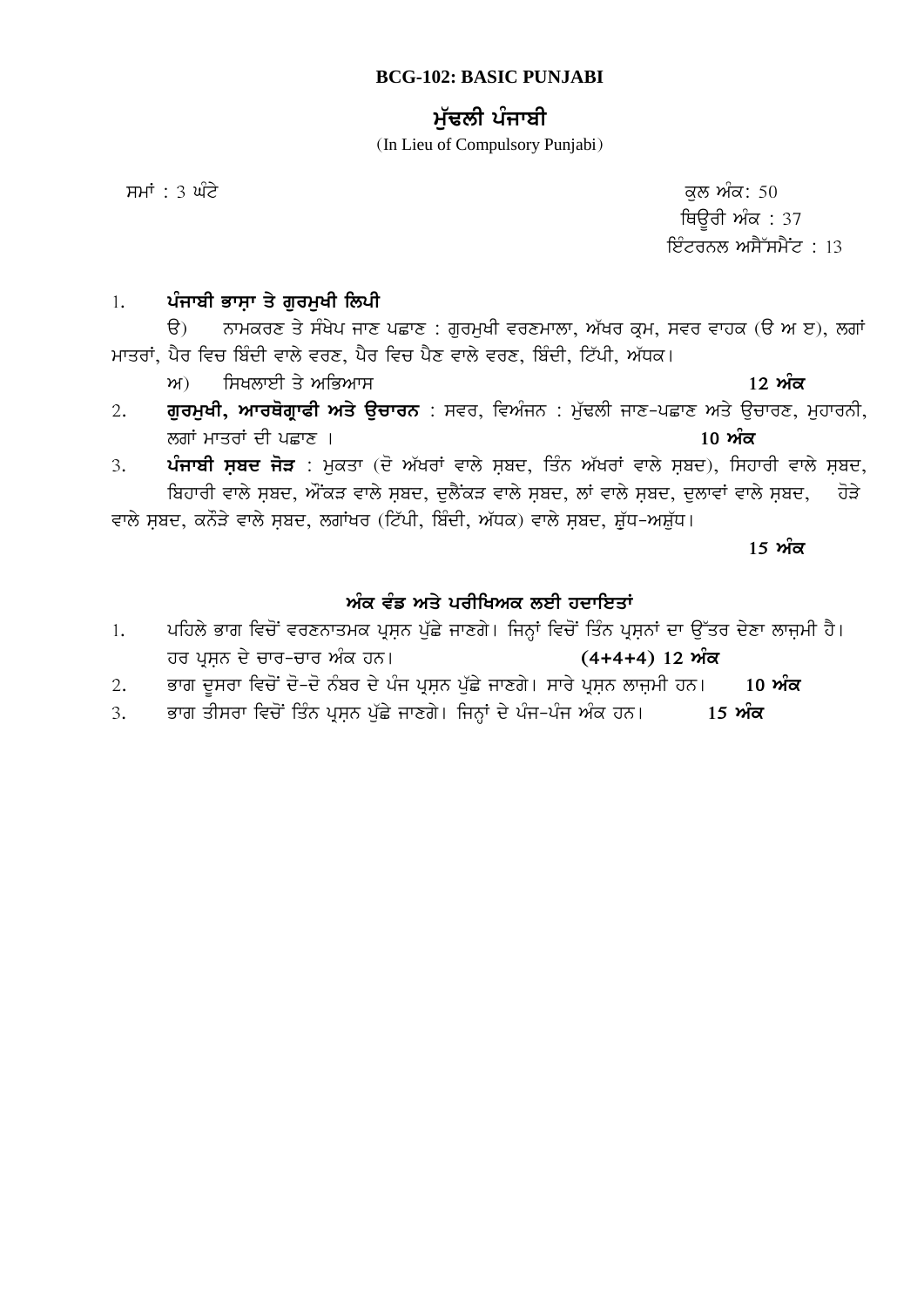# **BCG-103: FINANCIAL ACCOUNTING**

# **Time: 3 Hours Max. Marks: 50 Theory: 37**

**Internal Assessment: 13**

# **Note: 1. The question paper covering the entire course shall be divided into three sections. 2. The candidates are allowed to use [Non-Scientific] calculator.**

# **Note: The question paper covering the entire course shall be divided into three sections.**

**Section–A**: It will have question No.1 consisting of 10 very short answer questions from the entire syllabus with answer to each question up to five lines in length. Students will attempt 9 questions. Each question will carry one mark; the total weightage being 9 marks.

**Section–B**: It will consist of essay type/numerical questions up to five pages (essay type) in length. Four questions numbering 2, 3, 4 and 5 will be set by the examiner from Part-I of the syllabus. The candidates will be required to attempt any two questions. Each question will carry 7 marks. The total weightage of this section shall be 14 marks.

**Section–C**: It will consist of essay type/numerical questions with answer to each question up to five pages (essay type) in length. Four questions numbering 6, 7, 8 and 9 will be set by the examiner from Part-II of the syllabus. The candidates will be required to attempt any two questions. Each question will carry 7 marks. The total weightage of the section shall be 14 marks.

# **Part – I**

**Introduction** - Nature of financial Accounting, Scope, Objectives, limitations, Accounting concepts and conventions

**Conceptual Frame Work** for preparation and presentation of financial statements, Capital, Revenue and Deferred revenue expenditure, Capital and revenue receipts, Final Accounts of Sole Proprietor **Joint Venture-**Meaning, types, determination of profits under different methods.

**Consignment Accounts** Meaning, features, consignee's commission, account sales, distinction between joint venture & consignment, accounting treatment in the books of consignor & consignee

# **Part-II**

**Voyage Accounts-** Meaning, accounting treatment in case of complete voyage & incomplete voyage.

**Departmental Accounts** Meaning, Objectives, Advantages, Accounting procedure –Allocation of expenses and incomes, Interdepartmental transfers, Provision for unrealized profit.

**Branch Accounts**- Features ,Objectives, Types of branches –Dependent branches– Debtors System, Stock and Debtors System, Final Accounts System, Wholesale Branch System, Independent branches –Features, Preparation of Consolidated Profit and Loss Account and Balance Sheet, Foreign Branches.

# **Suggested Readings:**

1. Maheshwari, S.N. and Maheshwari, S.K, "*Financial Accounting*", 2009, Vikas Publishing House, New Delhi.

2. Narayanswami, R., "*Financial Accounting*: *A Managerial Perspective*", 3rd Edition, 2008, Prentice Hall of India, New Delhi.

3. Mukherjee, A. and Hanif, M., "*Financial Accounting*", 1st Edition, 2003, Tata McGraw Hill.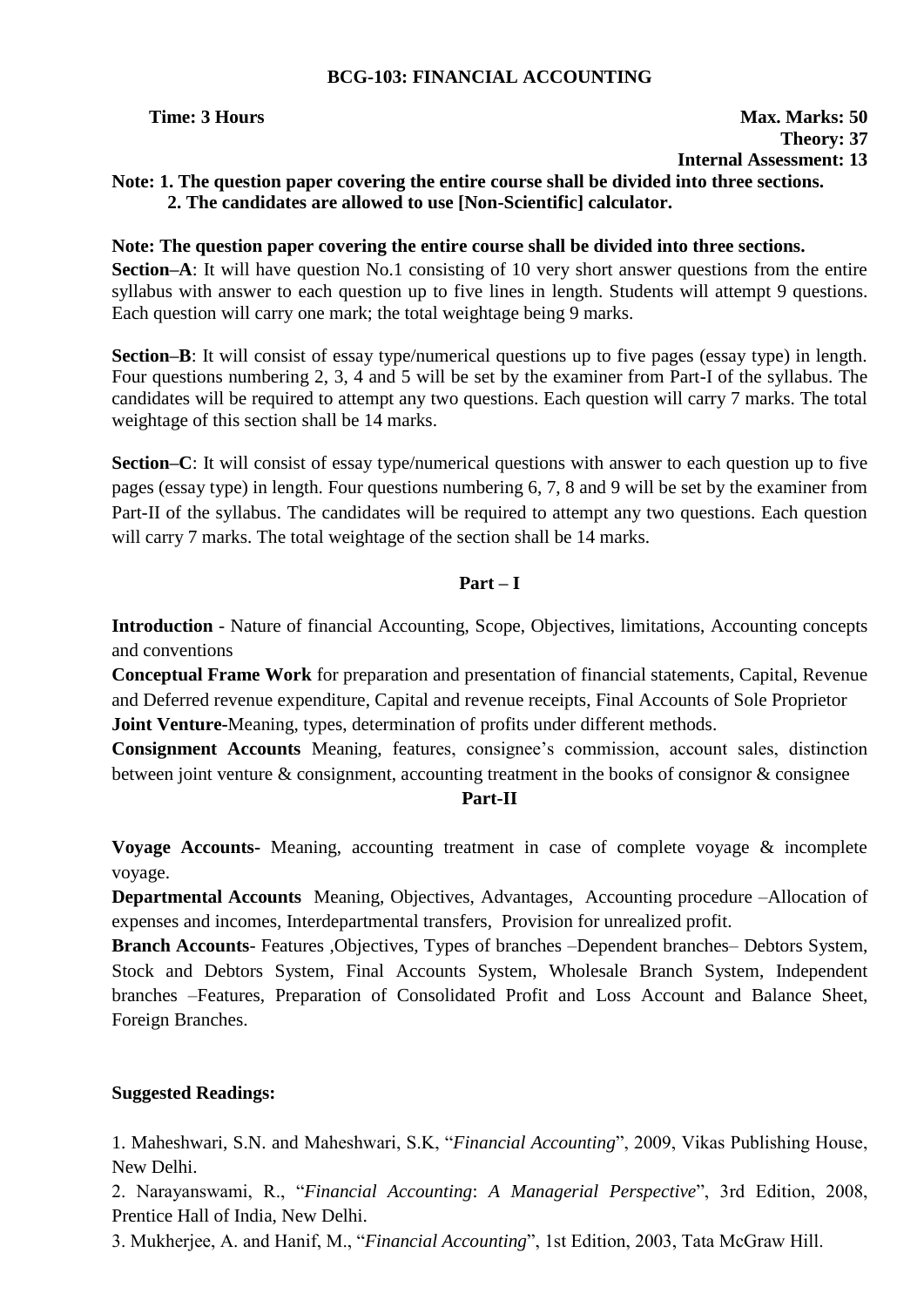4. Ramchandran, N. and Kakani, R.K., "*Financial Accounting for Management*", 2nd Edition, 2007, Tata McGraw Hill.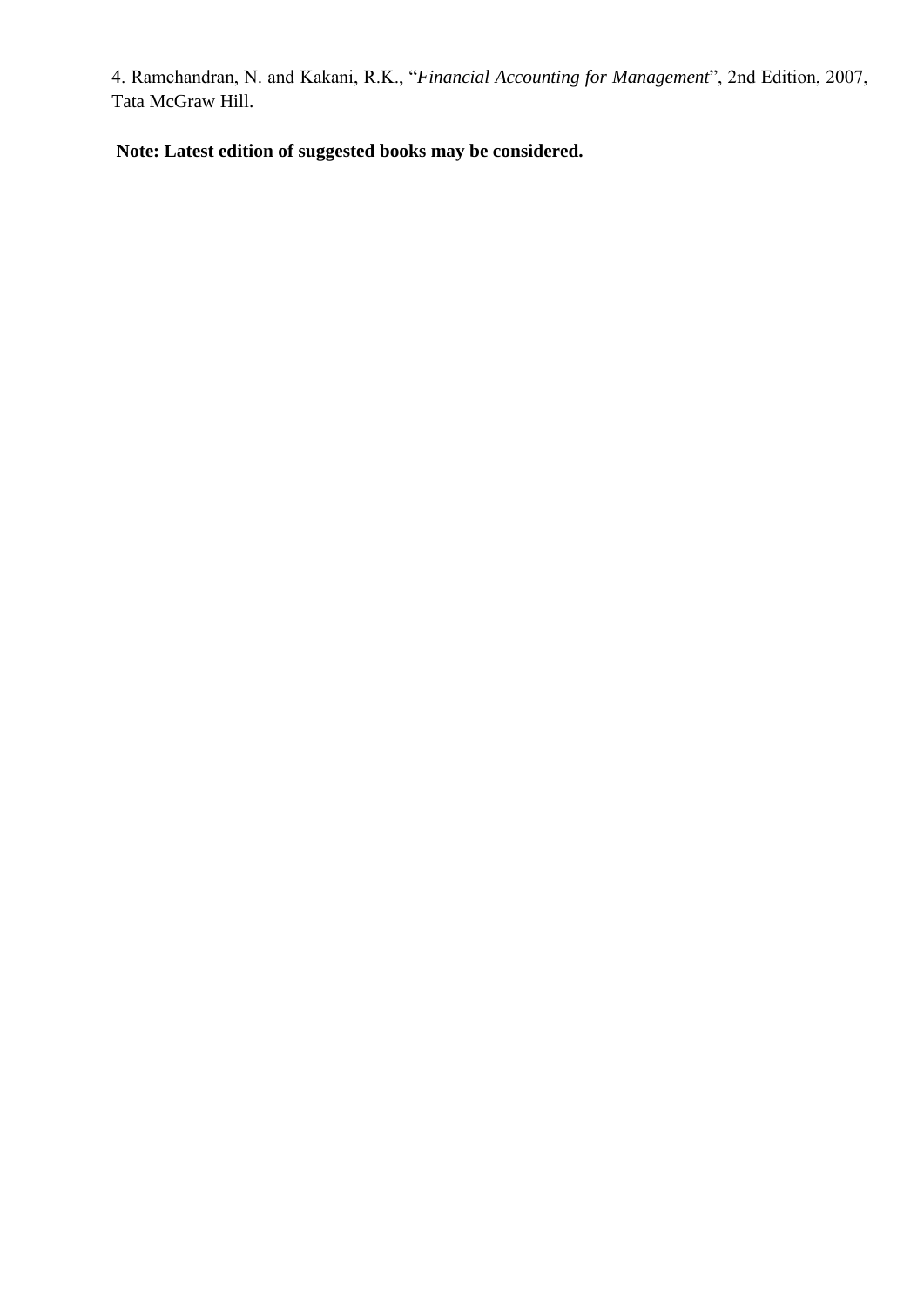# **BCG-104: BUSINESS ORGANISATION**

**Time: 3 Hours Max. Marks: 50 Theory :37 Internal Assessment : 13**

# **Note: The question paper covering the entire course shall be divided into three sections.**

**Section–A**: It will have question No.1 consisting of 10 very short answer questions from the entire syllabus with answer to each question up to five lines in length. Students will attempt 9 questions. Each question will carry one mark; the total weightage being 9 marks.

**Section–B**: It will consist of essay type/numerical questions up to five pages (essay type) in length. Four questions numbering 2, 3, 4 and 5 will be set by the examiner from Part-I of the syllabus. The candidates will be required to attempt any two questions. Each question will carry 7 marks. The total weightage of this section shall be 14 marks.

**Section–C**: It will consist of essay type/numerical questions with answer to each question up to five pages (essay type) in length. Four questions numbering 6, 7, 8 and 9 will be set by the examiner from Part-II of the syllabus. The candidates will be required to attempt any two questions. Each question will carry 7 marks. The total weightage of the section shall be 14 marks.

# **Part – I**

**Business**: Meaning and types, profession - meaning and importance of business organization. Social Responsibilities of Business, Business Ethics.

**Forum of Business organization** - Sole trader, Partnership, Joint Hindu family, Joint stock companies, Co-operative societies, Public utilities and Public enterprises.

Public Sector vs. Private sector

# **Part – II**

**Location of industry**- Factors influencing location, Size of industry, Optimum firm, Advantages of large scale operation, limitation of small scale operation, Industrial estates, District Industries Centres.

**Stock Exchange** – Function, Types, Working, Regulation of Stock Exchange in India. Business Combination - Causes, Types, Effects of Combination in India.

**Role of Chamber of commerce** - Function, Objectives, Working in India.

# **Suggested Readings:**

1. Bhusan, Y.K. "*Fundamentals of Business Organisation and Management*", 1980, Sultan Chand & Sons, New Delhi.

2. Tulsian, P.C.and Pandey V., "*Business Organisation and Management*", 2009, Pearson Education, New Delhi

3. Talloo, T.J., "*Business Organisation and Management*", 2008, Tata McGraw Hill Company, New Delhi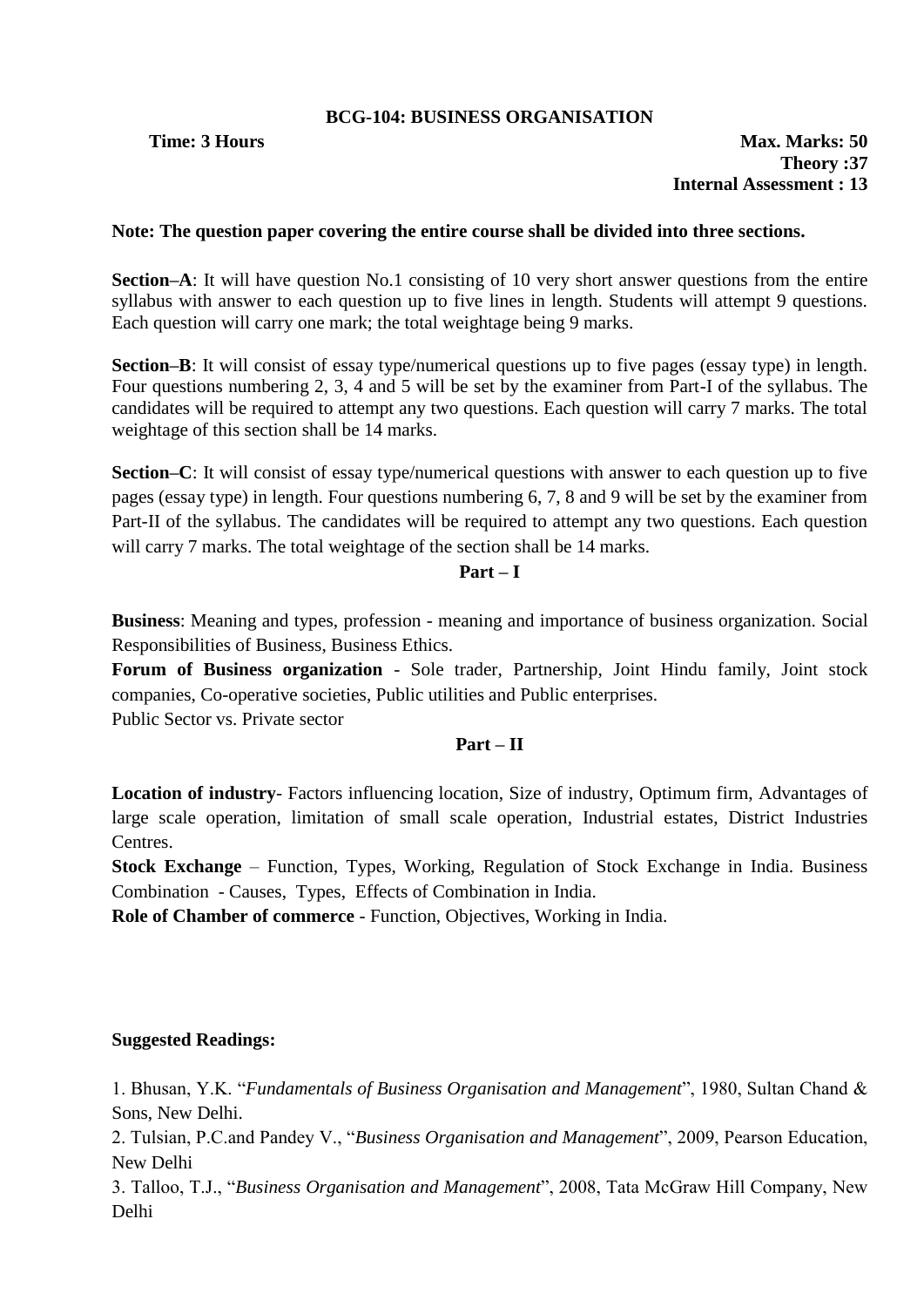4. Basu, C.R., "*Business Organisation and Management*", 2010, Tata McGraw Hill Company, New Delhi

5. Singla, R.K., "*Business Organisation & Management*", 2011, VK (India) Enterprises, New Delhi.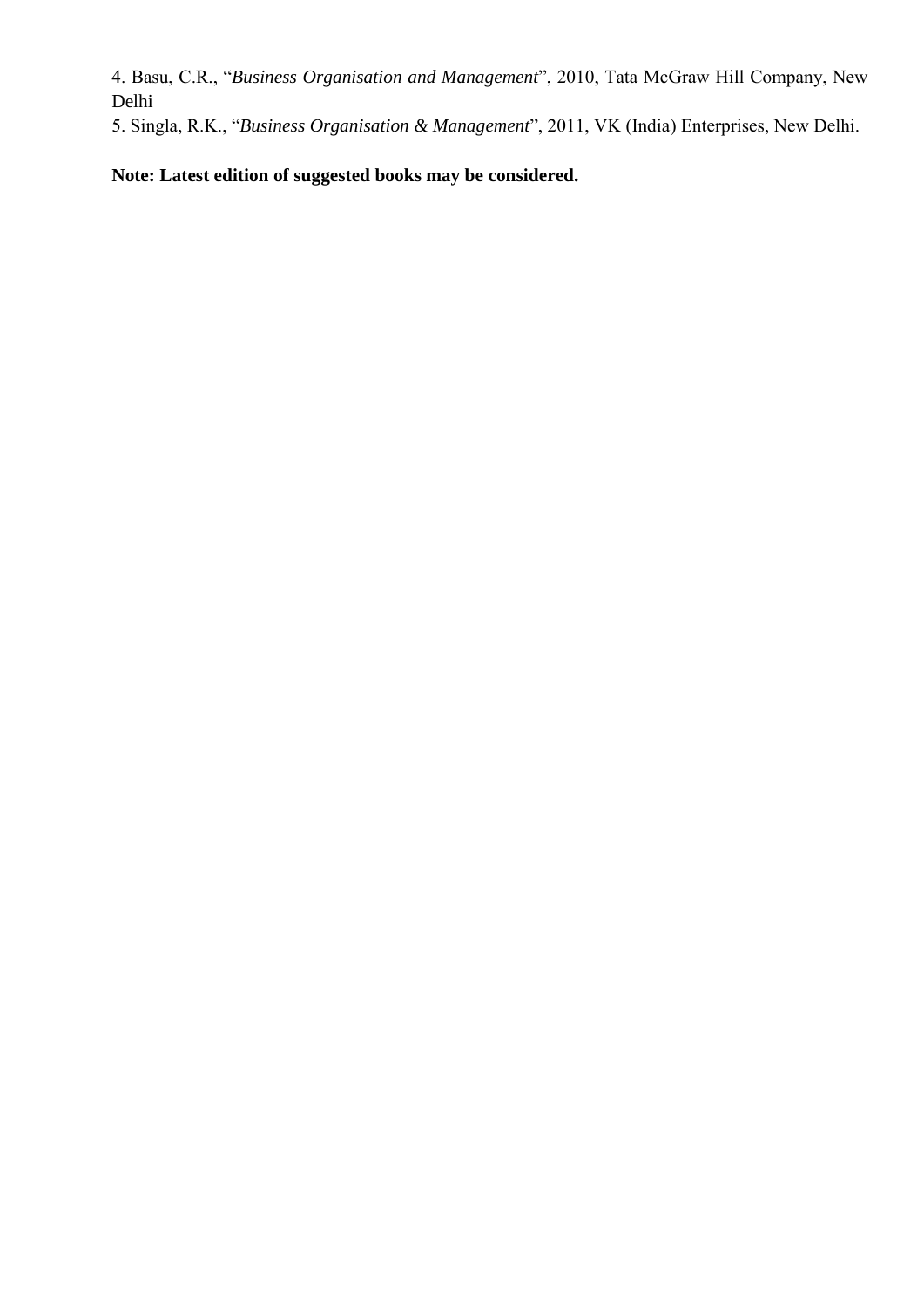# **Note: The question paper covering the entire course shall be divided into three sections.**

**Section–A**: It will have question No.1 consisting of 10 very short answer questions from the entire syllabus with answer to each question up to five lines in length. Students will attempt 9 questions. Each question will carry one mark; the total weightage being 9 marks.

**Section–B**: It will consist of essay type/numerical questions up to five pages (essay type) in length. Four questions numbering 2, 3, 4 and 5 will be set by the examiner from Part-I of the syllabus. The candidates will be required to attempt any two questions. Each question will carry 7 marks. The total weightage of this section shall be 14 marks.

**Section–C**: It will consist of essay type/numerical questions with answer to each question up to five pages (essay type) in length. Four questions numbering 6, 7, 8 and 9 will be set by the examiner from Part-II of the syllabus. The candidates will be required to attempt any two questions. Each question will carry 7 marks. The total weightage of the section shall be 14 marks.

# **Part – I**

**Business Communication** – Meaning & Importance, Communication Purpose, Process, Elements, Barriers to Communication and Conditions for Successful Communication. Forms of Communication, Basic Models of Communication, 7C's of Effective Business Communication.

**Organizational Communication**: Importance of Communication in Management, Formal and Informal Communication, Internal and external communication Presentation Skills: Presentation on any Chosen Topic, Oral Presentations, Principles of Oral Presentations, Factors affecting presentations.

**Business Etiquette**: Understanding Etiquette, Cross-Cultural Etiquette, Business manners. Business to Business Etiquette.

# **Part – II**

**Internal Correspondence:** Memos, Circulars, Notices, Office Orders

**Correspondence with banks-** Regarding overdrafts, Cash credits, Loans; Drafting of sales letters, Circulars, Preparation of sales reports.

**Customers' Correspondence**- Complaints, Regarding dues, follow up letters

**Secretarial Correspondence**: Correspondence with shareholders, debenture holders regarding dividend, interest, transfer-transmission. Communicating with statutory authorities and bodies like Stock exchange, RBI, SEBI Preparation of Resume, Job application, Drafting of interview letters, Call letters, Final appointment orders.

# **Suggested Readings:**

- 1. Taylor, S. and Chandra, V., "*Communication for Business: A Practical Approach*", Fourth Edition, 2011, Pearson Education.
- 2. Bovee, C. and Thill, J., "*Business Communication Today*", 2011, Prentice Hall.
- 3. Sethi, A and Adhikari, B. "*Business Communication*", 2009, McGraw Hill Education.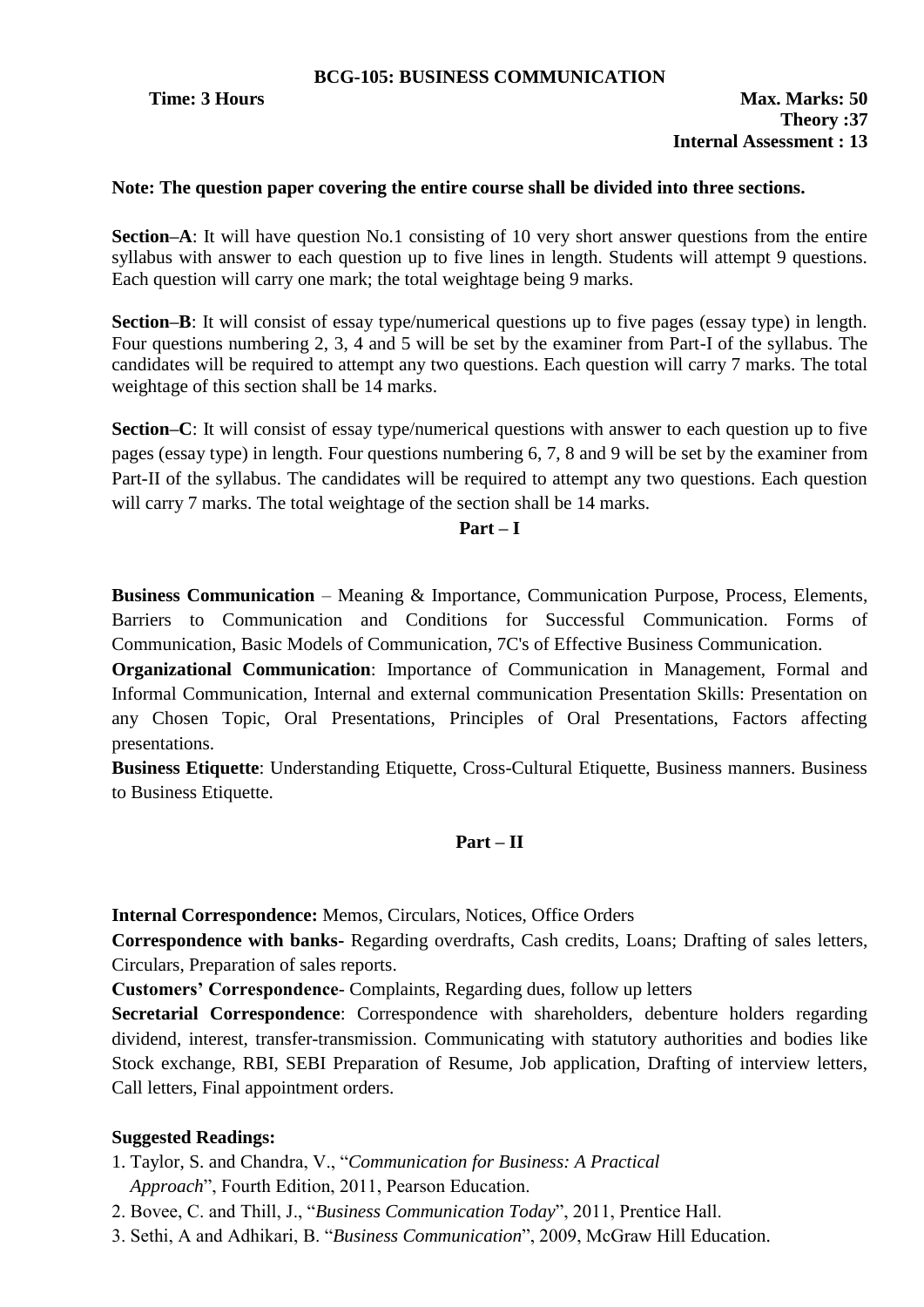- 4. Kaul, A., "*Business Communication*", 2004, Prentice Hall of India, New Delhi.
- 5. Dulek, R. and Fielden, J., "*Principles of Business Communication*", 1990, Macmillan Publishing Co., New York.
- 6. Sharma, R.C. & Mohan, K: "*Business Communication & Report Writing*", 4/e, 2010, Tata McGraw Hill Pvt Ltd, New Delhi.
- 7. Ramesh, M.S. & C. Pattanashetti, "*Effective Business English and Communication*", New Delhi, Published by G.S. Sharma, Prop. R. Chand & Co.
- 8. Majumdar, M., "*Commercial Correspondence*", 11th Edition, Bookland, Calcutta.
- 9. Rai, U. & Rai, S.M., "*Commercial Correspondence and Report Writing*", 2009, Himalaya Publishing House, New Delhi
- 10. Pal, R. & Korlahalli, J.S., "*Essentails of Business Communication*", 2008, Sultan Chand & Sons, New Delhi.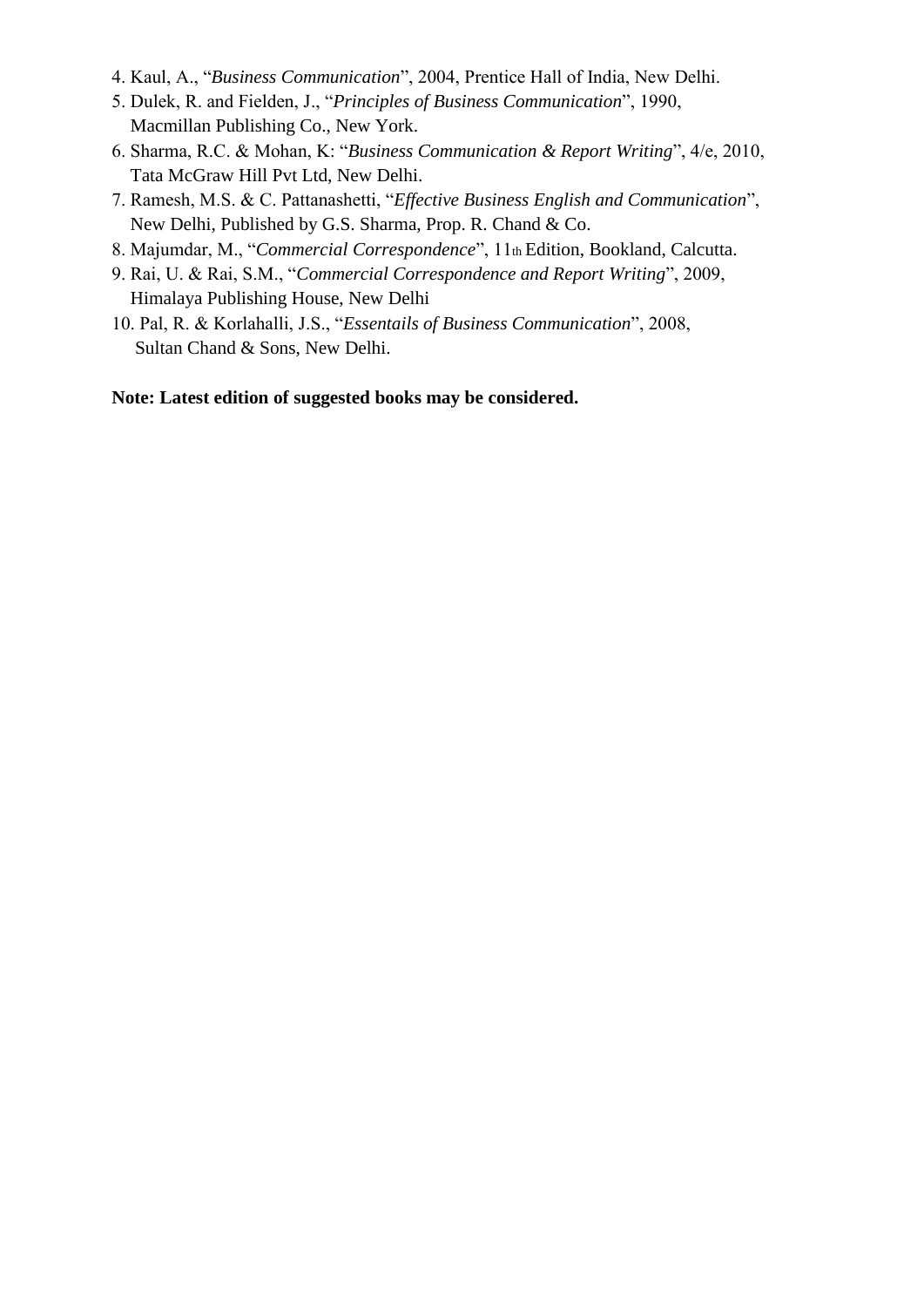### **Time: 3 Hours Max. Marks: 50**

### **Theory: 37**

### **Internal assessment : 13**

### **Note: The question paper covering the entire course shall be divided into three sections.**

**Section A**: It will have question No.1 consisting of 10 very short answer questions from the entire syllabus with answer to each question up to five lines in length. Students will attempt 9 questions. Each question will carry one mark; The total weightage being 9 marks.

**Section B**: It will consist of essay type/numerical questions up to five pages in length. Four questions numbering 2, 3, 4 and 5 will be set by the examiner from Part-I of the syllabus. The candidates will be required to attempt any two questions. Each question will carry 7 marks. The total weightage of this section shall be 14 marks.

**Section C**: It will consist of essay type/numerical questions with answer to each question upto Five pages in length. Four questions numbering 6, 7, 8 and 9 will be set by the examiner from Part-II of the syllabus. The candidates will be required to attempt any two questions. Each question will carry 7 marks. The total weightage of the section shall be 14 marks.

# **Part - I**

**Definition**, Functions, Scope and Limitations of Statistics.

**Measures of Central Tendency:** Types of averages – Arithmetic Mean (Simple and Weighted), Median and Mode.

**Measures of Dispersion:** Range, Quartile Deviation, Mean Deviation, Standard Deviation and Coefficient of Variation.

**Simple Correlation and Regression:** Meaning, Types, Karl Pearsons & Rank Correlation (Excluding grouped data), Probable error.

### **Part - II**

**Index Numbers:** Meaning and importance, Methods of construction of Index Numbers: Weighted and unweighted; Simple Aggregative Method, Simple Average of Price Relative Method, Weighted index method: Laspeyres method, Pasches method and Fishers Ideal method including Time and Factor Reversal tests, Consumer Price Index.

**Time Series Analysis:** Components, Estimation of Trends (Graphical method, Semi Average Method,Moving Averages method and Method of Least Squares for linear path).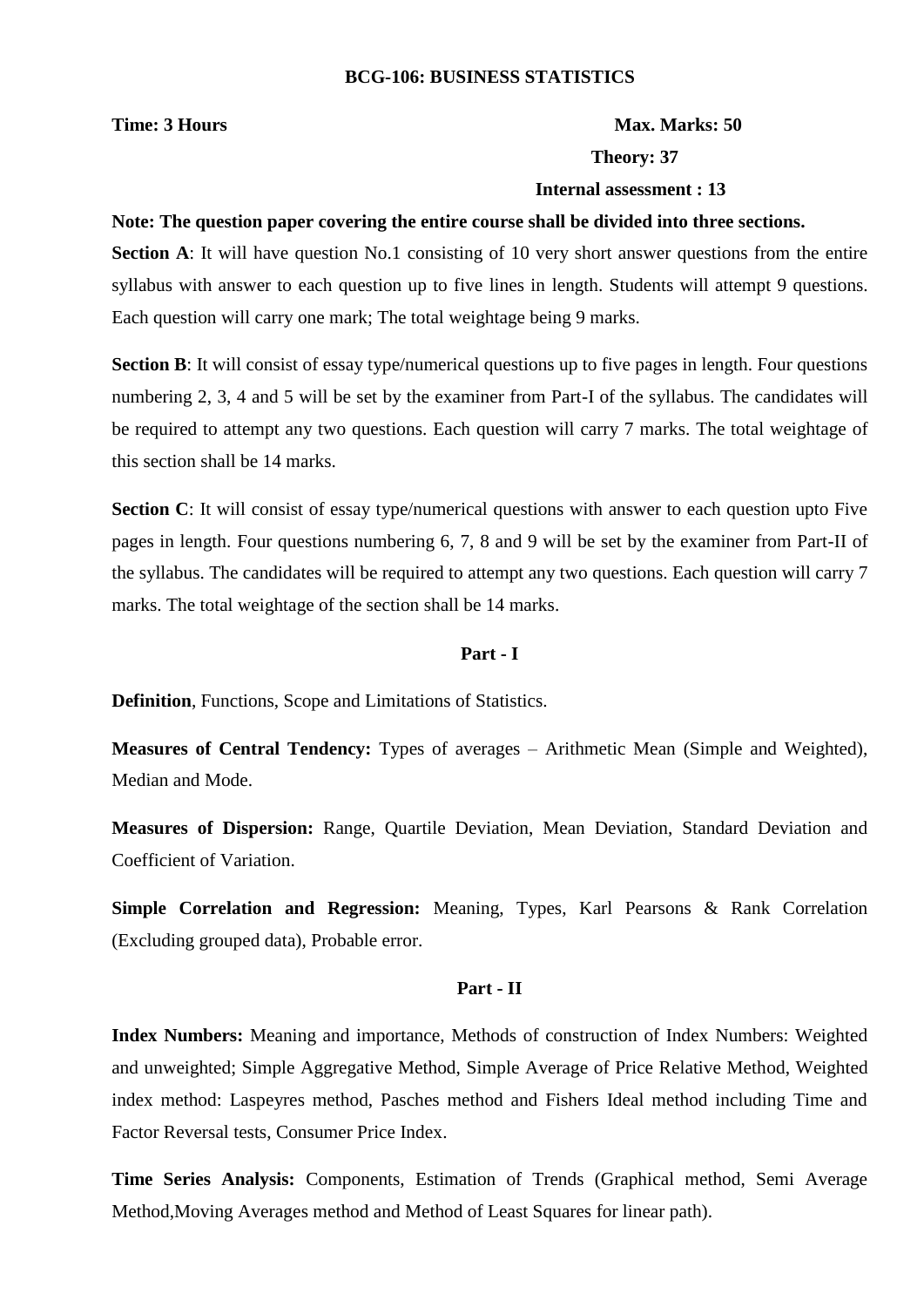**Probability:** Conceptual meaning and definition of probability, Theorems of probability-addition and multiplication theorem of probability and concept of conditional probability (simple applications only).

# **Suggested Readings:**

- 1. Levin, Richard and David S. Rubin. "*Statistics for Management*". 7th Edition, rentice Hall of India, New Delhi.
- 2. Chandan, J.S., "*Statistics for Business and Economics*", Ist Edition, (1998), Vikas Publishing House Pvt. Ltd.
- 3. Render, B. and Stair, R. M. Jr., "*Quantitative Analysis for Management*", 7th Edition, Prentice-Hall of India, New Delhi.
- 4. Gupta C B, Gupta V, "*An Introduction to Statistical Methods*", 23rd Edition (1995), Vikas Publications.
- 5. Siegel, Andrew F, *Practical Business Statistics.* International Edition, 5th Edition (2001), McGraw Hill Irwin.
- 6. Berenson, L.M., Krehbiel, T.C., Vishwanathan, P.K. and Levine, D.M., "Business Statistics: A First Course", 4th Edition (2008), Pearson Education.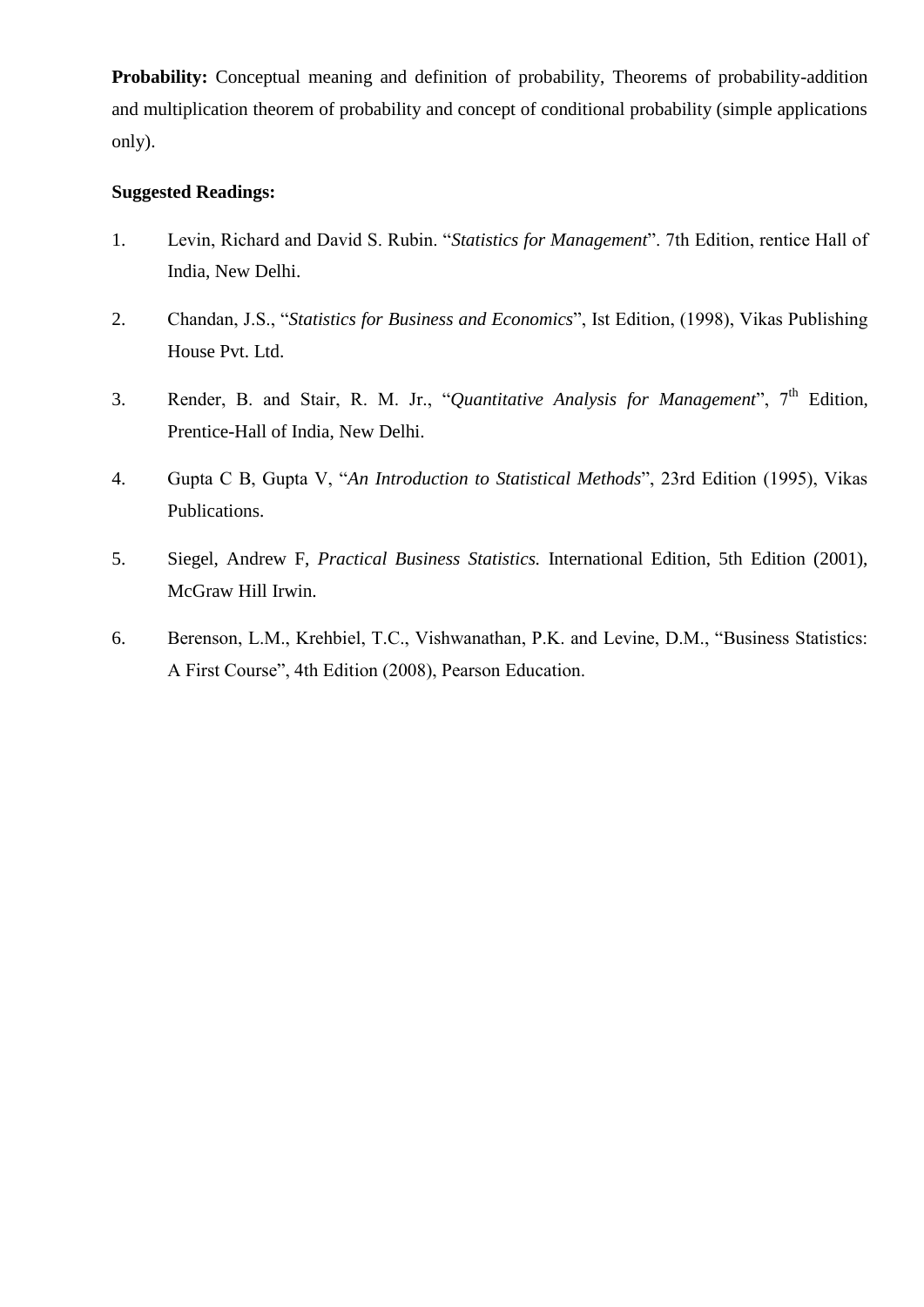# **BCG-107 COMPUTER FUNDAMENTALS**

# **Time: 3 Hours Max. Marks: 50 Theory: 27 Practical: 10 Internal Assessment: 13**

# **Note: The question paper covering the entire course shall be divided into three sections.**

**Section–A**: It will have question No.1 consisting of 7 very short answer questions from the entire syllabus with answer to each question up to five lines in length. Students will attempt 7 questions. Each question will carry one mark; the total weightage being 7 marks.

**Section–B**: It will consist of essay type/numerical questions up to five pages (essay type) in length. Four questions numbering 2, 3, 4 and 5 will be set by the examiner from Part-I of the syllabus. The candidates will be required to attempt any two questions. Each question will carry 5 marks. The total weightage of this section shall be 10 marks.

**Section–C**: It will consist of essay type/numerical questions with answer to each question up to five pages (essay type) in length. Four questions numbering 6, 7, 8 and 9 will be set by the examiner from Part-II of the syllabus. The candidates will be required to attempt any two questions. Each question will carry 5 marks. The total weightage of the section shall be 10 marks.

## **Part – I**

Introduction to Computer, General Features of Computers, History and Generations of Computer, Block Diagram of Computer, Classification of Computer (Functional, Size and Capacity point of view), Computer Applications - Data Processing, Information Processing, Commercial, Office Automation, Industry and Engineering, Healthcare, Education, Graphics and Multimedia.

Computer Memory: Primary and Secondary memory, Secondary storage devices - Magnetic and Optical media.

Input Devices (Keyboard, Mouse, Joystick, Light pen, Touch pad, Web Cam, Microphone, Scanner – OCR, OMR, MICR.

Output Devices – VDU, Printer, Plotter, Speaker, Multimedia Projector.

Communication Devices – Modem/Router.

# **Part - II**

Computer Hardware and Software, Types of Software (System, Application and Service Software), Translator Basics (Compiler, Interpreter and Assembler), Computer Language - High Level Language, Assembly Language and Machine Language.

Operating System - Basic Functions and Types of Operating System. Basics of Window (Desktop, Taskbar, Start Menu, Folder and Sub-Folder (Creation, rename and delete), Shortcut (Creation, rename and delete), Recycle bin, Control Panel, Window Explorer, To add and delete Applications and Printer, Accessories.

# **Practical : Practical be based on the Practical part of the Syllabus.**

# **Suggested Readings:**

1. Hunt, R., J. Shelley, *Computers and Commonsense*, Prentice Hall of India.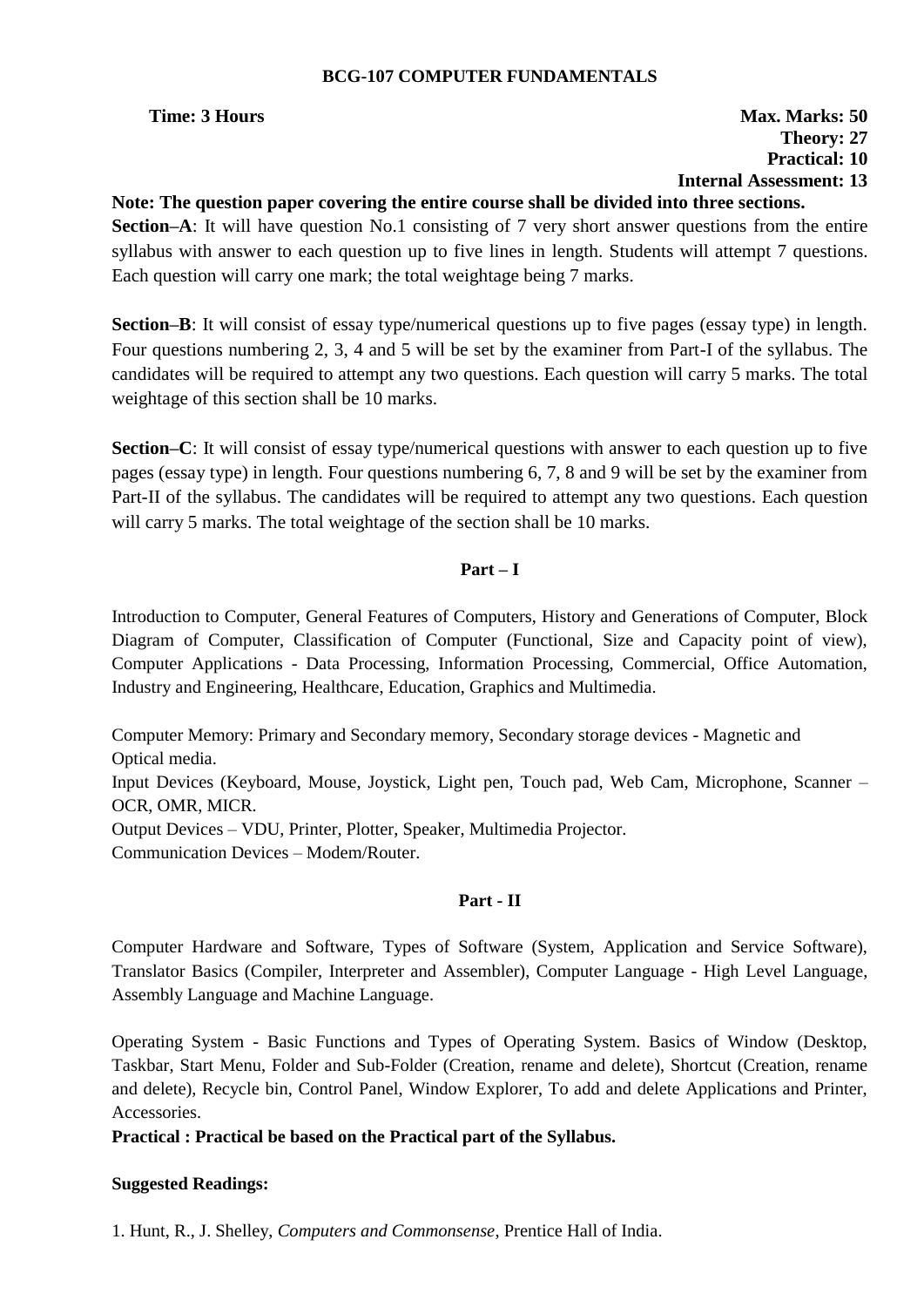- 2. Sinha, Pradeep K. and Preeti Sinha, *Foundation of Computing*, BPB Publication.
- 3. Saxena, Sanjay, *A First Course in Computers*, Vikas Publishing House.
- 4. Leon A. & Leon M., *Introduction to Computers*, Leon Vikas Publications.
- 5. Leon, *Fundamentals of Information Technology*, Vikas Publications.
- 6. Kakkar D.N., Goyal R., *Computer Applications in Management*, New Age.
- 7. Basandra S.K., *Computers Today*, Galgotia.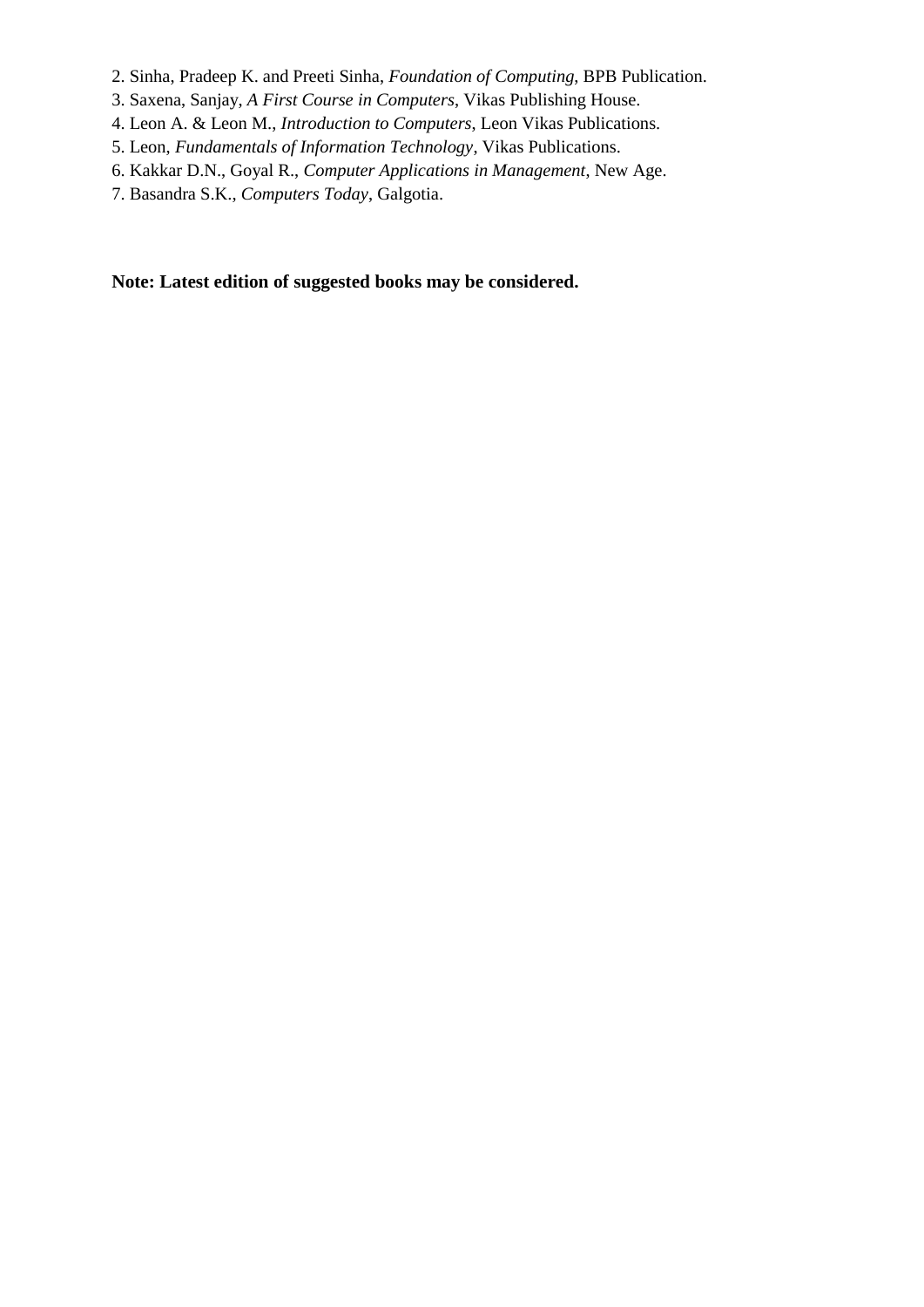# **DA1- Drug Abuse: Problem, Management and Prevention**

# **PROBLEM OF DRUG ABUSE (Compulsory for all Under Graduate Classes)**

Time: 3 Hours

Theory: 37 Internal Assessment: 13 Max. Marks: 50

# **Instructions for the Paper Setters:**

Section–A: (09 Marks): It will consist of five short answer type questions. Candidates will be required to attempt three questions, each question carrying 03 marks. Answer to any of the questions should not exceed two pages.

Section–B: (16 Marks) It will consist of four essay type questions. Candidates will be required to attempt two questions, each question carrying 08 marks. Answer to any of the questions should not exceed four pages.

Section–C: (12 Marks) It will consist of two questions. Candidate will be required to attempt one question only. Answer to the question should not exceed 5 pages

## **UNIT–I**

Meaning of Drug Abuse

Meaning, Nature and Extent of Drug Abuse in India and Punjab.

### **UNIT-II**

□ Consequences of Drug Abuse for:

Individual : Education, Employment, Income. Family : Violence. Society : Crime. Nation : Law and Order problem.

# **UNIT-III**

### **Management of Drug Abuse**

Medical Management: Medication for treatment and to reduce withdrawal effects.

### **UNIT-IV**

 $\Box$  Psychiatric Management: Counselling, Behavioural and Cognitive therapy.

 $\Box$  Social Management: Family, Group therapy and Environmental Intervention. **References:** 

1. Ahuja, Ram (2003), Social Problems in India, Rawat Publication, Jaipur.

2. Extent, Pattern and Trend of Drug Use in India, Ministry of Social Justice and Empowerment, Government of India, 2004.

3. Inciardi, J.A. 1981. The Drug Crime Connection. Beverly Hills: Sage Publications. 23

4. Kapoor. T. (1985) Drug epidemic among Indian Youth, New Delhi: Mittal Pub.

5. Modi, Ishwar and Modi, Shalini (1997) Drugs: Addiction and Prevention, Jaipur: Rawat Publication.

6. National Household Survey of Alcohol and Drug abuse. (2003) New Delhi, Clinical Epidemiological Unit, All India Institute of Medical Sciences, 2004.

7. Sain, Bhim 1991, Drug Addiction Alcoholism, Smoking obscenity New Delhi: Mittal Publications.

8. Sandhu, Ranvinder Singh, 2009, Drug Addiction in Punjab: A Sociological Study. Amritsar: Guru Nanak Dev University.

9. Singh, Chandra Paul 2000. Alcohol and Dependence among Industrial Workers: Delhi: Shipra. 10. Sussman, S and Ames, S.L. (2008). Drug Abuse: Concepts, Prevention and Cessation,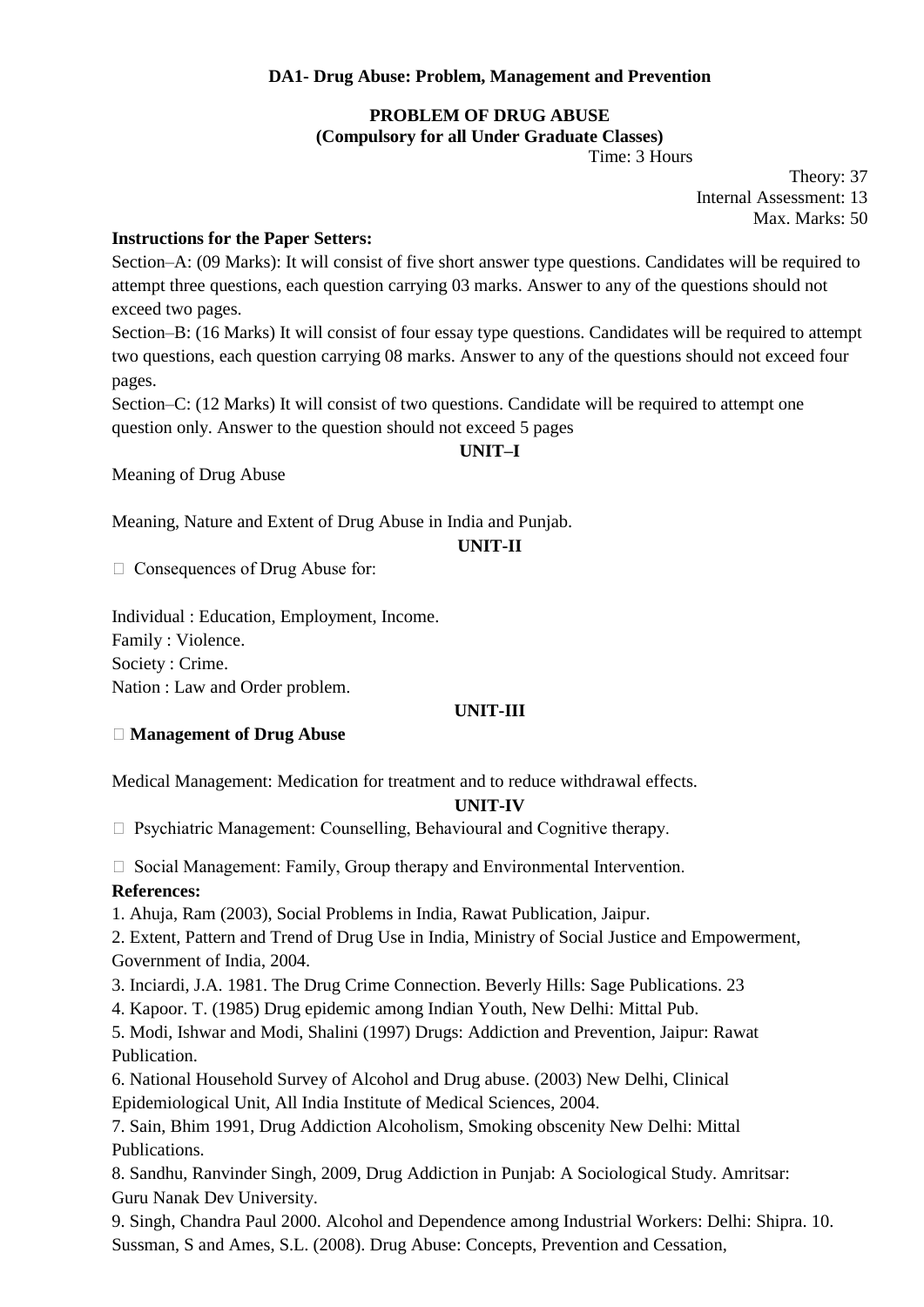Cambridge University Press.

11. World Drug Report 2010, United Nations office of Drug and Crime.

12. World Drug Report 2011, United Nations office of Drug and Crime.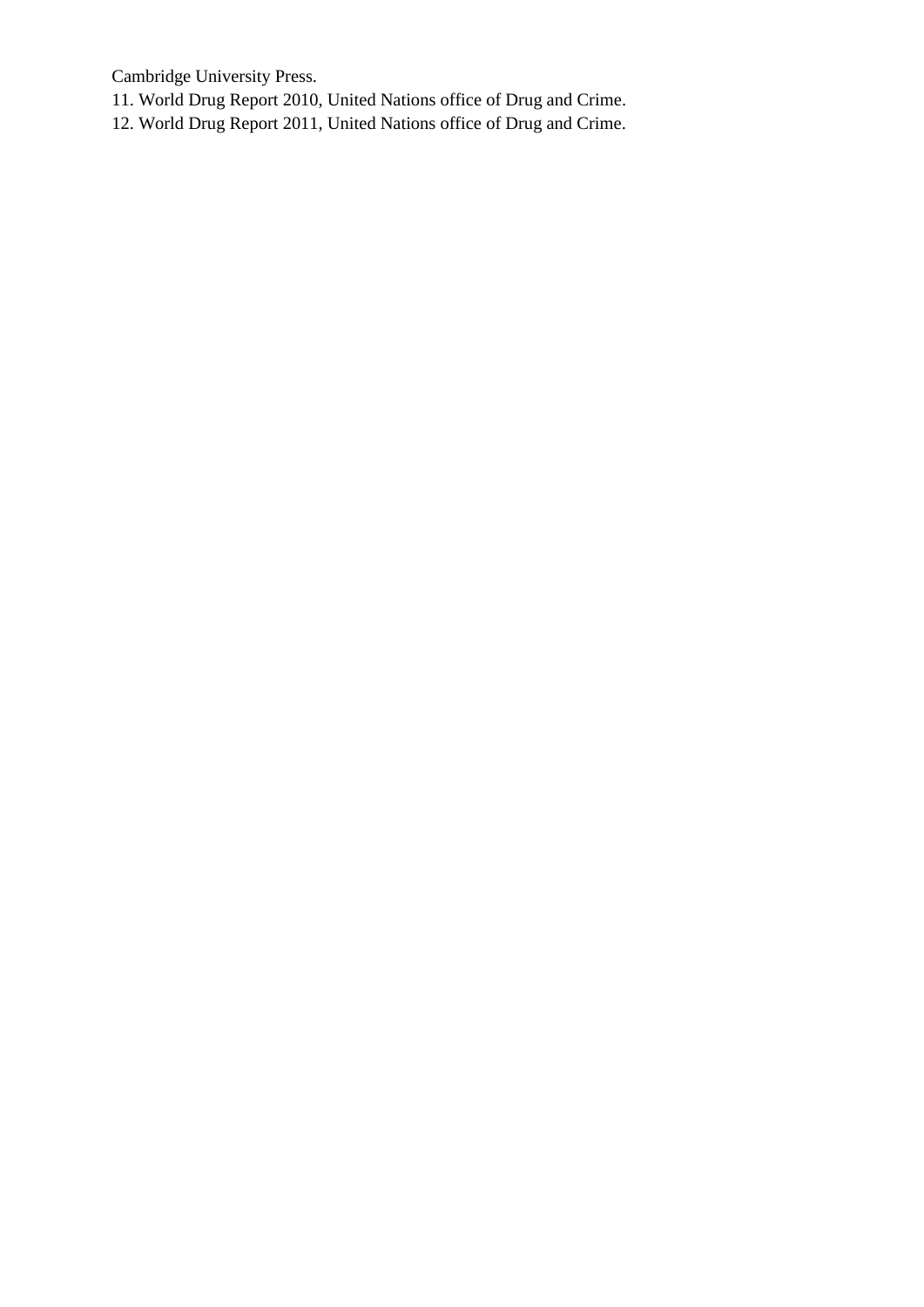### **BCG-201: ENGLISH (COMPULSORY)**

# **Time: 3 Hours Max.** Marks: 50  **Theory: 37 Internal Assessment: 13**

# **Texts Prescribed:**

1. *Tales of Life* (Guru Nanak Dev University, Amritsar)

2. *Prose for Young Learners* (Guru Nanak Dev University, Amritsar)

3. *Murphy"s English Grammar (by Raymond Murphy) CUP*

# **Course Contents**

1) Stories at Sr.No.7,9,10,11,12 from *Tales of Life*.

2) Essays at Sr.No.7,8,9,10,11 from *Prose for Young Learners.*

3) Unit 19-25, 72-81 from *Murphy"s English Grammar*.

# **Division of Marks:**

**Instructions for the Paper Setter and Distribution of Marks:**

The question paper will consist of three sections and distribution of marks will be as under: Section A: 10 Marks Section B: 17 Marks Section C: 10 Marks

# **Section–A**

**1. Twelve ( 12)** Questions on usage of grammar related to the prescribed units of *Murphy's English Grammar* will be set for the students to attempt **any Ten (10)**

 $(1X10=$  10

Marks)

# **Section–B**

- 1. **EIGHT (8)** questions (four from each literary text) on theme, characterization, tone and style etc. will be set. The students will be required to attempt **any Four** questions, choosing at least TWO from each prescribed text. The answer to each question should not exceed 15-20 sentences.  $(4X3=12)$ Marks)
- 2. The students will be required to write a **Personal Letter** on ONE of the TWO situations/ issues provided in the question paper.  $(1X5=5$  Marks)

# **Section–C**

- 1. **Two q**uestions, one from each literary text, will be set. The students will be required to answer any one. (1X5=5 Marks)
- 2. The students will be required to answer **Five** questions from the **Comprehension of Passage** set from the book *Prose for Young Learners* .

 $(5X1=5$  Marks)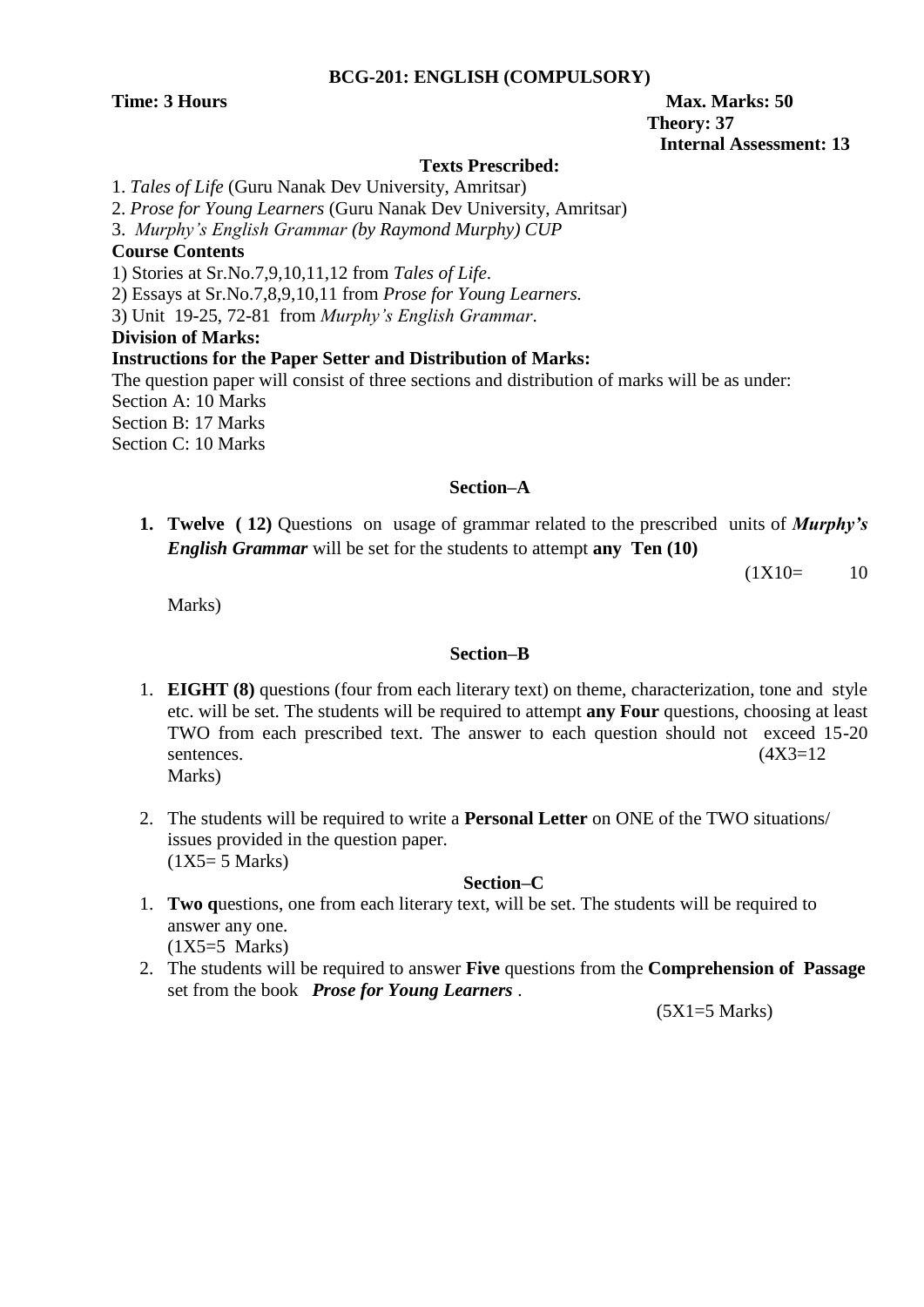# **BCG-202: PUNJABI COMPULSORY** ਪੰਜਾਬੀ (ਲਾ**ਜ਼ਮੀ**)

smW : 3 GMty iQaUrI AMk : 37 ਇੰਟਰਨਲ ਅਸੈੱਸਮੈਂਟ : 13 ਕਲ ਅੰਕ : 50

# ਪਾਠ-ਕਮ ਅਤੇ ਪਾਠ-ਪਸਤਕਾਂ

- 1. **ਦੋ ਰੰਗ** (ਸੰਪਾ. ਹਰਜਿੰਦਰ ਸਿੰਘ ਢਿੱਲੋਂ ਅਤੇ ਪ੍ਰੀਤਮ ਸਿੰਘ ਸਰਗੋਧੀਆ), ਕਹਾਣੀ ਭਾਗ, ਗੁਰੂ ਨਾਨਕ ਦੇਵ ਯੂਨੀਵਰਸਿਟੀ, ਅੰਮ੍ਰਿਤਸਰ।
- 2. **ਪੰਜਾਬ ਦੇ ਮਹਾਨ** ਕਲਾਕਾਰ (ਬਲਵੰਤ ਗਾਰਗੀ), ਗੁਰੂ ਨਾਨਕ ਦੇਵ ਯੂਨੀਵਰਸਿਟੀ, ਅੰਮ੍ਰਿਤਸਰ। ਰੇਖਾ ਚਿੱਤਰ : ਸਤੀਸ਼ ਗੁਜਰਾਲ, ਗੁਰਚਰਨ ਸਿੰਘ, ਠਾਕਰ ਸਿੰਘ, ਬਲਰਾਜ ਸਾਹਨੀ, ਸੁਰਿੰਦਰ ਕੌਰ।
- 3. **ਸ਼ਬਦ-ਬਣਤਰ ਅਤੇ ਸ਼ਬਦ ਰਚਨਾ** : ਪਰਿਭਾਸ਼ਾ, ਮਢਲੇ ਸੰਕਲਪ।
- 4. **ਸ਼ਬਦ ਸ਼ੇਣੀਆਂ**
- 5. ਪੈਰਾ ਰਚਨਾ
- 6. ਪੈਰਾ ਪੜ ਕੇ ਪੁਸ਼ਨਾਂ ਦੇ **ੳੱਤਰ**
- 7. **ਮਹਾਵਰੇ ਅਤੇ ਅਖਾਣ**

# ਅੰਕ-ਵੰਡ ਅਤੇ ਪਰੀਖਿਅਕ ਲਈ ਹਦਾਇਤਾ<u>ਂ</u>

- 1. iksy khwxI dw swr jW ausdw ivSw vsqU (do ivcoN ie`k) **(7 AMk)**
- $2.$  ਰੇਖਾ ਚਿਤਰ : ਸਾਰ, ਵਿਸ਼ਾ-ਵਸਤ, ਸ਼ਖ਼ਸੀਅਤ ਦੇ ਗਣ **(7 ਅੰਕ)**
- 3. ਯਨਿਟ 3-4 ਨੰਬਰ ਉੱਤੇ ਦਿੱਤੀ ਵਿਆਕਰਣ ਦੇ ਆਧਾਰ ਤੇ ਵਰਣਨਾਤਮਕ ਪੁਸ਼ਨ **(7 ਅੰਕ)**
- 5. ਪੈਰ੍ਹਾ ਰਚਨਾ : ਤਿੰਨ ਵਿਸ਼ਿਆਂ ਵਿਚੋਂ ਕਿਸੇ ਇੱਕ ਉੱਤੇ ਪੈਰ੍ਹਾ ਲਿਖਣ ਲਈ ਕਿਹਾ ਜਾਵੇ । (4 **ਅੰਕ)**
- 6. ਪੈਰਾ ਦੇ ਕੇ ਉਸ ਬਾਰੇ ਚਾਰ ਪੁਸ਼ਨਾਂ ਦੇ ਉੱਤਰ **ਵਿੱਚ ਕਰਨ ਵਿੱਚ ਕਿਸੇ ਕਰਨ (4 ਅੰਕ)**
- 7. ਨੰਬਰ 7 ਵਿਚ ਆੱਠ ਅਖਾਣ ਅਤੇ ਅੱਠ ਮੁਹਾਵਰੇ ਪੁੱਛੇ ਜਾਣਗੇ, ਜਿਨ੍ਹਾਂ ਵਿਚੋਂ ਵਿਦਿਆਰਥੀ ਨੇ ਚਾਰ-ਚਾਰ ਨੂੰ ਵਾਕਾਂ ivc vrq ky ArQ sp`St krny hoxgy[ **(4+4 = 8 AMk)**
- **not:** ieMtrnl AsY~smYNt 10 AMkW dI hY, jo kwlj vloN inrDwirq idSw inrdySW Anuswr ienHW AMkW ਤੋਂ ਵੱਖਰੀ ਹੋਵੇਗੀ। ਇਸ ਪੇਪਰ ਦੇ ਕਲ ਅੰਕ 40+10 = 50 ਹਨ।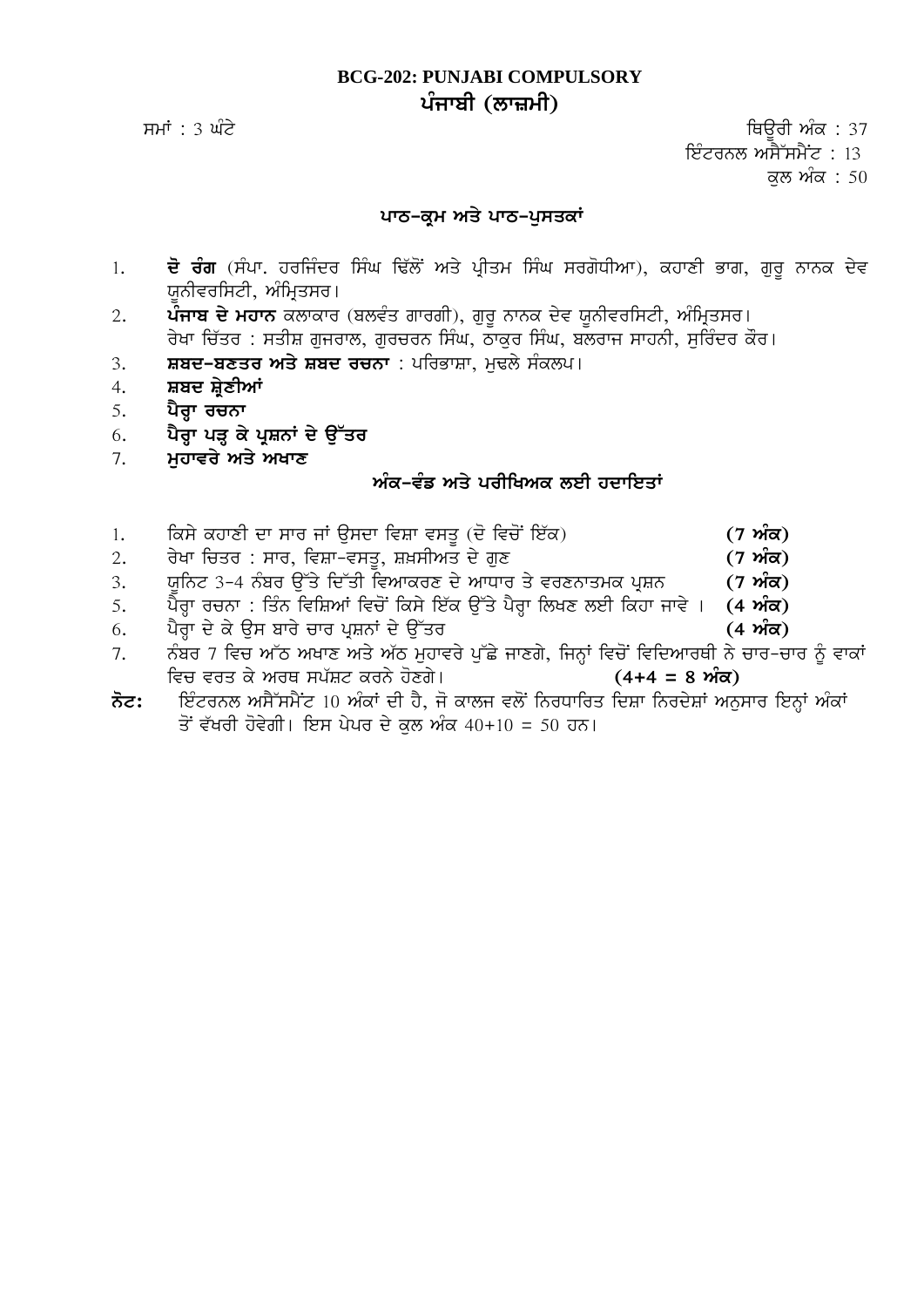# **BCG-202: BASIC PUNJABI ਮੱਢਲੀ ਪੰਜਾਬੀ**

(In Lieu of Compulsory Punjab)

ਸਮਾਂ : 3 ਘੰਟੇ ਵਿੱਚ ਸ਼ਾਹਿ ਕਰਨਾ ਹੈ ਕਿ ਇਹ ਸ਼ਾਹਿ ਦੀ ਸ਼ਾਹਿ ਦੀ ਸ਼ਾਹਿ ਤਾਂ ਇਸ ਦੀ ਸ਼ਾਹਿ ਤਾਂ ਬਾਹਰ ਸ਼ਾਹਿ ਤਾਂ ਬਾਹਰ ਸ਼ਾਹਿ ਦ ਇੰਟਰਨਲ ਅਸੈੱਸਮੈਂਟ : 13 ਕਲ ਅੰਕ $: 50$ 

# ਪਾਠ-ਕ੍ਰਮ ਅਤੇ ਪਾਠ-ਪੁਸਤਕਾ<u>ਂ</u>

- 1. **ਪੰਜਾਬੀ ਸ਼ਬਦ ਬਣਤਰ** : ਧਾਤੂ, ਵਧੇਤਰ (ਅਗੇਤਰ, ਮਧੇਤਰ, ਪਿਛੇਤਰ), ਪੰਜਾਬੀ ਕੋਸਗਤ ਸ਼ਬਦ ਅਤੇ ਵਿਆਕਰਣਿਕ ਸਬਦ **ਦਿਆਰਥੀ ਦੇ ਸ਼ਹਿਰ ਨਾਲ ਵਿੱਚ ਸ਼ਹਿਰ ਨਾਲ ਵਿੱਚ ਸ਼ਹਿਰ ਨਾਲ ਵਿੱਚ ਸ਼ਹਿਰ ਨਾਲ ਵਿੱਚ ਸ਼ਹਿਰ ਨਾਲ ਵਿੱਚ ਸ਼ਹਿਰ ਨਾਲ ਵਿ**
- 2. ਪੰਜਾਬੀ ਸ਼ਬਦ ਪ੍ਰਕਾਰ :
	- $\Theta$  ਸੰਯੁਕਤ ਸ਼ਬਦ, ਸਮਾਸੀ ਸ਼ਬਦ, ਦੋਜਾਤੀ ਸ਼ਬਦ, ਦੋਹਰੇ/ਦੁਹਰਕਤੀ ਸ਼ਬਦ ਅਤੇ ਮਿਸਰਤ ਸ਼ਬਦ
	- ਅ) ਸਿਖਲਾਈ ਤੇ ਅਭਿਆਸ
- 3. ਪੰਜਾਬੀ ਸਬਦ ਰਚਨਾ :
	- ਉ) ਇੱਕ-ਵਚਨ ਬਹੁ-ਵਚਨ, ਲਿੰਗ-ਪੁਲਿੰਗ, ਬਹੁ-ਅਰਥਕ ਸੂਬਦ, ਸਮਾਨ-ਅਰਥਕ ਸੂਬਦ, ਬਹੁਤੇ ਸਬਦਾਂ ਲਈ ਇੱਕ ਸਬਦ, ਸਬਦ ਜੋੜ, ਵਿਰੋਧਆਰਥਕ ਸਬਦ
	- $m$ ) ਨਿੱਤ ਵਰਤੋਂ ਦੀ ਪੰਜਾਬੀ ਸਬਦਾਵਲੀ : ਖਾਣ-ਪੀਣ, ਸਾਕਾਦਾਰੀ, ਰੱਤਾਂ, ਮਹੀਨਿਆਂ, ਗਿਣਤੀ, ਮੌਸਮ, ਮਾਰਕੀਟ/ਬਾਜਾਰ, ਵਪਾਰ, ਧੰਦਿਆਂ ਨਾਲ ਸੰਬੰਧਿਤ। 10+5=15 **ਅੰਕ**

# ਅੰਕ ਵੰਡ ਅਤੇ ਪਰੀਖਿਅਕ ਲਈ ਹਦਾਇਤਾ<u>ਂ</u>

- 1. ਭਾਗ ਪਹਿਲਾਂ ਵਿਚੋਂ ਚਾਰ ਪ੍ਰਸ਼ਨ ਪੁਛੇ ਜਾਣਗੇ ਜਿਨ੍ਹਾਂ ਵਿਚੋਂ ਤਿੰਨ ਪ੍ਰਸ਼ਨਾਂ ਦਾ ਉੱਤਰ ਦੇਣਾ ਲਾਜ਼ਮੀ ਹਨ। ਹਰ pRsæn dy cwr-cwr nMbr hn [ **(4+4+4) 12 AMk**
- 2. ਭਾਗ ਦਸਰਾ ਵਿਚੋਂ ਦੋ-ਦੋ ਨੰਬਰ ਦੇ ਪੰਜ ਪੁਸਨ ਪੱਛੇ ਜਾਣਗੇ। ਸਾਰੇ ਪੁਸਨ ਲਾਜਮੀ ਹਨ। 10 **ਅੰਕ**
- 3. ਭਾਗ ਤੀਸਰਾ ਦੇ (ੳ) ਭਾਗ ਵਿਚੋਂ ਦੋ ਸਵਾਲ ਅਤੇ (ਅ) ਭਾਗ ਵਿਚੋਂ ਇੱਕ ਸਵਾਲ ਪਛਿਆ ਜਾਵੇਗਾ। ਹਰ pRsæn dy pMj-pMj AMk hn[ **10+5=15 AMk**
	- $\vec{\delta}$ ਟ: ਇੰਟਰਨਲ ਅਸੈੱਸਮੈਂਟ 13 ਅੰਕਾਂ ਦੀ ਹੈ, ਜੋ ਕਾਲਜ ਵਲੋਂ ਨਿਰਧਾਰਿਤ ਦਿਸ਼ਾ ਨਿਰਦੇਸ਼ਾਂ ਅਨਸਾਰ ਇਨ੍ਹਾਂ ਅੰਕਾਂ ਤੋਂ ਵੱਖਰੀ ਹੋਵੇਗੀ। ਇਸ ਪੇਪਰ ਦੇ ਕਲ ਅੰਕ 37+13 = 50 ਹਨ।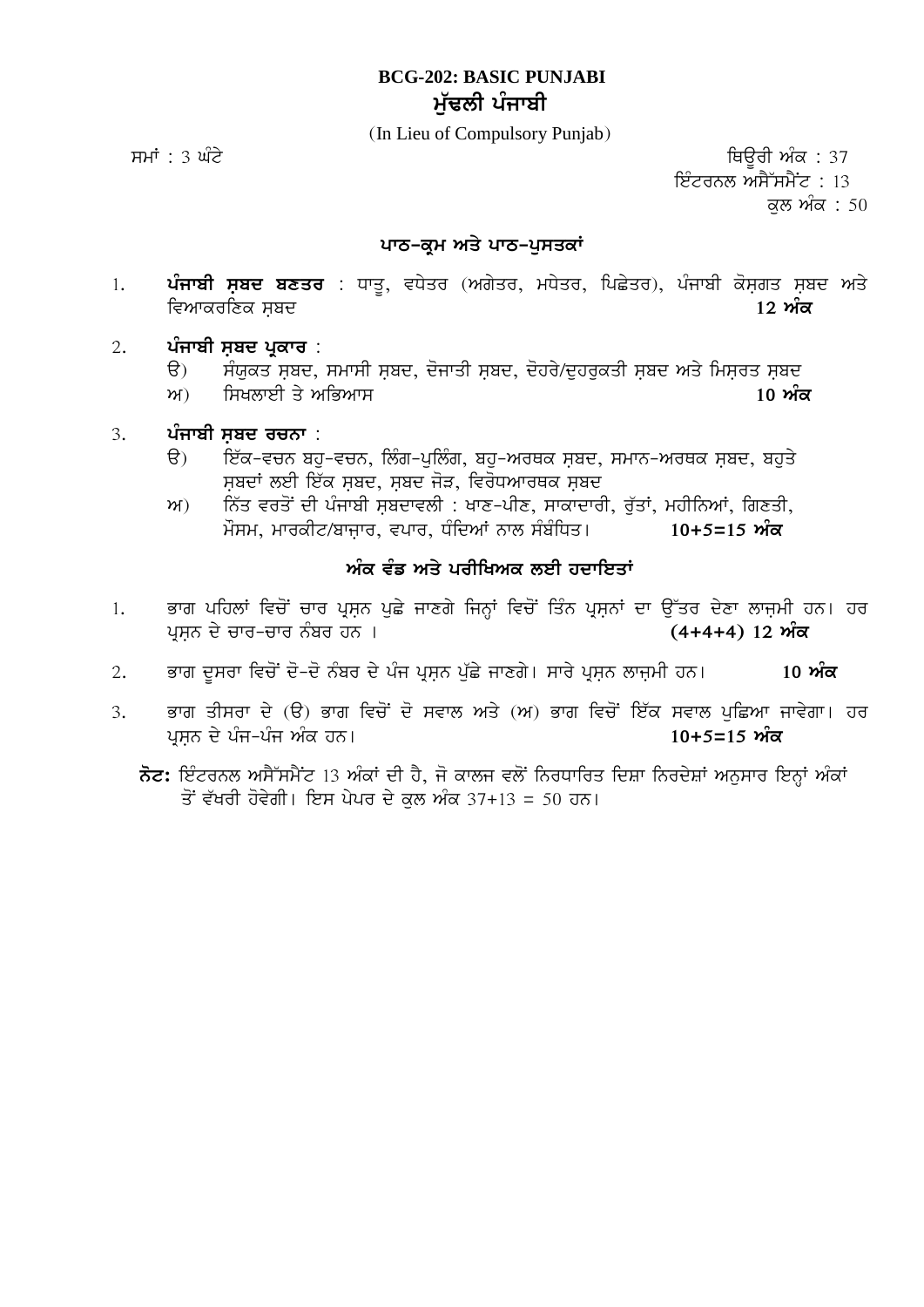# **BCG-203: ADVANCED FINANCIALACCOUNTING**

# **Time: 3 Hours Max. Marks: 50 Theory: 27 Practical: 10 Internal Assessment: 13**

# **Note: The question paper covering the entire course shall be divided into three sections.**

**Section–A**: It will have question No.1 consisting of 7 very short answer questions from the entire syllabus with answer to each question up to five lines in length. Students will attempt 7 questions. Each question will carry one mark; the total weightage being 7 marks.

**Section–B**: It will consist of essay type/numerical questions up to five pages (essay type) in length. Four questions numbering 2, 3, 4 and 5 will be set by the examiner from Part-I of the syllabus. The candidates will be required to attempt any two questions. Each question will carry 5 marks. The total weightage of this section shall be 10 marks.

**Section–C**: It will consist of essay type/numerical questions with answer to each question up to five pages (essay type) in length. Four questions numbering 6, 7, 8 and 9 will be set by the examiner from Part-II of the syllabus. The candidates will be required to attempt any two questions. Each question will carry 5 marks. The total weightage of the section shall be 10 marks.

## **Part - I**

**Depreciation - Provisions and Reserves:** Depreciation: Meaning, Causes, Objectives of providing for depreciation, Factors affecting depreciation, Accounting Treatment, Methods of providing depreciation: Straight line method, Diminishing Balance Method.

Provisions and Reserves: Reserve Fund, Different Types of Provisions and Reserves.

**Accounts from Incomplete Records - Hire Purchase and Instalment Purchase System:** Single Entry: Features, Books and Accounts maintained, recording of transactions, Ascertainment of Profit (Statement of Affairs method only). Hire Purchase System: Features, Accounting Treatment in the Books of Hire Purchaser and Hire Vendor, Default and Repossession.

Instalment Purchase System: Difference between Hire purchase and Installment Purchase Systems, Accounting Treatment in the books of Purchaser and Vendor.

# **Part – II**

**Accounting of Non-Profit Organizations:** Non-Profit Entities: Features of Non - Profit Entities, Accounting process, Preparation of summaries, Receipts and Payments Account: Meaning and special features, Procedure for preparation, Uses and limitations.

Income and Expenditure Account: Features, Procedure for preparation, Preparation of Balance Sheet

**Partnership Accounts:** Accounting Treatment of Admission, Retirement, Death of a partner and Dissolution of Firm (including piecemeal distribution and sale of a firm to a company).

**Tally (Practical)** Latest Version

# **Suggested Readings:**

1. Shukla, M.C., Grewal, T.S. and Gupta, S.C., "*Advanced Accountancy*", Vol. I & II, 2008, S Chand & Co, New Delhi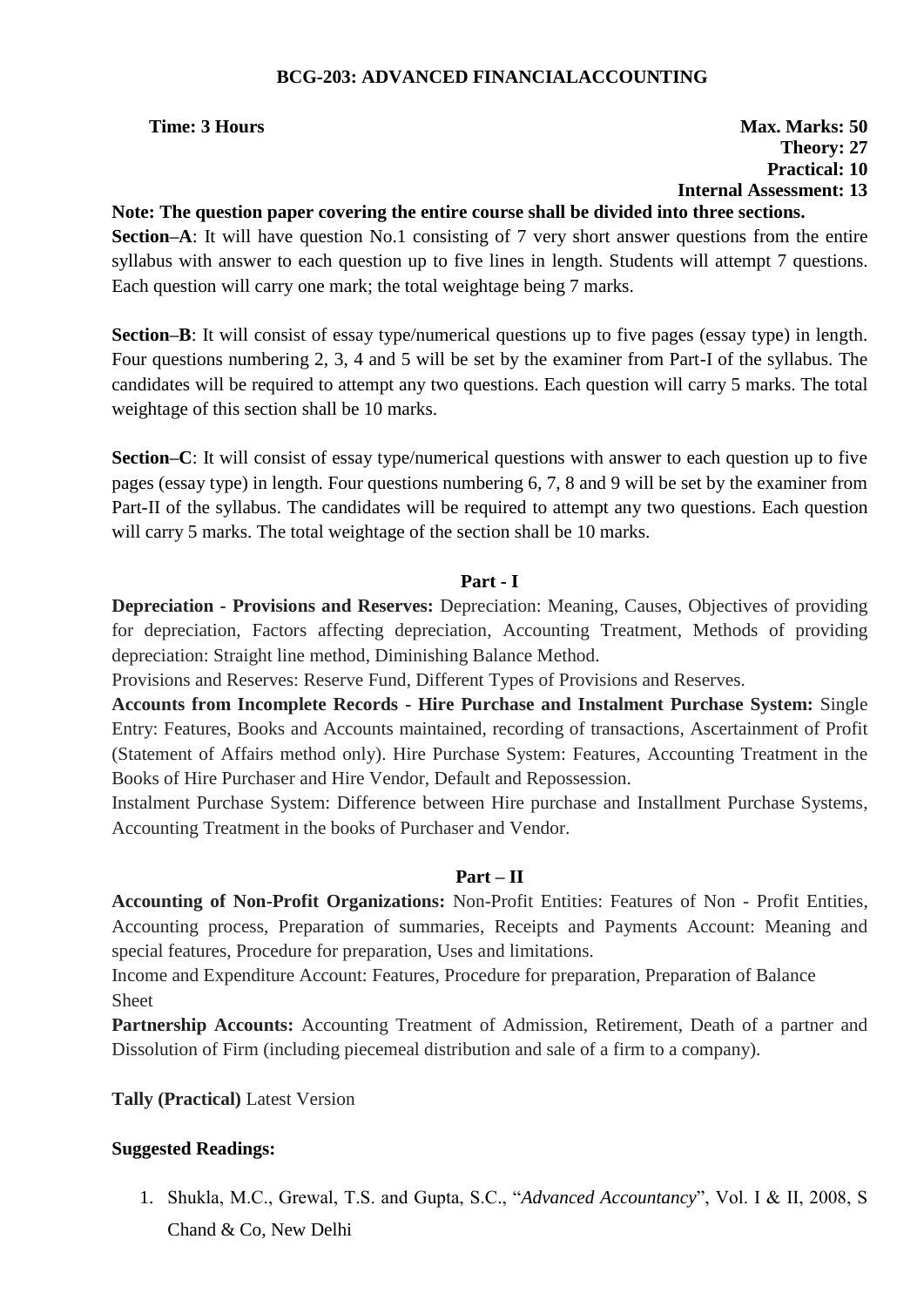- 2. Gupta, R. L. & Radheswamy, M., "*Advanced Accountancy*" Vol. I & II, 2009, S Chand & Co, New Delhi
- 3. Maheshwari, S.N. & Maheshwari, V.L., "Advanced Accountancy" Vol. I & II, 2009, Vikas Publishing House Pvt. Ltd., New Delhi.
- 4. Sehgal, A. & Sehgal, D., "Advanced Accountancy" Vol. I & II, Taxmann Publication Pvt. Ltd, New Delhi.
- 5. Porwal, L.S., "Accounting Theory", 2001, Tata Mcgraw Hill Publishing Co. Ltd., New Delhi.
- 6. Sinha, G., "Accounting Theory & Management Accounting", 2009, PHI Learning Pvt. Ltd., New Delhi,
- 7. Banerjee, B., "Regulation of Corporate Accounting & Reporting in India", 2002, World Press Calcutta Private Limited, Calcutta.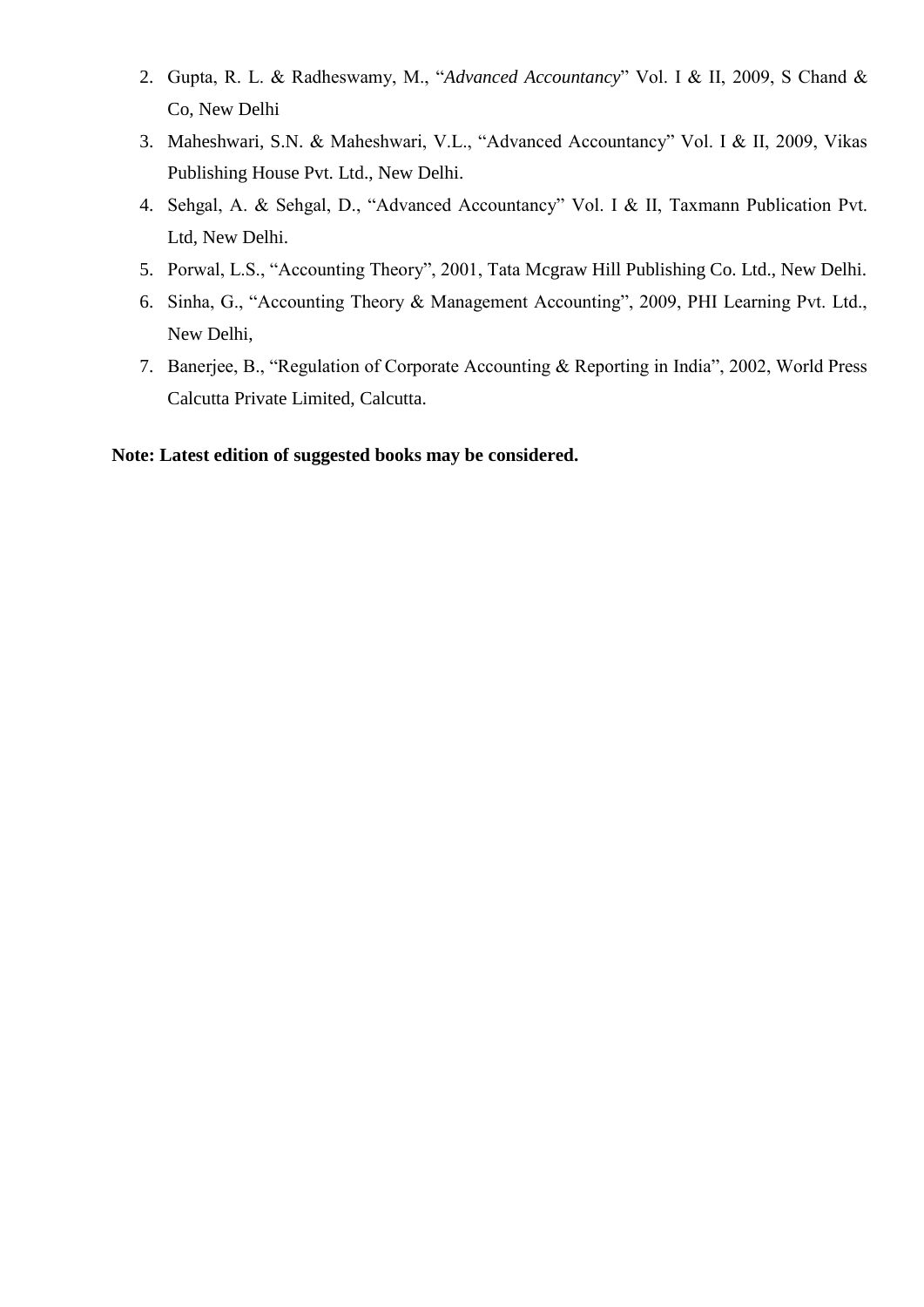# **BCG-204: COMMERCIAL LAWS**

# **Note: The question paper covering the entire course shall be divided into three sections.**

**Section–A**: It will have question No.1 consisting of 10 very short answer questions from the entire syllabus with answer to each question up to five lines in length. Students will attempt 9 questions. Each question will carry one mark; the total weightage being 9 marks.

**Section–B**: It will consist of essay type/numerical questions up to five pages (essay type) in length. Four questions numbering 2, 3, 4 and 5 will be set by the examiner from Part-I of the syllabus. The candidates will be required to attempt any two questions. Each question will carry 7 marks. The total weightage of this section shall be 14 marks.

**Section–C**: It will consist of essay type/numerical questions with answer to each question up to five pages (essay type) in length. Four questions numbering 6, 7, 8 and 9 will be set by the examiner from Part-II of the syllabus. The candidates will be required to attempt any two questions. Each question will carry 7 marks. The total weightage of the section shall be 14 marks.

# **Part - I**

# **The Indian Contract Act, 1872**

**Contract** – Meaning, Characteristics and kinds, Essentials of valid contract, Offer and acceptance, consideration, contractual capacity, free consent. Discharge of contract – Modes of discharge

Breach of Contracts and its Remedies. Contract of Indemnity and Guarantee

Contract of Bailment & Pledge, Contract of Agency

**Right to Information Act** – RTI meaning, preamble & objectives, provisions of RTI, RTI in India.

# **Part - II**

# **The Sale of Goods Act, 1930**

Contract of sale, meaning and difference between sale and agreement to sell., Conditions and warranties, Transfer of ownership in goods including sale by non-owners, Performance of contract of sale ,Unpaid seller – meaning and rights of an unpaid seller against the goods and the buyer.

# **The Limited Liability Partnership Act, 2008**

Salient Features of LLP, Difference between LLP and Partnership, LLP and Company, LLP Agreement, Nature of LLP, Partners and Designated Partners, Incorporation Document, Incorporation by Registration, Registered Office of LLP and Change Therein, Change of Name, Partners and their Relations, Extent and Limitation of Liability of LLP and Partners, Whistle Blowing, Contributions, Financial Disclosures, Annual Return, Taxation of LLP, Conversion to LLP, Winding Up and Dissolution.

# **Suggested Readings:**

- 1. Singh, A., "*Principles of Mercantile Law*", (2011), Eastern Book Co.
- 2. Tulsian, P. C., "*Business Laws*", 2nd Edition (2000), Tata McGraw Hill, New Delhi.
- 3. Kucchal, M.C., "*Business Law*", 5th Edition (2009), Vikas Publishing, House (P) Ltd.
- 4. Maheshwari & Maheshwari, "*Business Law*", National Publishing House, New Delhi.
- 5. Chadha, P. R., "*Business Law*" Galgotia Publishing Company, New Delhi.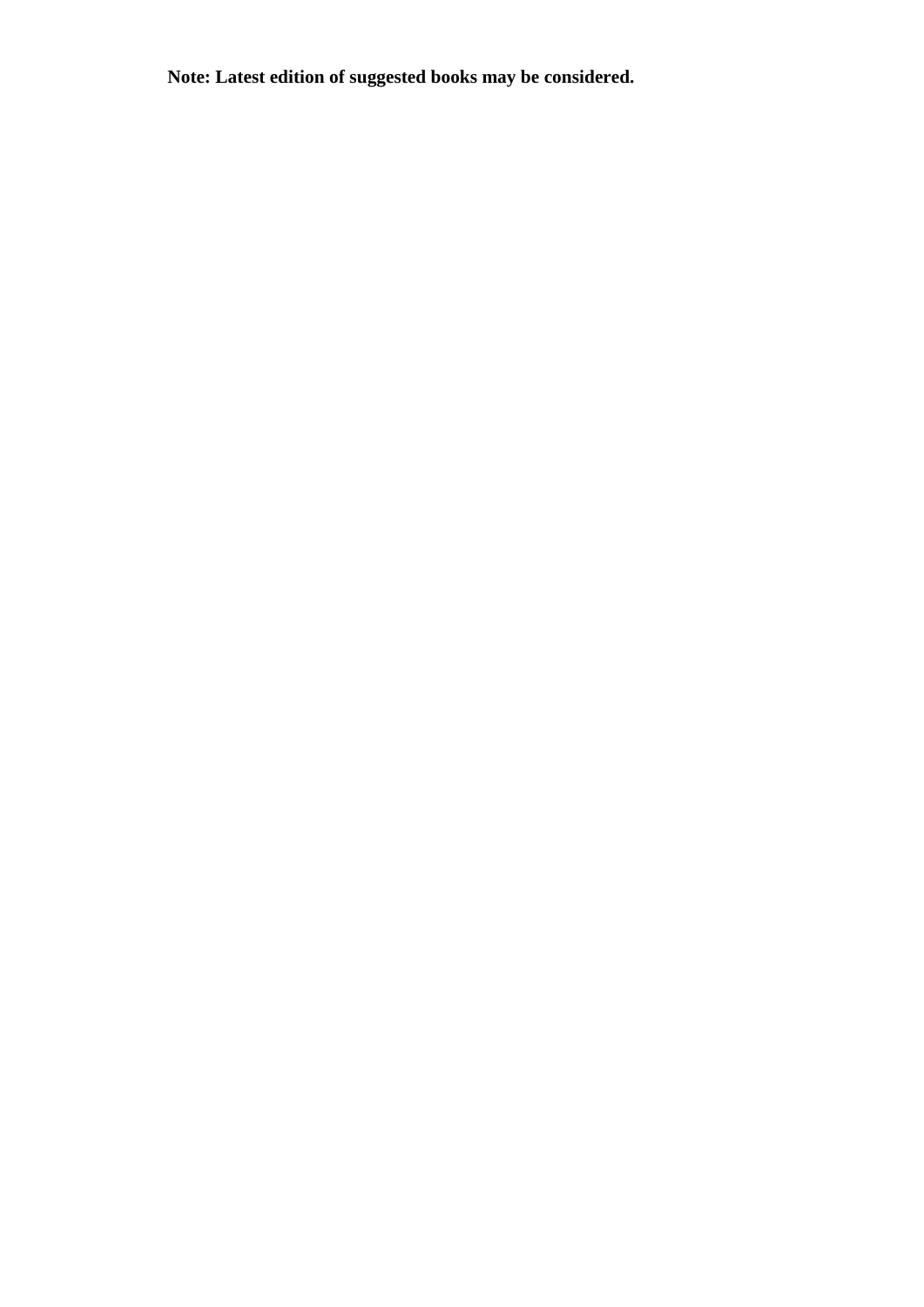# **BCG-205: BUSINESS ECONOMICS**

# **Time: 3 Hours Max. Marks: 50 Theory :37 Internal Assessment : 13**

# **Note: The question paper covering the entire course shall be divided into three sections.**

**Section–A**: It will have question No.1 consisting of 10 very short answer questions from the entire syllabus with answer to each question up to five lines in length. Students will attempt 9 questions. Each question will carry one mark; the total weightage being 9 marks.

**Section–B**: It will consist of essay type/numerical questions up to five pages (essay type) in length. Four questions numbering 2, 3, 4 and 5 will be set by the examiner from Part-I of the syllabus. The candidates will be required to attempt any two questions. Each question will carry 7 marks. The total weightage of this section shall be 14 marks.

**Section–C**: It will consist of essay type/numerical questions with answer to each question up to five pages (essay type) in length. Four questions numbering 6, 7, 8 and 9 will be set by the examiner from Part-II of the syllabus. The candidates will be required to attempt any two questions. Each question will carry 7 marks. The total weightage of the section shall be 14 marks.

# **Part – I**

**Theory of Demand:** Meaning of demand and its types, law of demand, price elasticity of demand and its measurement.

**Consumer's Behaviour:** Utility approach: Brief outline of law of diminishing marginal utility and law of equi-marginal utility.

**Indifference Curve Approach:** Meaning, properties, price, income and substitution effect, Revealed Preference Approach.

**Theory of Production:** Law of variable proportions and Law of returns to scale. Short and Long run cost curves, Traditional and Modern Theory of Costs.

# **Part – II**

**Revenue:** Average revenue, Marginal revenue and Total revenue. Relationship between average revenue and marginal revenue and Elasticity of demand.

**Perfect Competition:** Meaning, features, price and output determination of firm and industry under perfect competition.

**Monopoly**: Meaning, features, price and output determination under monopoly.

**Monopolistic Competition:** Meaning, features, price and output determination under monopolistic competition.

**National Income:** Definition and Importance of National Income. Gross and Net Domestic Product; Personal Income and Disposable Income. Measurement of National Income:

Income, Output and Expenditure Method, Problems in measurement of National Income particularly in underdeveloped countries.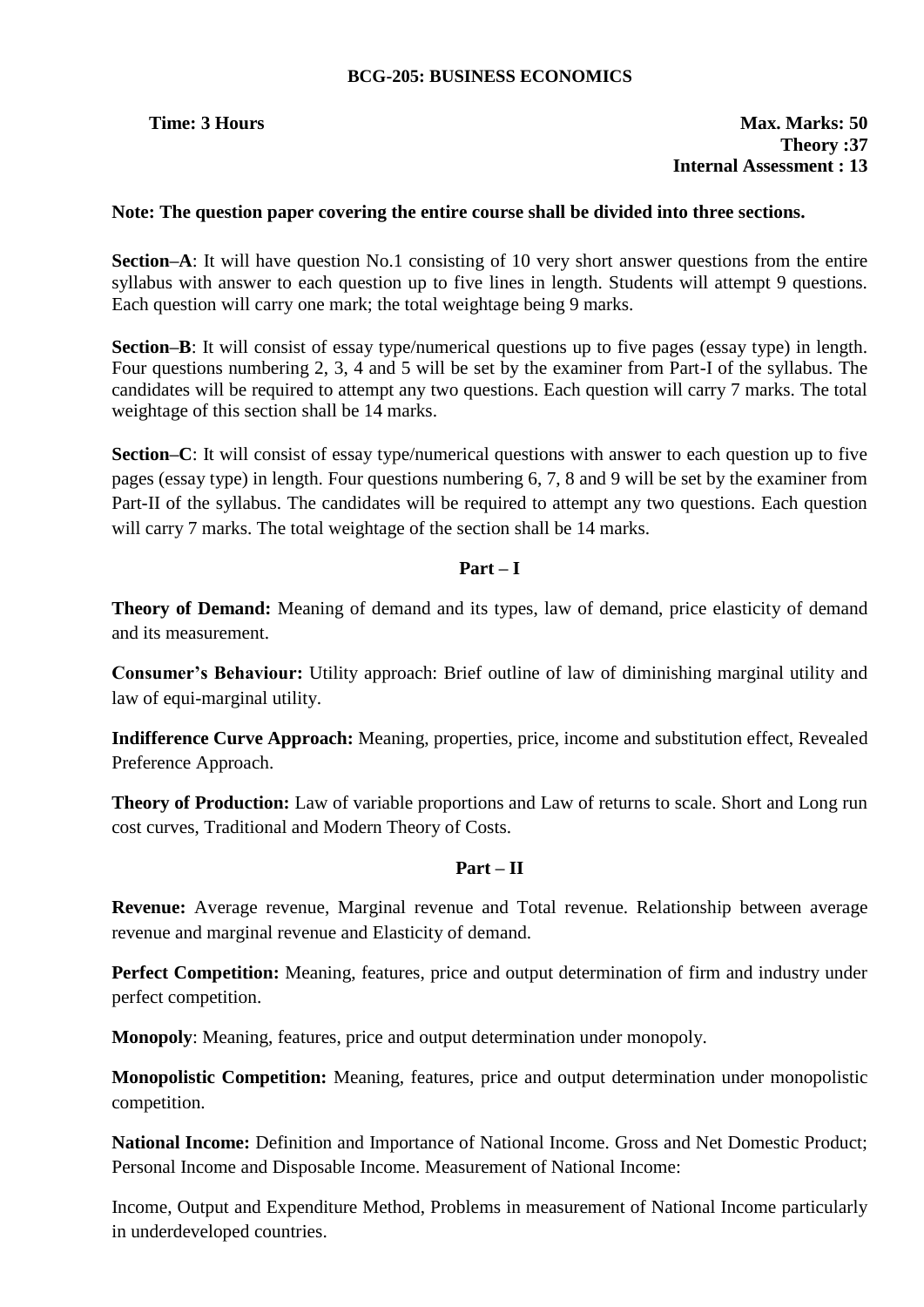**Consumption:** Meaning, determinants (subjective and objective) and importance. Keynes Psychological law of consumption.

# **Suggested Readings:**

- 1. Maheswari & Varshney, *Managerial Economics*, S. Chand & Co., New Delhi.
- 2. Koutsoyiannis A., "*Modern Micro Economics*", 2nd edition,MacMillan House, New Delhi.
- 3. Dwivedi, D.N., "*Managerial Economics*", 7th Edition, Vikas Publication.
- 4. Ahuja, H. L., "*Modern Micro Economics*", (2009), Sultan Chand and Co., New Delhi.
- 5. Willimson, S. D., "*Macroeconomics*", 4th Edition (2010), Pearson Publication.
- 6. Froyen, R., "*Macroeconomics*", 9th Edition (2008), Pearson Publication.
- 7. Hirschey, M. "*Fundamental of Managerial Economics*", 9th Edition (2009), South Western Cengage Learning.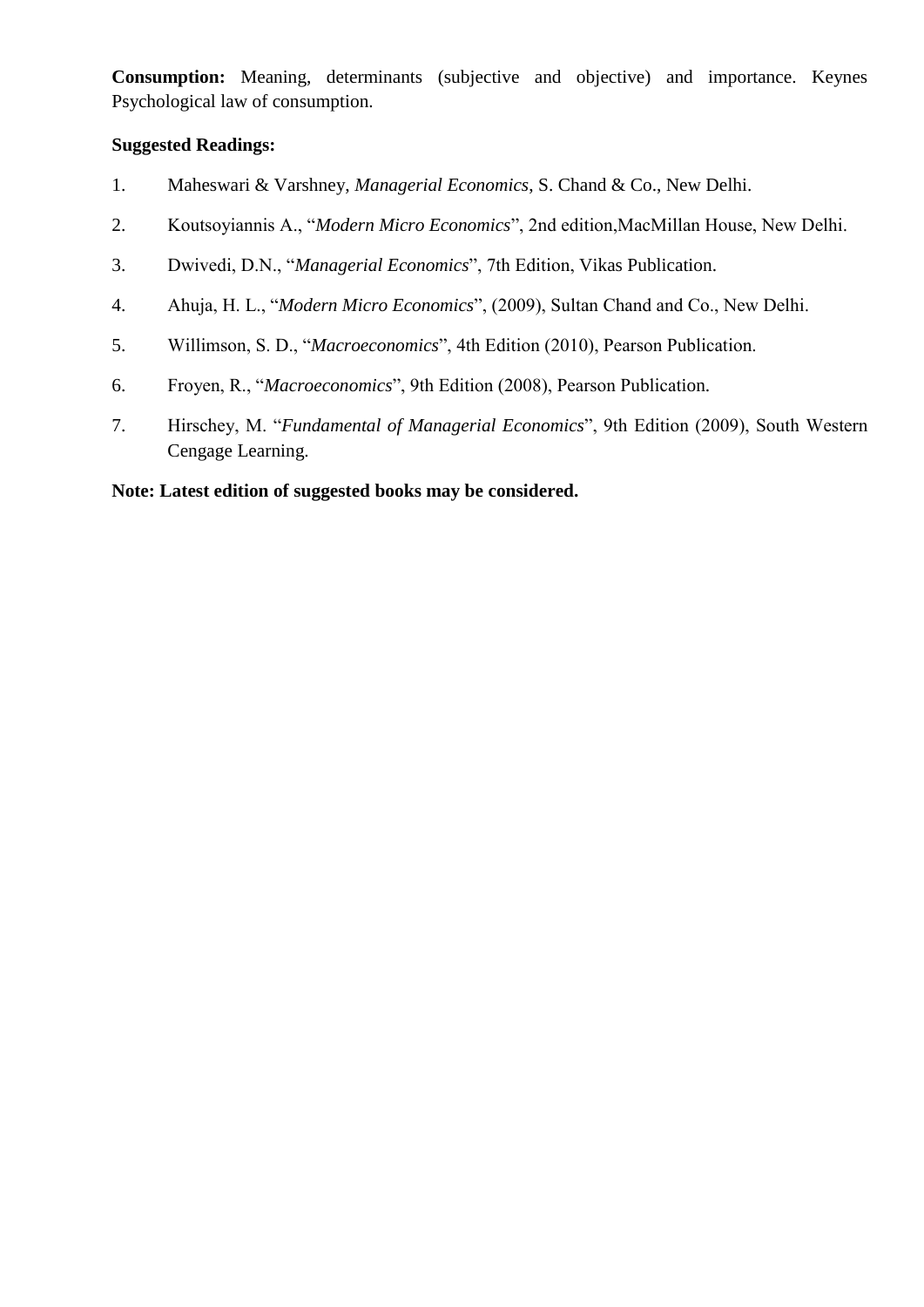# **BCG-206: FUNCTIONAL MANAGEMENT**

# **Note: The question paper covering the entire course shall be divided into three sections.**

**Section–A**: It will have question No.1 consisting of 10 very short answer questions from the entire syllabus with answer to each question up to five lines in length. Students will attempt 9 questions. Each question will carry one mark; the total weightage being 9 marks.

**Section–B**: It will consist of essay type/numerical questions up to five pages (essay type) in length. Four questions numbering 2, 3, 4 and 5 will be set by the examiner from Part-I of the syllabus. The candidates will be required to attempt any two questions. Each question will carry 7 marks. The total weightage of this section shall be 14 marks.

**Section–C**: It will consist of essay type/numerical questions with answer to each question up to five pages (essay type) in length. Four questions numbering 6, 7, 8 and 9 will be set by the examiner from Part-II of the syllabus. The candidates will be required to attempt any two questions. Each question will carry 7 marks. The total weightage of the section shall be 14 marks.

# **Part – I**

**Management**: Introduction, Meaning, nature and characteristics of Management, Scope and functional areas of management, Management as a science, art or profession, Management & Administration, Principles of management, Evolution of Management.

**Personnel Management:** Meaning, Significance & Functions, Recruitment, Selection and training. Job Evaluation and Merit Rating, Worker"s participation in Management.

# **Part – II**

**Marketing Management:** Concept of Marketing, Functions of Marketing, Marketing Research-Meaning and Techniques, Advertising and Salemanship.

**Strategic Management**: Meaning, Need, Importance, Process and Role of C.E.O. (Chief Executive Officer) in Strategic Management.

**ProductionManagement**: Functions, Production Planning and Control, Quality Control.

# **Suggested Readings:**

- *1. Stoner, J. Freeman, R. & Gilbert, D., "Management", 1995, Prentice Hall of India.*
- *2. Koontz, H., "Principles of Management (Ascent series)", 2004, Tata McGraw Hill Publishing.*
- *3. Robbins, S.P. and Coulter, M., "Management", 9th Edition, 2008, Prentice Hall of India.*
- *4. Robbins S.P. & Decenzo D., "Fundamentals of Management: Essential Concepts and Applications", Third Edition, 2000, Pearson Education.*
- *5. Weihrich, H. and koontz, H., "Essentials of Management: An International Perspective", 2009, Tata McGraw Hill, New Delhi.*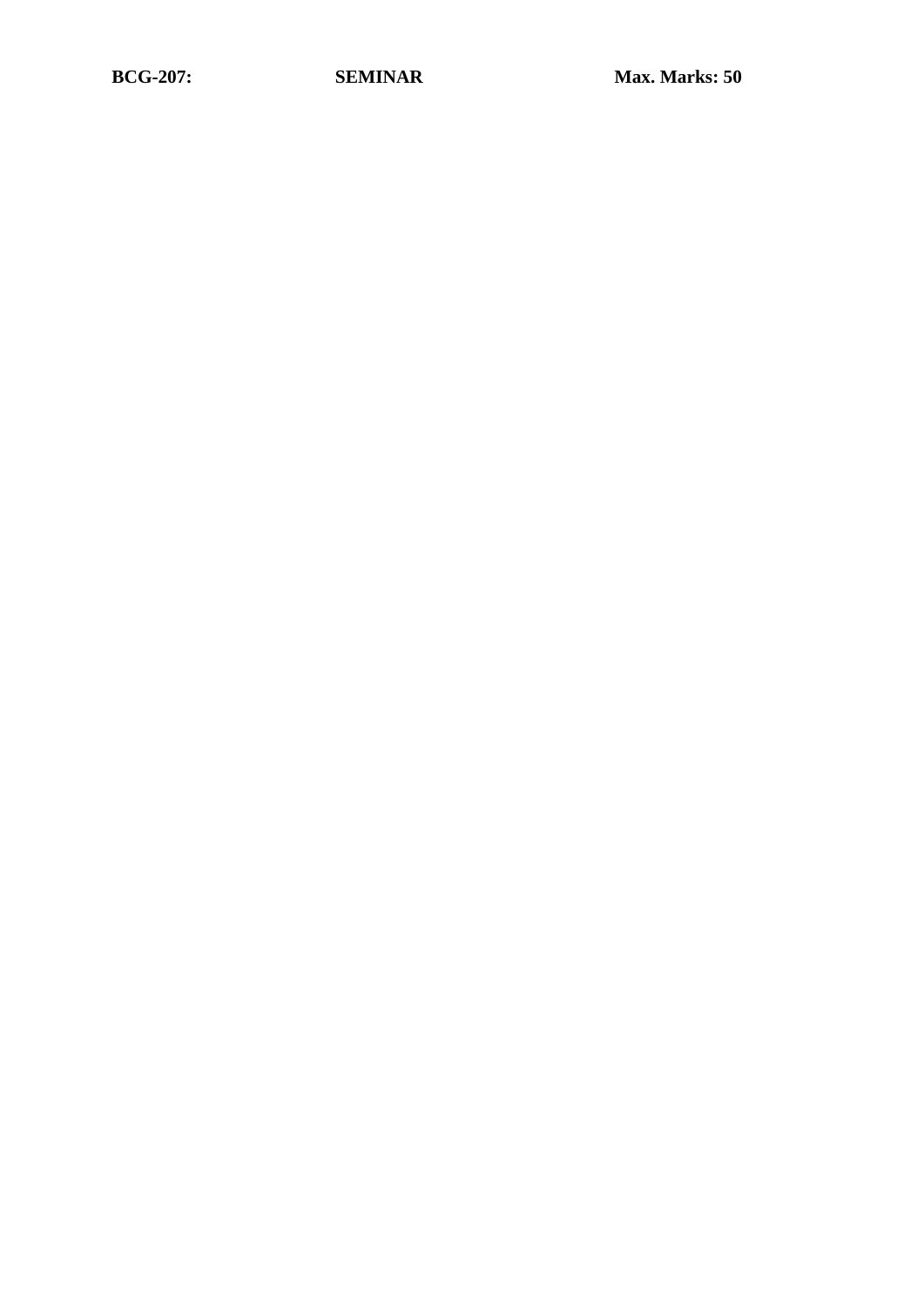# **BCG-208 PC SOFTWARES IN BUSNESS APPLICATIONS**

# **Time: 3 Hours Max. Marks: 50 Theory: 27 Practical: 10**

# **Internal Assessment: 13**

**Note: The question paper covering the entire course shall be divided into three sections. Section–A**: It will have question No.1 consisting of 7 very short answer questions from the entire syllabus with answer to each question up to five lines in length. Students will attempt 7 questions. Each question will carry one mark; the total weightage being 7 marks.

**Section–B**: It will consist of essay type/numerical questions up to five pages (essay type) in length. Four questions numbering 2, 3, 4 and 5 will be set by the examiner from Part-I of the syllabus. The candidates will be required to attempt any two questions. Each question will carry 5 marks. The total weightage of this section shall be 10 marks.

**Section–C**: It will consist of essay type/numerical questions with answer to each question up to five pages (essay type) in length. Four questions numbering 6, 7, 8 and 9 will be set by the examiner from Part-II of the syllabus. The candidates will be required to attempt any two questions. Each question will carry 5 marks. The total weightage of the section shall be 10 marks.

# **UNIT –I**

**MS-Word -2010:** Overview, Creating, Saving, Opening, Importing, Exporting & Inserting files. Formatting pages, paragraphs and sections. Indents and outdants. Creating lists and numbering. Heading Styles, Fonts and size editing, positioning & viewing text. Finding & replacing text, inserting page breaks, page numbers, book marks, symbols & dates. Using tabs and tables, Header and Footer, Printings, Spell checking, Mail merge Business letters.

**MS-Excel -2010:** Worksheet overview. Entering information. Worksheet creating. Opening and saving workbook. Formatting number and texts. Protecting cells. Creating and Printing Chart and Graphs, to apply excel sheet in business.

# **UNIT – II**

**MS-Power Point -2010:** Presentation Basics, Menus and Toolbars. Creating, Opening, Saving, Printing and existing presentation, Creating and Saving a presentation using auto content wizard. Design Templates. Different Views of Presentation, Insert slides from another presentation. Inserting pictures and graphics. Slide show, Business oriented presentation.

# **Financial Accounting Package Tally:**

- Tally Introduction, various facilities available in Tally, creating a company, ledgers, registers, petty books.
- CASE STUDY: Inventory Control Maintaining inventory of some firm/organization, Profit and loss account, audit controls.

# **Suggested Readings:**

*1. Peter Norton (2010), "Introduction to Computers", 7th Edition, McGraw-Hill, New Delhi.*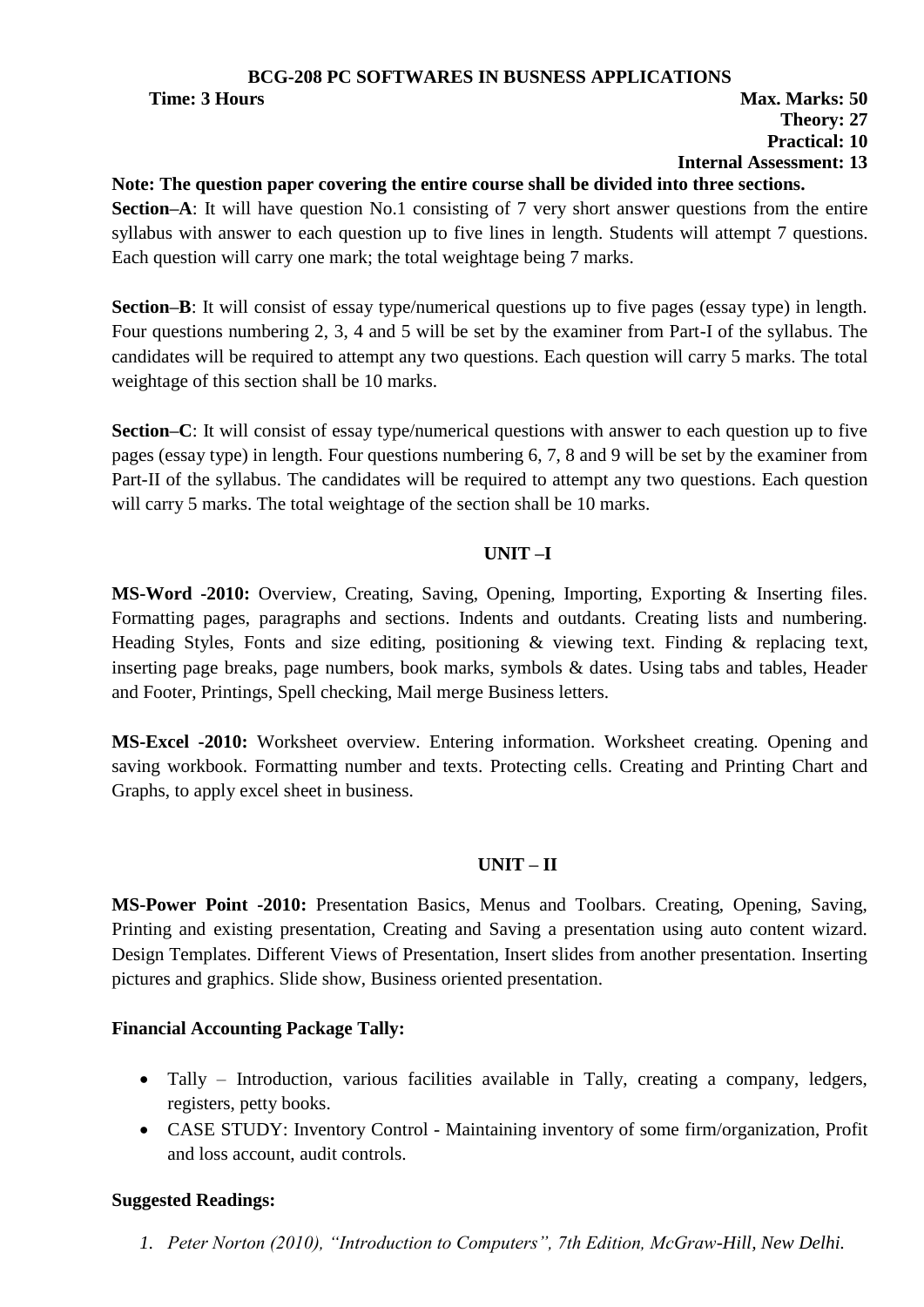- *2. Sanjay Sexana, (2003) "A First Course in Computers", Vikas Publishing House, New Delhi.*
- *3. Rajaraman, V. (2006), "Fundamental of Computers", 4th Edition, Prentice Hall India, New Delhi.*
- *4. Srivastava, S.S. (2008), "MS-Office", Firewall Media, New Delhi.*
- *5. Alexis Loeon and Matheus Leon (2001), "Introduction to Computers with MS-Office 2000", 1st Edition, Tata McGraw-Hill, New Delhi.*
- *6. Asok K. Nadhani, "Simple Tally 9: Financial Accounting, Invoicing & Inventory", 2008, BPB Publications.*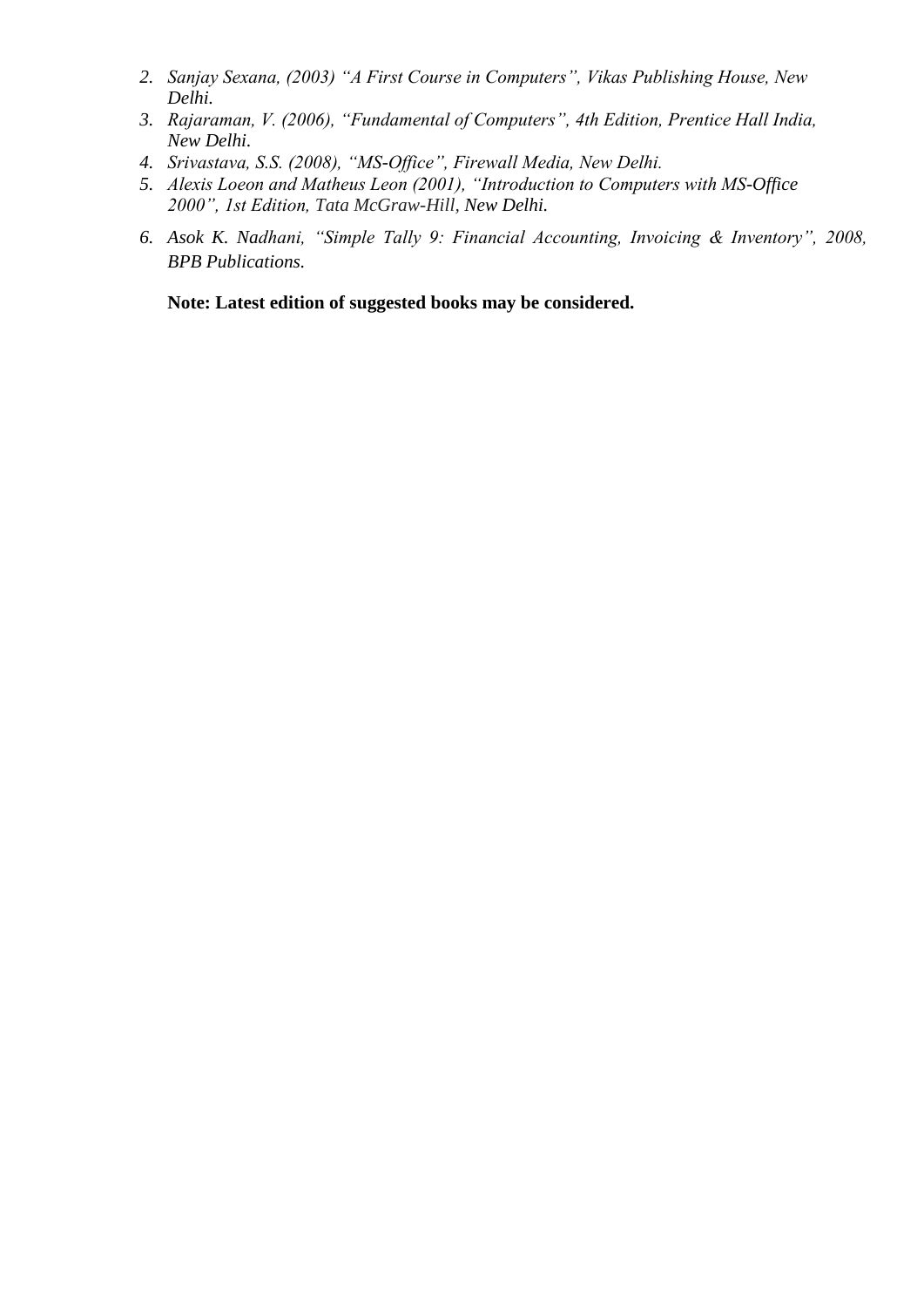# **DA2- DRUG ABUSE: PROBLEM, MANAGEMENT AND PREVENTION** DRUG ABUSE: MANAGEMENT AND PREVENTION **(Compulsory for all Under Graduate Classes)**

Time: 3 Hours Theory: 37 Internal Assessment: 13 Total Marks: 50

# **Instructions for the Paper Setters:**

Section–A: (09 Marks): It will consist of five short answer type questions. Candidates will be required to attempt three questions, each question carrying 03 marks. Answer to any of the questions should not exceed two pages.

Section–B: (16 Marks) It will consist of four essay type questions. Candidates will be required to attempt two questions, each question carrying 08 marks. Answer to any of the questions should not exceed four pages.

Section–C: (12 Marks) It will consist of two questions. Candidate will be required to attempt one question only. Answer to the question should not exceed 5 pages.

## **UNIT-I**

 $\Box$  Prevention of Drug abuse

Role of family: Parent child relationship, Family support, Supervision, Shaping values, Active Scrutiny.

# **UNIT-II**

 $\Box$  School: Counselling, Teacher as role-model. Parent-teacher-Health Professional Coordination, Random testing on students.

# **UNIT-III**

# **Controlling Drug Abuse**

Media: Restraint on advertisements of drugs, advertisements on bad effects of drugs, Publicity and media, Campaigns against drug abuse, Educational and awareness program

### **UNIT-IV**

□ Legislation: NDPs act, Statutory warnings, Policing of Borders, Checking Supply/Smuggling of Drugs, Strict enforcement of laws, Time bound trials.

### **References:**

1. Extent, Pattern and Trend of Drug Use in India, Ministry of Social Justice and Empowerment, Government of India, 2004.

2. Inciardi, J.A. 1981. The Drug Crime Connection. Beverly Hills: Sage Publications.

3. Modi, Ishwar and Modi, Shalini (1997) Drugs: Addiction and Prevention, Jaipur: RawatPage **4** of

**6** 

Publication.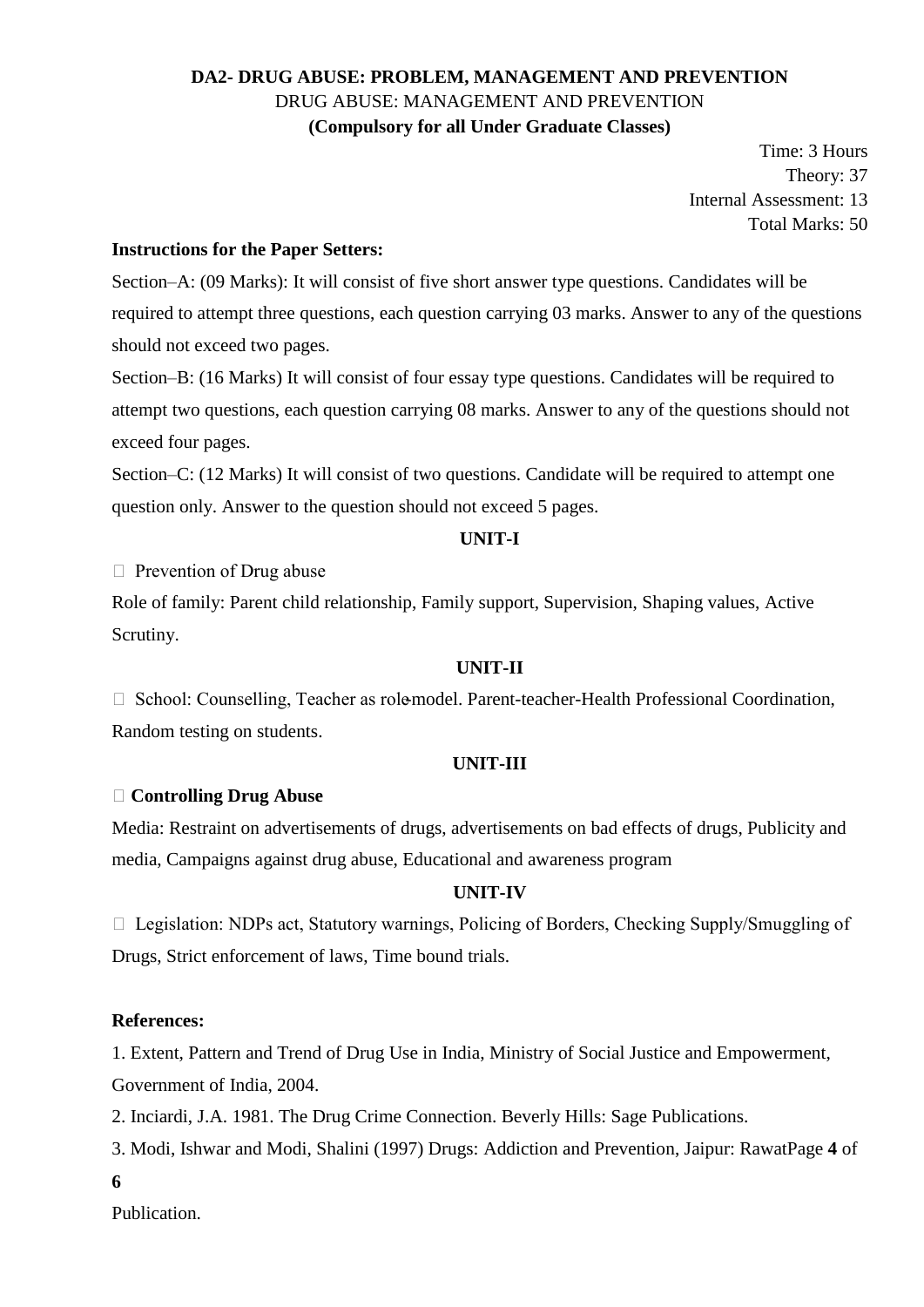4. Randhawa, J.K. 2018. Drug Abuse-Management and Prevention. Kasturi Lal & Sons, Educational Publishers, Amritsar- Jalandhar.

5. Gandotra, R. and Randhawa, J.K. 2018. voZrI d**[**otos**'**A (BPky**'**oh) gqpzXB ns o**'**eEkw. Kasturi Lal & Sons, Educational Publishers, Amritsar- Jalandhar.

4. Sain, Bhim 1991, Drug Addiction Alcoholism, Smoking obscenity New Delhi: Mittal Publications.

5. Sandhu, Ranvinder Singh, 2009, Drug Addiction in Punjab: A Sociological Study. Amritsar: Guru Nanak Dev University.

6. Singh, Chandra Paul 2000. Alcohol and Dependence among Industrial Workers: Delhi: Shipra.

7. World Drug Report 2011, United Nations office of Drug and Crime.

8. World Drug Report 2010, United Nations office of Drug and Crime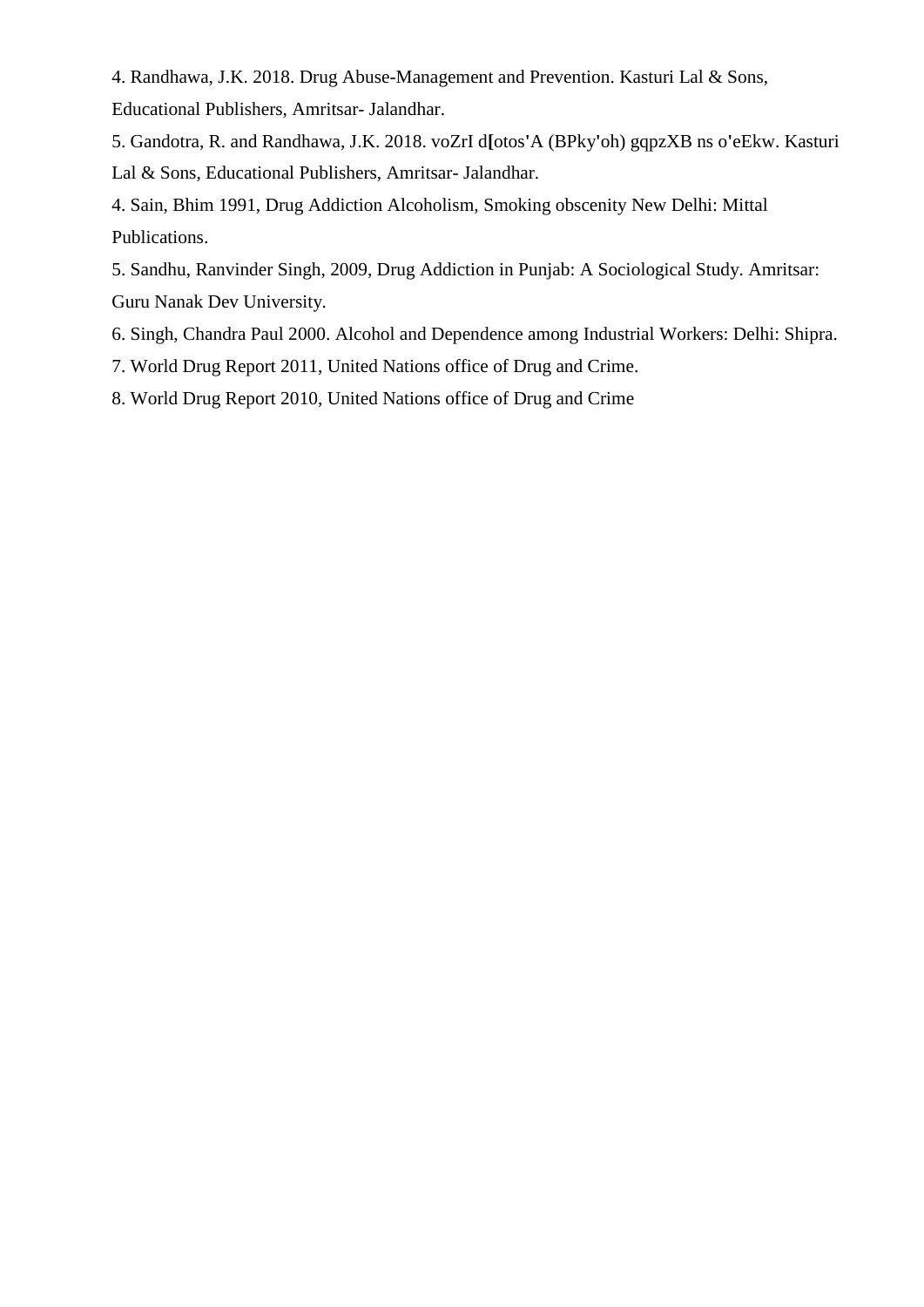### **BCG-301: ENGLISH (COMPULSORY)**

### **Time: 3 Hours Max. Max. Max. Marks: 50**

### **Theory :40**

 **Internal** 

### **Assessment: 10**

### **Text books Prescribed & Course Contents:**

1. *Making Connections* by Kenneth J. Pakenham 2nd Edn. CUP

2. *Moments in Time:* An Anthology of Poems*,* G.N.D.U. Amritsar

3 *Murphy"s English Grammar (*by Raymond Murphy*) CUP*

### **Course Contents:**

- I. *Making Connections*: Unit -I & Unit- II
- II. *Moments in Time:* poems at serial No.1-6

**III.** Unit 121-136 from *Murphy"s English Grammar*

### **Instructions for the Paper Setter and Distribution of Marks:**

The question paper will consist of three sections and distribution of marks will be as under:

Section A: 10 Marks

Section B: 20 Marks

Section C: 10 Marks

### **Section–A**

**1. Twelve ( 12)** Questions on usage of grammar related to the prescribed units of *Murphy"s English Grammar* will be set for the students to attempt **any Ten(10)** 

(1 X 10= 10Marks)

### **Section–B**

**1. TWO** questions (with sub parts) based on strategies & skill development exercises as given before and after reading essays in Unit-I & Unit-II of the prescribed text book *Making Connections* will be set. The number of items in each question will be 50% more than what a student will be expected to attempt so that the question provides internal choice**.**  (7X2= 14 Marks)

2.

**THREE** questions on central idea, theme, tone & style etc. of three poems from the prescribed textbook, *Moments in Time* will be set. The students are required to attempt any TWO of these questions.  $(3X2 = 6 \text{ Marks})$ 

### **Section–C**

- **1. One** question (with internal choice) requiring students to explain a stanza with reference to context will be set. The stanzas for explanation will be taken from the poems prescribed in the  $syllabus.$  (1X5= 5 Marks)
- 2. The student is required to write a **report** in about 200-250 words on a topic related to college activities.  $(1X5=5 \text{ Marks})$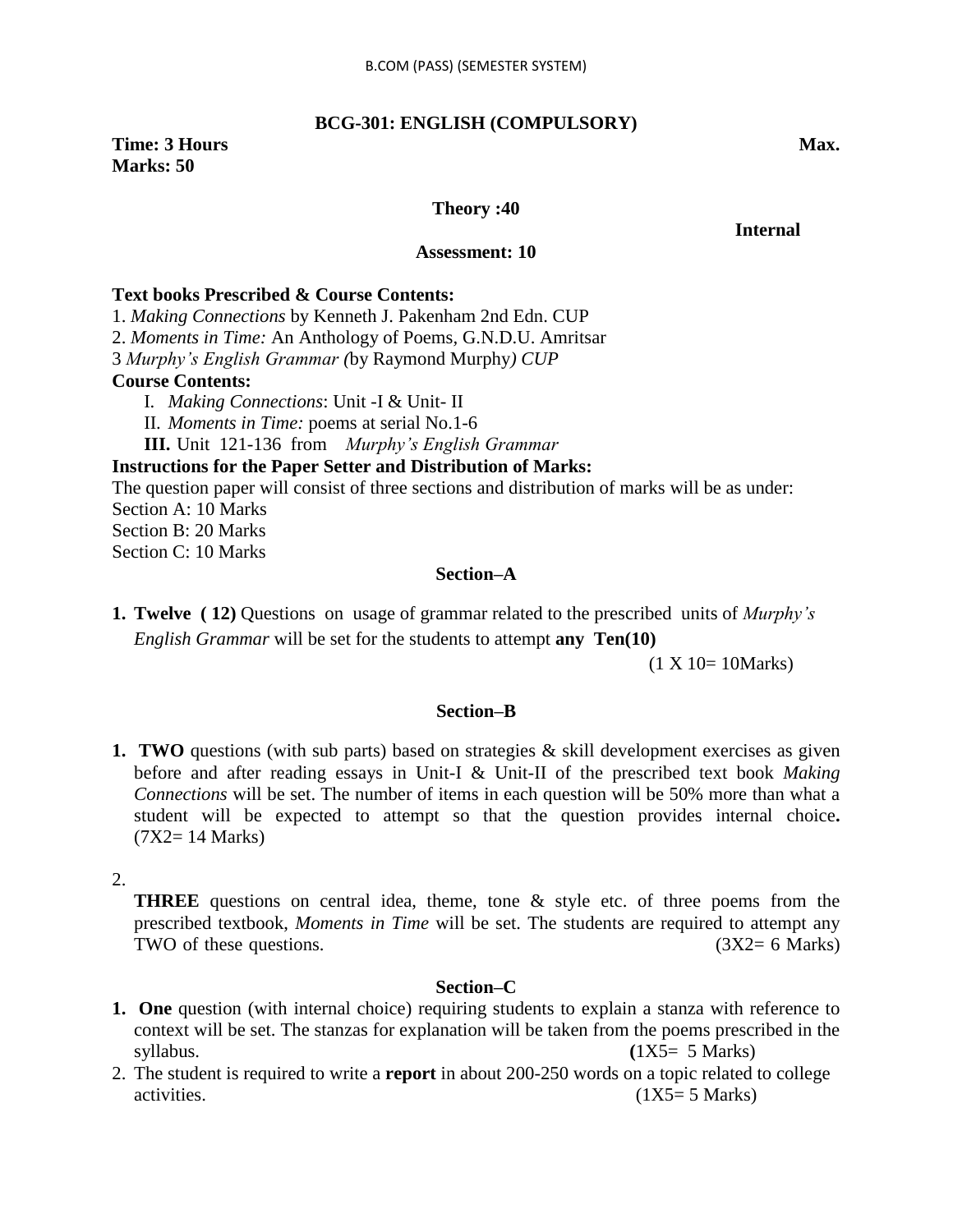### **BCG-302: PUNJABI COMPULSORY** ਪੰਜਾਬੀ (ਲਾਜ਼ਮੀ)

ਸਮਾਂ : 3 ਘੰਟੇ ਪਰਿਆ ਤੇ ਕਿਉਰੀ ਅੰਕ : 40 ਇੰਟਰਨਲ ਅਸੈੱਸਮੈਂਟ : 10 ਕਲ ਅੰਕ : 50

### ਪਾਠ-ਕ੍ਰਮ ਅਤੇ ਪਾਠ-ਪੁਸਤਕਾ<u>ਂ</u>

1. **ਕਾਵਿ ਕੀਰਤੀ** (ਸੰਪਾ. ਹਰਿਭਜਨ ਸਿੰਘ), ਗੁਰੁ ਨਾਨਕ ਦੇਵ ਯੂਨੀਵਰਸਿਟੀ, ਅੰਮ੍ਰਿਤਸਰ।

(ਇਸ ਪੁਸਤਕ ਦੇ 'ਗਤੀ' ਅਤੇ 'ਪ੍ਰਗਤੀ' ਭਾਗਾਂ ਨੂੰ ਪਾਠ-ਕ੍ਰਮ ਵਿਚ ਸ਼ਾਮਲ ਕੀਤਾ ਗਿਆ ਹੈ। ਇਹਨਾਂ ਭਾਗਾਂ ਵਿਚੋ 'ਪ੍ਰੀਤਮ ਛੁਹ', 'ਕ੍ਰਿਸ਼ਨ ਜੀ', 'ਬੁਧ ਜੀ ਦਾ ਬੁੱਤ', 'ਧਿਆਨੀ ਬੁੱਧ', 'ਮਨਸੁਰ', 'ਦਾਗ', 'ਗਰੂਰ ਦੀ ਨੁਹਾਰ', 'ਸੁਭਾਸ਼ ਬਾਬੂ ਦੇ ਗੁੰਮ ਹੋ ਜਾਣ ਤੇ' ਅਤੇ ਈਸ਼ਵਰ ਸਿੰਘ ਦੀਆਂ ਸਾਰੀਅਾਂ ਕਾਵਿਤਾਵਾਂ ਪਾਠ-ਕ੍ਰਮ ਦਾ ਹਿੱਸਾ ਨਹੀਂ ਹਨ।)

2. ਅਾਧੁਨਿਕ ਇਕਾਂਗੀ (ਸੰਪਾ. ਰੋਸ਼ਨ ਲਾਲ ਆਹੁਜਾ ਅਤੇ ਮਨਜੀਤ ਪਾਲ ਕੌਰ), ਗੁਰੂ ਨਾਨਕ ਦੇਵ ਯੂਨੀਵਰਸਿਟੀ, ਅੰਮ੍ਰਿਤਸਰ

(ਇਸ ਪੁਸਤਕ ਵਿਚੋਂ ਸੁਹਾਗ, ਜਫ਼ਰਨਾਮਾ ਅਤੇ ਬੰਬ ਕੇਸ ਇਕਾਂਗੀਆਂ ਪੜ੍ਹਾਈਆਂ ਜਾਣਗੀਆਂ)

- 3. **ਸੰਖੇਪ ਰਚਨਾ** (ਪ੍ਰੈਸੀ)
- 4. **ਮੁਲ ਵਿਆਕਰਣ ਇਕਾਈਆਂ** : ਪਰਿਭਾਸ਼ਾ ਅਤੇ ਵੰਨਗੀਆਂ (ਭਾਵੰਸ਼, ਸ਼ਬਦ, ਵਾਕੰਸ਼, ਉਪਵਾਕ ਅਤੇ ਵਾਕ)

### <u>ਅੰਕ ਵੰਡ ਅਤੇ ਪੇਪਰ ਸੈਟਰ ਲਈ ਹਦਾਇਤਾਂ</u>

1. iksy ie`k kivqw dw ivSw vsqU/swr/sMdyS, pRsMigkqw (do ivco ie`k) 12 AMk

2. ਕਿਸੇ ਇੱਕ ਇਕਾਂਗੀ ਦਾ ਵਿਸ਼ਾ ਵਸਤ/ਸਾਰ (ਦੋ ਵਿਚੋ ਇੱਕ) ਜਾਂ ਚਾਰ ਵਿਚੋ ਦੋ ਪਾਤਰਾਂ ਦੀ ਪਾਤਰ ਉਸਾਰੀ <u>12 ਅੰਕ</u>

3. sMKyp rcnw (pRYsI) 8 AMk

- 4. ਲੜੀ ਨੰਬਰ ਚਾਰ ਉੱਤੇ ਨਿਰਧਾਰਤ ਵਿਆਕਰਣ ਵਿਚੋਂ ਵਰਣਨਾਤਮਕ ਪ੍ਰਸ਼ਨ ਪੁੱਛੇ ਜਾਣਗੇ। 8 ਅੰਕ
- $\overline{\delta}$ ਟ: ਇੰਟਰਨਲ ਅਸੈੱਸਮੈਂਟ 10 ਅੰਕਾਂ ਦੀ ਹੈ, ਜੋ ਕਾਲਜ ਵਲੋਂ ਨਿਰਧਾਰਿਤ ਦਿਸ਼ਾ ਨਿਰਦੇਸ਼ਾਂ ਅਨੁਸਾਰ ਇਨ੍ਹਾਂ ਅੰਕਾਂ ਤੋਂ ਵੱਖਰੀ ਹੋਵੇਗੀ। ਇਸ ਪੇਪਰ ਦੇ ਕਲ ਅੰਕ 40+10 = 50 ਹਨ।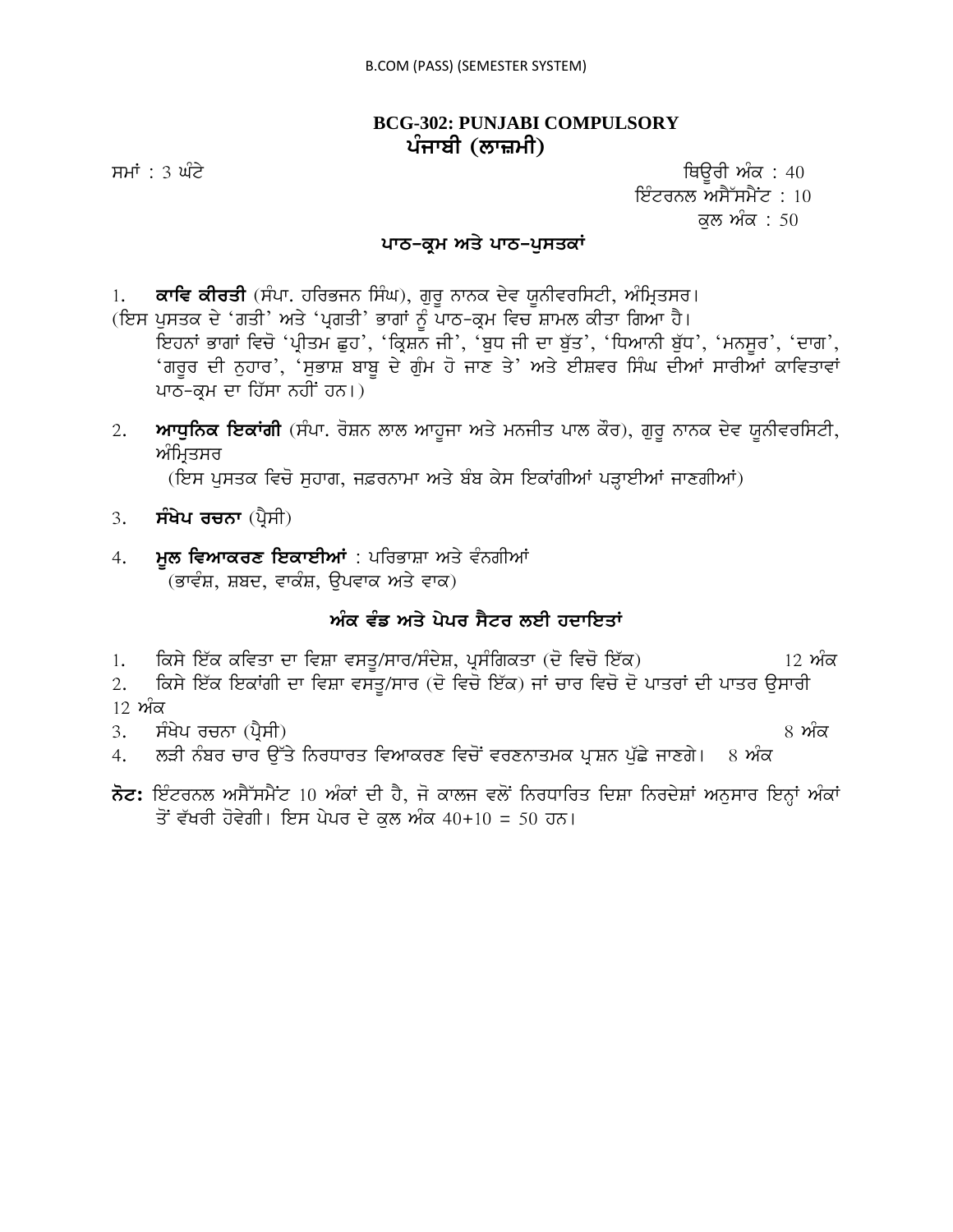### **BCG-302: BASIC PUNJABI** ਮੱਢਲੀ ਪੰਜਾਬੀ

(In Lieu of Compulsory Punjab)

ਸਮਾਂ : 3 ਘੰਟੇ ਪਰਿਆ ਤੇ ਕਿਉਰੀ ਅੰਕ : 40

ਇੰਟਰਨਲ ਅਸੈੱਸਮੈਂਟ :  $10$ 

ਕਲ ਅੰਕ : 50

### ਪਾਠ–ਕ੍ਰਮ ਅਤੇ ਪਾਠ–ਪੁਸਤਕਾਂ

- 1. ਪੰਜਾਬੀ ਸ਼ਬਦ ਸ਼੍ਰੇਣੀਆਂ ਦੀ ਪਛਾਣ ਅਤੇ ਵਰਤੋਂ: ਨਾਂਵ, ਪੜਨਾਂਵ, ਵਿਸ਼ੇਸ਼ਣ, ਕਿਰਿਆ, ਕਿਰਿਆ ivSySx, sMbMDk, Xojk, ivsimk[ **15 AMk**
- 2. ਪੰਜਾਬੀ ਵਾਕ ਬਣਤਰ : ਕਰਤਾ, ਕਰਮ, ਕਿਰਿਆ, ਪੰਜਾਬੀ ਵਾਕਾਂ ਵਿਚ ਤੱਤਾਂ ਦੀ ਤਰਤੀਬ, ਸਧਾਰਨ ਵਾਕ, ਬਿਆਨੀਆ ਵਾਕ, ਪੁਸ਼ਨਵਾਚਕ ਵਾਕ, ਹੁਕਮੀ ਵਾਕ, ਸੰਯੁਕਤ ਅਤੇ ਮਿਸ਼ਰਤ ਵਾਕ। 10 ਅੰਕ

### 3. ਪੁਕਾਰਜੀ ਪੰਜਾਬੀ **:**

| $\Theta$ | ਪੈਰ੍ਹਾ ਅਧਾਰਿਤ ਪ੍ਰਸ਼ਨ       | <u>5 ਅੰਕ</u> |
|----------|----------------------------|--------------|
|          | ਅ) ਅਖਾਣ ਤੇ ਮਹਾਵਰੇ          | <u>5 ਅੰਕ</u> |
|          | ੲ) ਪ੍ਰਤੀਕੋਡਨ (Transcoding) | <u>5 ਅੰਕ</u> |

### ਅੰਕ ਵੰਡ ਅਤੇ ਪਰੀਖਿਅਕ ਲਈ ਹਦਾਇਤਾ<u>ਂ</u>

- <u>।. ਪਹਿਲੇ ਭਾਗ ਵਿਚੋਂ ਸਬਦ ਸ੍ਰੇਣੀਆਂ ਦੀ ਪਛਾਣ ਅਤੇ ਵਰਤੋਂ ਨਾਲ ਸੰਬੰਧਿਤ ਪੰਜ ਪੁਸਨ ਪੱਛੇ ਜਾਣਗੇ। ਜਿਨ੍ਹਾਂ</u> ਵਿਚੋਂ ਪੰਜ-ਪੰਜ ਅੰਕਾਂ ਦੇ ਤਿੰਨ ਵਰਣਨਾਤਮਕ ਪੁਸ਼ਨ ਹੱਲ ਕਰਨੇ ਲਾਜ਼ਮੀ ਹਨ। ।5 ਅੰਕ
- 2. ਪੰਜਾਬੀ ਵਾਕ ਬਣਤਰ ਵਾਲੇ ਭਾਗ ਵਿਚੋਂ ਪੰਜ ਪੁਸਨ ਦੋ-ਦੋ ਅੰਕਾਂ ਦੇ ਪੱਛੇ ਜਾਣਗੇ। ਸਾਰੇ ਪੁਸਨ ਹੱਲ ਕਰਨੇ lwjæmI hn[ 10 AMk
- 3. ਵਿਦਿਆਰਥੀਆਂ ਨੂੰ ਇੱਕ ਪੈਰ੍ਹਾ ਦਿੱਤਾ ਜਾਵੇਗਾ ਅਤੇ ਉਸ ਉਪਰ ਆਧਾਰਿਤ ਇੱਕ- ਇੱਕ ਅੰਕ ਦੇ ਪੰਜ pRsæn id`qy jwxgy[ auqr 50 sæbdW q`k sIimq hovygw[ 5 AMk
- 4. ਵਿਦਿਆਰਥੀਆਂ ਨੂੰ ਅੱਠ ਅਖਾਣ ਅਤੇ ਮੁਹਾਵਰੇ ਦਿੱਤੇ ਜਾਣਗੇ। ਜਿਨ੍ਹਾਂ ਵਿਚੋਂ ਪੰਜ ਨੂੰ ਵਾਕਾਂ ਵਿਚ ਵਰਤ ਕੇ ਅਰਥ ਸਪੱਸਟ ਕਰਨਾ ਹੋਵੇਗਾ। ਹਰ ਅਖਾਣ ਅਤੇ ਮਹਾਵਰੇ ਦਾ ਇੱਕ-ਇੱਕ ਨੰਬਰ ਹੋਵੇਗਾ। 5 ਅੰਕ
- 5. ਵਿਦਿਆਰਥੀਆਂ ਨੂੰ ਇੱਕ ਵਾਰਤਾਲਾਪ ਜਾਂ ਵਾਰਤਕ ਦਾ ਟੋਟਾ ਦਿੱਤਾ ਜਾਵੇਗਾ। ਜਿਸ ਨੂੰ ਉਸ ਨੇ ਵਾਰਤਕ ਜਾਂ vwrqwlwp ivc qbdIl krky ilKxw hovygw[ 5 AMk
- $\vec{\delta}$ ਟ: ਇੰਨਟਰਨਲ ਅਸੈੱਸਮੈਂਟ 10 ਅੰਕਾਂ ਦੀ ਹੈ, ਜੋ ਕਾਲਜ ਵਲੋਂ ਨਿਰਧਾਰਿਤ ਦਿਸ਼ਾ ਨਿਰਦੇਸ਼ਾਂ ਅਨੁਸਾਰ ਇਨ੍ਹਾਂ ਅੰਕਾਂ ਤੋਂ ਵੱਖਰੀ ਹੋਵੇਗੀ। ਇਸ ਪੇਪਰ ਦੇ ਕਲ ਅੰਕ 40+10 = 50 ਹਨ।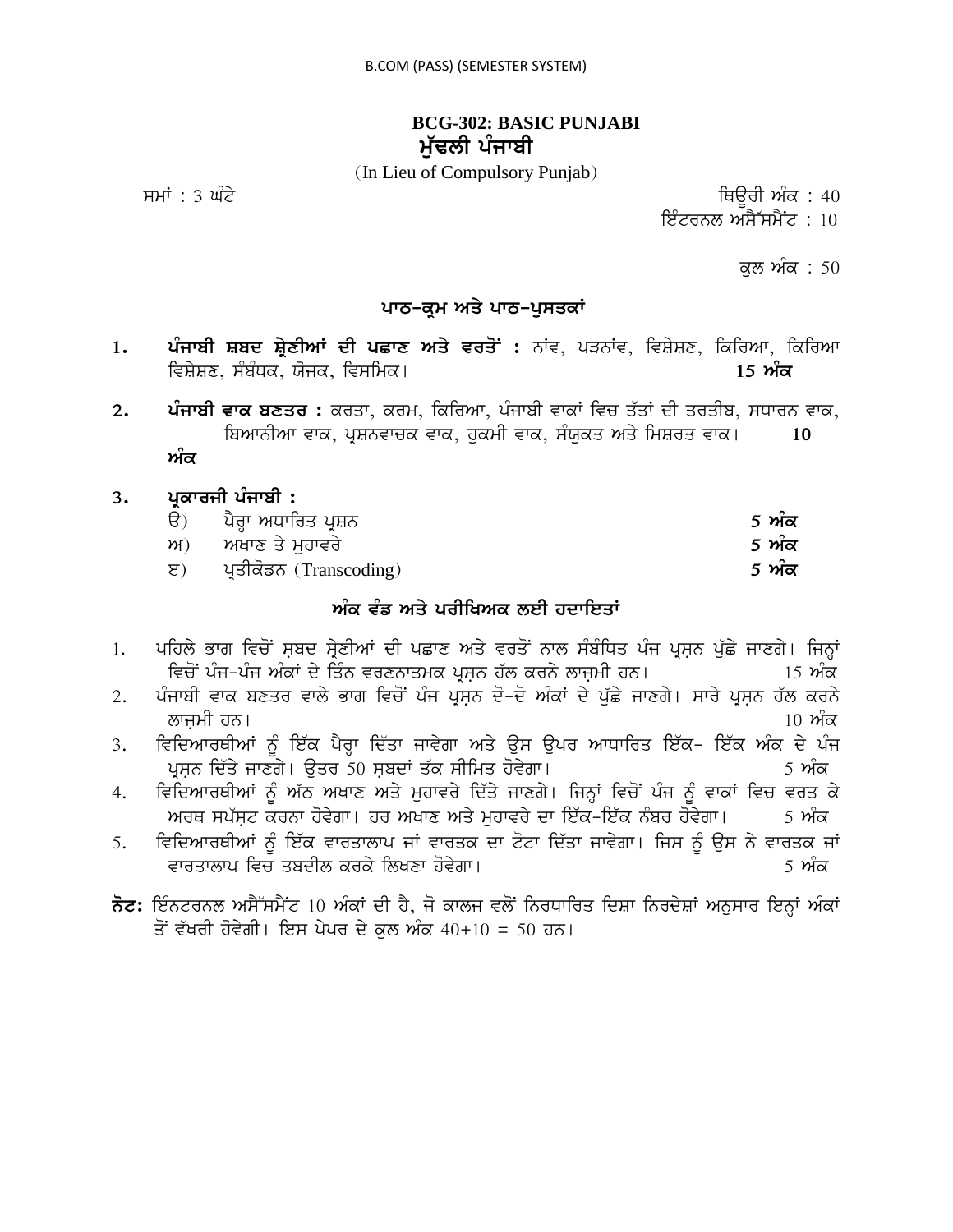### **BCG-303: CORPORATE ACCOUNTING**

**Time: 3 Hours Max. Marks: 50 Theory :40 Internal Assessment : 10**

### **Note: 1. The question paper covering the entire course shall be divided into three sections. 2. The candidates are allowed to use [Non-Scientific] calculator.**

**Section–A**: It will have question No.1 consisting of 10 very short answer questions from the entire syllabus with answer to each question up to five lines in length. Students will attempt 8 questions. Each question will carry one mark; the total weightage being 8 marks.

**Section–B**: It will consist of essay type/numerical questions up to five pages (essay type) in length. Four questions numbering 2, 3, 4 and 5 will be set by the examiner from Part-I of the syllabus. The candidates will be required to attempt any two questions. Each question will carry 8 marks. The total weightage of this section shall be 16 marks.

**Section–C**: It will consist of essay type/numerical questions with answer to each question up to five pages (essay type) in length. Four questions numbering 6, 7 ,8 and 9 will be set by the examiner from Part-II of the syllabus. The candidates will be required to attempt any two questions. Each question will carry 8 marks. The total weightage of the section shall be 16 marks.

### **Part I**

**Accounting for Share Capital** – Issue, forfeiture and Reissue of forfeited shares – Redemption of preference shares including buy-back of equity shares - Issue and Redemption of Debentures **Final Accounts of Limited Liability Companies**: Preparation of Profit and Loss Account, Profit and Loss Appropriation Account and Balance Sheet in accordance with the provisions of the existing Companies Act (Excluding Managerial Remuneration).

### **Valuation of Goodwill and Shares**

### **Part-II**

**Bank Accounts**- General information relating to bank accounts, legal requirements affecting final accounts, Concept of Non-Performing Assets (NPA), preparation of Profit and Loss Accounts and Asset classification, Balance sheet

Accounting for Amalgamation of Companies with reference to Accounting Standards issued by the Institute of Chartered Accountant of India (excluding inter-company transactions and holdings), Accounting for Internal Reconstruction (excluding preparation of scheme for internal reconstruction)

### **Suggested Readings:**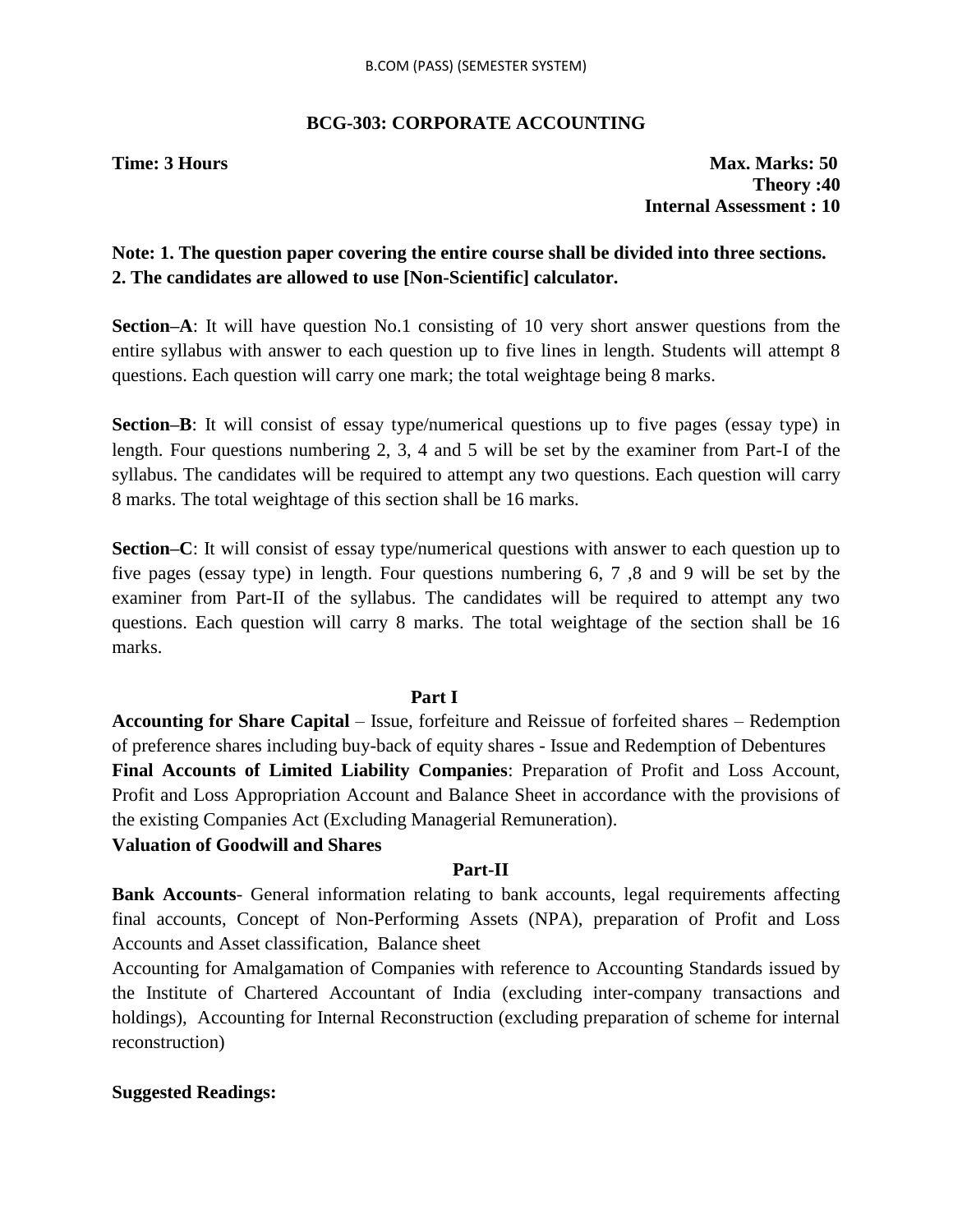1. *Shukla, M.C., Grewal T.S. and Gupta S.C: "Corporate Accounting", 2008, S. Chand and Co., New Delhi.*

*2. Gupta R.L, and Radhaswamy M, "Corporate Accounting", 1999, Sultan Chand and Sons, New Delhi.*

*3. Sehgal A. and Sehgal D., "Advanced Accounting", Volume II, 2008, Taxmann Publications Pvt Ltd., New Delhi.*

*4. Jain S.P and Narang K.L., "Financial Accounting", 2011, Kalyani Publilshers, New Delhi.*

*5. Maheshwari S.N., and Maheshwari S.K., "Corporate Accounting", 2009, Vikas Publication, New Delhi.*

*6. Goyal V.K., "Corporate Accounting", 2009, Excel Books, New Delhi.*

*7. Gupta N.and Sharma C., "Corporate Accounting", 2nd Edition, 2009, Ane Books Pvt Ltd, New Delhi*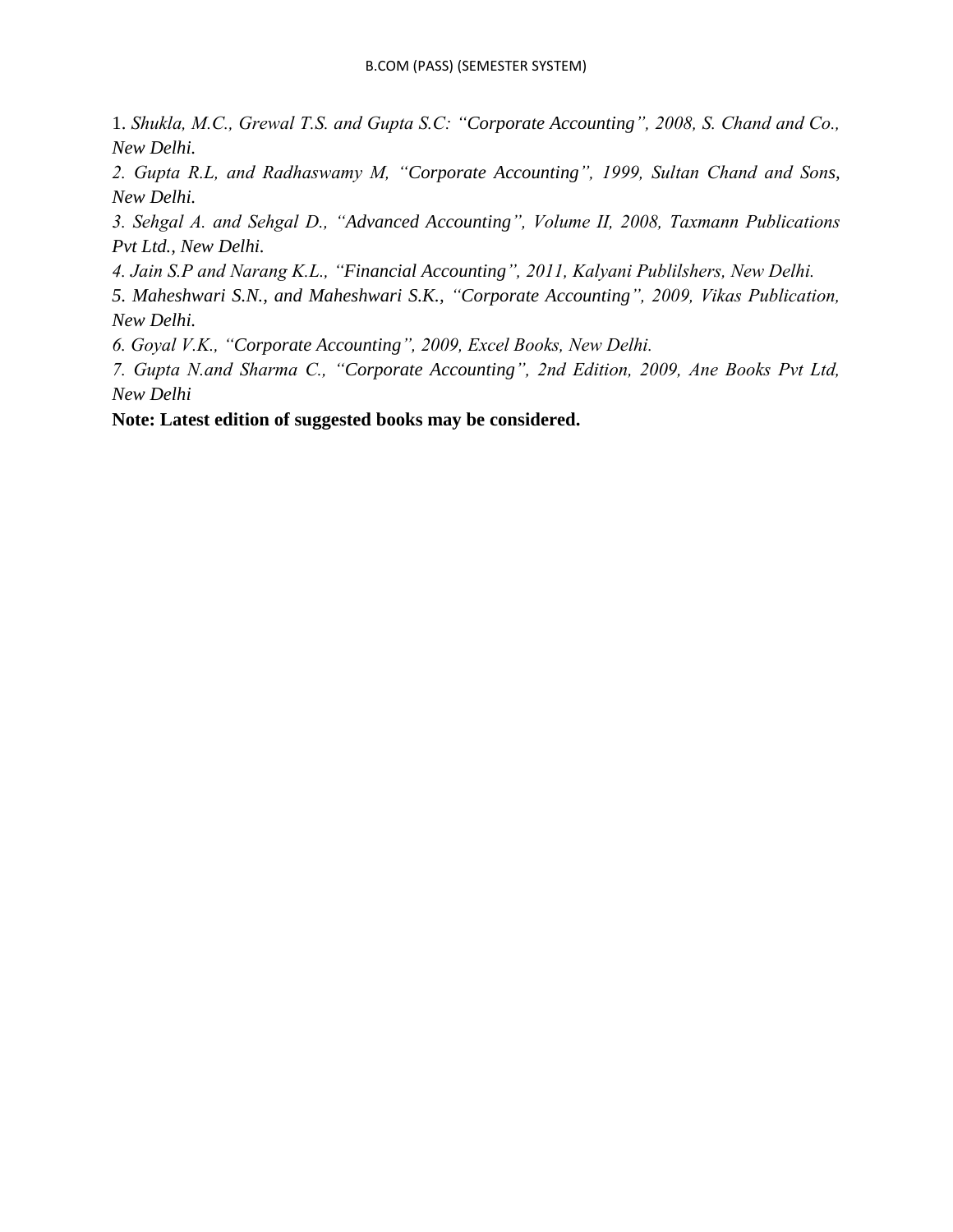### **BCG-304: CORPORATE LAWS**

**Time: 3 Hours Max. Marks: 50 Theory :40 Internal Assessment : 10**

### **Note: The question paper covering the entire course shall be divided into three sections.**

**Section–A**: It will have question No.1 consisting of 10 very short answer questions from the entire syllabus with answer to each question up to five lines in length. Students will attempt 8 questions. Each question will carry one mark; the total weightage being 8 marks.

**Section–B**: It will consist of essay type/numerical questions up to five pages in length. Four questions numbering 2, 3, 4 and 5 will be set by the examiner from Part-I of the syllabus. The candidates will be required to attempt any two questions. Each question will carry 8 marks. The total weightage of this section shall be 16 marks.

**Section–C**: It will consist of essay type/numerical questions with answer to each question up to five pages in length. Four questions numbering 6, 7, 8 and 9 will be set by the examiner from Part-II of the syllabus. The candidates will be required to attempt any two questions. Each question will carry 8 marks. The total weightage of the section shall be 16 marks.

### **Part - I**

**Introduction**: Characteristics of a company, concept of lifting of corporate veil**.** Types of companies, association not for profit, illegal association.

**Formation of company** Promoters, their legal position, pre-incorporation contract and provisional contracts.

**Documents** Memorandum of Association, Articles of Association, Doctrine of Constructive Notice and Indoor Management, Prospectus and Book Building Share Capital – issue, allotment and forfeiture of share, De-mat of share, transmission of shares, buyback.

**Members and shareholder ,** their rights and duties. Shareholders meetings, kinds, convening and conduct of meetings

### **Part - II**

**Management** – Directors, classification of directors, dis-qualifications, appointment, legal position, powers and duties, disclosures of interest, removal of directors, board meetings, other managerial personnel and remuneration.

**Winding up** – concept and modes of winding up

**Emerging Issues in Company Law:** One Person Company (OPC), Small Company, Postal Ballot, Small Shareholders on Board, Director Identity Number (DIN), Corporate Identity Number (CIN), MCA-21, Online Filing of Documents, Online Registration of Company, National Company Law Tribunal (NCLT), Limited Liability Partnership (LLP), Insider Trading, Rating Agencies, Producer Company – concept and formation.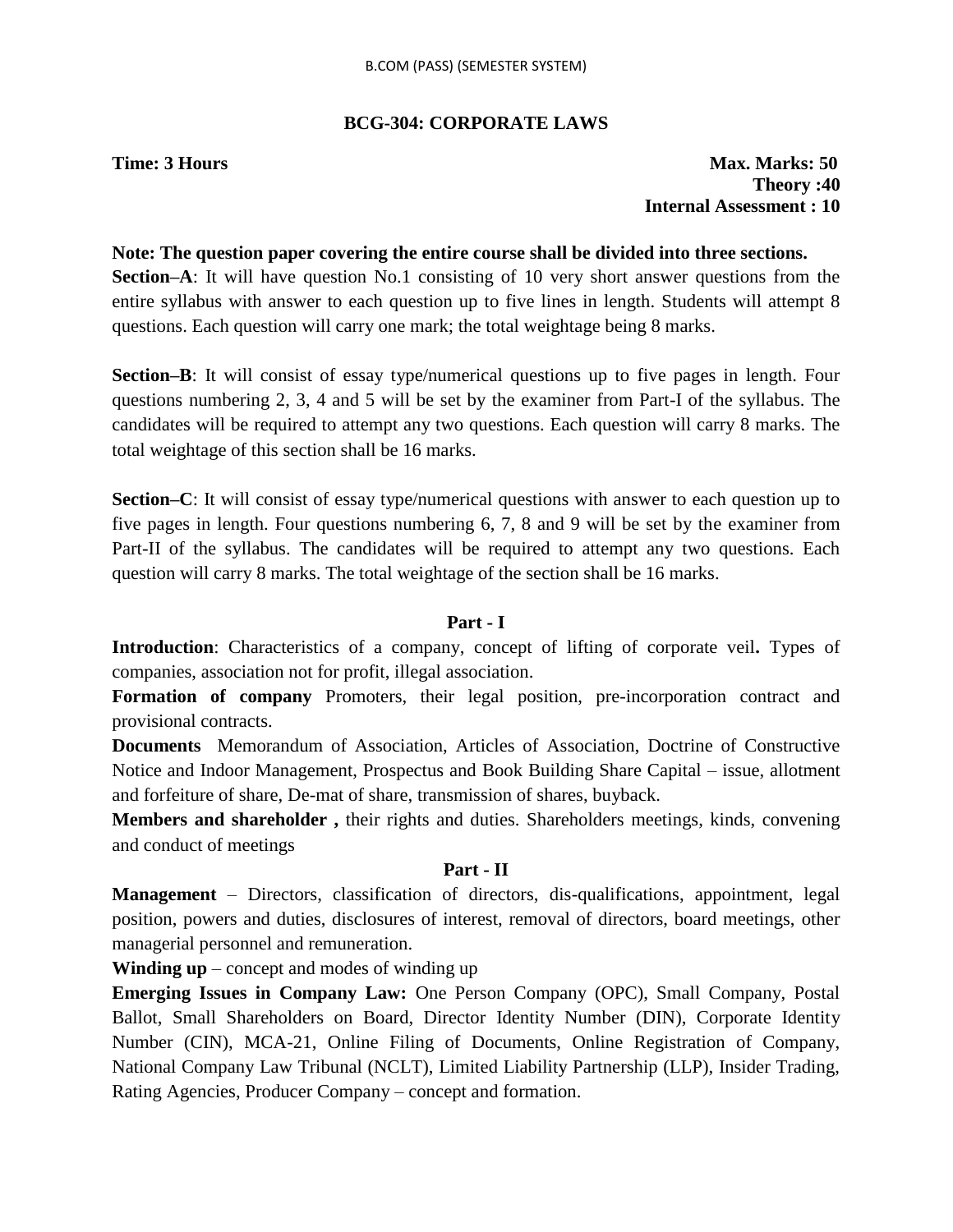### **Suggested Readings:**

1. Sharma J. P, "*An Easy Approach to Corporate Laws*", 2010, Ane Books Pvt Ltd, New Delhi.

2. Puliani R. and Puliani, M., "*Bharat"s Manual of Companies Act and Corporate Laws*", 2011, Bharat Law House, New Delhi.

3. Ramaiya, A., "*A Ramaiya"s Guide to Companies Act*", 17th Edition, 2011, Lexis Nexis Butterworths Wadhwa, Nagpur.

4. Kannal, S., & V.S. Sowrirajan, "*Company Law Procedure*", Taxman"s Allied Services (P) Ltd., New Delhi (Latest Edn).

5. Singh, Harpal, "*Indian Company Law*", Galgotia Publishing, Delhi.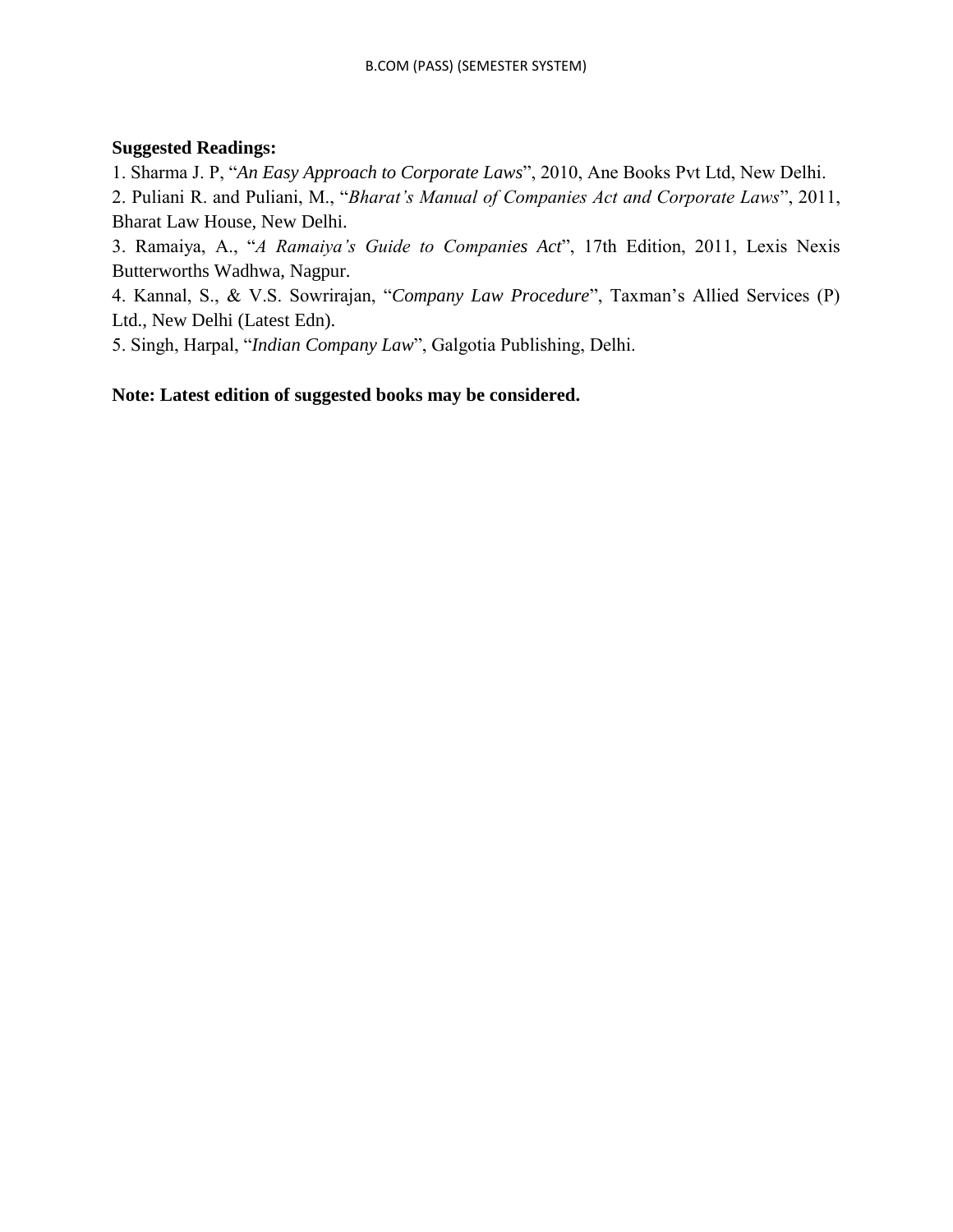### **BCG-305: FINANCIAL MARKET OPERATIONS**

**Time: 3 Hours Max. Marks: 50 Theory :40 Internal Assessment : 10**

## **Note: The question paper covering the entire course shall be divided into three sections.**

**Section–A**: It will have question No.1 consisting of 10 very short answer questions from the entire syllabus with answer to each question up to five lines in length. Students will attempt 8 questions. Each question will carry one mark; the total weightage being 8 marks.

**Section–B**: It will consist of essay type/numerical questions up to five pages in length. Four questions numbering 2, 3, 4 and 5 will be set by the examiner from Part-I of the syllabus. The candidates will be required to attempt any two questions. Each question will carry 8 marks. The total weightage of this section shall be 16 marks.

**Section–C**: It will consist of essay type/numerical questions with answer to each question up to five pages in length. Four questions numbering 6, 7, 8 and 9 will be set by the examiner from Part-II of the syllabus. The candidates will be required to attempt any two questions. Each question will carry 8 marks. The total weightage of the section shall be 16 marks.

### **Part– I**

**Money Market**: Indian Money Markets Composition, Composition and Structure; (a) Acceptance houses (b) Discount houses and (c) Call money market; Recent trends in Indian money market.

**Capital Market** : Security market- (a) New Issue Market (b) Secondary market; functions and role of stock exchange listing, procedure and legal requirements Public issue pricing and marketing, Stock exchange – National Stock Exchange and over the Counter exchangers.

**Functionaries on Stock Exchanges**:- Brokers, Sub brokers, Market makers, Jobbers, Portfolio Consultants, Institutional Investors.

### **Part – II**

**SEBI** – Introduction, Role, Its powers, Objectives, Scope & Functions.

**Investors Protection**:- Grievances concerning stock exchange and dealings and their removal; grievance cell in stock exchange SEBI: Company law Board: Press remedy through courts. Role, Policy measures relating to Development Financial Institution in India. Products & Services offered by IFCI, IDBI, IIBI, SIDBI, IDFCL, EXIM, NABARD & ICICI. Meaning and benefits of mutual funds, Types, SEBI guidelines.

**Depositories Act 1996:** Definitions, Rights and Obligations of Depositories, Participants Issuers and Beneficial Owners, Inquiry and Inspections, Penalty.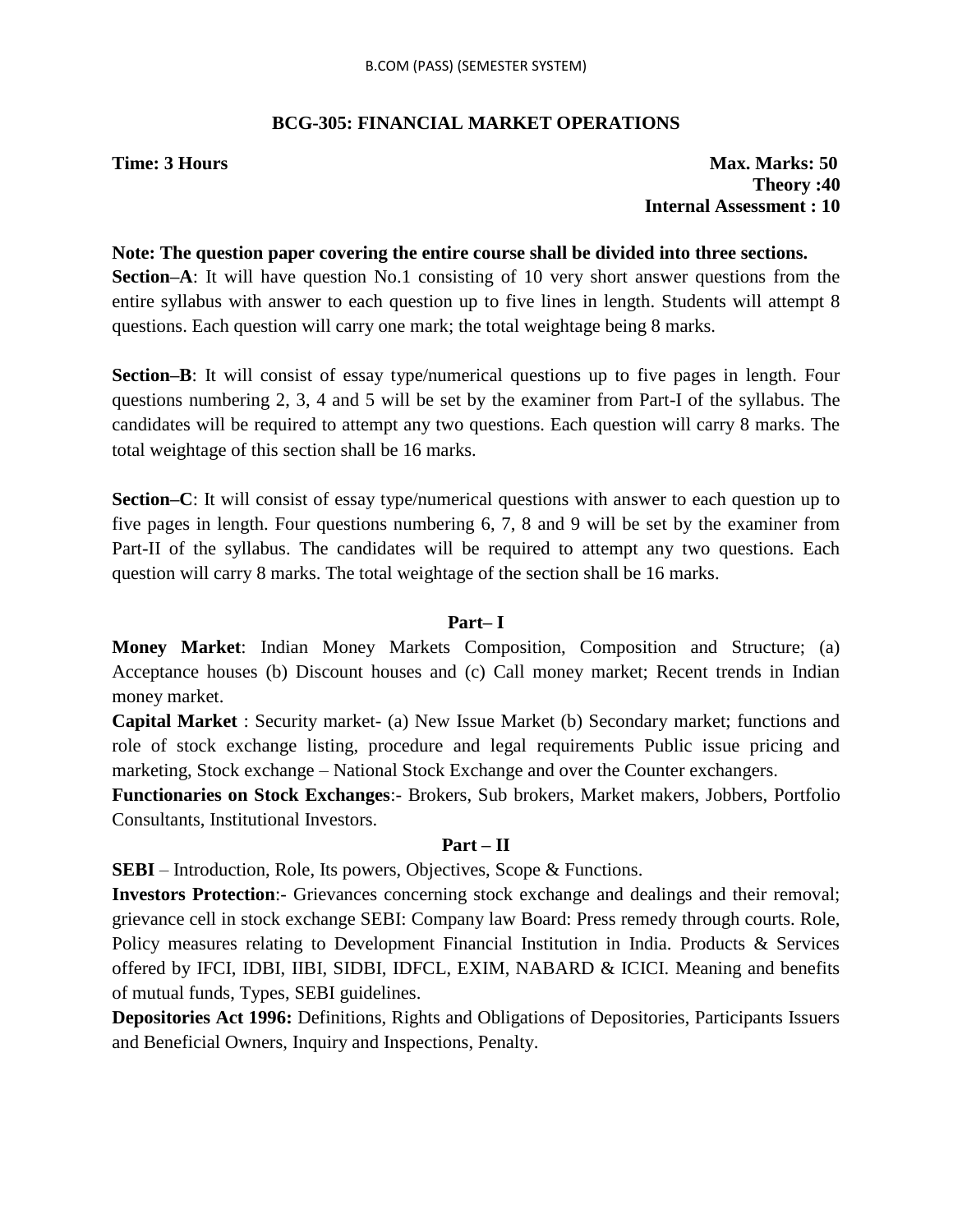### **Suggested Readings:**

1*. Chandler L.V. and Goldfield S.M., "Economics of Money and Banking", 1977, Harper & Row Publishers, New York.*

*2. Gupta, S. B., "Monetary Planning for India", 1995, Oxford University Press, Delhi.*

*3. Gupta Sural B, "Monetary Economics: Institutions, Theory & Policy", 1983, S. Chand & Co. New Delhi.*

*4. Bhole L.M., "Financial Institutions and Markets"; 2009, Tata McGraw-Hill, New Delhi.*

*5. Hooda, R.P," Indian Securities Markets- Investors View Point"; 1998, Excell Books, New Delhi.*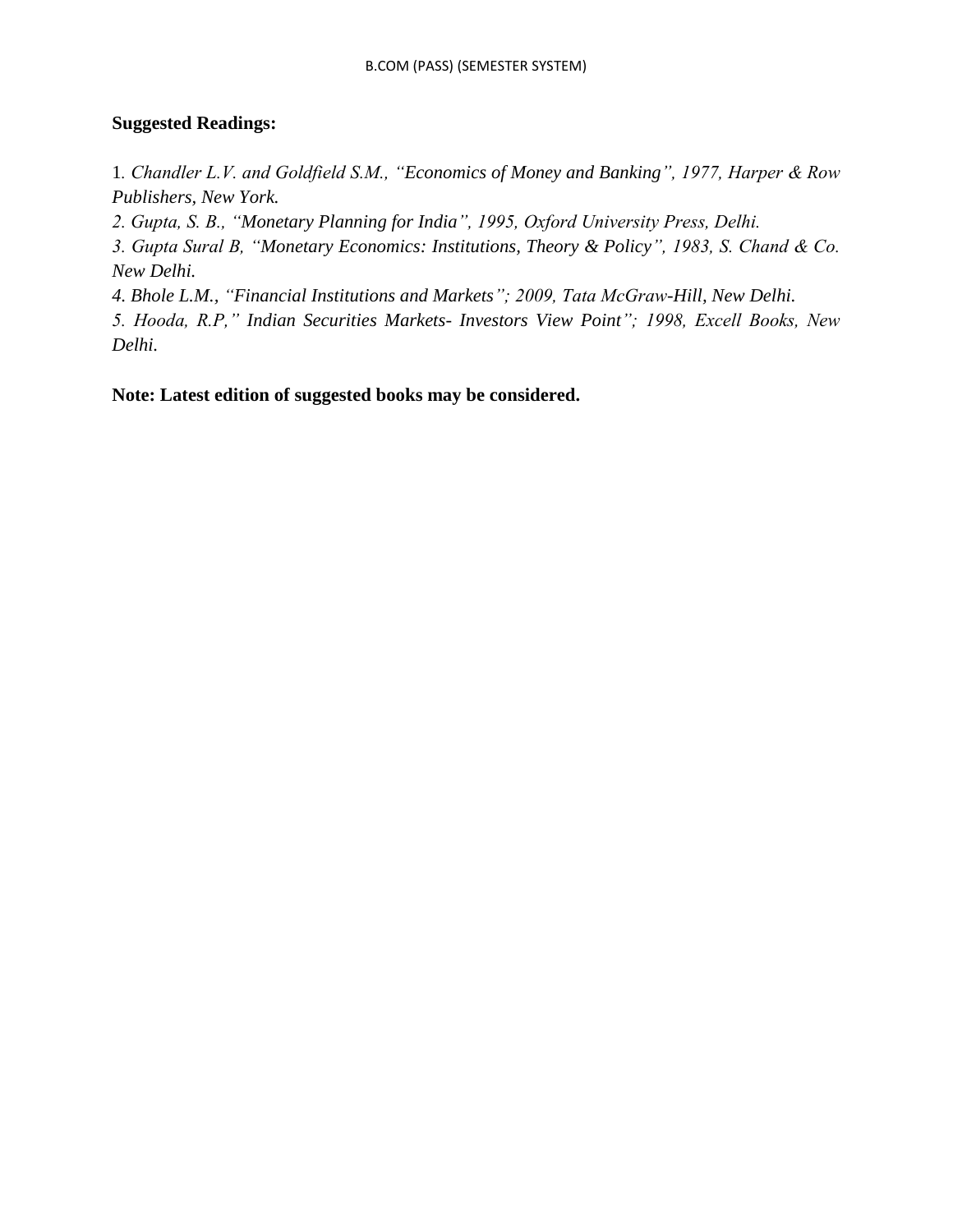### **BCG-306: INTERNATIONAL BUSINESS**

### **Time: 3 Hours Max. Marks: 50 Theory :40 Internal Assessment : 10**

### **Note: The question paper covering the entire course shall be divided into three sections.**

**Section–A**: It will have question No.1 consisting of 10 very short answer questions from the entire syllabus with answer to each question up to five lines in length. Students will attempt 8 questions. Each question will carry one mark; the total weightage being 8 marks.

**Section–B**: It will consist of essay type/numerical questions up to five pages in length. Four questions numbering 2, 3, 4 and 5 will be set by the examiner from Part-I of the syllabus. The candidates will be required to attempt any two questions. Each question will carry 8 marks. The total weightage of this section shall be 16 marks.

**Section–C**: It will consist of essay type/numerical questions with answer to each question up to five pages in length. Four questions numbering 6, 7, 8 and 9 will be set by the examiner from Part-II of the syllabus. The candidates will be required to attempt any two questions. Each question will carry 8 marks. The total weightage of the section shall be 16 marks.

### **Part – I**

**Introduction to International Business:** Globalisation and its growing importance in world economy; Impact of globalization; International business contrasted with domestic business complexities of international business; Modes of entry into international business.

**International Business Environment:** National and foreign environments and their components-economic, cultural and political-legal environments; Global trading environment recent trends in world trade in goods and services; Trends in India"s foreign trade.

**International Trade** – An overview; Commercial Policy Instruments - Tariff and Non-Tariff measures; Balance of payment account and its components.

**International Organizations and Arrangements**: WTO – Its objectives, principles, organizational structure and functioning; An overview of other organizations – UNCTAD, World Bank and IMF.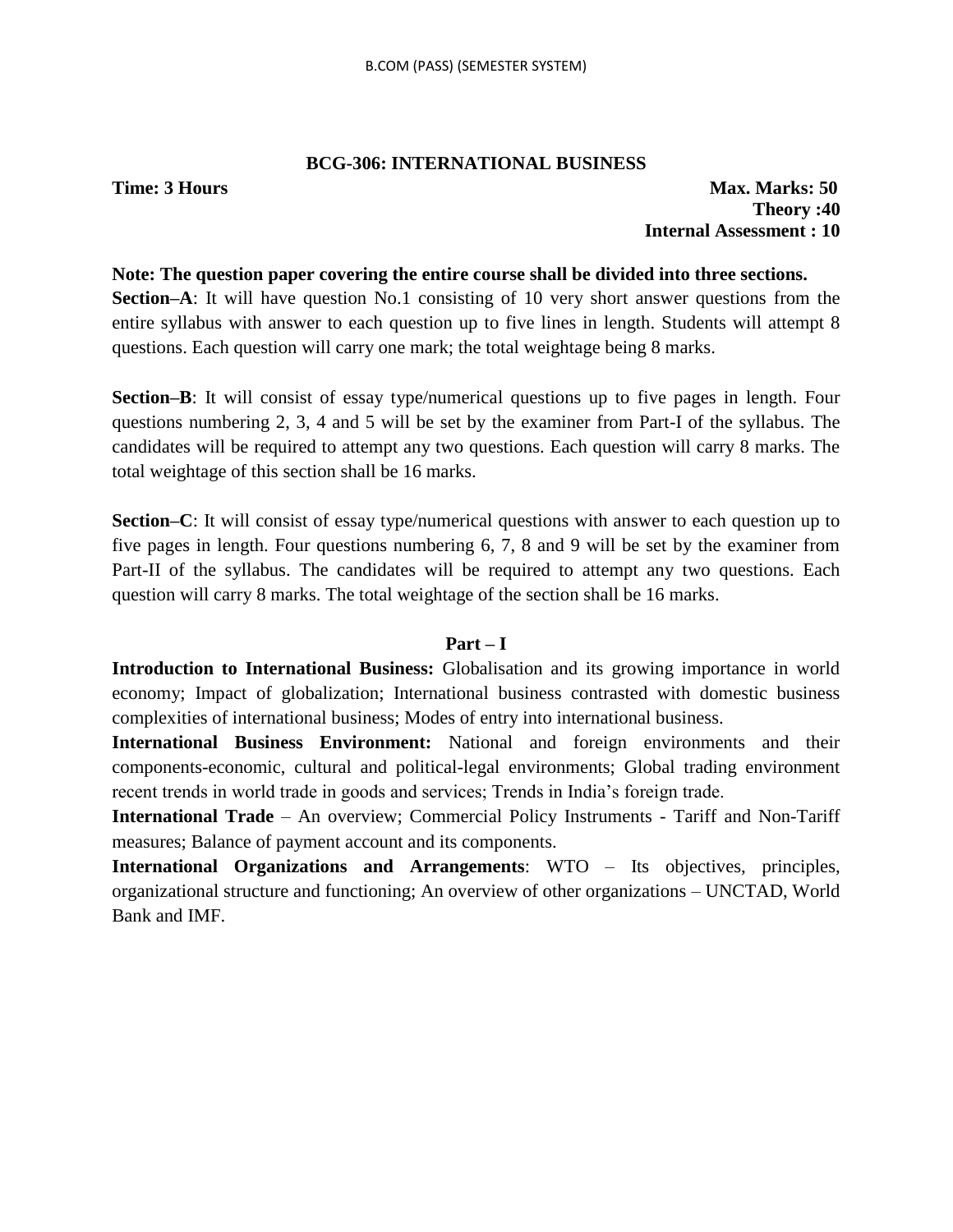### **Part – II**

**Regional Economic Co-operation:** Forms of regional groupings; Integration efforts among countries in Europe, North America and Asia.

**International Financial Environment:** International financial system and institutions; Foreign exchange markets and risk management; Foreign investments - types and flows; Foreign investment in Indian perspective.

Foreign Trade promotion measures and organizations in India; Special economic zones (SEZs) and 100% export oriented units (EOUs); Measures for promoting foreign investments into and from India.

### **Suggested Readings:**

1. *Charles, W.L. Hill and Jain, Kumar, Arun, "International Business", 6/e, 2008, Tata McGraw-Hill, New Delhi.*

*2. Cherunilam, Francis, "International Business: Text and Cases", 5/e, 2010, Prentice Hall of India Ltd, New Delhi.*

- *3. Paul, J., "International Business", 5/e, 2011, Prentice Hall of India Ltd, New Delhi.*
- *4. RBI. Report on Currency & Finance, Various issues.*

*5. Bennett, R., "International Business", 2/e, 2008, Pearson Education.*

*6. Griffin, R. W. and Pustay, M.W., "International Business", 2009, Prentice Hall.*

*7. Michael R. Czinkota. et al., "International Business", 2002, Fortforth: The Dryden Press.*

*8. UNCTAD Reports.*

*9. WTO, Annual Report, various issues.*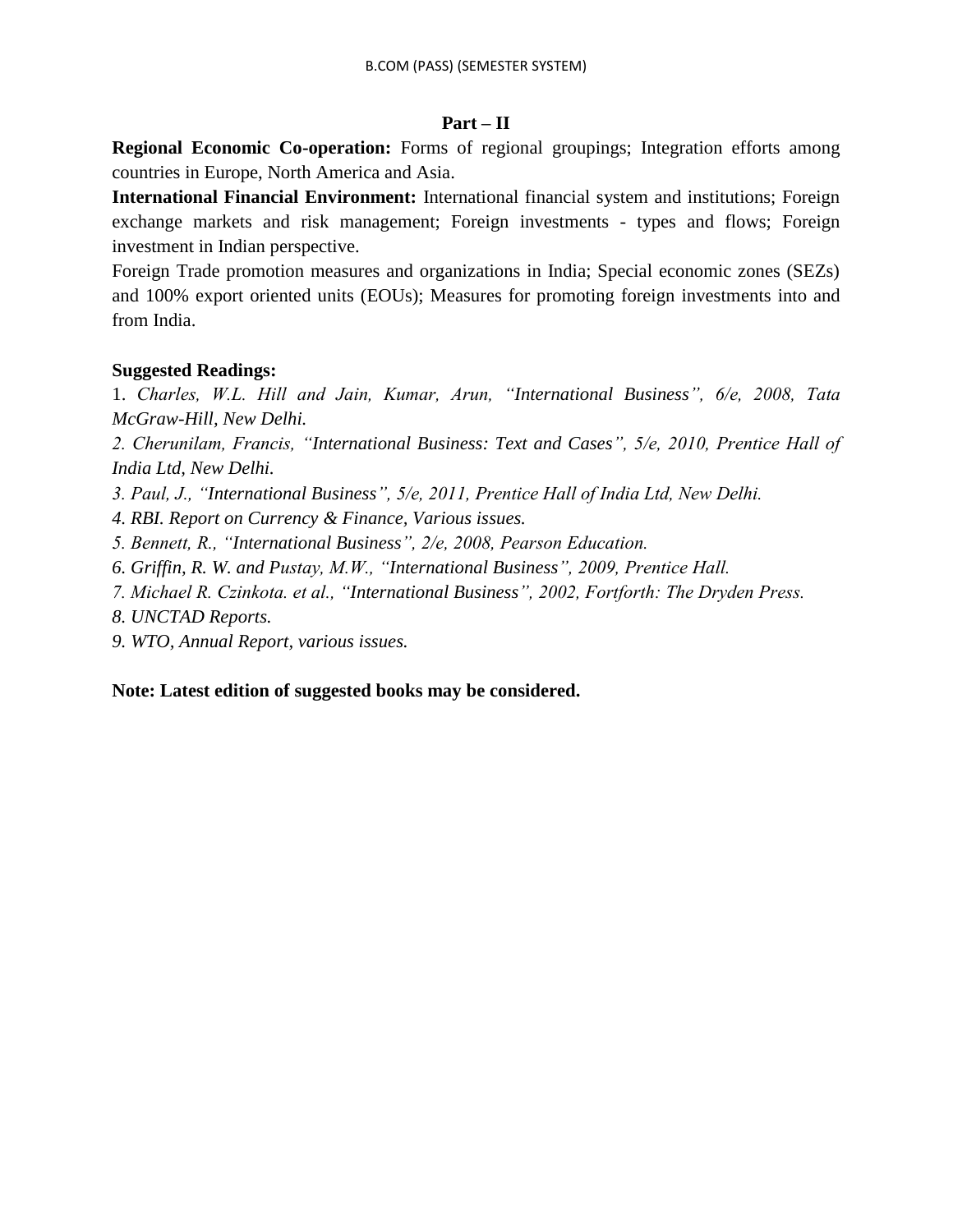### **BCG-307: ENTREPRENEURSHIP AND SMALL BUSINESSES**

**Time: 3 Hours Max.Marks: 50**  Max.Marks: 50 **Theory :40 Internal Assessment : 10**

### **Note: The question paper covering the entire course shall be divided into three sections.**

**Section–A**: It will have question No.1 consisting of 10 very short answer questions from the entire syllabus with answer to each question up to five lines in length. Students will attempt 8 questions. Each question will carry one mark; the total weightage being 8 marks.

**Section–B**: It will consist of essay type/numerical questions up to five pages in length. Four questions numbering 2, 3, 4 and 5 will be set by the examiner from Part-I of the syllabus. The candidates will be required to attempt any two questions. Each question will carry 8 marks. The total weightage of this section shall be 16 marks.

**Section–C**: It will consist of essay type/numerical questions with answer to each question up to five pages in length. Four questions numbering 6, 7, 8 and 9 will be set by the examiner from Part-II of the syllabus. The candidates will be required to attempt any two questions. Each question will carry 8 marks. The total weightage of the section shall be 16 marks.

### **Part - I**

**Entrepreneurship:** Meaning, elements, determinants and importance of entrepreneurship and creative behavior. Dimensions of entrepreneurship: intrapreneurship, technopreneurship, cultural entrepreneurship, international entrepreneurship, netpreneurship, ecopreneurship, and social entrepreneurship, etc.

Entrepreneurship and Micro, Small and Medium Enterprises. Introduction to Entrepreneur, Entrepreneurship and Enterprise, Importance and relevance of the entrepreneur, Factors influencing entrepreneurship, Pros and Cons of being an entrepreneur, Women entrepreneursproblems and promotion, Types of Entrepreneurs, Characteristics of a successful entrepreneur, Competency requirement for entrepreneurs, Awareness of self competency and its development **Small Scale Industries:** Small scale industries/ Tiny industries/Ancillary industries/ Cottage Industries- Definition, meaning, product range, capital investment, ownership patterns Importance and role played by SSI in the development of the Indian economy, Problems faced by SSI"s and the steps taken to solve the problems, Policies governing SSI"s.

### **Part - II**

**Starting a Small Industry:** Understanding a business opportunity, scanning the environment for opportunities, evaluation of alternatives and selection, An overview of the steps involved in starting a business venture – location, clearances and permits required, formalities, licensing and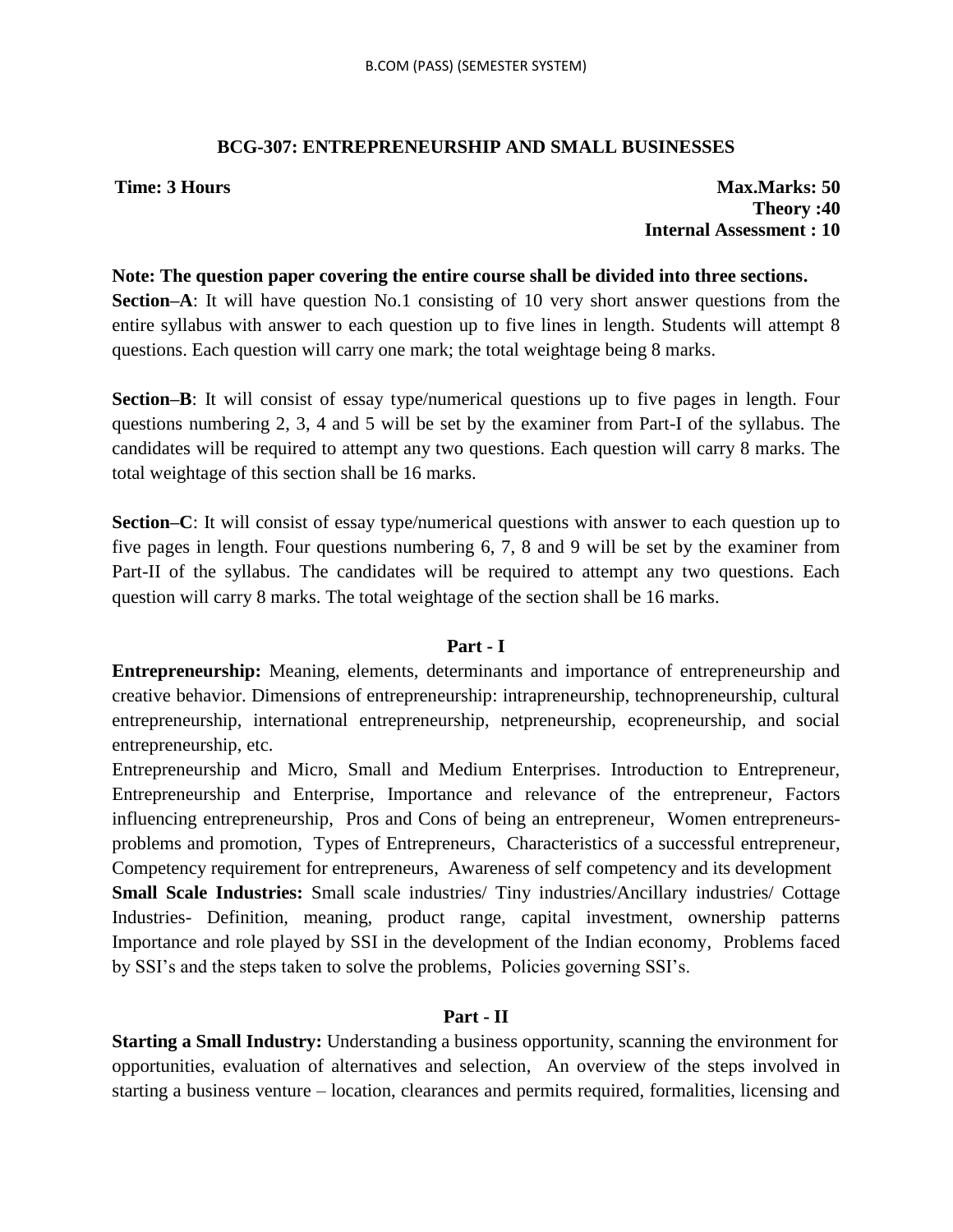registration procedures, Assessment of the market for the proposed project, Importance of financial, technical and social feasibility of the project.

**Preparing the Business Plan (BP):** Business Plan, Meaning and importance, Typical BP format covering financial, marketing, human resource, technical and social aspects- Preparation of BP, Common pitfalls to be avoided in preparation of a BP

**Implementation of the project:** Financial assistance through SFC"s, SIDBI, Commercial Banks, Financial incentives for SSI"s, and Tax Concessions, Assistance for obtaining raw material , machinery, land and building and technical assistance

**Sickness in SSI's:** Meaning and definition of a sick industry, Causes of industrial sickness Preventive and remedial measures for sick industries

### **Suggested Readings:**

1. *Dollinger M. J., "Entrepreneurship – Strategies and Resources", (2008), Marsh Publications.*

*2. Pareek, U., and Rao, T. V., eds., "Developing Entrepreneurship: Handbook", 1978, Indian Institute of Management (IIM), Ahmedabad.*

*3. Sharma S.V.S., "Entrepreneurial Development-SIET"s Experience in Developing Entrepreneurship: Issues and Problems", (1980), Small Industries Development Training Institute, Hyderabad.*

*4. Srivastava, S.B., "A Practical Guide to Industrial Entrepreneurs", 1980, Sultan Chand & Sons, New Delhi.*

*5. Kumar, A. et al., Entrepreneurial Development, New Age International Publisher, New Delhi.*

*6. Murthy, CSV, "Small Scale Industries and Entrepreneurial Development", 2010, Himalaya Publishing House Pvt Ltd, New Delhi.*

*7. Desai, V., "Management of Small Scale Industry", (1992), Himalaya Publishing House Pvt Ltd, New Delhi.*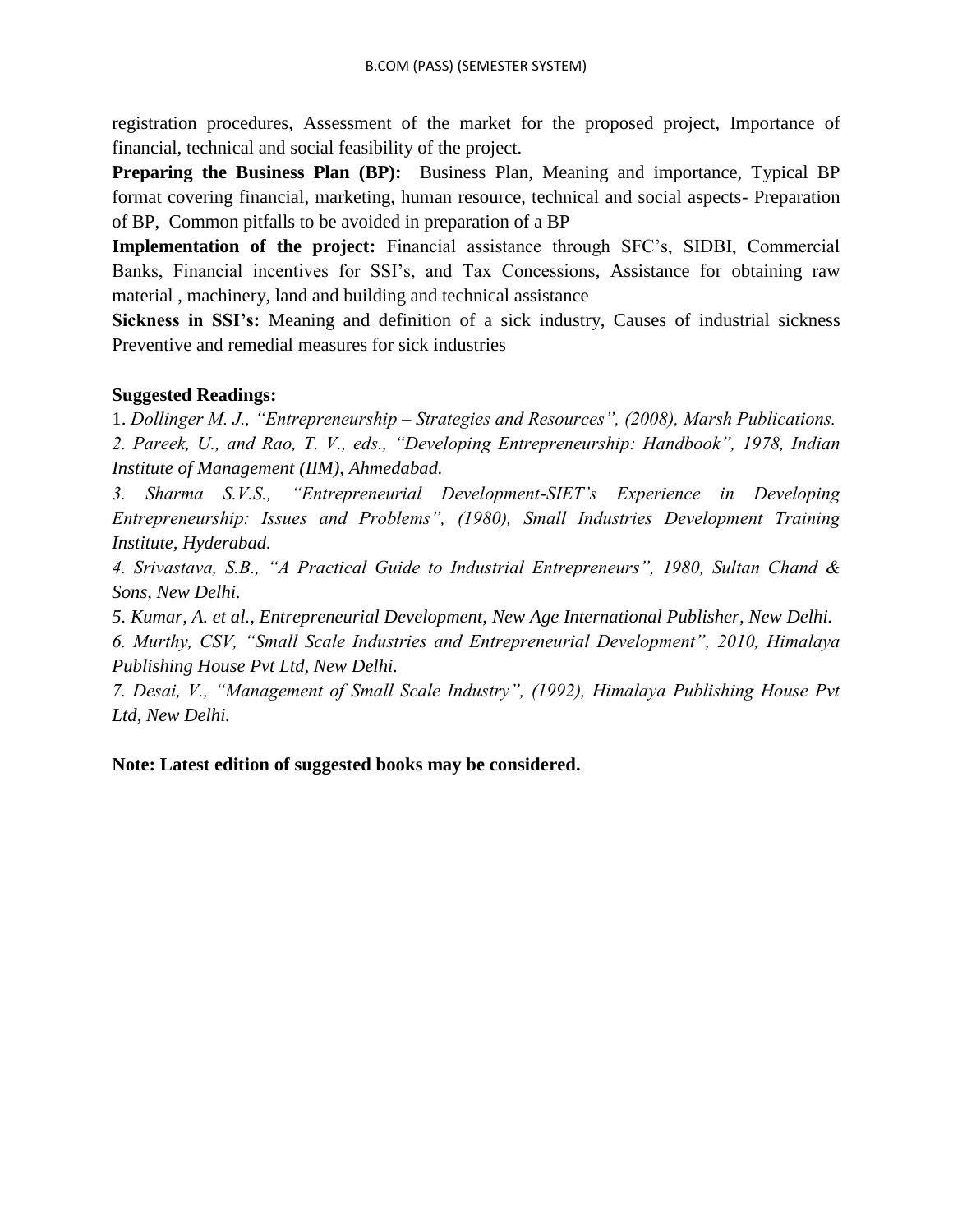### **ESL–221: ENVIRONMENTAL STUDIES–I**

### **Theory Lectures: 1½ Hours/ Week Max. Marks: 50**

# **Time: 3 Hours**

**Section A (15 Marks):** It will consist of five short answer type questions. Candidates will be required to attempt three questions, each question carrying five marks.

Answer to any of the questions should not exceed two pages.

**Section B (20 Marks):** It will consist of four essay type questions. Candidates will be required to attempt two questions, each question carrying ten marks. Answer to any of the questions should not exceed four pages.

**Section C (15 Marks):** It will consist of two questions. Candidate will be required to attempt one question only. Answer to the question should not exceed 5 pages.

### **1. The Multidisciplinary Nature of Environmental Studies:**

- $\Box$  Definition, scope & its importance.
- $\Box$  Need for public awareness.

### **2. Natural Resources**:

Natural resources and associated problems:

**a) Forest Resources**: Use of over exploitation, deforestation, case studies. Timber extraction, mining, dams and their effects on forests and tribal people.

**b) Water Resources**: Use and over–utilization of surface and ground water, floods, drought, conflicts over water, dams–benefits and problems.

**c) Mineral Resources**: Use and exploitation, environmental effects of extracting and using mineral resources, case studies.

**d) Food Resources**: World food problems, change caused by agriculture and overgrazing, effects or modern agriculture, fertilizer–pesticide problem, salinity, case studies.

**e) Energy Resources**: Growing of energy needs, renewable and non–renewable energy resources, use of alternate energy sources, case studies.

**f) Land Recourses**: Land as a resource, land degradation, soil erosion and desertification.

- $\Box$  Role of an individual in conservation of natural resources.
- $\Box$  Equitable use of resources for sustainable lifestyles.

### **3. Ecosystem:**

- □ Concept of an ecosystem.
- □ Structure and function of an ecosystem.
- □ Producers, consumers and decomposers.
- $\Box$  Energy flow in the ecosystem.
- Ecological succession.
- $\Box$  Food chains, food webs and ecological pyramids.

 $\Box$  Introduction, types, characteristic features, structure and function of the following ecosystems: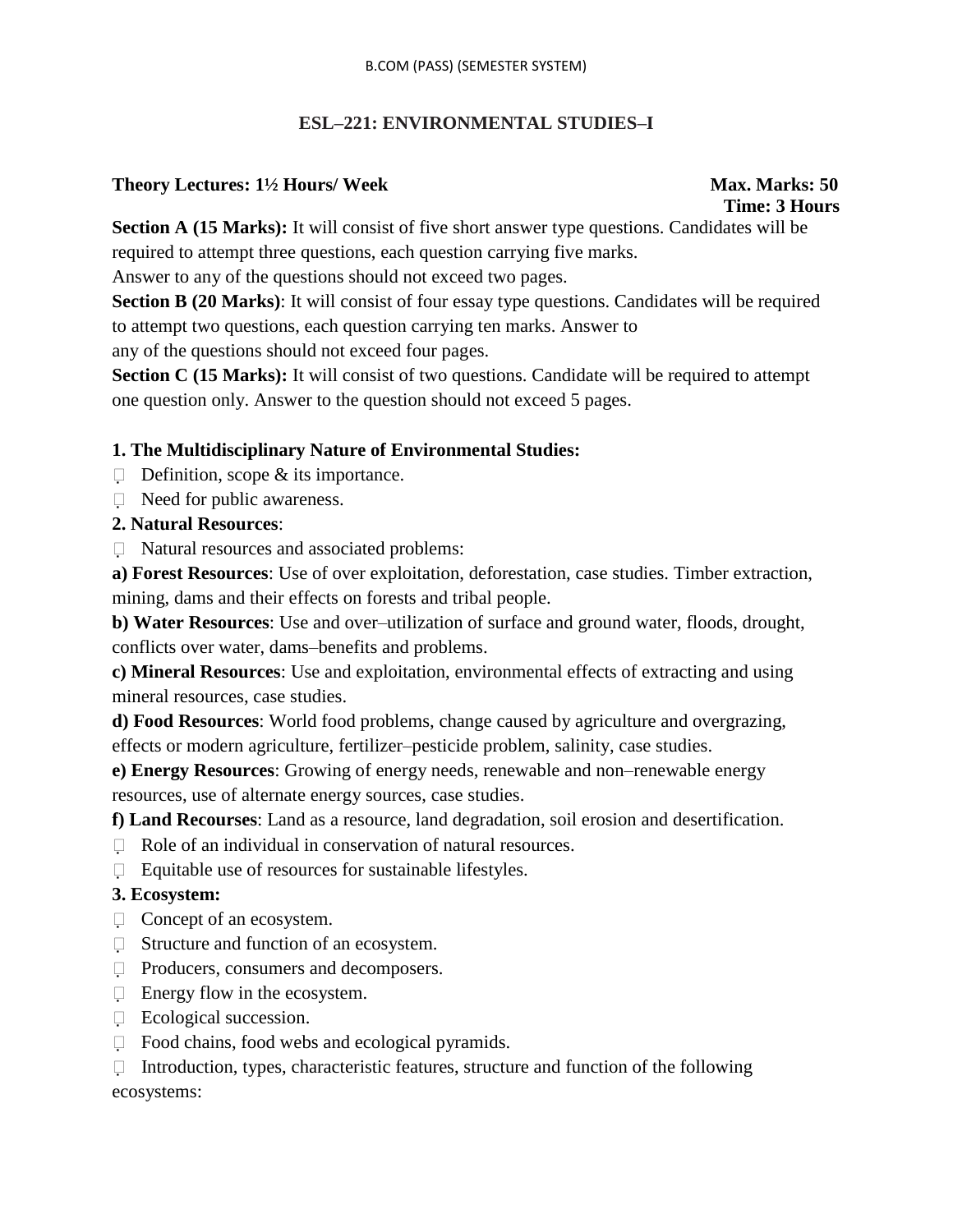- a. Forest ecosystem
- b. Grassland ecosystem
- c. Desert ecosystem
- d. Aquatic ecosystems (ponds, streams, lakes, rivers, oceans, estuaries)

### **4. Social Issues and Environment:**

- $\Box$  From unsustainable to sustainable development.
- Urban problems related to energy.
- Water conservation, rain water harvesting, watershed management.
- $\Box$  Resettlement and rehabilitation of people; its problems and concerns. Case studies.
- $\Box$  Environmental ethics: Issues and possible solutions.
- $\Box$  Climate change, global warning, acid rain, ozone layer depletion, nuclear accidents and holocause. Case studies.
- Wasteland reclamation.
- □ Consumerism and waste products.
- Environmental Protection Act:
- Air (prevention and Control of Pollution) Act.
- Water (prevention and Control of Pollution) Act.
- Wildlife Protection Act.
- **Forest Conservation Act.**
- $\Box$  Issues involved in enforcement of environmental legislation.
- $\Box$  Public awareness.

### **References/Books:**

1*. Agarwal, K. C. 2001. Environmental Biology, Nidhi Publications Ltd. Bikaner.*

- *2. Bharucha, E. 2005. Textbook of Environmental Studies, Universities Press, Hyderabad.*
- *3. Down to Earth, Centre for Science and Environment, New Delhi.*
- *4. Jadhav, H. & Bhosale, V. M. 1995. Environmental Protection and Laws. Himalaya Pub.*
- *5. Joseph, K. and Nagendran, R. 2004. Essentials of Environmental Studies, Pearson Education (Singapore) Pte. Ltd., Delhi.*

*6. Kaushik, A. & Kaushik, C. P. 2004. Perspective in Environmental Studies, New Age International (P) Ltd, New Delhi.*

*7. Miller, T. G. Jr. 2000. Environmental Science, Wadsworth Publishing Co.*

*8. Sharma, P. D. 2005. Ecology and Environment, Rastogi Publications, Meerut.*

*9. Booklet on Safe Driving. Sukhmani Society (Suvidha Centre), District Court Complex, Amritsar.*

*10. Kanta, S., 2012. Essentials of Environmental Studies, ABS Publications, Jalandhar*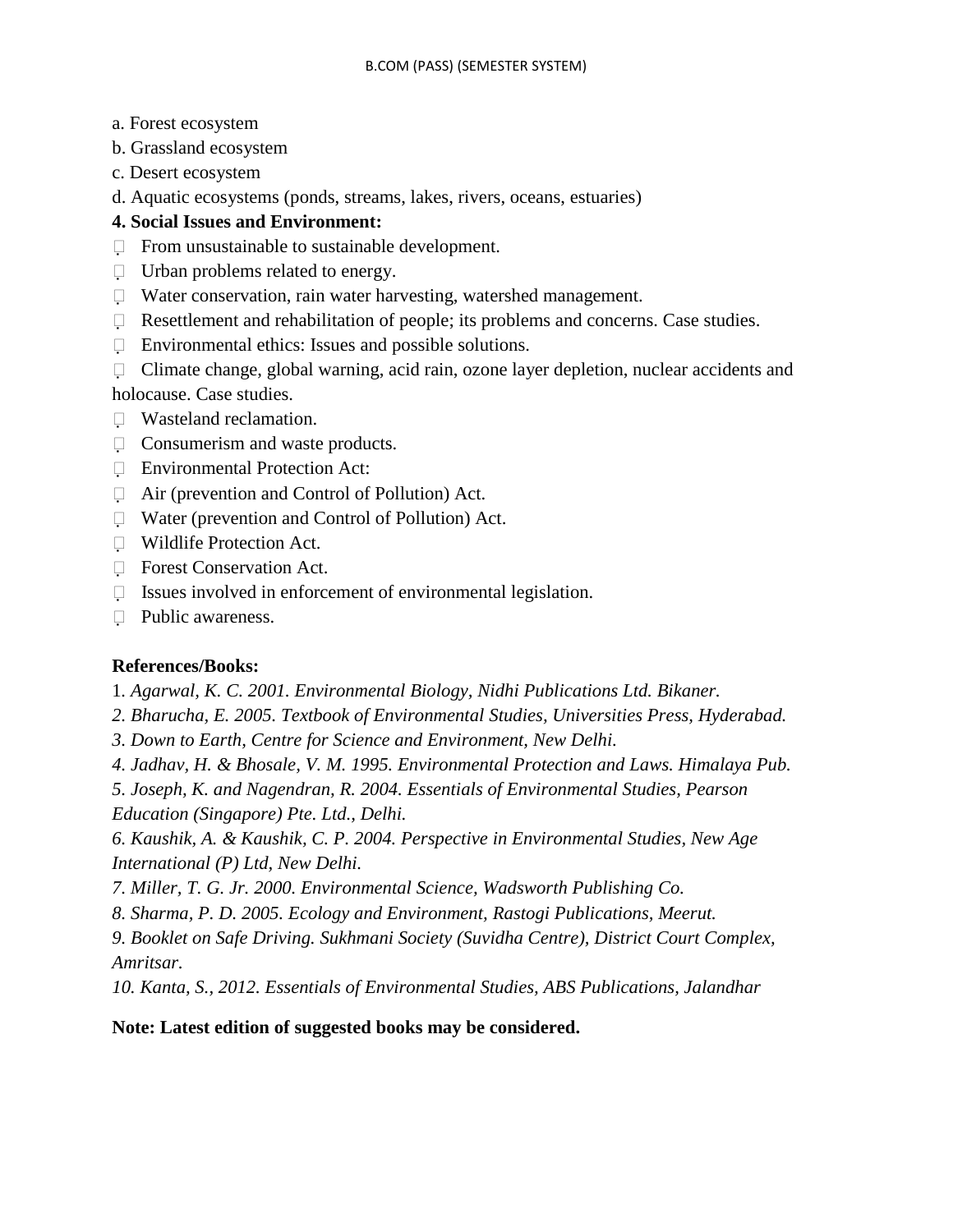### **BCG-401: ENGLISH (COMPULSORY)**

### **Time: 3 Hours Max. Max. Marks : 50**

### **Theory : 40**

### *<u>Internal</u>*

### **Assessment : 10**

### **Text books Prescribed & Course Contents:**

1. *Making Connections* by Kenneth J. Pakenham 2nd Edn. CUP

2. *Moments in Time:* An Anthology of Poems*,* G.N.D.U. Amritsar

3 *Murphy"s English Grammar (*by Raymond Murphy*)* CUP

### **Course Contents:**

- I. *Making Connections*: Unit –III & Unit- IV
- II. *Moments in Time*: poems at serial No.7-12
- III. Unit 98-112 from *Murphy"s English Grammar*.

### **Instructions for the Paper Setter and Distribution of Marks:**

The question paper will consist of three sections and distribution of marks will be as under:

Section A: 10 Marks

Section B: 20 Marks

Section C: 10 Marks

### **Section–A**

**1. Twelve ( 12)** Questions on usage of grammar related to the prescribed units of *Murphy"s English Grammar* will be set for the students to attempt **any Ten** 

### (1X10= 10 Marks)

### **Section–B**

- 1. **TWO** questions (with sub parts) based on strategies & skill development exercises as given before and after reading essays in Unit-III & Unit-IV of the prescribed text book *Making Connections* will be set. The number of items in each question will be 50% more than what a student will be expected to attempt so that the question provides internal choice. (7X2=14 Marks)
- 2. **THREE** questions on central idea, theme, tone & style etc. of three poems from the prescribed textbook, *Moments in Time* will be set. The students are required to attempt any TWO of these questions. ( $3X2 = 6$  Marks)

### **Section–C**

- 1. **One question (with internal choice)** requiring students to explain a stanza with reference to context will be set. The stanzas for explanation will be taken from the poems prescribed in the  $syllabus.$  (1X5 =5 Marks)
- 2. **ONE** question based on "Beyond the Reading" section at the end of each chapter of the prescribed textbook, *Making Connections* will be set. (1X5 = 5 Marks)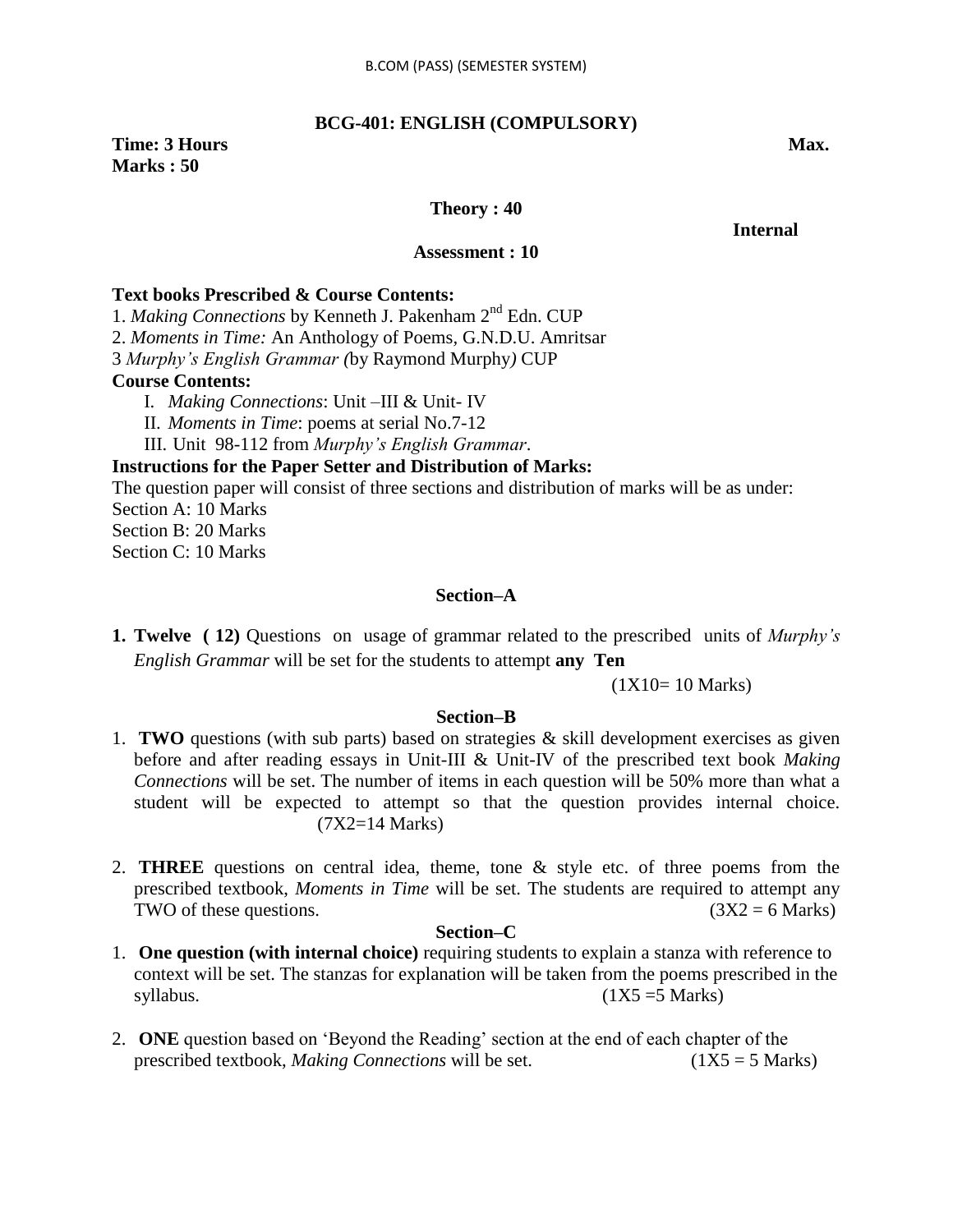### **BCG-402: PUNJABI COMPULSORY** ਪੰਜਾਬੀ (ਲਾਜ਼ਮੀ)

ਸਮਾਂ : 3 ਘੰਟੇ ਪਰਿਆ ਤੇ ਕਿਉਰੀ ਅੰਕ : 40 ਇੰਟਰਨਲ ਅਸੈੱਸਮੈਂਟ : 10 ਕਲ ਅੰਕ **:** 50

### ਪਾਠ-ਕ੍ਰਮ ਅਤੇ ਪਾਠ-ਪੁਸਤਕਾ<u>ਂ</u>

1. **ਕਾਵਿ ਕੀਰਤੀ** (ਸੰਪਾ. ਹਰਿਭਜਨ ਸਿੰਘ), ਗੁਰੁ ਨਾਨਕ ਦੇਵ ਯੂਨੀਵਰਸਿਟੀ, ਅੰਮ੍ਰਿਤਸਰ (ਇਸ ਪੁਸਤਕ ਦੇ 'ਨਵਗਤੀ' ਭਾਗ ਨੂੰ ਪਾੱਠ-ਕ੍ਰਮ ਵਿਚ ਸ਼ਾਮਲ ਕੀਤਾ ਗਿਆ ਹੈ। ਇਹਨਾਂ ਭਾਗਾਂ ਵਿਚੋ 'ਪਦਮਾ', 'ਲੁਣਾ', 'ਚਿੜੀਆਂ ਦਾ ਚੰਬਾ' ਕਾਵਿਤਾਵਾਂ ਪਾਠ-ਕ੍ਰਮ ਦਾ ਹਿੱਸਾ ਨਹੀਂ ਹਨ।) ਇਸ ਦੇ ਨਾਲ ਹੀ ਤਾਰਾ ਸਿੰਘ ਅਤੇ ਹਰਨਾਮ ਸਿੰਘ ਦੀਆਂ ਸਾਰੀਆਂ ਕਵਿਤਾਵਾਂ ਨੂੰ ਪਾਠ-ਕੂਮ ਵਿਚ ਸ਼ਾਮਿਲ ਨਹੀਂ ਕੀਤਾ ਗਿਆ।

2. ਅਾਧੁਨਿਕ ਇਕਾਂਗੀ (ਸੰਪਾ. ਰੋਸ਼ਨ ਲਾਲ ਆਹੁਜਾ ਅਤੇ ਮਨਜੀਤ ਪਾਲ ਕੌਰ), ਗੁਰੁ ਨਾਨਕ ਦੇਵ ਯੁਨੀਵਰਸਿਟੀ, ਅੰਮ੍ਰਿਤਸਰ।

(ਇਸ ਪੁਸਤਕ ਵਿਚੋ ਪਰਵਾਨਾ-ਏ-ਆਜ਼ਾਦੀ, ਜੁੱਤੀਆਂ ਦਾ ਜੋੜਾ ਅਤੇ ਕੱਚ ਦਾ ਗਜਰਾ ਇਕਾਂਗੀਆਂ ਪੜ੍ਹਾਈਆਂ ਜਾਣਗੀਆਂ)

- 3. **ਦਫ਼ਤਰੀ ਚਿੱਠੀ ਪੱਤਰ**
- 4. **ਵਿਆਕਰਣ**

(ੳ) ਸ਼ਬਦ ਜੋੜਾਂ ਦੇ ਨਿਯਮ

(ਅ) ਗਰਮਖੀ ਲਿੱਪੀ ਦੀਆਂ ਵਿਸ਼ੇਸ਼ਤਾਵਾਂ

### ਅੰਕ ਵੰਡ ਅਤੇ ਪੇਪਰ ਸੈਟਰ ਲਈ ਹਦਾਇਤਾ<u>ਂ</u>

- 1. iksy ie`k kivqw dw ivSw vsqU/swr/sMdyS, pRsMigkqw (do ivco ie`k) 12 AMk 2. ਕਿਸੇ ਇੱਕ ਇਕਾਂਗੀ ਦਾ ਵਿਸ਼ਾ ਵਸਤੂ/ਸਾਰ (ਦੋ ਵਿਚੋ ਇੱਕ) ਜਾਂ ਚਾਰ ਵਿਚੋਂ ਦੋ ਪਾਤਰਾਂ ਦੀ ਪਾਤਰ ਉਸਾਰੀ  $12$  ਅੱਕ 3. d&qrI ic`TI p`qr (do ivcoN ie`k) 8 AMk
- 4. ਲੜੀ ਨੰਬਰ ਚਾਰ ਉੱਤੇ ਨਿਰਧਾਰਤ ਵਿਆਕਰਣ ਵਿਚੋਂ ਵਰਣਨਾਤਮਕ ਪ੍ਰਸ਼ਨ ਪੁੱਛੇ ਜਾਣਗੇ। 8 ਅੰਕ
- $\vec{\delta}$ ਟ: ਇੰਟਰਨਲ ਅਸੈੱਸਮੈਂਟ 10 ਅੰਕਾਂ ਦੀ ਹੈ, ਜੋ ਕਾਲਜ ਵਲੋਂ ਨਿਰਧਾਰਿਤ ਦਿਸ਼ਾ ਨਿਰਦੇਸ਼ਾਂ ਅਨੁਸਾਰ ਇਨ੍ਹਾਂ ਅੰਕਾਂ ਤੋਂ ਵੱਖਰੀ ਹੋਵੇਗੀ। ਇਸ ਪੇਪਰ ਦੇ ਕੁਲ ਅੰਕ 40+10 = 50 ਹਨ।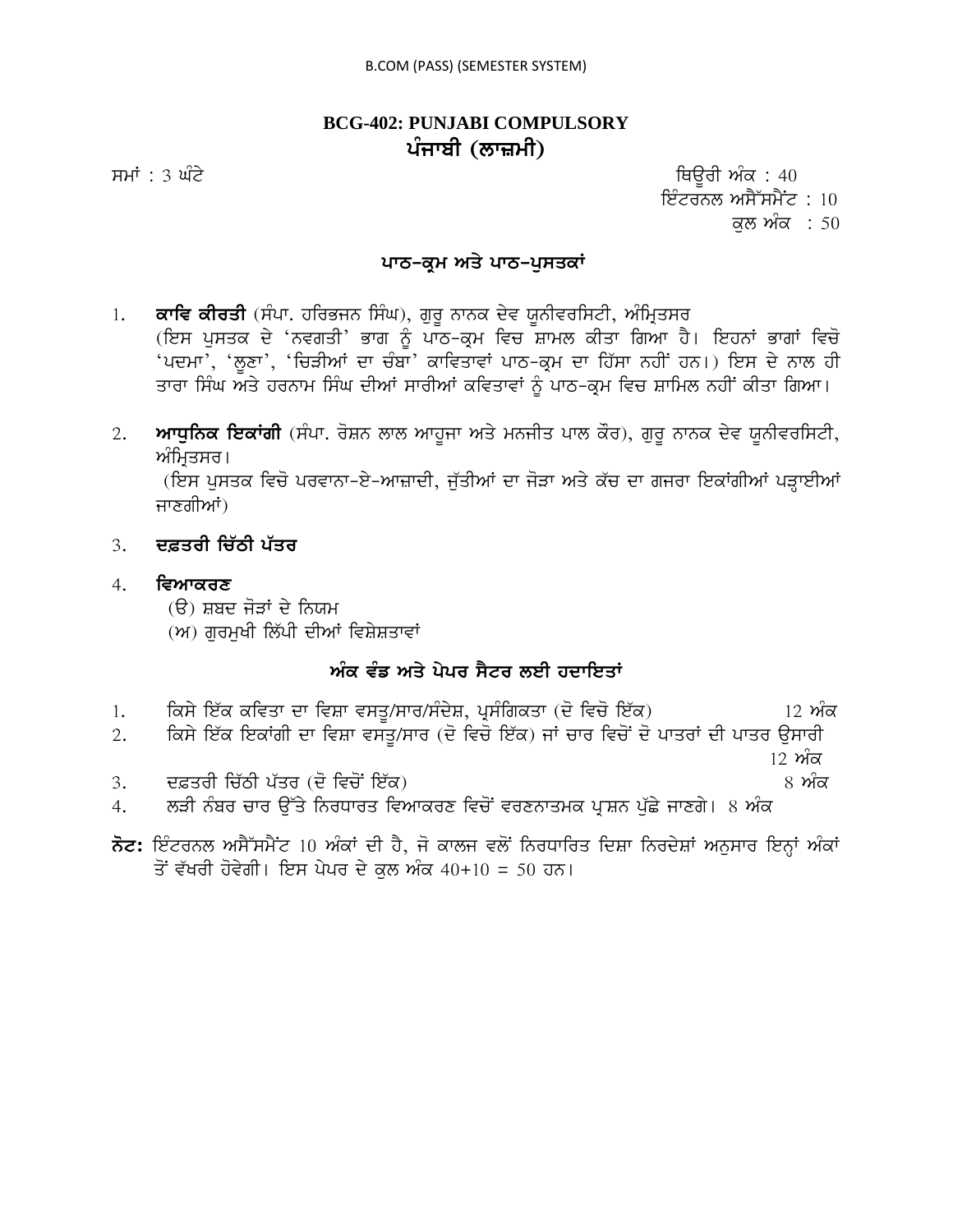### **BCG-402: BASIC PUNJABI**

# ਮੱਢਲੀ ਪੰਜਾਬੀ

(In Lieu of Compulsory Punjab)

ਸਮਾਂ : 3 ਘੰਟੇ ਪਰਿਆ ਤੇ ਕਿਉਰੀ ਅੰਕ : 40

ਇੰਟਰਨਲ ਅਸੈੱਸਮੈਂਟ :  $10$ 

ਕਲ ਅੰਕ $: 50$ 

### **ਪਾਠ-ਕ੍ਰਮ ਅਤੇ ਪਾਠ-ਪੁਸਤਕਾਂ**

- 1. ਪੰਜਾਬੀ ਵਿਆਕਰਨਿਕ ਇਕਾਈਆਂ ਦੀ ਪਛਾਣ ਅਤੇ ਵਰਤੋਂ : ਮੁੱਢਲੀ ਜਾਣਕਾਰੀ : BwvMS, Sbd, vwkMS, aupvwk, vwk[ **15 AMk**
- 2. ਪੰਜਾਬੀ ਵਾਕਾਂ ਦੀ ਵਰਤੋਂ : ਵਿਭਿੰਨ ਸਮਾਜਿਕ/ਸਭਿਆਚਾਰਕ ਪ੍ਰਸਥਿਤੀਆਂ ਦੇ ਅੰਤਰਗਤ, ਘਰ ਵਿਚ, bwzwr ivc, myly ivc, SoipMg mwl/isnmy ivc, ivAwh ivc, Dwrimk sQwnW ivc, dosqW nwl Awid[ **10 AMk**
- 3. ਪ੍ਰਕਾਰਜੀ ਪੰਜਾਬੀ **:** 
	- ਚੈ) ਪੈਰ੍ਹਾ ਰਚਨਾ<br>ਅ) ਚਿੱਠੀ ਪੱਤਰ ਅ) ਦਿੱਠੀ ਪੱਤਰ **ਤਿਆਰ ਵਿੱਚ ਵਿੱਚ ਵਿੱਚ ਸ਼ਹਿਰ ਤੋਂ ਅੰਕ**
	- e) ਸੰਖੇਪ ਰਚਨਾ **5 ਅੰਕ**

## ਅੰਕ ਵੰਡ ਅਤੇ ਪਰੀਖਿਅਕ ਲਈ ਹਦਾਇਤਾ<u>ਂ</u>

|                  | ਭਾਗ ਪਹਿਲਾਂ ਵਿਚੋਂ ਪੰਜ ਵਰਣਨਾਤਮਕ ਪ੍ਰਸ਼ਨ ਪੁੱਛੇ ਜਾਣਗੇ।ਜਿਨ੍ਹਾਂ ਵਿਚੋਂ ਤਿੰਨ ਪ੍ਰਸ਼ਨ ਹੱਲ ਕਰਨੇ ਲਾਜ਼ਮੀ |                                                       |
|------------------|--------------------------------------------------------------------------------------------|-------------------------------------------------------|
|                  | ਹਨ। ਹਰ ਪੁਸ਼ਨ ਦੇ ਪੰਜ-ਪੰਜ ਅੰਕ ਹਨ।                                                            | $15 \n m\overline{\alpha}$                            |
| 2.               | ਭਾਗ ਦੂਸਰਾ ਵਿਚੋਂ ਦੋ-ਦੋ ਨੰਬਰ ਦੇ ਪੰਜ ਪ੍ਰਸ਼ਨ ਪੁੱਛੇ ਜਾਣਗੇ। ਸਾਰੇ ਪ੍ਰਸ਼ਨ ਲਾਜ਼ਮੀ ਹਨ।               | $10 \nvert \nvert \nvert \nvert \nvert \nvert \nvert$ |
| 3.               | ਵਿਦਿਆਰਥੀਆਂ ਨੂੰ ਤਿੰਨ ਵਿਸ਼ੇ ਦਿੱਤੇ ਜਾਣਗੇ, ਜਿਨ੍ਹਾਂ ਵਿਚੋਂ ਕਿਸੇ ਇੱਕ ਵਿਸ਼ੇ ਨਾਲ ਸੰਬੰਧਿਤ ਪੈਰਾ ਰਚਨਾ  |                                                       |
|                  | ਕਰਨੀ ਹੋਵੇਗੀ। ਇਸ ਪ੍ਰਸ਼ਨ ਦੇ ਪੰਜ ਅੰਕ ਹਨ ।                                                     | <u>5 ਅੰਕ</u>                                          |
| $\overline{4}$ . | ਨਿੱਜੀ, ਦਫ਼ਤਰੀ ਅਤੇ ਵਪਾਰਕ ਚਿੱਠੀ : ਵਿਦਿਆਰਥੀਆਂ ਨੂੰ ਦੋ ਵਿਚੋਂ ਕਿਸੇ ਇੱਕ ਵਿਸ਼ੇ ਤੇ ਚਿੱਠੀ ਲਿਖਣ       |                                                       |
|                  | ਲਈ ਕਿਹਾ ਜਾਵੇਗਾ।                                                                            | <u>5 ਅੰਕ</u>                                          |
| 5.               | ਵਿਦਿਆਰਥੀਆਂ ਨੂੰ ਇੱਕ ਪੈਰਾ ਦਿੱਤਾ ਜਾਵੇਗਾ, ਜਿਸਦੀ ਉਸ ਨੇ ਇੱਕ ਤਿਹਾਈ ਹਿੱਸੇ ਵਿਚ ਸੰਖੇਪ ਰਚਨਾ           |                                                       |
|                  | ਕਰਨੀ ਹੋਵੇਗੀ ਅਤੇ ਢੁੱਕਵਾਂ ਸਿਰਲੇਖ ਦੇਣਾ ਹੋਵੇਗਾ।                                                | 5 ਅੰਕ                                                 |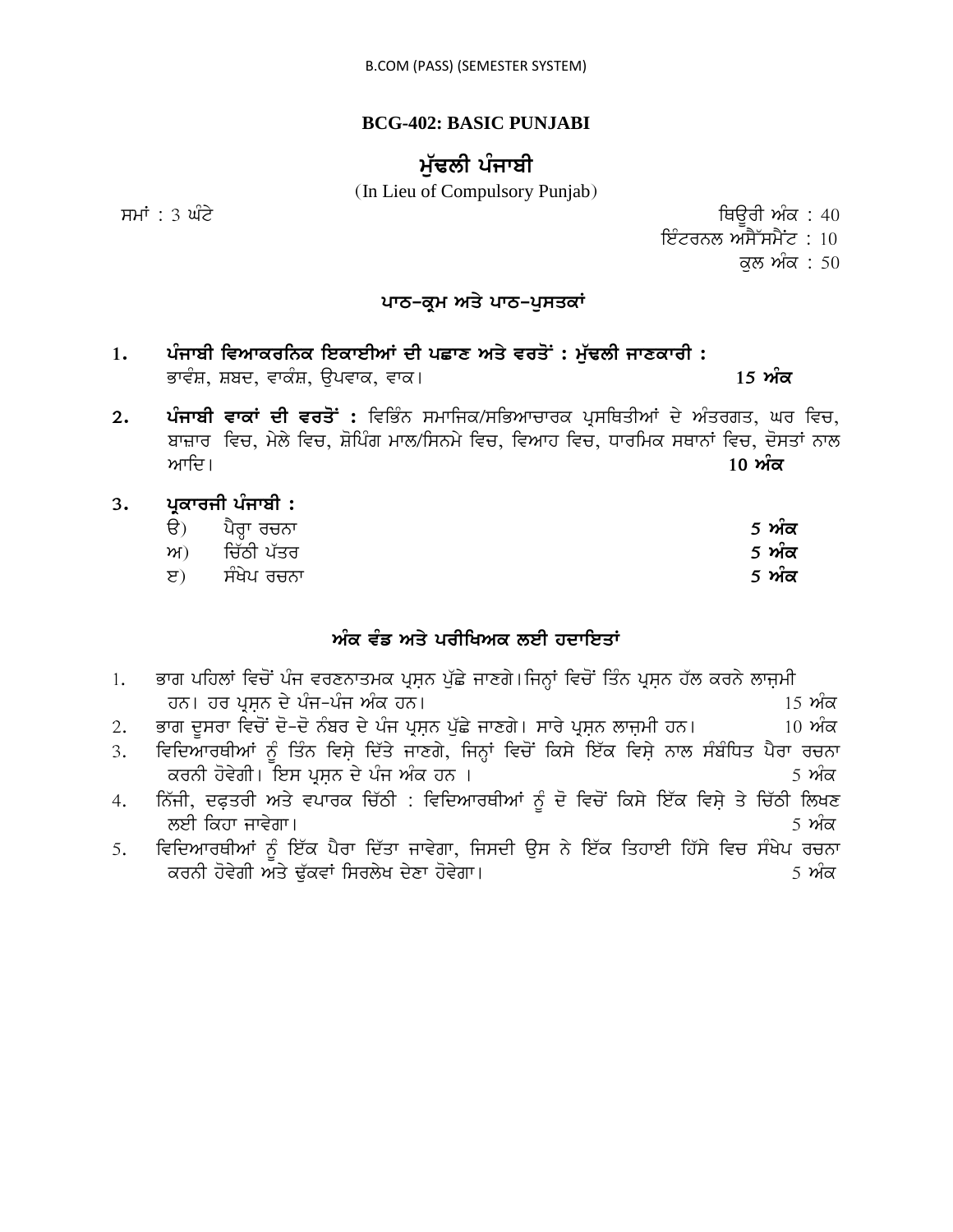### **BCG-403: COST ACCOUNTING**

**Time: 3 Hours Max. Marks: 50 Theory: 40 Internal Assessment: 10**

**Note:**

**1. Atleast 50% of the questions to be set in Section B & Section C should be numericals. 2. The question paper covering the entire course shall be divided into three sections as follows:**

**Section–A**: It will have question No.1 consisting of 10 very short answer questions from the entire syllabus with answer to each question up to five lines in length. Students will attempt 8 questions. Each question will carry one mark. The total weightage of this section shall be 8 marks.

**Section–B**: It will consist of essay type/numerical questions with answer to each question up to five pages (essay type) in length. Four questions numbering 2, 3, 4 and 5 will be set by the examiner from Part,I of the syllabus. The candidates will be required to attempt any two questions. Each question will carry 8 marks. The total weightage of this section shall be 16 marks.

**Section–C**: It will consist of essay type/numerical questions with answer to each question up to five pages (essay type) in length. Four questions numbering 6, 7, 8 and 9 will be set by the examiner from Part,II of the syllabus. The candidates will be required to attempt any two questions. Each question will carry 8 marks. The total weightage of this section shall be 16 marks.

### **Part-I**.

**Cost Accounting:** Introduction, Meaning of Cost, Costing and Cost Accounting, Comparison between Financial Accounting and Cost Accounting; Application of Cost Accounting; Designing and installing a Cost Accounting System; Cost Concepts and Classification of Costs; Cost Unit; Cost Center ;Elements of Cost, Preparation of Cost Sheet & Problems.

**Material Costing :** Classification of Materials, Material Control, Purchasing Procedure, Store Keeping, Techniques of Inventory Control, Setting of Stock Levels , EOQ, Methods of pricing material issues: LIFO , FIFO , Weighted Average Method , Simple Average Method.

**Labour Costing:** Definition, Control of Labour Cost, Labour Turnover, Causes and Effects of Labour Turnover, Meaning of Time and Motion Study, Time keeping and Time booking,Idle Time, Causes and Treatment, Overtime, Methods of Wage Payment: Time Rate and Piece Rate, Incentive Schemes: Halsey Premium Plan, Rowan Bonus Plan, Taylor's and Merrick's Differential Piece Rate System.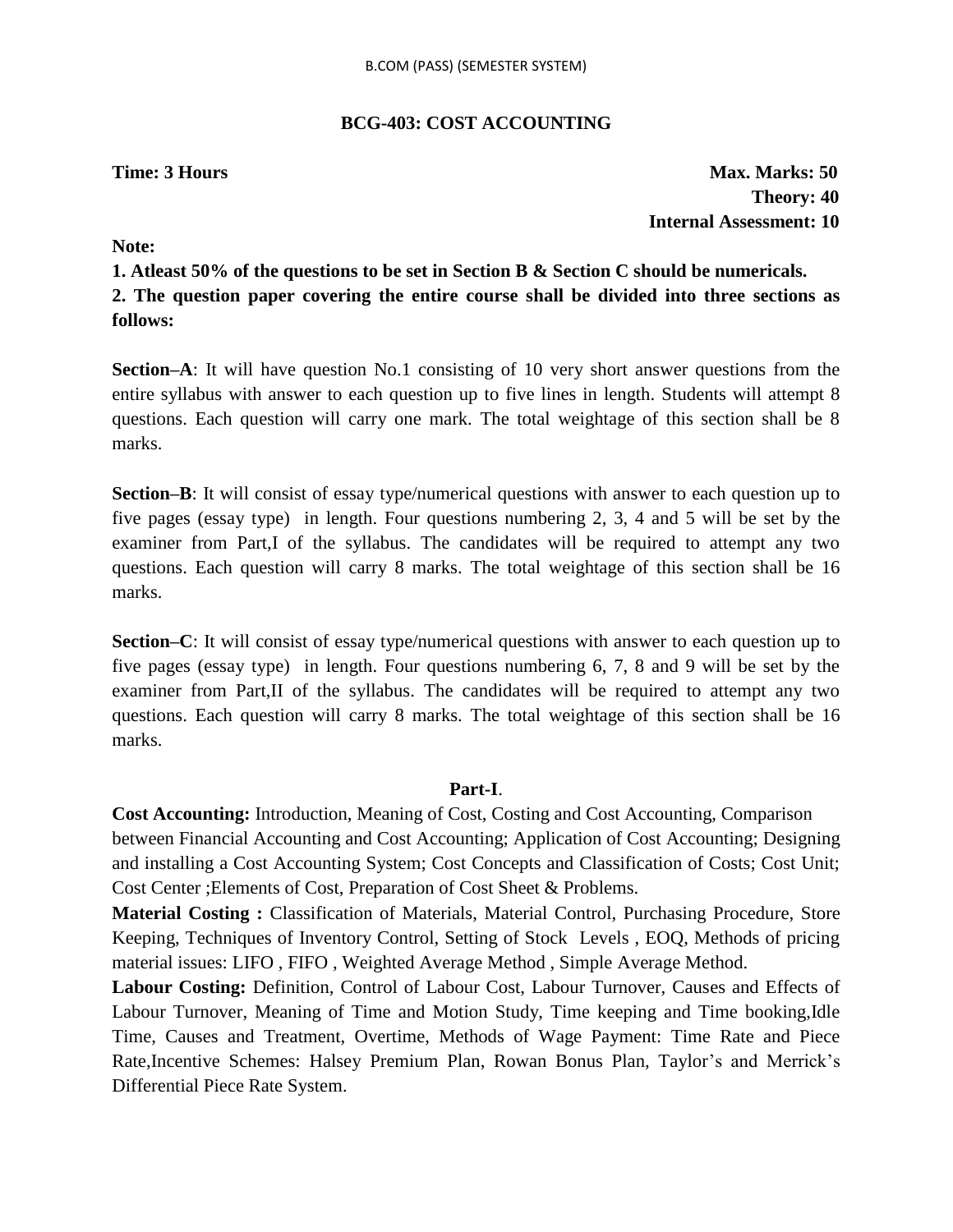**Overhead Costing:** Definition, Classification of Overheads, Procedure for accounting and control of overheads, Allocation of overheads, Apportionment of Overheads, Absorption of overheads.

### **Part - II**

**Budgeting:** Meaning, Types, Essentials, Preparation of Cash Budget and Flexible Budget.

**Managerial decision making with the help of C.V.P. Analysis:** Marginal Costing; Fixed Cost, Variable Cost, Contribution, P/V ratio, Break Even Analysis: Algebraic and Graphic Presentation.

**Contract Costing; Job Costing; Process Costing:** Concept, Normal Loss, Abnormal Loss/Abnormal Gain, Valuation of stocks and Inter Process Transfers.

**Standard Costing:** Definition and Meaning of Various Concepts, Advantages and Limitations of Standard Costing, Variance Analysis- Material, Labour and Overheads.

### **Suggested Readings:**

- 1. Lal, J., "Cost Accounting", (2009) Tata McGraw Hill Publishing Co., New Delhi.
- 2. Lall, B.M. and Jain, I.C." *Cost Accounting: Principles and Practice*", (2006) Prentice Hall of India, New Delhi.
- 3. Shukla, M.C., T.S. Grewal and M.P. Gupta, "*Cost Accounting: Text and Problems*", 10th Edition (2008), S. Chand & Co. Ltd., New Delhi.
- 4. Maheshwari, S.N. and S.N. Mittal, "*Cost Accounting: Theory and Problems*", 26th Edition (2012), Shri Mahabir Book Depot, New Delhi.
- 5. Tulsian, P.C. "*Cost Accounting*", (2007) Tata McGraw Hill Publishing Co., New Delhi.
- 6. Jain & Narang, "Cost Accounting", Kalyani Publishers, New Delhi.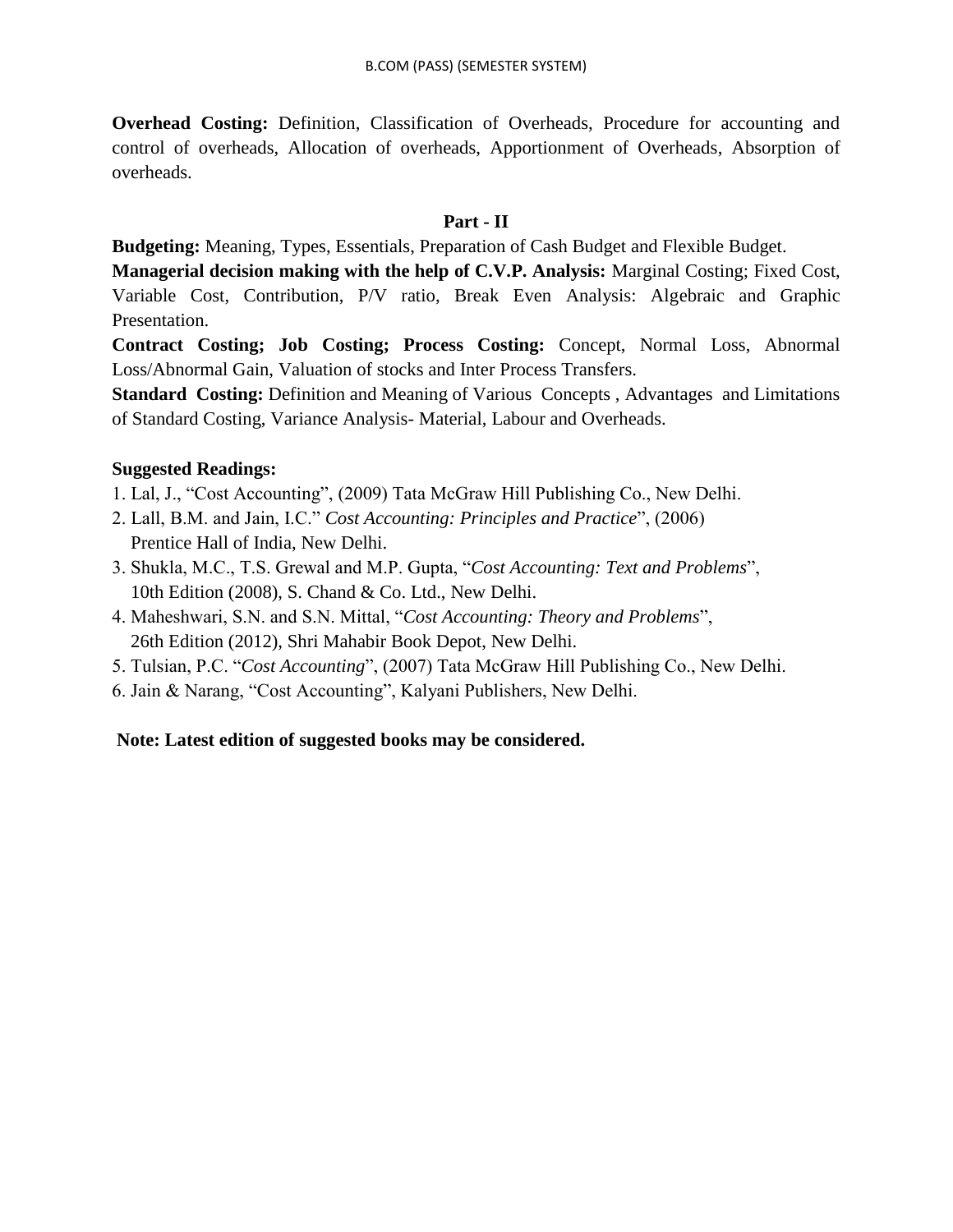### **BCG-404: INDUSTRIAL LAWS**

**Time: 3 Hours Max. Marks: 50 Theory :40 Internal Assessment : 10**

### **Note: The question paper covering the entire course shall be divided into three sections.**

**Section–A**: It will have question No.1 consisting of 10 very short answer questions from the entire syllabus with answer to each question up to five lines in length. Students will attempt 8 questions. Each question will carry one mark; the total weightage being 8 marks.

**Section–B**: It will consist of essay type/numerical questions up to five pages (essay type) in length. Four questions numbering 2, 3, 4 and 5 will be set by the examiner from Part-I of the syllabus. The candidates will be required to attempt any two questions. Each question will carry 8 marks. The total weightage of this section shall be 16 marks.

**Section–C**: It will consist of essay type/numerical questions with answer to each question up to five pages (essay type) in length. Four questions numbering 6, 7, 8 and 9 will be set by the examiner from Part-II of the syllabus. The candidates will be required to attempt any two questions. Each question will carry 8 marks. The total weightage of the section shall be 16 marks.

### **Part - I**

**THE FACTORIES ACT, 1948:** Importance, Definitions, Provisions of the Factories Act relating of Health, Safety and welfare of the workers Working hours of Adults and Young persons.

**INDUSTRIAL DISPUTES ACT, 1947:** Meaning of Industrial Disputers, Authorities under the Industrial disputes Act, their duties and right, Strikes and lockouts, Lay off and retrenchment.

**TRADE UNIONS ACT, 1926**: Definition and Registration of trade unions Rights and liabilities of Registered Trade Unions.

### **Part – II**

**EMPLOYEES STATE INSURANCE ACT, 1948:** Constitution and Functions Employees state Insurance corporation, Standing committee and medical Benefit Council, Provisions relating to Contribution and benefits.

**WORKMEN'S COMPENSATION ACT**, **1923**: A brief study of the provisions to compensation of workman.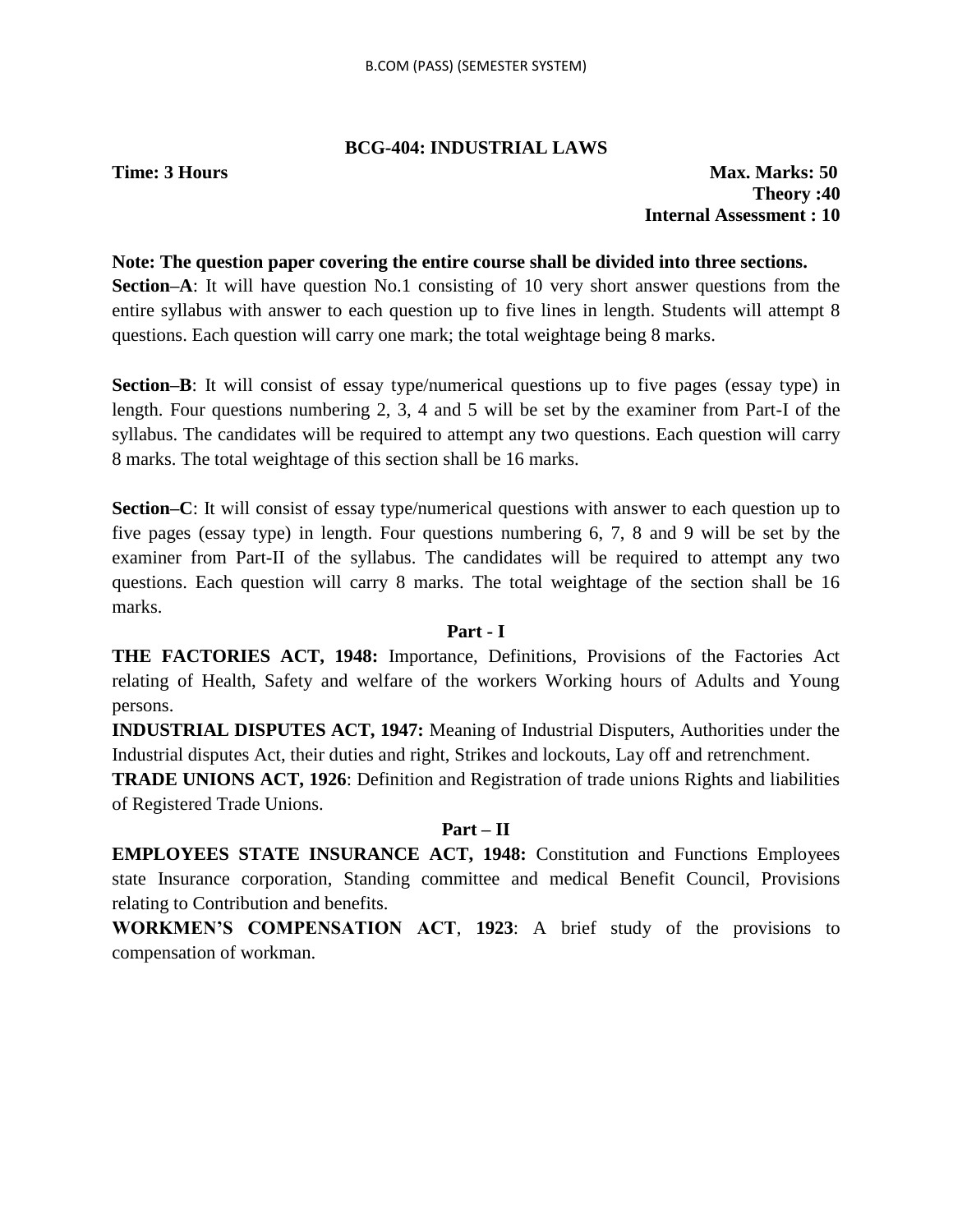### **Suggested Readings:**

- 1. Padhi, P.K., "Labour and Industrial Laws", 2008, Prentice Hall of India Pvt Ltd, New Delhi.
- 2. Srivastava, S.C., "Industrial Relations and Labour Laws", 2009, Vikas Publications.
- 3. Shukla, R.K., "Industrial Relations and Labour Laws", 2006, New Royal Book Company.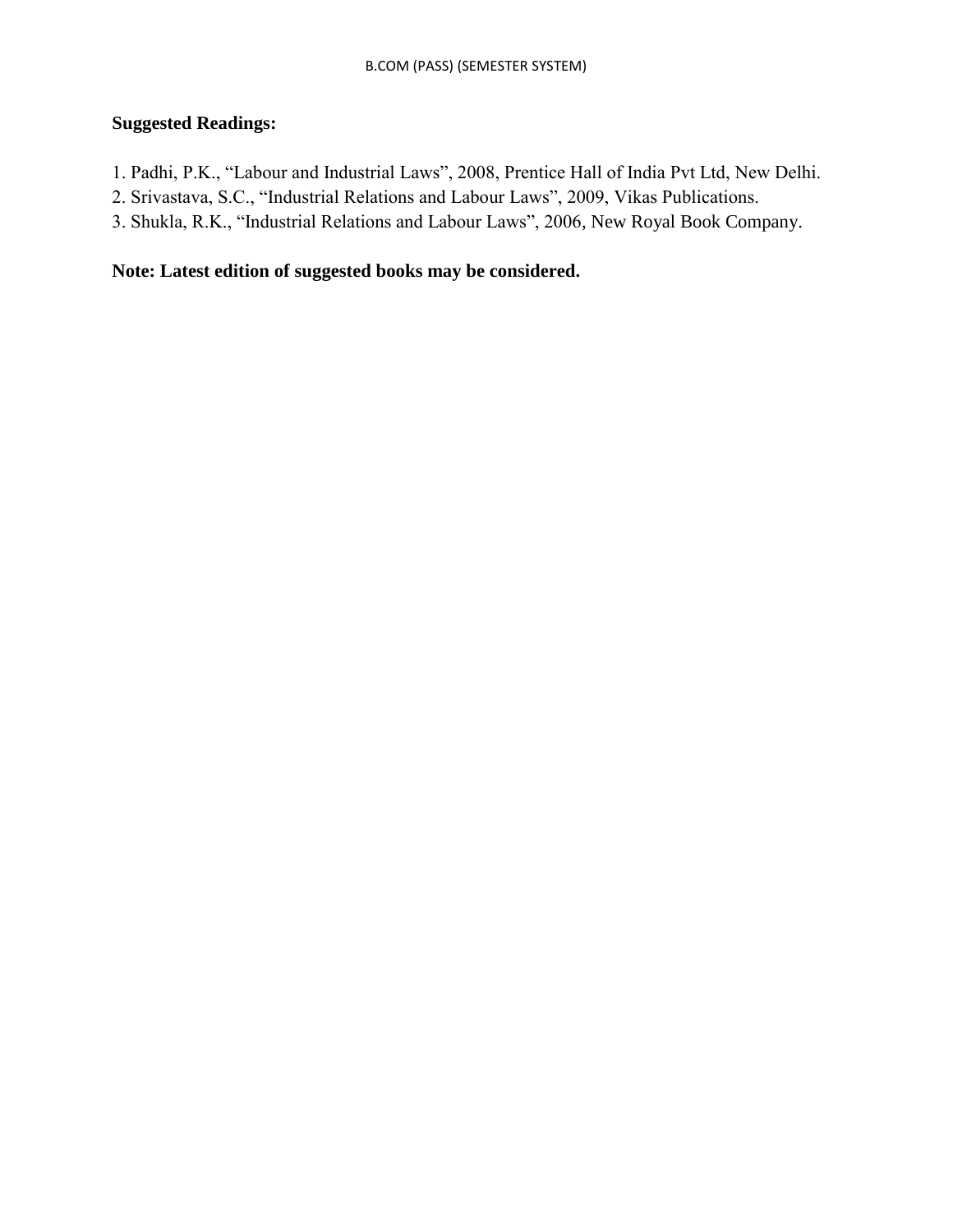### **BCG-405: INSURANCE AND RISK MANAGEMENT**

### **Time: 3 Hours Max. Marks: 50 Theory :40 Internal Assessment : 10**

### **Note: The question paper covering the entire course shall be divided into three sections.**

**Section–A**: It will have question No.1 consisting of 10 very short answer questions from the entire syllabus with answer to each question up to five lines in length. Students will attempt 8 questions. Each question will carry one mark; the total weightage being 8 marks.

**Section–B**: It will consist of essay type/numerical questions up to five pages (essay type) in length. Four questions numbering 2, 3, 4 and 5 will be set by the examiner from Part-I of the syllabus. The candidates will be required to attempt any two questions. Each question will carry 8 marks. The total weightage of this section shall be 16 marks.

**Section–C**: It will consist of essay type/numerical questions with answer to each question up to five pages (essay type) in length. Four questions numbering 6, 7, 8 and 9 will be set by the examiner from Part-II of the syllabus. The candidates will be required to attempt any two questions. Each question will carry 8 marks. The total weightage of the section shall be 16 marks.

### **Part – I**

**Insurance organization and management** – Organisation forms in Life and Health insurance, Organisational structure, Life insurers management and Office administration, Insurance documentation, Publicity, Proposal forms, Policies contracts, Premium receipts, Endorsement, Renewals.

**Role of Insurance intermediaries in emerging markets** – Agency regulation, Prerequisites, Training procedures for becoming an agent, Remuneration and other benefits, Agency commission structures, Functions of an agent.

**Pricing of insurance products** – Impact of legislation (IRDA) and competition on pricing, Taxation and policies, Market related policies, Cost consciousness, Accounting practices, Scale of operations, Factors having impact on the demand for insurance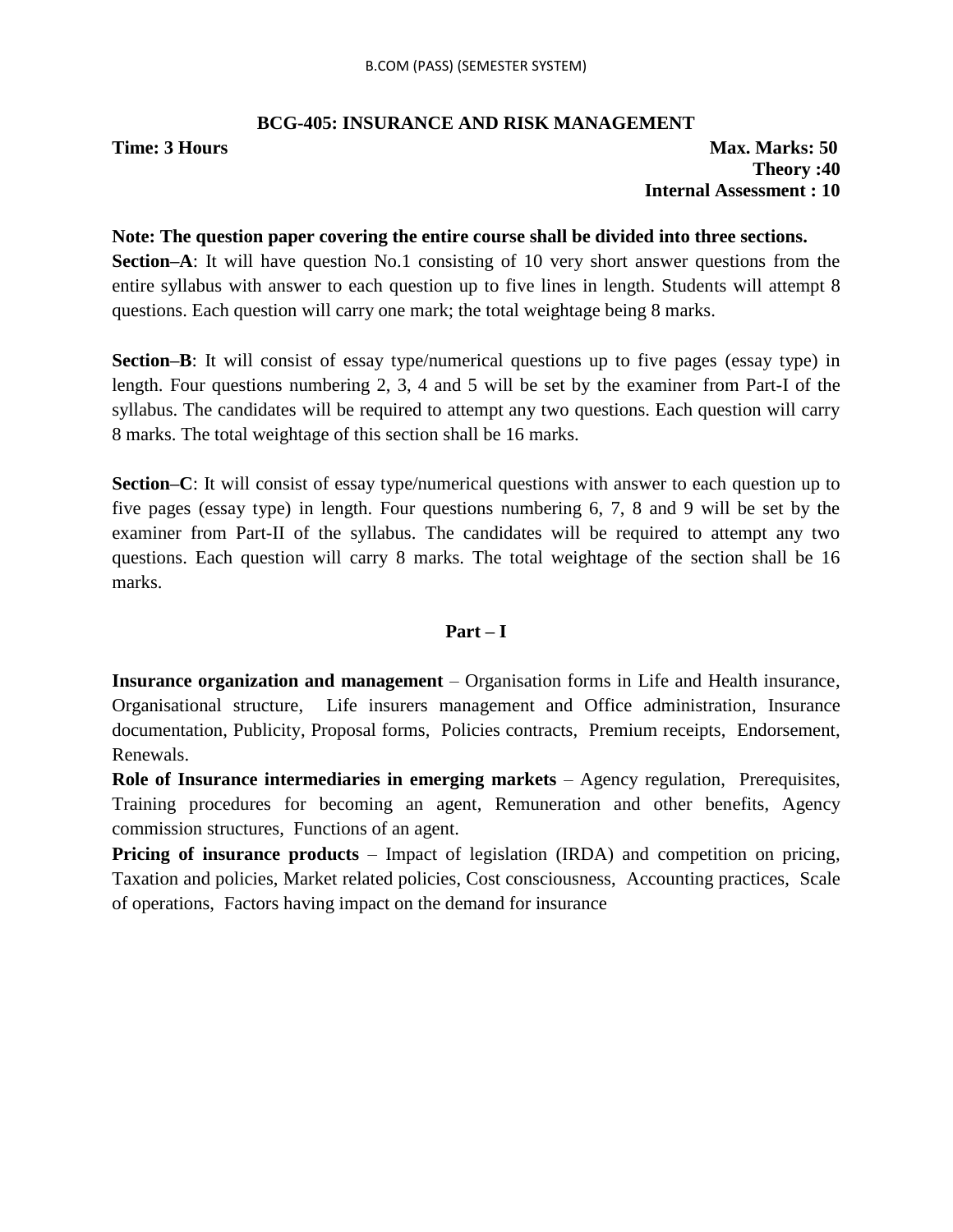### **Part – II**

**Risk and risk management process** – Concept of risk, risk vs. uncertainty – types of risks, risk identification, evaluation, risk management objectives, selecting and implementing risk management techniques.

**Commercial risk management applications**- Property, liability, Commercial property insurance, Different policies and contracts, business liability and risk management insurance, workers' compensation and risk financing.

**Personal risk management applications** – Property, liability-risk management for auto owners, risk management for homeowners.

**Risk management applications**- loss of life, loss of health, retirement planning and annuities, employee benefits, financial and estate planning.

### **Suggested Readings:**

1*. Black K. Jr., Skipper. H. D. Jr, "Life and Health Insurance", 2000, Upper Saddle River, NJ, Pearson Education.*

*2. Palande P.S., Shah R.S. and Lunawat M.L., "Insurance in India", 2007, Response Books, Sage Publications Ltd.*

*3. Gupta, P.K., "Insurance and Risk Management", 2005, Himalaya Publishing House, New Delhi.*

*4. Holyoake J. & Weiper B., "Insurance", CIB Publications, Delhi.*

*5. Ganguly A., "Insurance Management", 2002, New Age Publications, New Delhi.*

*6. Rejda, George E: "Principles of Risk Management and Insurance", 2005, Pearson Education India.*

*7. Heins W., "Risk Management and Insurance", Seventh Edition, McGraw Hill Pub.*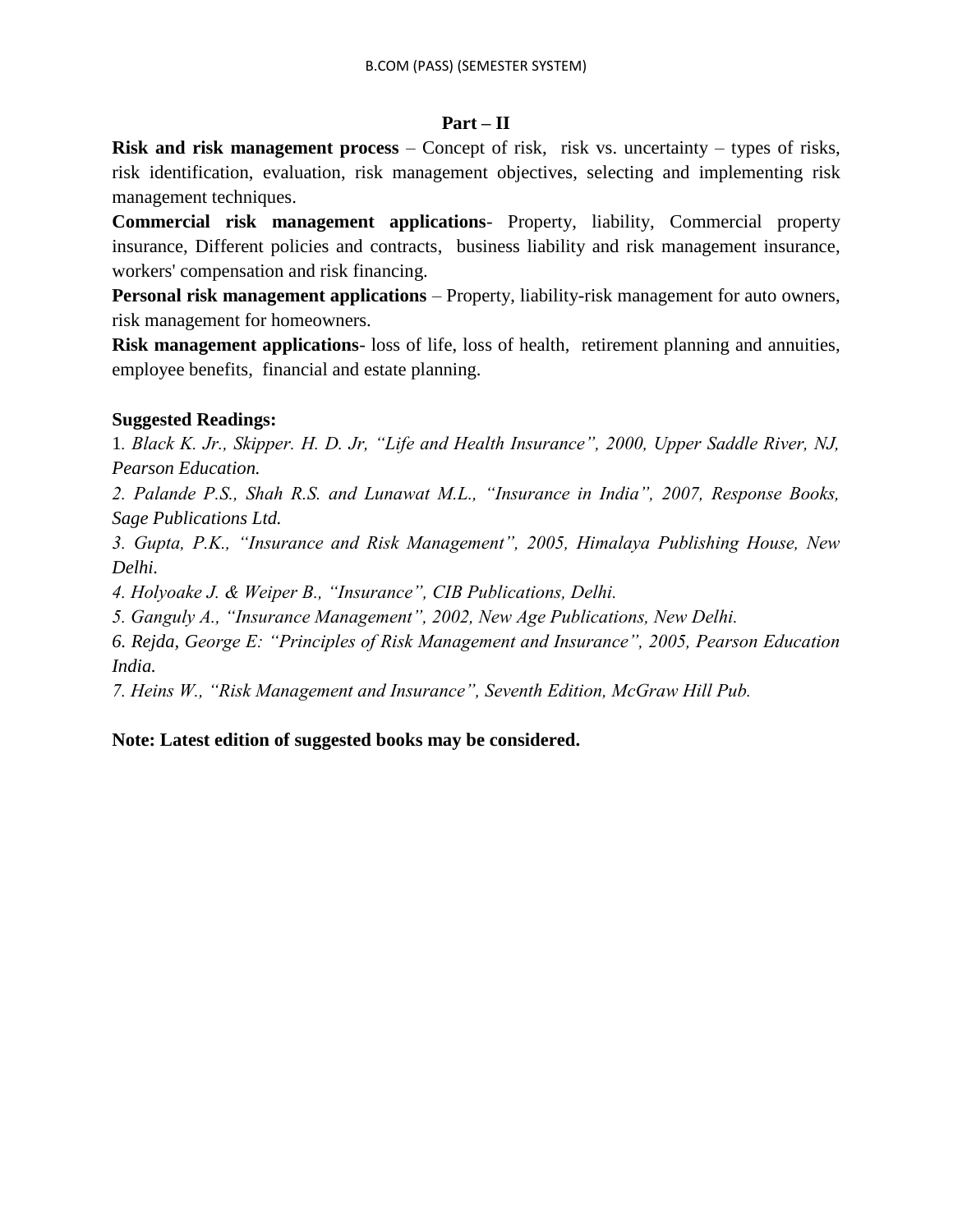### **BCG-406: INDIAN ECONOMY**

**Time: 3 Hours Max. Marks: 50** 

 **Theory : 40**

### **Internal Assessment : 10**

### **Note: The question paper covering the entire course shall be divided into three sections.**

**Section A**: It will have question No.1 consisting of 10 very short answer questions from the entire syllabus with answer to each question up to five lines in length. Students will attempt 8 questions. Each question will carry one mark; the total weightage being 8 marks.

**Section B**: It will consist of essay type/numerical questions up to five pages in length. Four questions numbering 2, 3, 4 and 5 will be set by the examiner from Part-I of the syllabus. The candidates will be required to attempt any two questions. Each question will carry 8 marks. The total weightage of this section shall be 16 marks.

**Section C**: It will consist of essay type/numerical questions with answer to each question up to five pages in length. Four questions numbering 6,7,8 and 9 will be set by the examiner from Part-II of the syllabus. The candidates will be required to attempt any two questions. Each question will carry 8 marks. The total weightage of the section shall be 16 marks.

### **Part - I**

Meaning and Characteristics of underdevelopment - salient features of Indian Economy – factors responsible for development - development as distinct from growth - a comparison between Indian and other developing economies like China, Pakistan, Taiwan, Korea will give a better idea of development.

Planning in India - meaning, process, and approaches. Five Year Plans- Objectives in general and targets and performance.

Agricultural role in Indian Economy (Contribution to GNP, employment, etc.,) Problems of low productivity - Land Reforms - need and scope. The food problem and Green Revolution; Mechanisation - desirability and feasibility.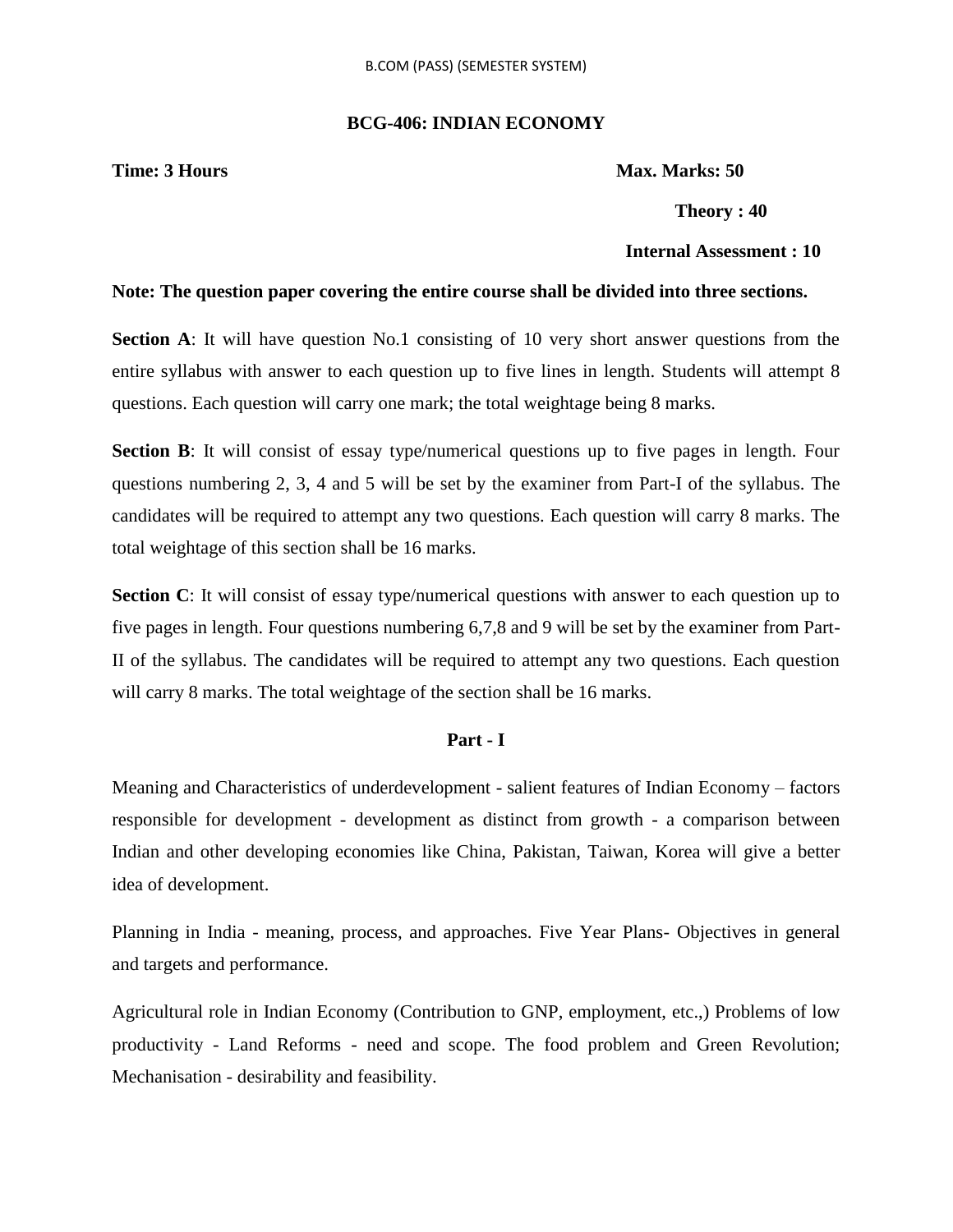### **Part – II**

Agricultural Marketing - Regulated Markets - warehousing - Role of Agricultural Prices commission (APC) - Procurement Policy - Buffer - Stock - Dual Pricing - Role of FCI. Agricultural Credit: Need and Sources.

Industry - importance - Role of Small Scale Industry - some large scale industries (Iron & Steel, Cotton, Textiles, Sugar, Jute, Petro-chemicals, Tea, etc.,) Industrial Sickness - causes and measures; Industrial Policy Resolutions (of 1956, 1985 & 1991)

### **Suggested Readings:**

- 1. Rudar Datt, Sundaram,K.P.M., "Indian Economy", 2012, S. Chand & Co., New Delhi.
- 2. Jhingan, M.L. "The Economics of Development & Planning", 22nd Revised Edition, Konark Publications, New Delhi.
- 3. Sankaran S, "Indian Economy: Problems, Policies and Development", 1994, Margham Publication, Chennai.
- 4. RBI Bulletin, Pramit Chaudhury, The Indian Economy, Poverty and Development, Vikas Publishing House, New Delhi.
- 5. Velayutham, "Foreign Trade, Theory & Practice", S. Chand & Co., New Delhi.

### **Note: Latest edition of text book may be used.**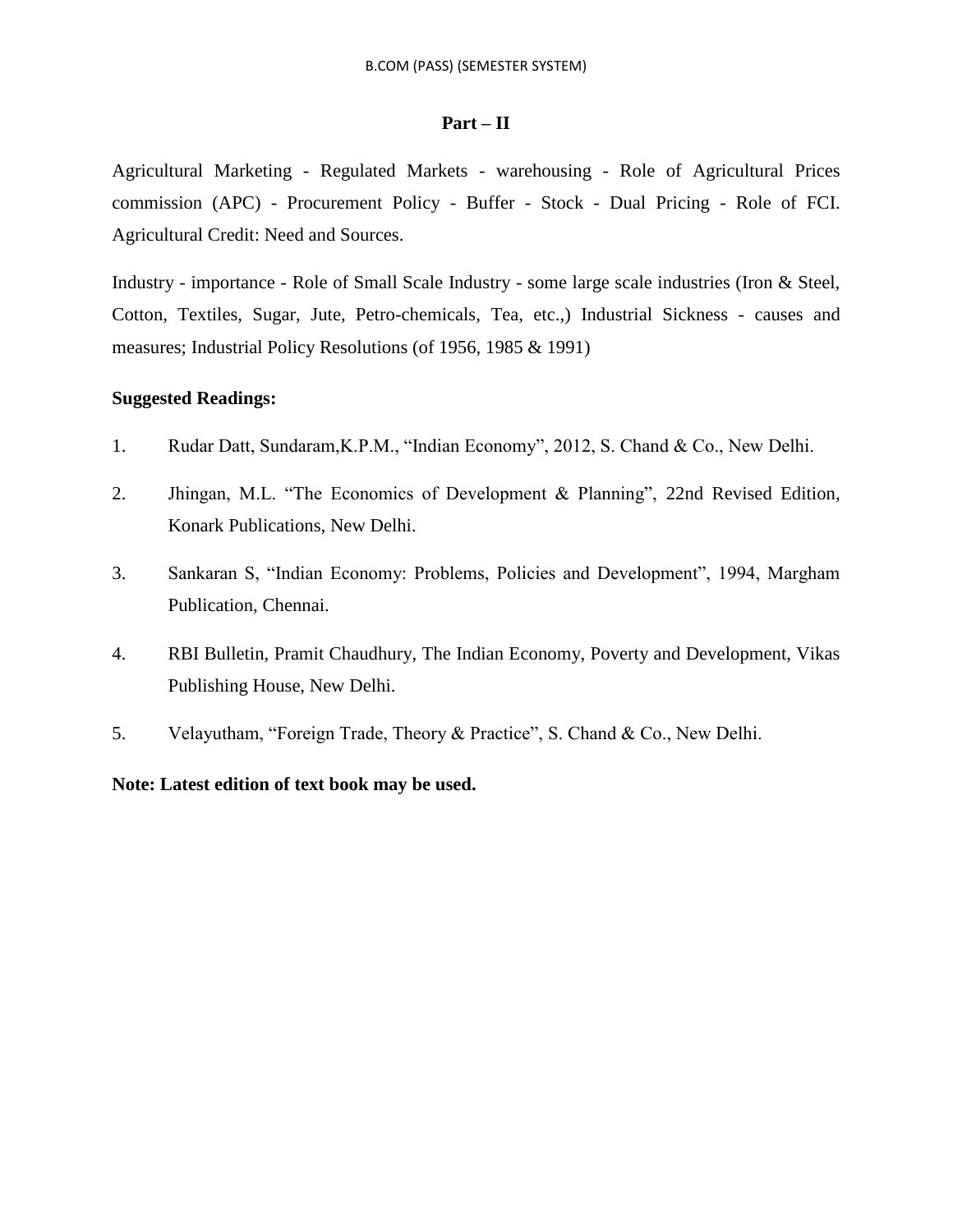**BCG-407:** SEMINAR Max. Marks: 50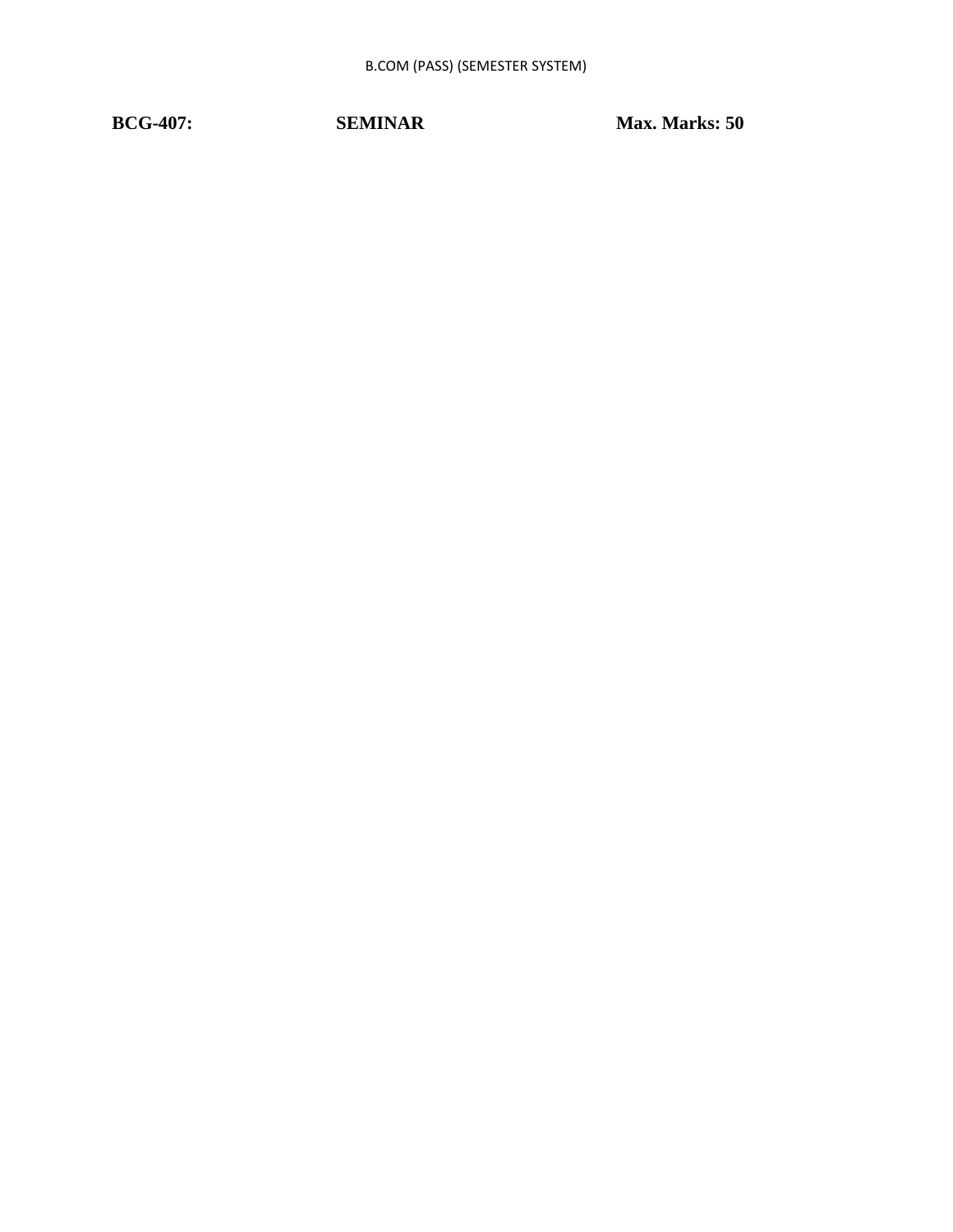### **ESL–222: ENVIRONMENTAL STUDIES–II**

### **Theory Lectures: 1½ Hours/ Week Max. Marks: 50**

# **Time: 3 Hours**

**Section A (15 Marks):** It will consist of five short answer type questions. Candidates will be required to attempt three questions, each question carrying five marks.

Answer to any of the questions should not exceed two pages.

**Section B (20 Marks):** It will consist of four essay type questions. Candidates will be required to attempt two questions, each question carrying ten marks. Answer to

any of the questions should not exceed four pages.

**Section C (15 Marks):** It will consist of two questions. Candidate will be required to attempt one question only. Answer to the question should not exceed 5 pages.

### **1. Biodiversity and its Conservation:**

- Definition: Genetic, species and ecosystem diversity.
- $\Box$  Biogeographical classification of India.
- $\Box$  Value of Biodiversity: Consumptive use; productive use, social, ethical, aesthetic and option values.
- $\Box$  Biodiversity of global, National and local levels.
- $\Box$  India as mega-diversity nation.
- $\Box$  Hot–spots of biodiversity.
- □ Threats to Biodiversity: Habitat loss, poaching of wild life, man wildlife conflicts.
- Endangered and endemic species of India.
- □ Conservation of Biodiversity: In situ and Ex–situ conservation of biodiversity.

### **2. Environmental Pollution:**

- $\Box$  Definition, causes, effects and control measures of:
- a) Air Pollution
- b) Water Pollution
- c) Soil Pollution
- d) Marine Pollution
- e) Noise Pollution
- f) Thermal Pollution
- g) Nuclear Hazards
- h) Electronic Waste
- $\Box$  Solid Waste Management: Causes, effects and control measures of urban and industrial wastes.
- $\Box$  Role of an individual in prevention of pollution.
- **Pollution case studies.**
- Disaster Management: Floods, Earthquake, Cyclone and Landslides.

### **3. Human Population and the Environment**

- $\Box$  Population growth, variation among nations.
- □ Population explosion–Family welfare programme.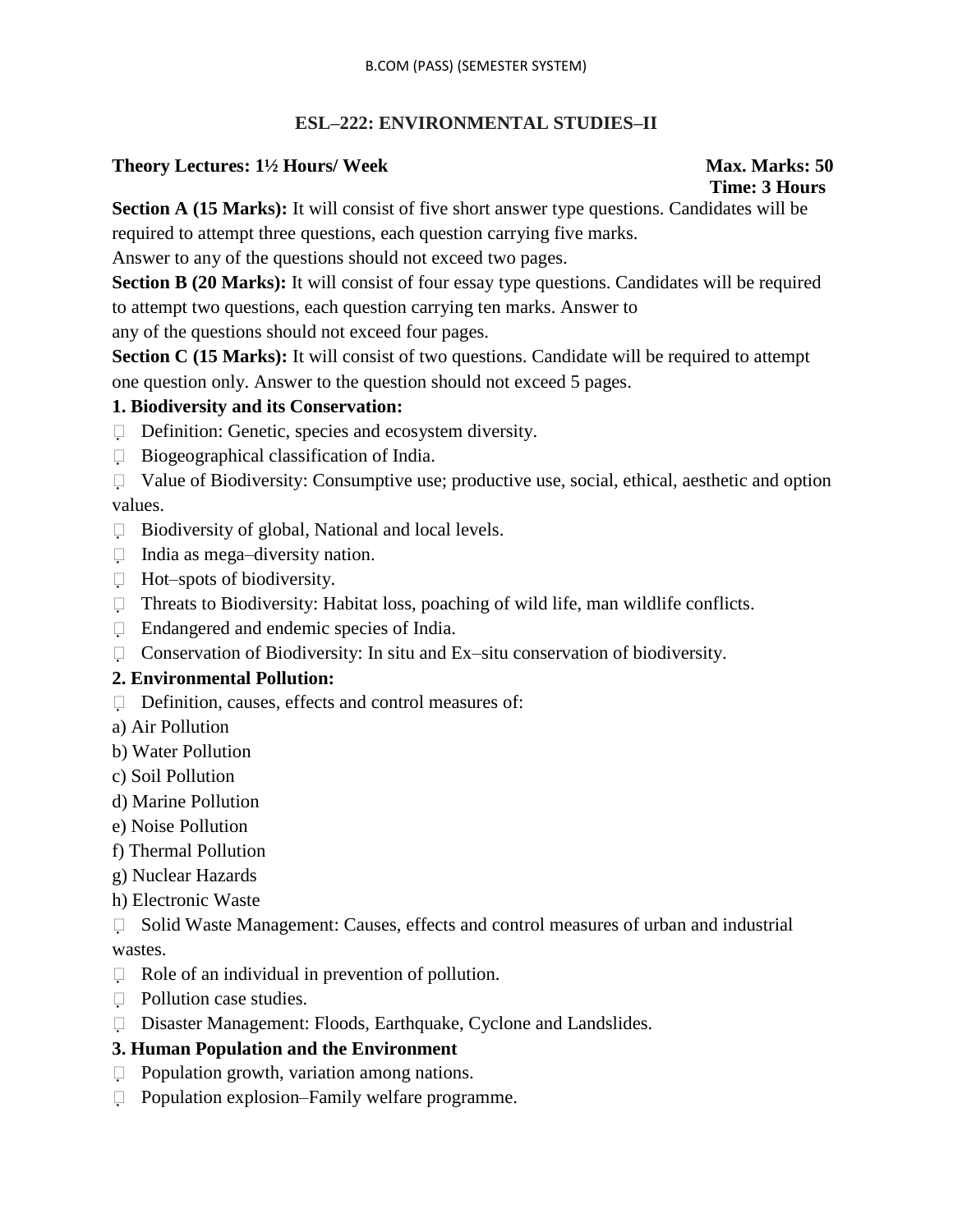- **Environment and human health.**
- **Human rights.**
- Value education.
- **HIV/AIDS.**
- Women and child welfare.
- $\Box$  Role of information technology in environment and human health.
- □ Case studies.

 **Road Safety Rules & Regulations:** Use of Safety Devices while Driving, Do"s and Don"ts while Driving, Role of Citizens or Public Participation, Responsibilities of Public under Motor Vehicle Act, 1988, General Traffic Signs.

□ **Accident & First Aid:** First Aid to Road Accident Victims, Calling Patrolling Police & Ambulance.

### **4. Field Visits:**

 $\Box$  Visit to a local area to document environmental assets–river/forest/grassland/hill/ mountain.

- □ Visit to a local polluted site–Urban/Rural/Industrial/Agricultural.
- $\Box$  Study of common plants, insects, birds.
- $\Box$  Study of simple ecosystems–pond, river, hill slopes etc.

**Note:** In this section the students will be required to visit and write on the environment of an area/ecosystem/vi1lage industry/disaster/mine/dam/agriculture field/waste management/ hospital etc. with its salient features, limitations, their implications and suggestion for improvement.

### **References/Books:**

*1. Agarwal, K. C. 2001. Environmental Biology, Nidhi Publications Ltd. Bikaner.*

- *2. Bharucha, E. 2005. Textbook of Environmental Studies, Universities Press, Hyderabad.*
- *3. Down to Earth, Centre for Science and Environment, New Delhi.*
- *4. Jadhav, H. & Bhosale, V. M. 1995. Environmental Protection and Laws. Himalaya Pub.*

*5. Joseph, K. and Nagendran, R. 2004. Essentials of Environmental Studies, Pearson Education (Singapore) Pte. Ltd., Delhi.*

- *6. Kaushik, A. & Kaushik, C. P. 2004. Perspective in Environmental Studies, New Age International (P) Ltd, New Delhi.*
- *7. Miller, T. G. Jr. 2000. Environmental Science, Wadsworth Publishing Co.*
- *8. Sharma, P. D. 2005. Ecology and Environment, Rastogi Publications, Meerut.*

*9. Booklet on Safe Driving. Sukhmani Society (Suvidha Centre), District Court Complex, Amritsar.*

*10. Kanta, S., 2012. Essentials of Environmental Studies, ABS Publications, Jalandhar.*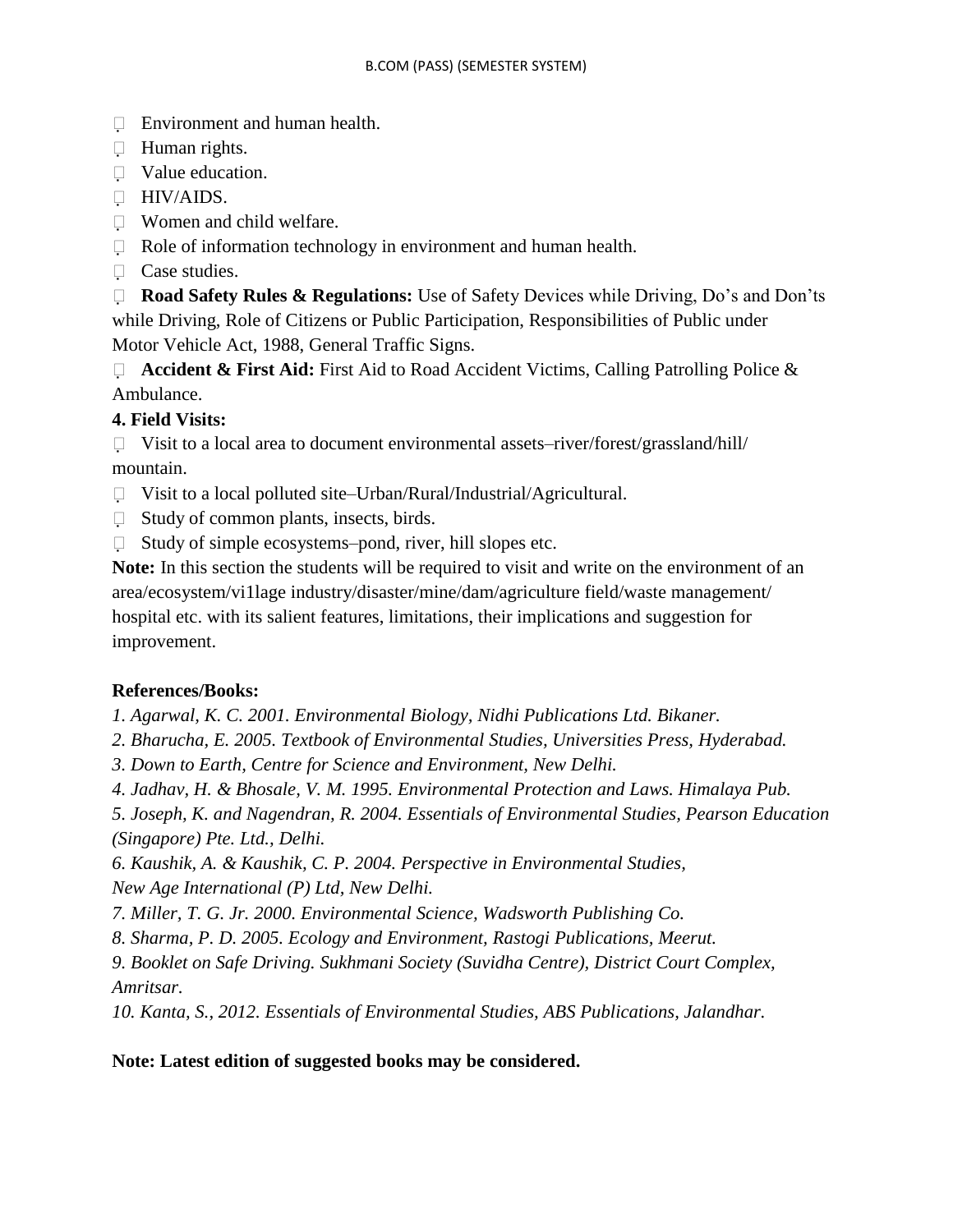### **BCG-501: ENGLISH (COMPLUSORY)**

**Time: 3 Hours Max. Marks : 50 Max. Marks : 50 Theory :40 Internal Assessment:10**

### **Text Books Prescribed & Course Contents**

- 1. *All My Sons* by Arthur Miller.
- *2. Poems of Nature and Culture,* Guru Nanak Dev University Amritsar

### **3.** *Murphy's English grammar* **(by Raymond Murphy) CUP**

### **Course Contents :**

- 1. The study of the whole text of the play ,*" All My Sons"*
- **2. The study of the following poems from the prescribed book** *Poems of Nature and Culture*
	- William Wordsworth : The World Is Too Much With Us
		- : The Solitary Reaper
	- P.B. Shelley : Ozymandias
	- Alfred Lord Tennyson : In Memoriam
	- Mathew Arnold : Dover Beach
	- W. B. Yeats : Words
	- Walter De La Mare : The Listeners
	- W.H. Auden : The Unknown Citizen
	- Rabindranath Tagore : False Religion
	- Nissim Ezekiel : Night Of Scorpion

### **3. Unit No. 47-48, 113-120 from** *Murphy's English Grammar*

### **Instructions for the Paper Setter and Distribution of Marks:**

The question paper will consist of three sections and the distribution of marks will be as under: Section A: 10 Marks

Section B: 20 Marks Section C: 10 Marks

### **Section–A**

1. **Twelve ( 12) Questions on usage of grammar related to the prescribed units of** *Murphy's English Grammar* **will be set for the students to attempt any Ten (10)**  (1X10= 10 Marks)

### **Section–B**

- I. **THREE** questions requiring brief descriptive answers based on character, tone, plot and theme in the play *All My Sons* will be set and examinees will be expected to attempt **any TWO**  (2X5= 10 Marks)
- II. **THREE** questions on central idea, theme, tone or style etc. of the prescribed poems from the textbook, *Poems of Nature and Culture* will be set for the students to attempt **any TWO** questions.  $(2X5 = 10 \text{ Marks})$

### **Section–C**

- III. **TWO** Questions, one each from *All My Sons* and *Poems of Nature and Culture* **(250-300 words)** will be set for the students to answer **ANY ONE.**   $(1X5 = 5 Marks)$
- IV. Guided Composition (With Given Hints) in about 150-200 words.  $(1X5 =$ 5 Marks)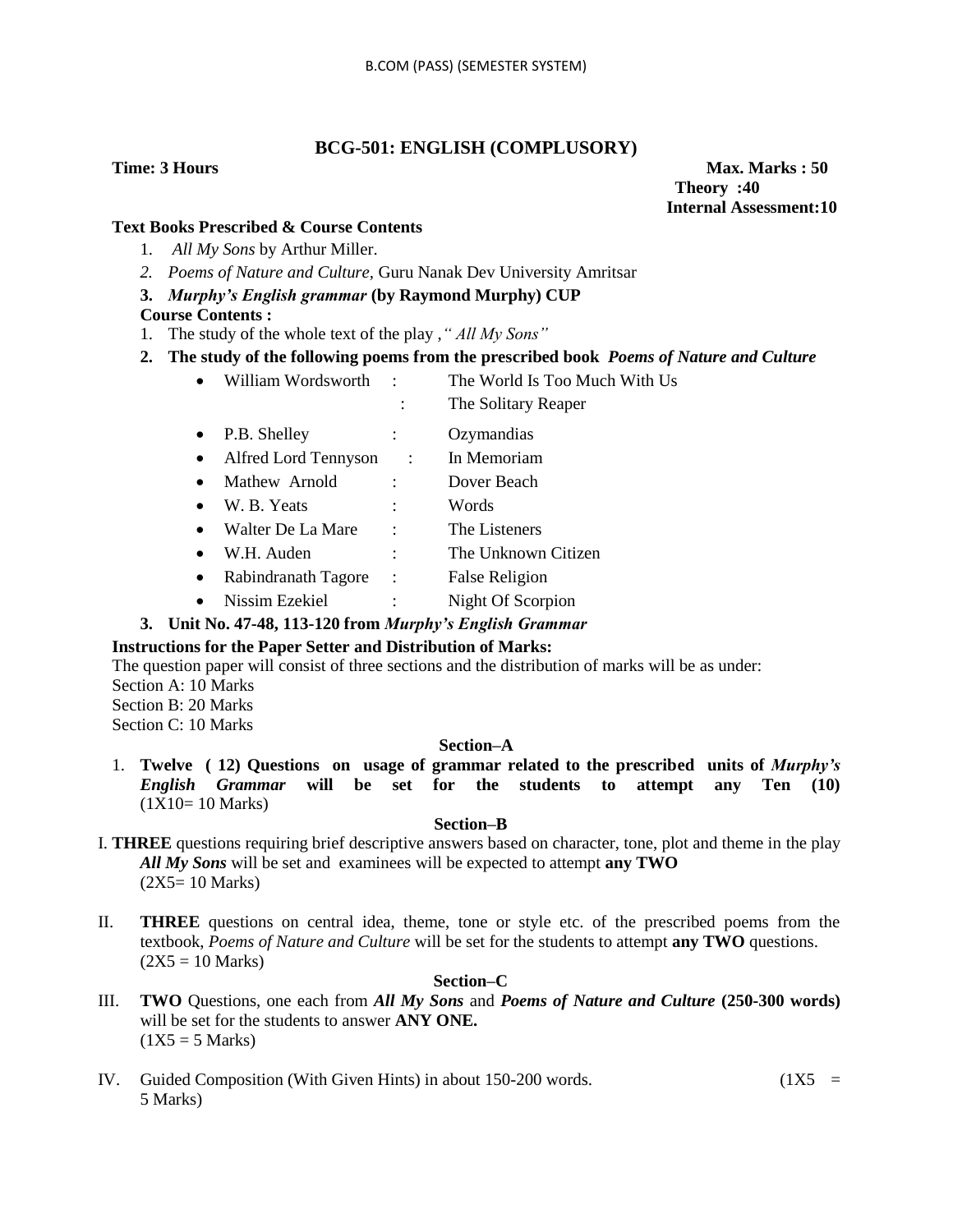### **BCG-502: PUNJABI COMPULSORY**

# $\nu$ ਸਾਬੀ (ਲਾਜ਼ਮੀ)

 $\overline{r}$ ਸਮਾਂ : 3 ਘੰਟੇ ਪਰਿਆਸ ਦੀ ਸ਼ਾਹ ਕਰਨ ਦੀ ਸ਼ਾਹ ਕਰਨ ਦੀ ਸ਼ਾਹ ਵਿਉਰੀ ਅੰਕ : 40 ਇੰਟਰਨਲ ਅਸੈੱਸਮੈਂਟ :  $10$ ਕਲ ਅੰਕ $: 50$ 

### ਪਾਠ-ਕੁਮ ਅਤੇ ਪਾਠ-ਪੁਸਤਕਾਂ

- 1. ਪੰਜਾਬੀ ਕਹਾਣੀ ਦੇ ਨਵੇ<sup>:</sup> ਨਕਸ਼ (ਸੰਪਾ. ਡਾ. ਮਹਿਲ ਸਿੰਘ ਅਤੇ ਡਾ. ਸੁਖਬੀਰ ਸਿੰਘ) ਪਹਿਲੀਆਂ ਛੇ ਕਹਾਣੀਆਂ। (ਸਿੰਘ ਬੁਦਰਜ਼, ਅੰਮ੍ਰਿਤਸਰ, 2015)
- 2. **ਗਿਆਨ ਮਾਲਾ** (ਵਿਗਿਆਨਕ ਤੇ ਸਮਾਜ-ਵਿਗਿਆਨਕ ਲੇਖਾਂ ਦਾ ਸੰਗ੍ਰਹਿ), (ਸੰਪਾ. ਡਾ. ਸਤਿੰਦਰ ਸਿੰਘ, ਪ੍ਰੋ. ਮਹਿੰਦਰ ਸਿੰਘ ਬਨਵੈਤ), (ਪਹਿਲੇ ਪੰਜ ਲੇਖ)
- 3. **ਲਗਪਗ 200 ਸ਼ਬਦਾਂ ਵਿਚ ਪੈਰ੍ਹਾ ਰਚਨਾ**
- 4. **ਸਰਲ ਅੰਗਰੇਜ਼ੀ ਪੈਰ੍ਹੇ ਦਾ ਪੰਜਾਬੀ ਵਿਚ ਅਨੁਵਾਦ**
- 5. **ਵਿਆਕਰਣ** :
	- (ੳ) ਨਾਂਵ ਵਾਕੰਸ਼ : ਪਰਿਭਾਸ਼ਾ, ਬਣਤਰ ਤੇ ਪ੍ਰਕਾਰ
	- $(w)$  ਵਾਕਾਤਮਕ ਜੁਗਤਾਂ : ਮੇਲ ਤੇ ਅਧਿਕਾਰ

### ਅੰਕ-ਵੰਡ ਅਤੇ ਪਰੀਖਿਅਕ ਲਈ ਹਦਾਇਤਾ<u>ਂ</u>

| 1. ਕਿਸੇ ਇੱਕ ਕਹਾਣੀ ਦਾ ਵਿਸ਼ਾ-ਵਸਤੂ (ਦੋ ਵਿਚੋਂ ਇੱਕ)                                               | $08 \nmid \widetilde{\mathcal{M}}$ ਕ |
|----------------------------------------------------------------------------------------------|--------------------------------------|
| 2. ਕਿਸੇ ਇੱਕ ਨਿਬੰਧ ਦਾ ਸਾਰ/ਵਿਸ਼ਾ-ਵਸਤੂ (ਦੋ ਵਿਚੋ ਇੱਕ)                                            | $08 \nwarrow$ ਕ                      |
| 3. ਪੈਰ੍ਹਾ : ਤਿੰਨਾਂ ਵਿਚੋ ਕਿਸੇ ਇੱਕ ਵਿਸ਼ੇ ਉੱਤੇ                                                  | $04 \n m\overline{\alpha}$           |
| 4. ਸਰਲ ਅੰਗਰੇਜ਼ੀ ਪੈਰ੍ਹੇ ਦਾ ਪੰਜਾਬੀ ਵਿਚ ਅਨੁਵਾਦ                                                  | $04 \nw{r}$ ਕ                        |
| 5.  ਨੰਬਰ 5 ਉੱਤੇ ਨਿਰਧਾਰਿਤ ਵਿਆਕਰਣ ਵਿਚੋ ਵਰਣਨਾਤਮਕ ਪ੍ਰਸ਼ਨ                                         | $08 \nvert \nmid \mathbf{w}$ ਕ       |
| 6. ਉਪਰੋਕਤ ਲੜੀ ਨੰਬਰ 1 ਅਤੇ 2 ਦੀਆਂ ਪੁਸਤਕਾਂ ਵਿਚੋ ਸੰਖੇਪ ਉੱਤਰਾਂ ਵਾਲੇ 4 ਪ੍ਰਸ਼ਨ ਪੁੱਛੇ ਜਾਣਗੇ। ਹਰੇਕ ਦਾ |                                      |
| ਉੱਤਰ 50 ਸ਼ਬਦਾਂ ਤੋ ਵੱਧ ਨਾ ਹੋਵੇ।                                                               | $(4x2)$ 08 ਅੰਕ                       |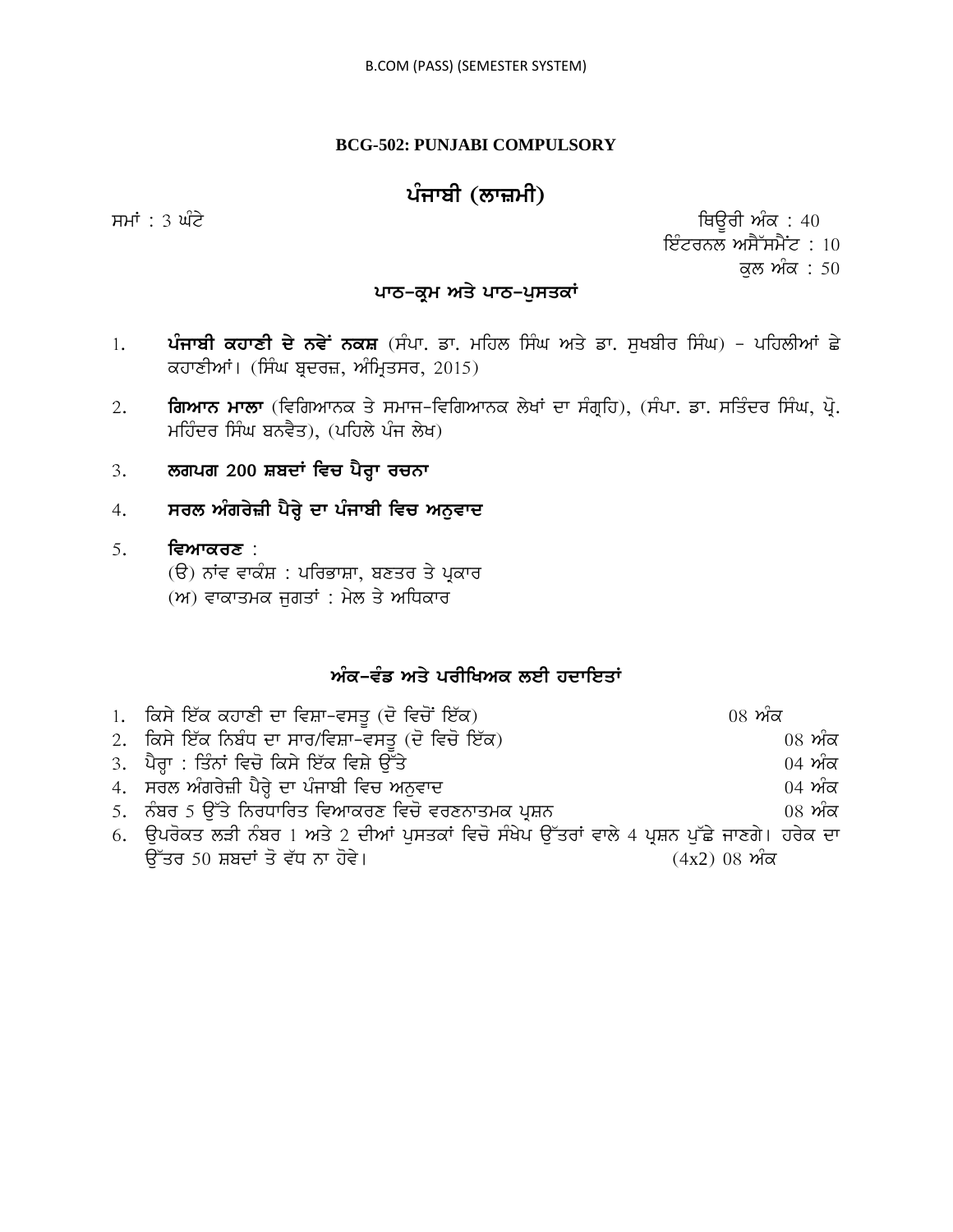### **BCG-502: BASIC PUNJABI**

# ਮੱਢਲੀ ਪੰਜਾਬੀ

(In Lieu of Compulsory Punjabi)

smW : 3 GMty iQaUrI AMk : 40 ਇੰਟਰਨਲ ਅਸੈੱਸਮੈਂਟ :  $10^{-1}$ ਕਲ ਅੰਕ : 50

### ਪਾਠ-ਕਮ ਅਤੇ ਪਾਠ-ਪ**ਸਤਕਾਂ**

1. ਪੰਜਾਬੀ ਭਾਸ਼ਾ ਅਤੇ **ੳਪਭਾਸ਼ਾ** : ਪੰਜਾਬੀ ਦੀਆਂ ਉਪਭਾਸ਼ਾਵਾਂ : ਮਾਝੀ, ਮਲਵਈ, ਦੁਆਬੀ। pMjwbI dI tkswlI BwSw[ **16 AMk**

2. **ਸਿੱਖ ਧਰਮ ਬਾਰੇ ਮੱਢਲੀ ਜਾਣਕਾਰੀ** : ਦਸ ਗੁਰੂ ਸਾਹਿਬਾਨ (ਜੀਵਨ ਤੇ ਸਿੱਖਿਆ) gurU gRMQ swihb[ **10 AMk**

3. **(ੳ) ਨੈਤਿਕ ਸਿੱਖਿਆ ਨਾਲ ਸੰਬੰਧਿਤ ਕਹਾਣੀਆਂ :** ਏਕਤਾ ਵਿਚ ਬਲ, ਅੰਗਰ ਖੱਟੇ ਹਨ, ਜਿੱਥੇ ਚਾਹ ਉੱਥੇ ਰਾਹ, ਲਾਲਚ ਬਰੀ ਬਲਾ ਹੈ, ਅੰਤ ਭਲੇ ਦਾ ਭਲਾ।

**(A)** pMjwbI qoN AMgryzI Anuvwd[ **14 AMk**

### ਅੰਕ ਵੰਡ ਅਤੇ ਪ੍ਰੀਖਿਅਕ ਲਈ ਹਦਾਇ**ਤਾਂ**

- 1. ਪਹਿਲੇ ਭਾਗ ਵਿੱਚੋਂ ਪੰਜ ਪ੍ਰਸ਼ਨ ਪੁੱਛੇ ਜਾਣਗੇ। ਜਿਨ੍ਹਾਂ ਵਿਚੋਂ ਚਾਰ ਪ੍ਰਸ਼ਨ ਕਰਨੇ ਲਾਜ਼ਮੀ ਹਨ। ਹਰ ਪ੍ਰਸ਼ਨ ਦੇ ਚਾਰ-ਚਾਰ ਅੰਕ ਹਨ।  $(4X4)$ =16 ਅੰਕ
- 2. ਭਾਗ ਦੂਜਾ ਵਿਚੋਂ ਦੋ ਹਿੱਸਿਆਂ ਵਿਚ ਪ੍ਰਸ਼ਨ ਕਰਨੇ ਹੋਣਗੇ। ਪਹਿਲੇ ਹਿੱਸੇ ਵਿਚ ਦੋ ਵਰਣਨਾਤਮਕ ਪ੍ਰਸ਼ਨ ਪੱਛੇ ਜਾਣਗੇ। ਜਿਸ ਵਿਚੋਂ ਇੱਕ ਪ੍ਰਸ਼ਨ ਕਰਨਾ ਲਾਜ਼ਮੀ ਹੈ। ਇਸ ਦੇ ਚਾਰ ਅੰਕ ਹਨ। ਦੂਜੇ ਹਿੱਸੇ ਵਿਚ ਤਿੰਨ ਪ੍ਰਸ਼ਨ ਦੋ-ਦੋ ਅੰਕਾਂ ਦੇ ਪੱਛੇ ਜਾਣਗੇ।  $(4+6)=10$  ਅੰਕ
- 3. ਭਾਗ ਤੀਜਾ ਦੇ (ੳ) ਭਾਗ ਵਿਚੋਂ ਨੈਤਿਕ ਸਿੱਖਿਆ ਨਾਲ ਸੰਬੰਧਿਤ ਤਿੰਨ ਕਹਾਣੀਆਂ ਦਿੱਤੀਆਂ ਜਾਣਗੀਆਂ। ਜਿਨ੍ਹਾਂ ਵਿਚੋਂ ਇੱਕ ਕਹਾਣੀ ਕਰਨੀ ਜ਼ਰੂਰੀ ਹੈ। ਜਿਸ ਦੇ ਦੱਸ ਅੰਕ ਹਨ। ਭਾਗ ਤੀਜਾ ਦੇ (ਅ) ਭਾਗ ਵਿਚੋਂ ਸਰਲ ਪੰਜਾਬੀ ਦਾ ਇੱਕ ਪੈਰਾ ਅੰਗਰੇਜ਼ੀ ਦਾ ਅਨੁਵਾਦ ਕਰਨ ਲਈ ਦਿੱਤਾ ਜਾਵੇਗਾ। ਜਿਸ ਦੇ ਚਾਰ ਅੰਕ ਹੋਣਗੇ।

 $(10+4)=14$  ਅੰਕ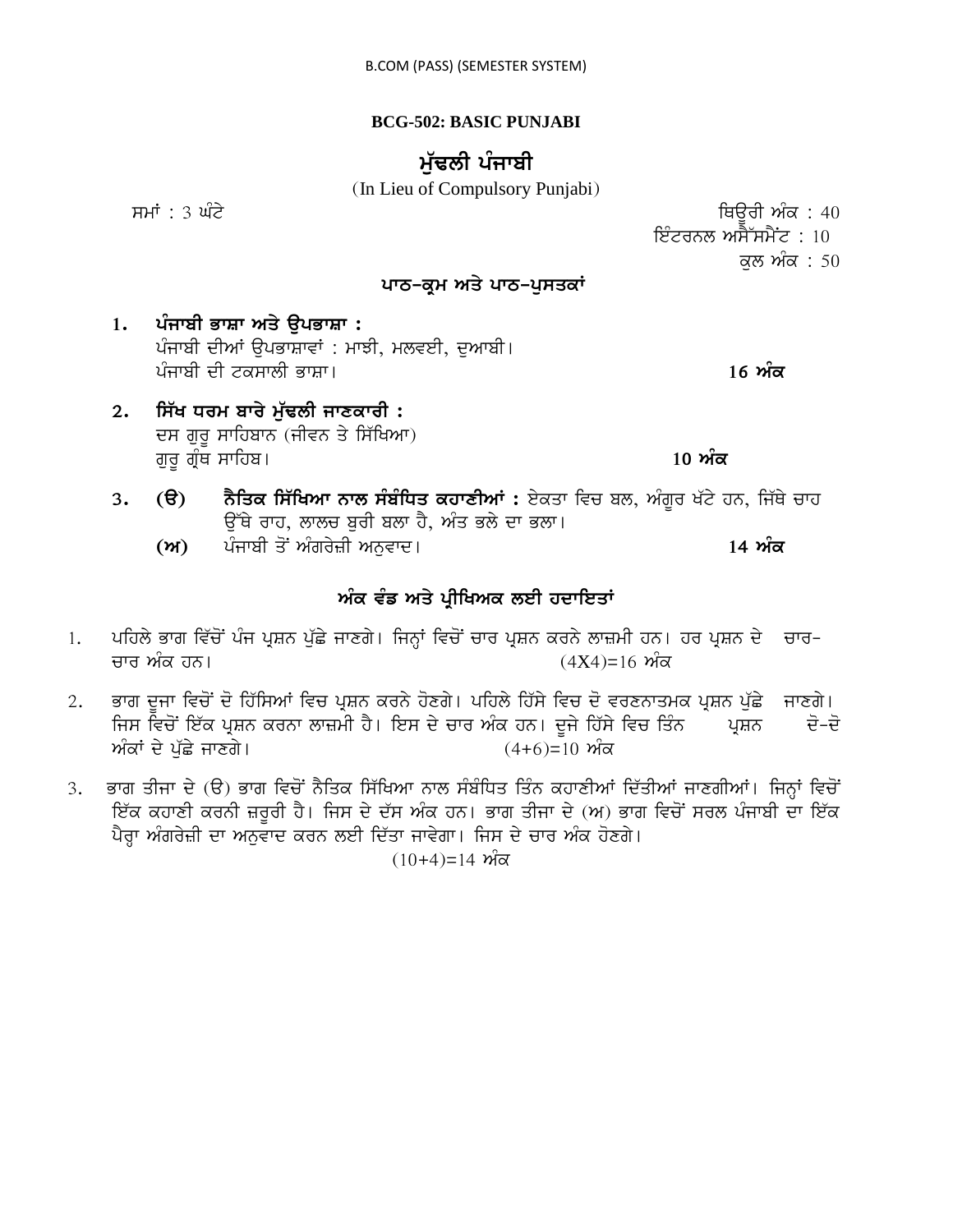### **BCG-503: MANAGEMENT ACCOUNTING AND FINANCIAL MANAGEMENT**

**Time: 3 Hours Max. Marks: 50 Theory: 40 Internal Assessment: 10**

### **Note:**

### **1. Atleast 50% of the questions to be set in Section B & Section C should be numericals.**

**2. The question paper covering the entire course shall be divided into three sections as follows:**

**Section–A**: It will have question No.1 consisting of 10 very short answer questions from the entire syllabus with answer to each question up to five lines in length. Students will attempt 8 questions. Each question will carry one mark. The total weightage of this section shall be 8 marks.

**Section–B**: It will consist of essay type/numerical questions with answer to each question up to five pages (essay type) in length. Four questions numbering 2, 3, 4 and 5 will be set by the examiner from Part I of the syllabus. The candidates will be required to attempt any two questions. Each question will carry 8 marks. The total weightage of this section shall be 16 marks.

**Section–C**: It will consist of essay type/numerical questions with answer to each question up to five pages (essay type) in length. Four questions numbering 6, 7, 8 and 9 will be set by the examiner from Part II of the syllabus. The candidates will be required to attempt any two questions. Each question will carry 8 marks. The total weightage of this section shall be 16 marks.

### **Part-I**

**Management Accounting:** Meaning; Nature; Scope; Objectives and Users; Difference between Cost Accounting, Financial Accounting and Management accounting.

**Analysis and Interpretation of Financial Statements:** Meaning; Types and Methods of Financial Analysis; Comparative Statements; Trend Analysis; Common Size Statements; Ratio Analysis: Meaning, Nature, Types of Ratios, Uses and Limitations of Ratios

**Fund Flow Statement:** Meaning and Concept of Flow of Fund, Preparation of Fund Flow Statement, Uses and Significance.

**Cash Flow Statement:** Meaning and Concept of Flow of Cash; Difference between Fund Flow Statement and Cash Flow Statement; Preparation of Cash Flow Statement as per AS-3 norms.

### **Part – II**

**Financial Management:** Meaning, Aims and Scope of Finance Function, Sources of Company Finance, Long Term and Short Term, Dividend decisions: Policy and Models.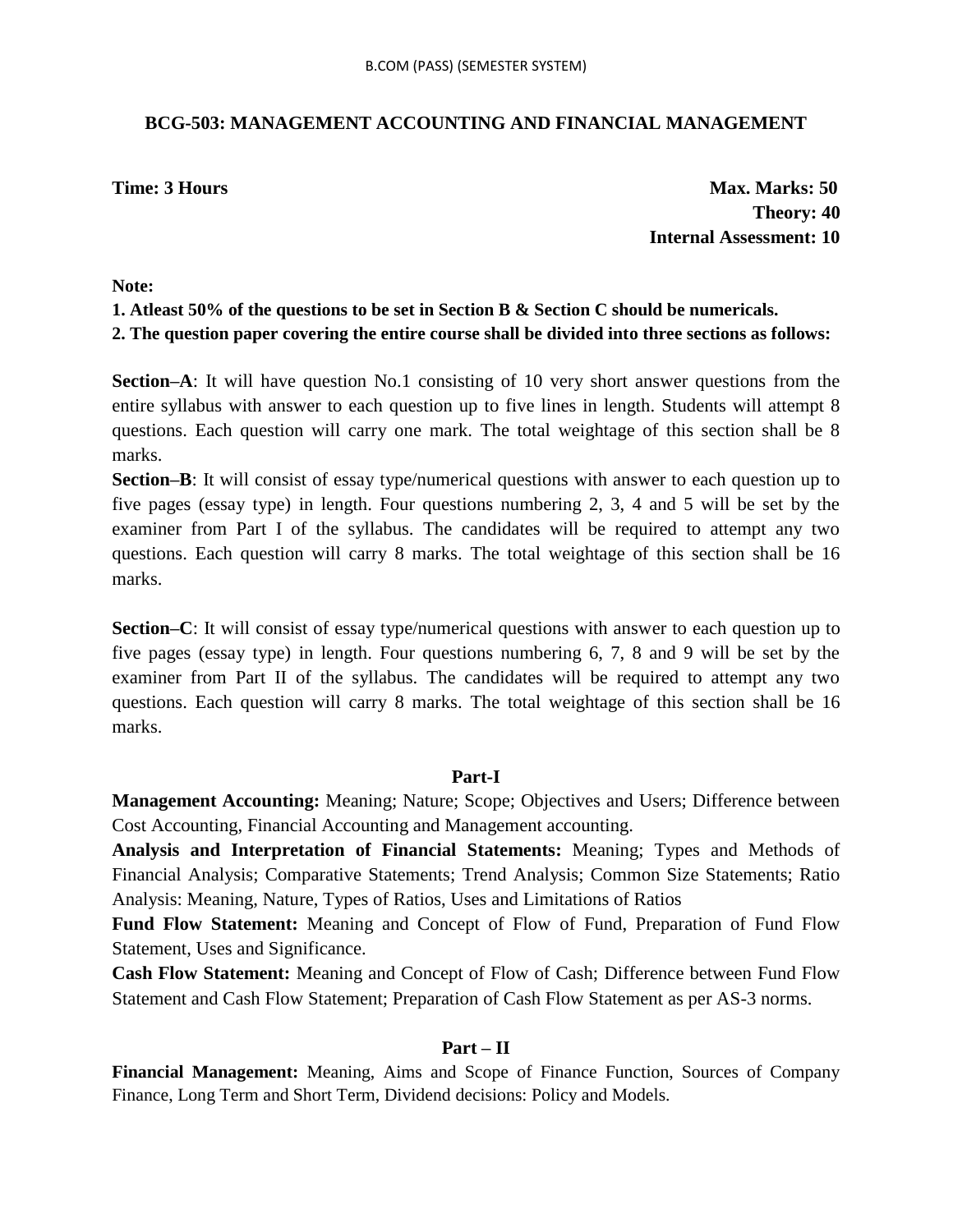**Capital Budgeting:** Meaning, Purpose, Objectives & Process, Evaluation of projects (Excluding Risk and Uncertainty).

**Cost of Capital:** Concept, Relevance of Cost of Capital, Specific Costs and Weighted Average Cost, Marginal Cost of Capital.

**Capital Structure Decisions:** Meaning and Concept of Capital Structure, Designing Optimum Capital Structure, Determinants of Capital Structure, Capital Structure Theories.

### **Suggested Readings:**

- 1. Maheshwari, S.N., "*Principles of Management Accounting*", 2007, Sultan Chand & Sons, New Delhi
- 2. Vashisht, C.D. and Sexana, V.K., "*Advanced Management Accounting*", 2012, Sultan Chand & "Sons, New Delhi
- 3. Gowda, J.M., "*Management Accounting*", 2010, Himalaya Publishing House, New Delhi.
- 4. Manmohan and Goyal, S.N., "*Principles of Management Accounting*", Shakithabhavan Publication, Agra
- 5. Pillai, R.S.N. and Bagavathi, V., "*Management Accounting*", 2013, S. Chand & Co. Pvt. Ltd., New Delhi1.
- 6. Khan and Jain, "*Financial Management*",2007, TMH
- 7. Horne, Van, "*Financial Management & Policy*", Twelfth Edition, Pearson
- 8. Sharan, "*Fundamentals of Financial Management"*,2008,Pearson
- 9. Banerjee, B, "*Financial Policy & Management Accounting*", 2014, PHI
- 10. Chandra, P., "*Financial Management*", 2010, TMH
- 11. Sharma, R.K. and Gupta, S.K., "*Management Accounting: Principles and Practices*", 13th Revised Edition,2014, Kalyani Publishers Ltd., New Delhi.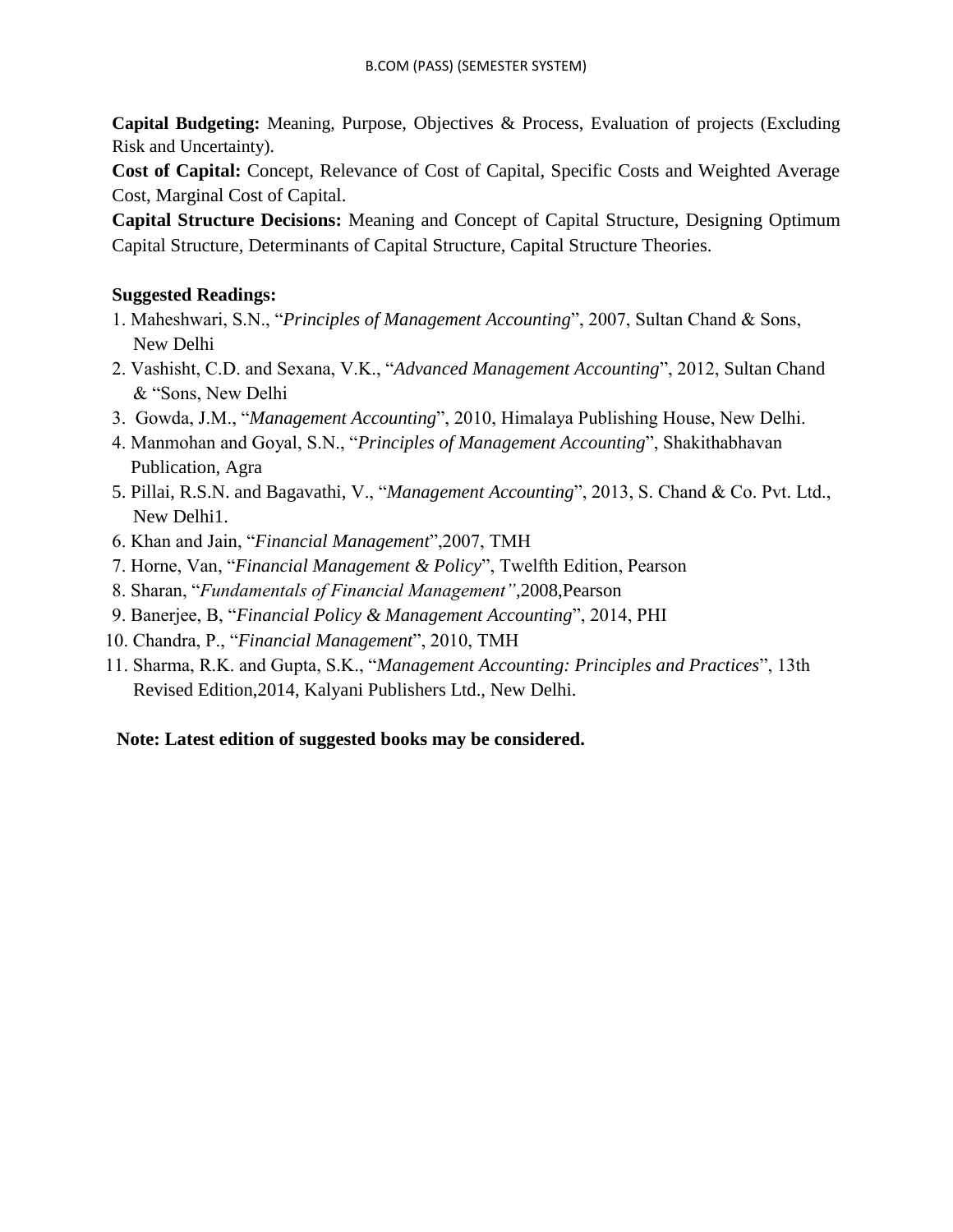### **BCG 504: GOODS AND SERVICE TAX (GST)**

### **Time: 3 Hours Max. Marks: 50 Theory: 40 Internal Assessment: 10**

### **Note: The question paper covering the entire course shall be divided into three sections.**

**Section–A**: It will have question No.1 consisting of 10 very short answer questions from the entire syllabus with answer to each question up to five lines in length. Students will attempt 8 questions. Each question will carry one mark; the total weightage being 8 marks.

**Section–B**: It will consist of essay type/numerical questions up to five pages (essay type) in length. Four questions numbering 2, 3, 4 and 5 will be set by the examiner from Part-I of the syllabus. The candidates will be required to attempt any two questions. Each question will carry 8 marks. The total weightage of this section shall be 16 marks.

**Section–C**: It will consist of essay type/numerical questions with answer to each question up to five pages (essay type) in length. Four questions numbering 6, 7, 8 and 9 will be set by the examiner from Part-II of the syllabus. The candidates will be required to attempt any two questions. Each question will carry 8 marks. The total weightage of the section shall be 16 marks.

### **Part – I**

**GST Act 2017:** Overview, Constitutional aspects, Implementation, Liability of Tax Payer, GST Council, Brief Introduction to IGST, CGST, SGST and UGST. Levy and collection.

**Exemption from GST:** Introduction, Composition Scheme and remission of Tax.

**Registration:** Introduction, Registration Procedure, Special Persons, Amendments / Cancellation.

**Supply:** Concept, including composite supply, mixed supply, interstate supply, intra-state supply, supply in territorial waters, place and time of supply.

### **Part-II**

**Input Tax Credit:** Introduction, Tax Invoice Credit & Debit notes, e-way bill. Computation of GST Liability and Payment including time, method of making payment, challan generation, CPIN, TDS &TCS. Reverse charge.

**Returns:** various returns to be filed by the assesses.

**GST Portal:** Introduction, GST Eco-system, GST Suvidha Provider (GSP), Uploading Invoices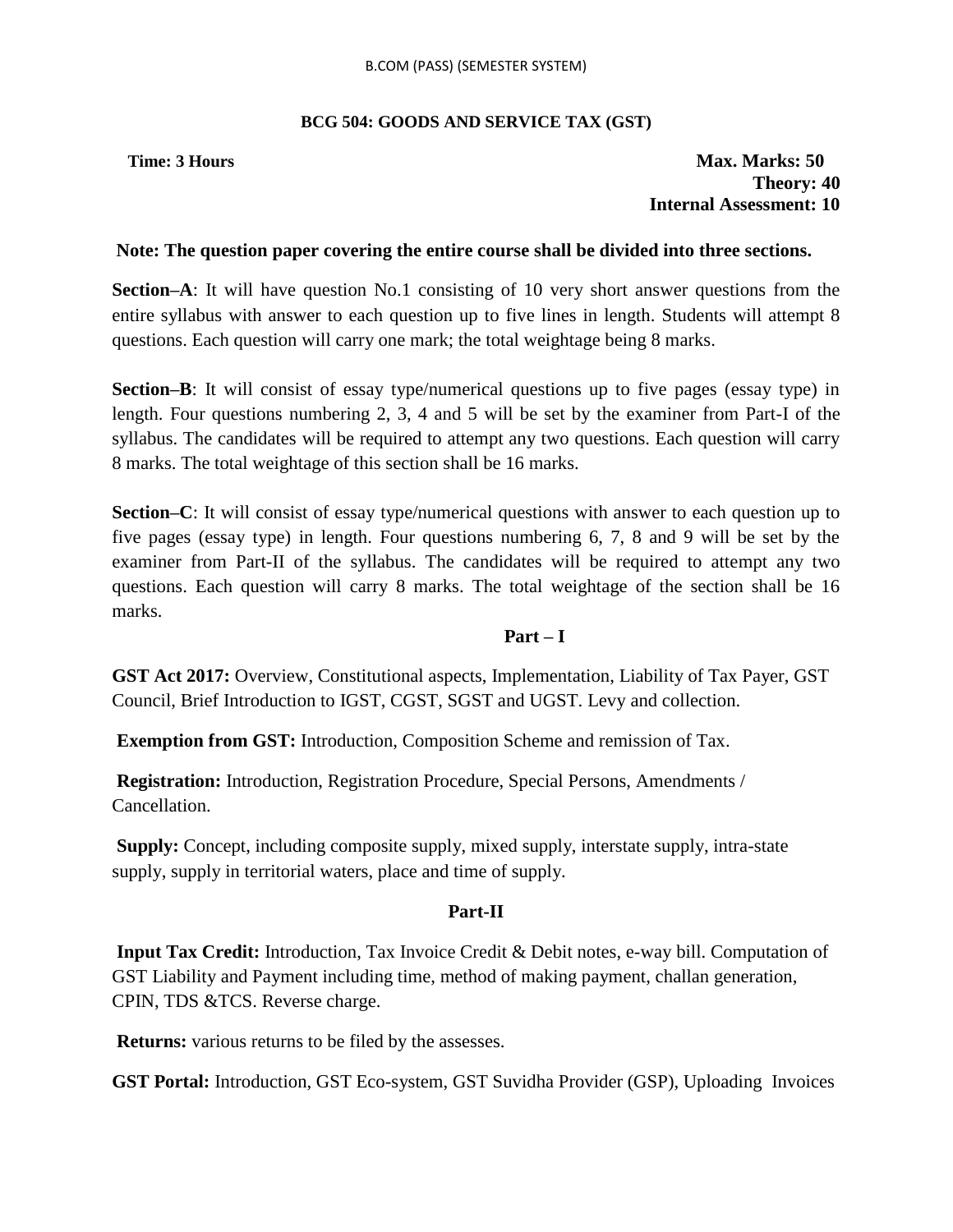### **Suggested Readings:**

- 1. Taxmann: Taxmann"s GST Manual 2017. Taxman, Publications (P) Ltd.
- 2. Datey V.S., Taxmann"s GST Ready Reckoner Taxman, Publications (P) Ltd.
- 3. Gupta S.S., GST-How to meet your obligations 2017. Taxman, Publications (P) Ltd.
- 4. www.cbec.gov.in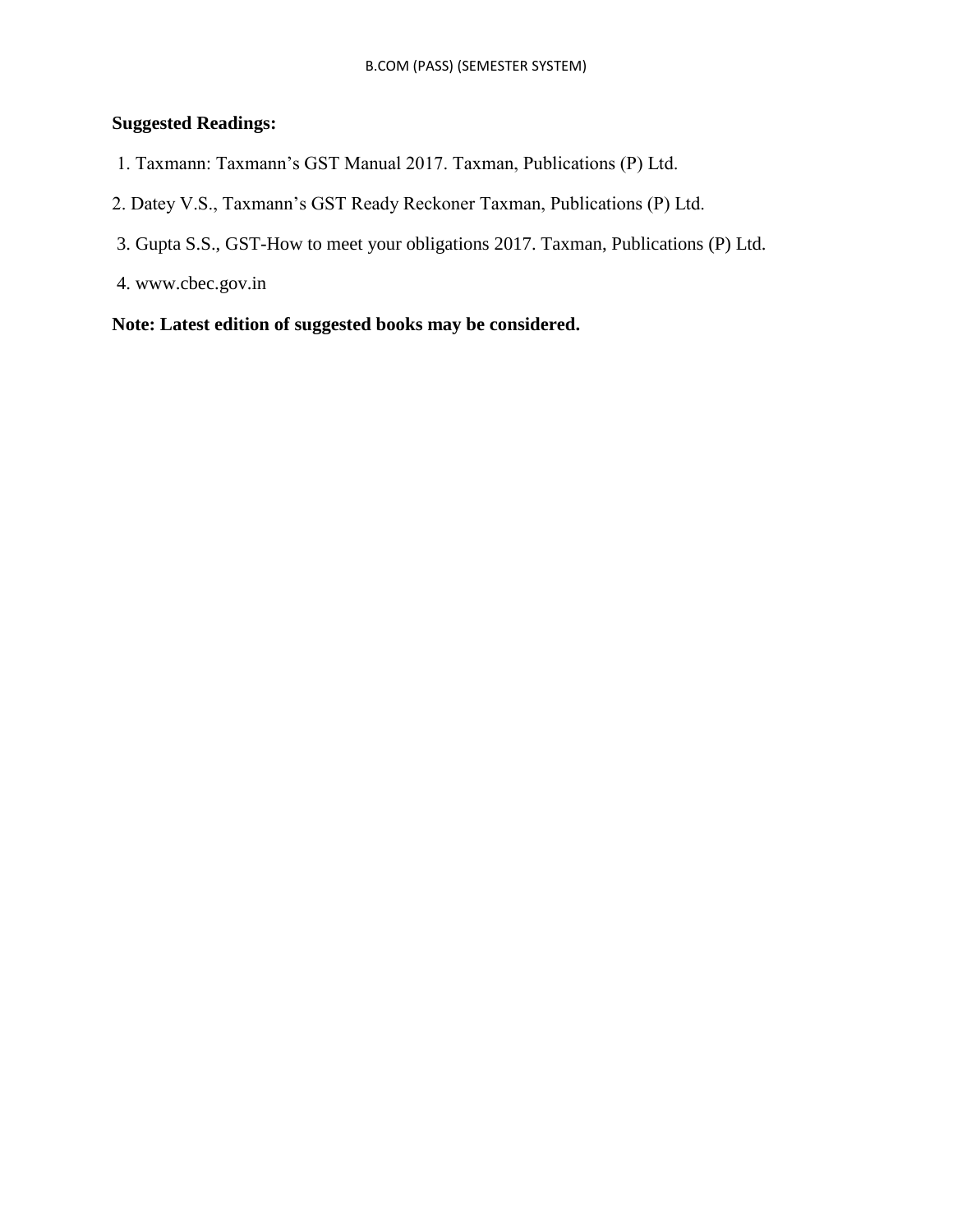#### **BCG-505: OPERATIONS RESEARCH**

. **Time: 3 Hours** Max. Marks: 50 **Theory: 40 Internal Assessment: 10**

#### **Note: The question paper covering the entire course shall be divided into three sections.**

**Section–A**: It will have question No.1 consisting of 10 very short answer questions from the entire syllabus with answer to each question up to five lines in length. Students will attempt 8 questions. Each question will carry one mark; the total weightage being 8 marks.

**Section–B**: It will consist of essay type/numerical questions up to five pages (essay type) in length. Four questions numbering 2, 3, 4 and 5 will be set by the examiner from Part-I of the syllabus. The candidates will be required to attempt any two questions. Each question will carry 8 marks. The total weightage of this section shall be 16 marks.

**Section–C**: It will consist of essay type/numerical questions with answer to each question up to five pages (essay type) in length. Four questions numbering 6, 7, 8 and 9 will be set by the examiner from Part-II of the syllabus. The candidates will be required to attempt any two questions. Each question will carry 8 marks. The total weightage of the section shall be 16 marks.

#### **Part-I**

**Basics of Operational Research** – Development, Definition Characteristics, Necessity, Scope, Limitation.

**Linear Programming** - Introduction, Application, Formulation of Linear Programming Problem, General Linear Programming Problem, Graphical Method of Solution. Theory of Simplex method, Big-M Method.

**Assignment Model:** Definition of Assignment Model, Hungarian Method for solution of Assignment Problems, Travelling Salesman Problem.

#### **Part-II**

**Transportation Model** - Assumption, Formulation and Solution of transportation Models, Trans-Shipment Problems.

**Sequencing Problems-** Basic Assumptions, Processing "n" Jobs through One Machine, Processing "n" Jobs through Two Machines, Processing "n" Jobs through Three Machines, Processing 'n' Jobs through 'm' Machines.

**Game Theory** – Theory of Games, Characteristics of Games, Rules – Look for a pure Strategy, Reduce Game by Dominance, Mixed Strategies (2 x 2 Games, 2 x n Games or m x 2 Games).

**Net Work Analysis** in Project Planning: Project, Project planning scheduling, CPM, PERT, Project Crashing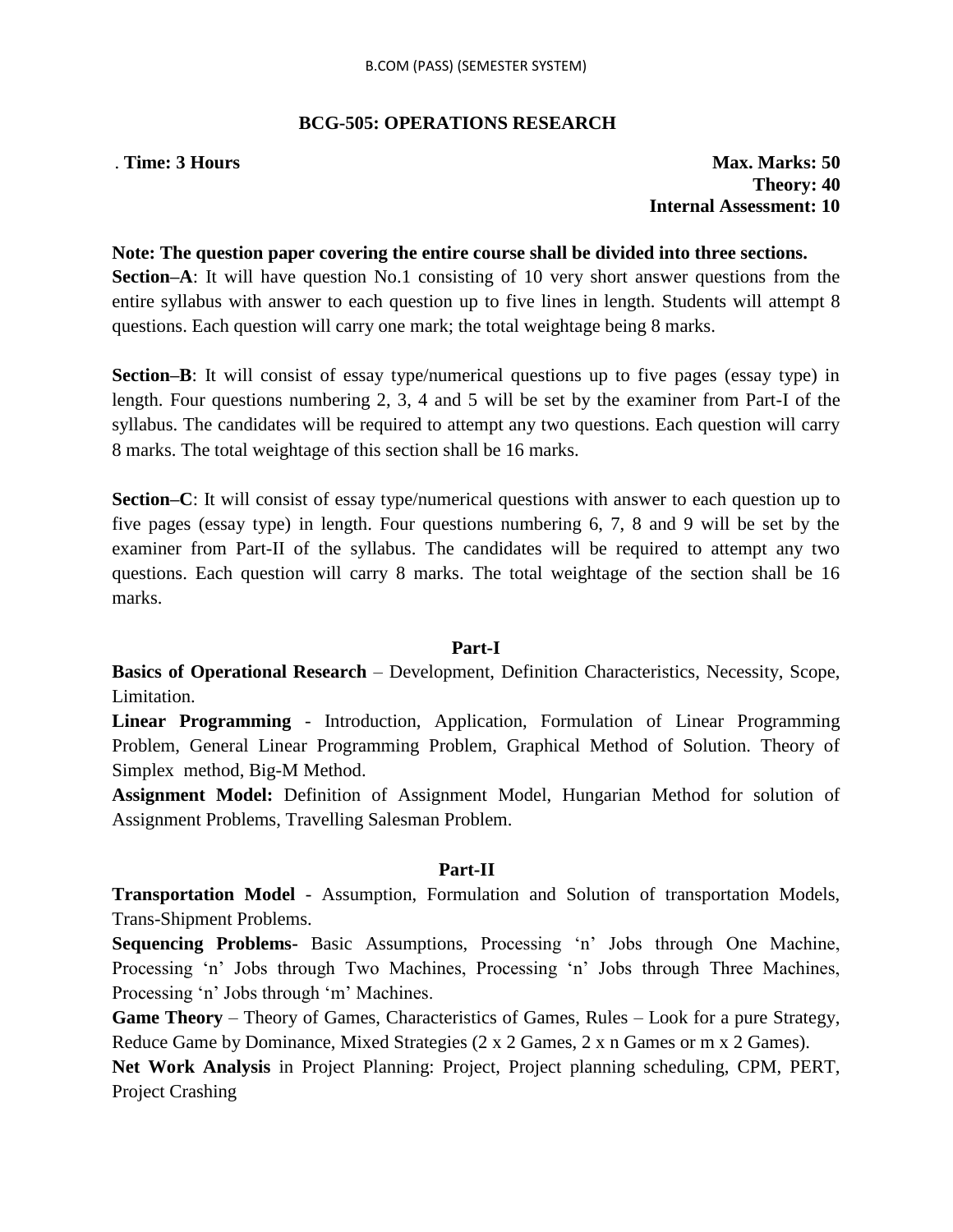### **Suggested Readings:**

1*. Hien, L.W., "Quantitative Approach to Managerial Decisions", Prentice Hall, New Jersey.*

*2. Morse, L. B., "Statistics for Business & Economics", Harper Collins, New York.*

*3. Levin, R. I. and Rubin, D. S., "Statistics for Management", 2010, Prentice Hall of India, New Delhi.*

*4. Watsnam Terry J. and Keith Parramor: Quantitative Methods in Finance, International Thompson Business Press, London*

*5. Sharma, J.K., "Quantitative Techniques for Managerial Decisions", 2007, Macmillan Publishers India, New Delhi.*

*6. Vohra, N.D., "Quantitative Techniques in Management", 2007, Tata McGraw Hill, New Delhi.*

*7. Kapoor, V.K., "Operations Research Techniques for Management", 7th Edition, Sultan Chand & Sons, New Delhi.*

*8. Swaroop, K., Gupta, P.K. and Manmohan, "Operations Research", 2013, 18th Edition, Sultan Chand & Sons, New Delhi.*

*9. Gupta, P.K. and Hira, D.S., "Operations Research", 2009, S. Chand & Co., New Delhi.*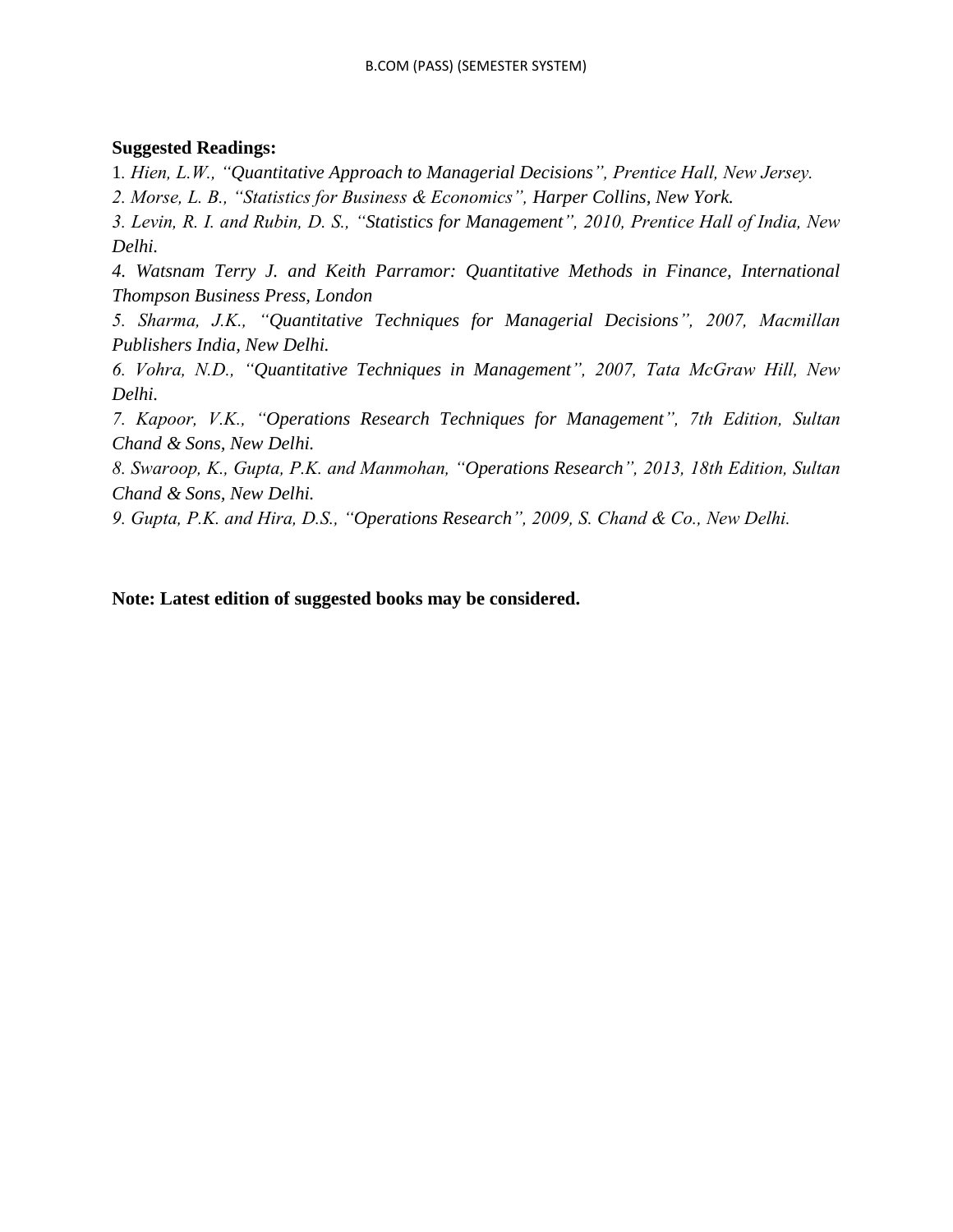# **GROUP I– (ACCOUNTING & FINANCE)**

# **BCG-511: CONTEMPORARY ACCOUNTING**

**Time: 3 Hours Max. Marks: 50 Theory: 40 Internal Assessment: 10**

#### **Note: The question paper covering the entire course shall be divided into three sections.**

**Section–A**: It will have question No.1 consisting of 10 very short answer questions from the entire syllabus with answer to each question up to five lines in length. Students will attempt 8 questions. Each question will carry one mark; the total weightage being 8 marks.

**Section–B**: It will consist of essay type/numerical questions up to five pages (essay type) in length. Four questions numbering 2, 3, 4 and 5 will be set by the examiner from Part-I of the syllabus. The candidates will be required to attempt any two questions. Each question will carry 8 marks. The total weightage of this section shall be 16 marks.

**Section–C**: It will consist of essay type/numerical questions with answer to each question up to five pages (essay type) in length. Four questions numbering 6, 7, 8 and 9 will be set by the examiner from Part-II of the syllabus. The candidates will be required to attempt any two questions. Each question will carry 8 marks. The total weightage of the section shall be 16 marks.

# **Part I**

**Emergence of contemporary issues in accounting – influence of other disciplines on** accounting and changing environment.

**Human Resource Accounting**: Meaning and Scope, Human Resource Cost Accounting – Capitalization, Write off and Amortization Procedure. Human Resource Valuation Accounting – Appraisal of Various Human Resource Valuation Models. Use of Human Resource Accounting in Managerial Decisions. Human Resource Accounting in India.

**Price Level Accounting – Methods, Utility and Corporate Practices** 

**Corporate Social Reporting**: Areas of Corporate Social Performance, Approaches to Corporate Social Accounting and Reporting. Corporate Social Reporting in India.

# **Part II**

**Corporate Reporting:** Concept of Disclosure in relation to Published Accounts, Issues in Corporate Disclosure, Corporate Disclosure Environment, Conceptual framework of corporate reporting.

**Recent Trends in the Presentation of Published Accounts**. Reporting by Diversified Companies.

**Value Added Reporting**: Preparation and Disclosure of Value Added Statements, Economic Value Added, EVA Disclosure in India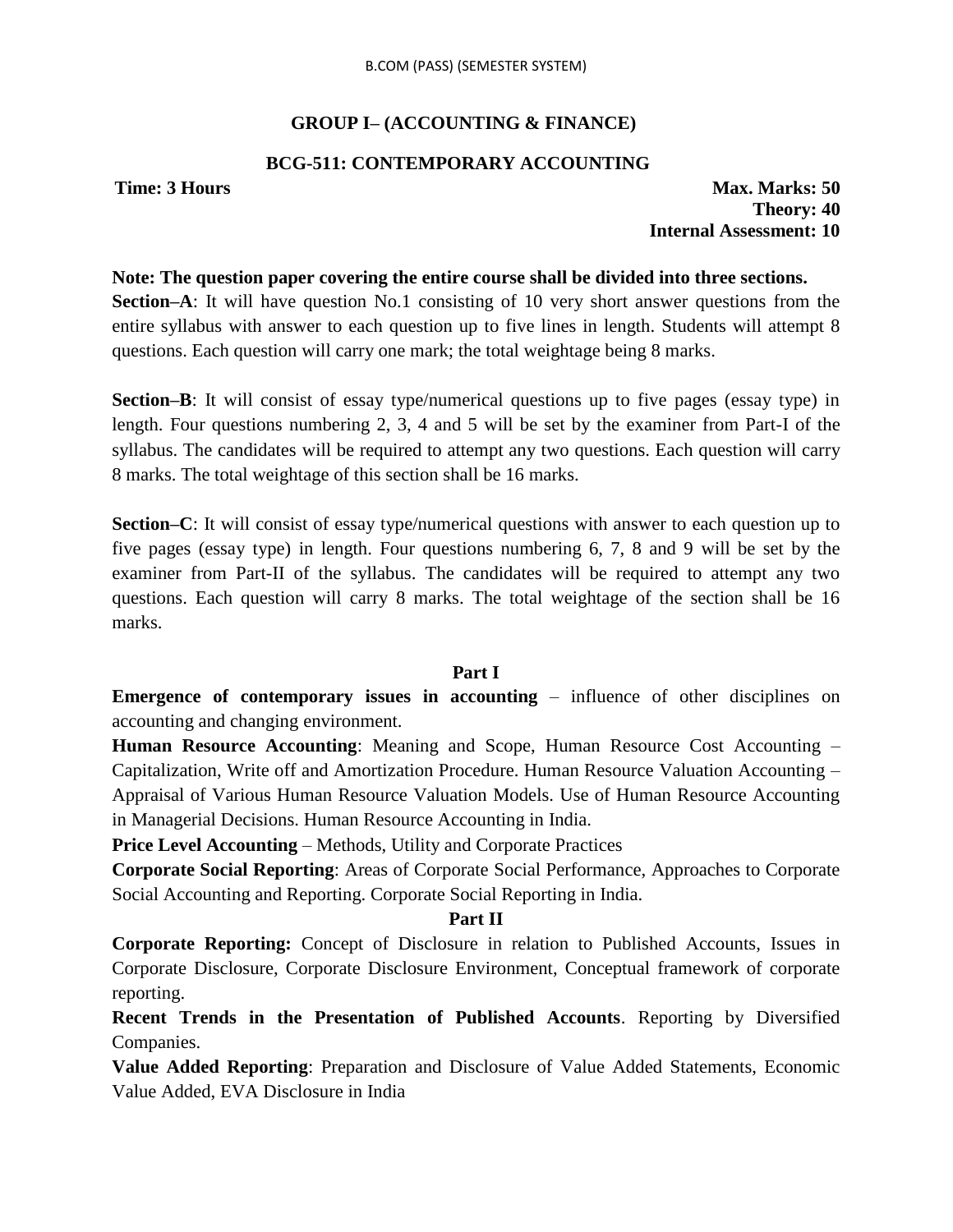# **Basel Norms**

**Accounting Standards in India**- Significance and formulation of Accounting Standards, Accounting Standards relating to Interim Reporting, Accounting for Leases, Earning per Share and Accounting for Intangibles.

# **Suggested Readings:**

1. Lal, Jawahar and Lele, R.K., "*Contemporary Accounting Issues*", 1988, Himalaya Publishers.

- 2. Porwal, L.S., "*Accounting Theory*", 2001, Tata McGraw Hill.
- 3. Lal, Jawahar, "*Corporate Financial Reporting*",2009, Taxman.
- 4. Arora, J.S., "*Price Level Accounting*", 1999, Deep and Deep Publishers.
- 5. Chander, Subhash, "*Corporate Reporting Practices*",1992, Deep and Deep Publishers.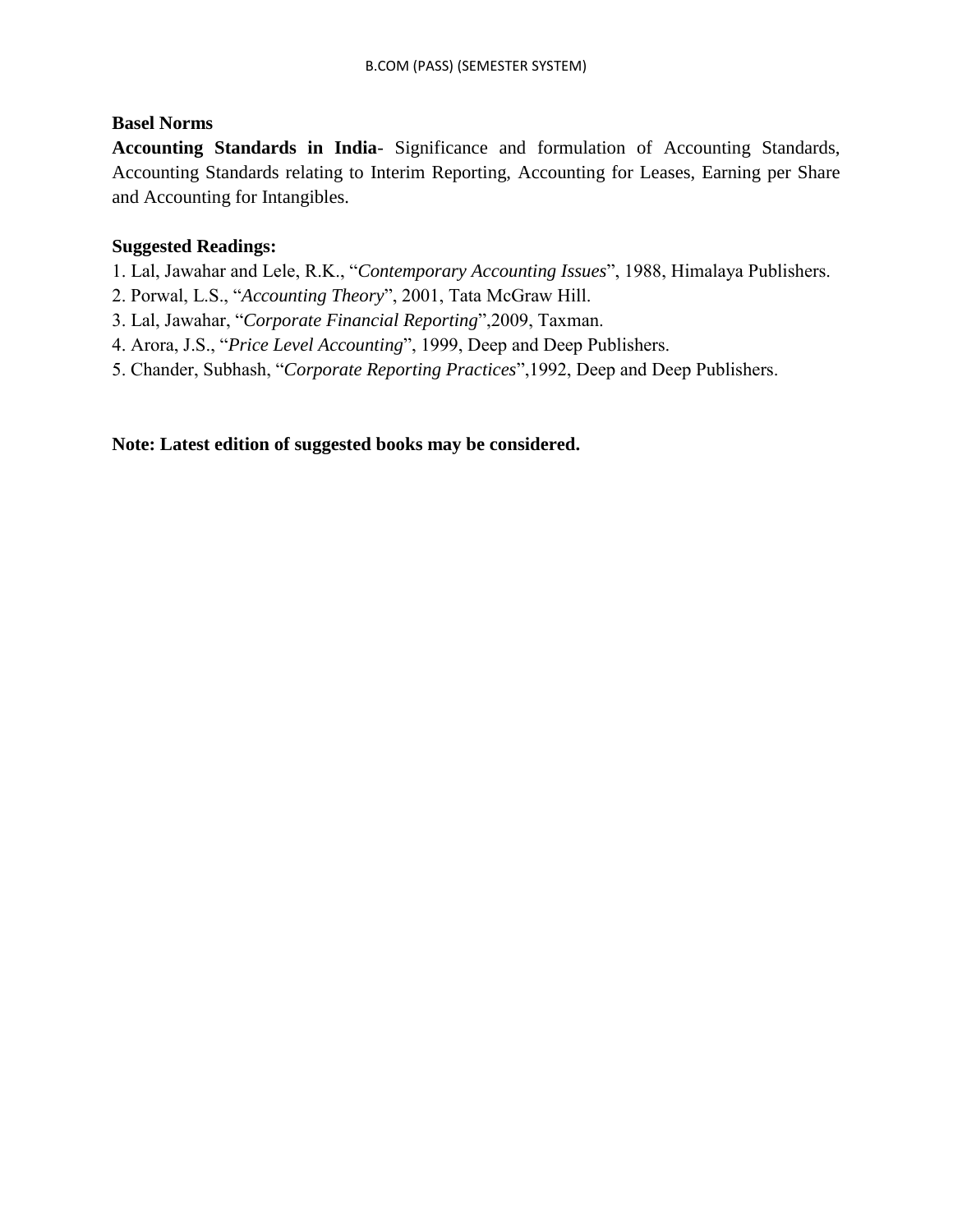# **GROUP I– (ACCOUNTING & FINANCE) BCG 512: ADVANCED FINANCIAL MANAGEMENT**

**Time: 3 Hours Max. Marks: 50 Theory: 40 Internal Assessment: 10**

#### **Note: The question paper covering the entire course shall be divided into three sections.**

**Section–A**: It will have question No.1 consisting of 10 very short answer questions from the entire syllabus with answer to each question up to five lines in length. Students will attempt 8 questions. Each question will carry one mark; the total weightage being 8 marks.

**Section–B**: It will consist of essay type/numerical questions up to five pages (essay type) in length. Four questions numbering 2, 3, 4 and 5 will be set by the examiner from Part-I of the syllabus. The candidates will be required to attempt any two questions. Each question will carry 8 marks. The total weightage of this section shall be 16 marks.

**Section–C**: It will consist of essay type/numerical questions with answer to each question up to five pages (essay type) in length. Four questions numbering 6, 7, 8 and 9 will be set by the examiner from Part-II of the syllabus. The candidates will be required to attempt any two questions. Each question will carry 8 marks. The total weightage of the section shall be 16 marks.

# **Part – I**

**Time Value of Money:** Compounding and Discounting techniques- Concepts of Annuity and Perpetuity. Risk-return relationship

**Sources of finance and cost of capital**- Different sources of finance; long term and Short term sources

**Cost of capital**: concept, relevance of cost of capital, specific costs and weighted average cost, rationale of after tax weighted average cost of capital, marginal cost of capital

**Leverage and capital structure theories**- Leverage- Business Risk and Financial Risk - Operating and financial leverage, trading on Equity

**Capital Structure decisions** - Capital structure patterns, designing optimum capital structure, Constraints, Various capital structure theories.

# **Part – II**

**Working Capital Management** - Introduction; Meaning and Concept of Working Capital; Management of Working Capital and Issues in Working Capital; Estimating Working Capital Needs; Operating or Working Capital Cycle. Various sources of finance to meet working capital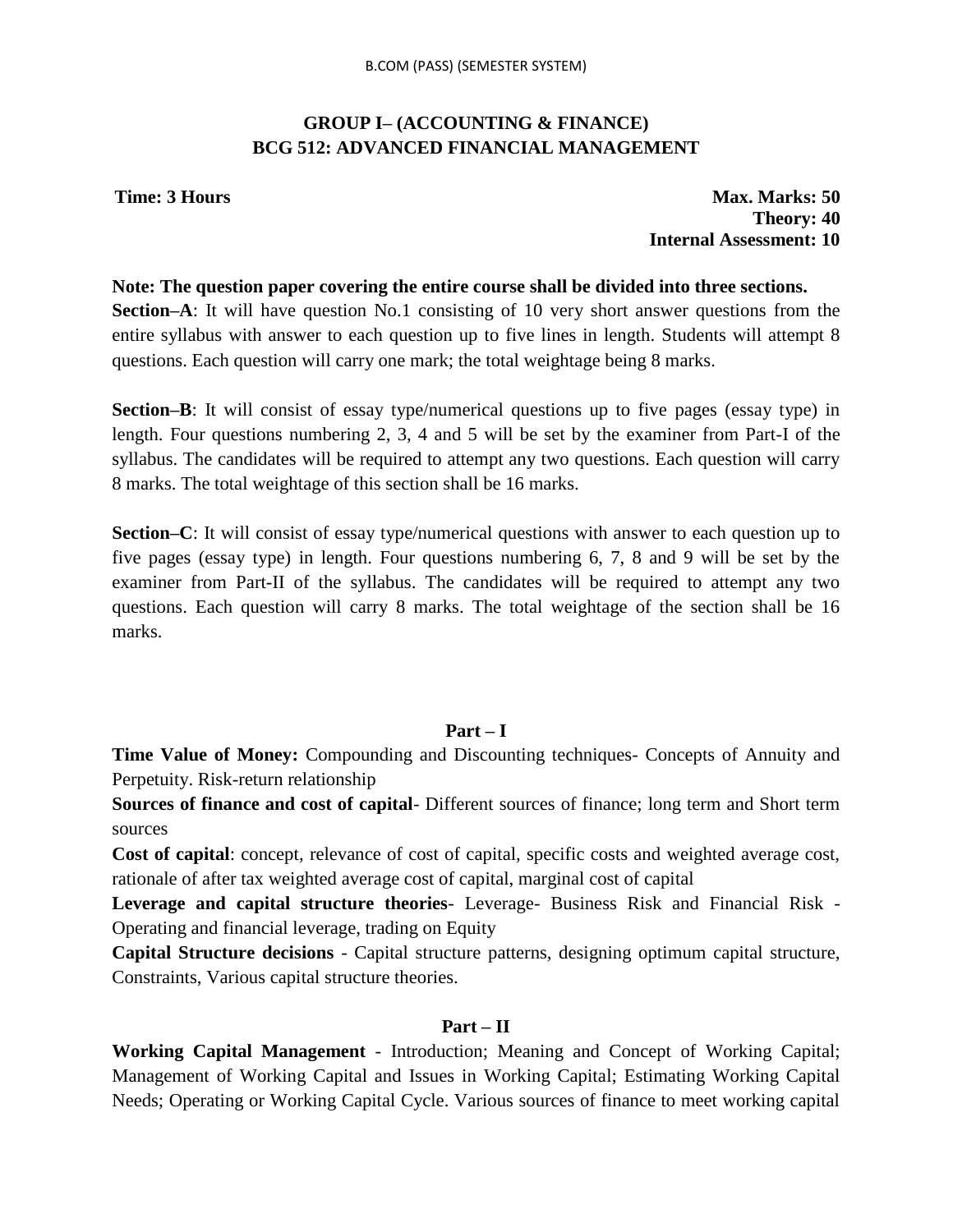requirements financing current assets: Strategies of financing (Matching, Conservative, and Aggressive policies)

**Bank financing**: recommendations of Tandon committee and Chore committee Management of components of working capital (an introduction only)

# **Capital Expenditure Decisions**

Purpose, Objectives & Process, Understanding different types of projects, Techniques of Decision making. Methods of Capital Budgeting – Traditional and Modern (Elementary Level).

**Dividend Decisions**- Meaning, Nature and Types of Dividend Some dividend policies and formulating a dividend policy. Dividend Theories: Walter"s Model, Gordon"s Model, Modigliani and Miller: Irrelevancy Theory (Introductory Level)

# **Suggested Readings:**

1. Khan and Jain, "*Financial Management*",2007, TMH

2. Horne, Van, "*Financial Management & Policy*", 2002, Pearson

3. Sharan, "*Fundamentals of Financial Management"*,2008,Pearson

4. Banerjee, B, "*Financial Policy & Management Accounting*", 2005, PHI

5. Chandra, P., "*Financial Management*", 2010, TMH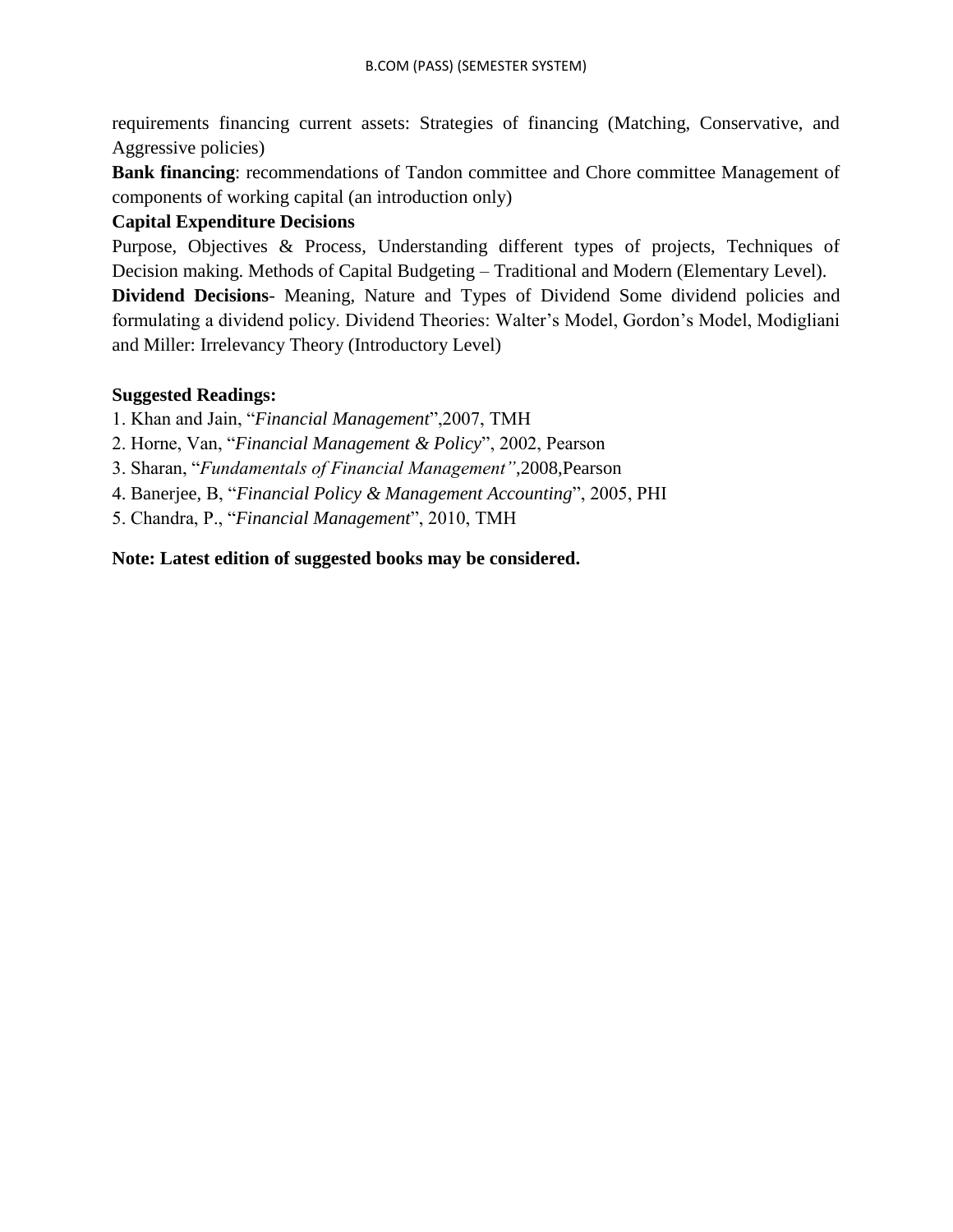# **GROUP–II: BANKING AND INSURANCE BCG 521: BANKING SERVICES MANAGEMENT**

**Time: 3 Hours Max. Marks: 50 Theory: 40 Internal Assessment: 10**

#### **Note: The question paper covering the entire course shall be divided into three sections.**

**Section–A**: It will have question No.1 consisting of 10 very short answer questions from the entire syllabus with answer to each question up to five lines in length. Students will attempt 8 questions. Each question will carry one mark; the total weightage being 8 marks.

**Section–B**: It will consist of essay type/numerical questions up to five pages (essay type) in length. Four questions numbering 2, 3, 4 and 5 will be set by the examiner from Part-I of the syllabus. The candidates will be required to attempt any two questions. Each question will carry 8 marks. The total weightage of this section shall be 16 marks.

**Section–C**: It will consist of essay type/numerical questions with answer to each question up to five pages (essay type) in length. Four questions numbering 6, 7, 8 and 9 will be set by the examiner from Part-II of the syllabus. The candidates will be required to attempt any two questions. Each question will carry 8 marks. The total weightage of the section shall be 16 marks.

#### **PART – I**

**Banking Services** – Meaning and Importance – Economic and Monetary implications of Banking Operations – Tangible Services – Deposits, Withdrawals and Lending – Intangible Services –Improved Customer Services – Deficiency in Services – Ways to Improve the Services. Traditional and Modern Services Offered by Banks.

**Bank Financing**– Forms of Advances – General Loans, Overdrafts, Clean advances, Term advances, Consumer Loans, Foreign bills purchases, Advances against Hire purchase, Import loan, Industrial advances, Advances to Small borrowers, Agricultural Financing.

#### **PART – II**

**Regulations for Banking Services** – Banking Regulation Act 1949 – RBI Act 1934 – Negotiable Instrument Act 1881– Endorsement, Crossing of Cheques, Payment of Cheques, Collection of Cheques, Bills of Exchange and Promissory Notes, Rights and Liabilities of parties to Negotiable Instrument – Relationship between Banker and Customer.

**E – Banking Services** – Internet Banking, Phone Banking, Mobile Banking, ATM"s, Debit Card, Credit Cards.

**Banking Sector Reforms** – Basel Norms – Capital Adequacy – Globalised Challenges in Banking Services – Recent Developments in Banking Services – Measurement of Service Quality – SERVQUAL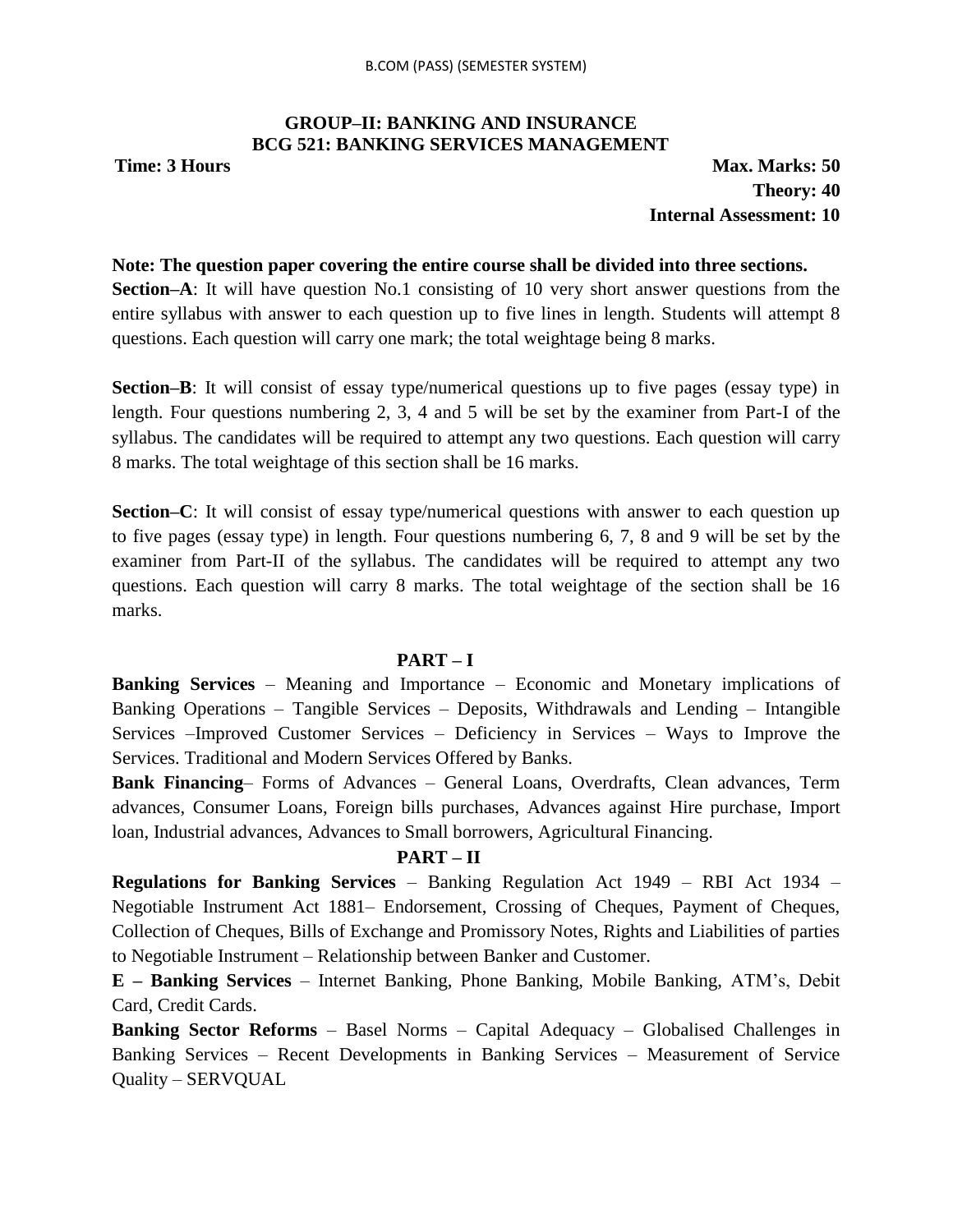# **Suggested Readings:**

- 1. Khubchandani, BS, *"Practice and Law of Banking"*, Mac Millan India Ltd 2000.
- 2. Nanda, KC, "*Credit and Banking", Response Book*, Sage Publications, 1999.
- 3. Sundram & Varshney, "*Banking and Financial System"*, Sultan Chand &Sons.
- 4. Gurusamy, S, "*Financial Services & System"*, 2009, Vijay Nicole imprints Pvt Ltd.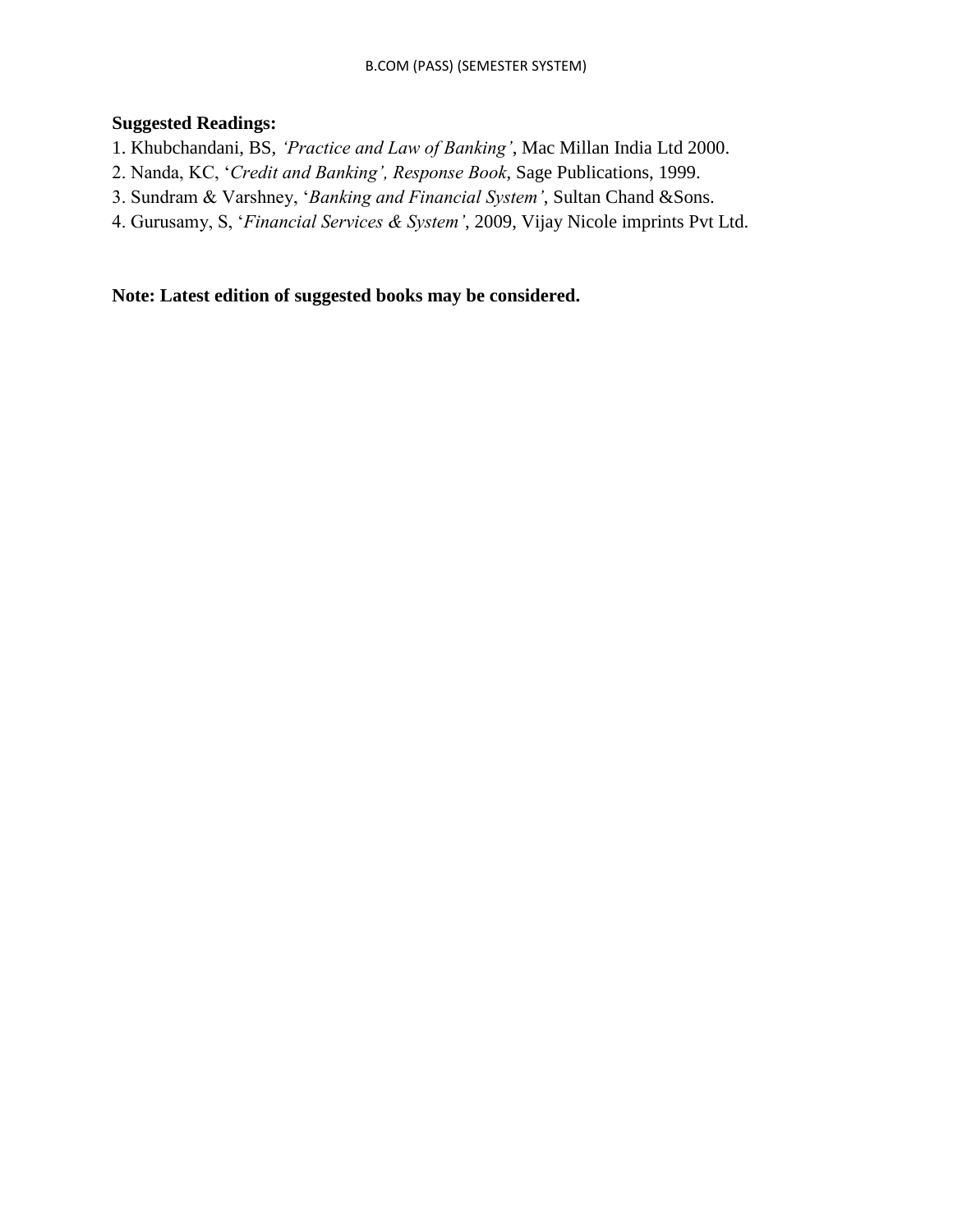# **GROUP–II: BANKING AND INSURANCE BCG–522: INSURANCE SERVICE MANAGEMENT**

**Time: 3 Hours Max. Marks: 50 Theory: 40 Internal Assessment: 10**

#### **Note: The question paper covering the entire course shall be divided into three sections.**

**Section–A**: It will have question No.1 consisting of 10 very short answer questions from the entire syllabus with answer to each question up to five lines in length. Students will attempt 8 questions. Each question will carry one mark; the total weightage being 8 marks.

**Section–B**: It will consist of essay type/numerical questions up to five pages (essay type) in length. Four questions numbering 2, 3, 4 and 5 will be set by the examiner from Part-I of the syllabus. The candidates will be required to attempt any two questions. Each question will carry 8 marks. The total weightage of this section shall be 16 marks.

**Section–C**: It will consist of essay type/numerical questions with answer to each question up to five pages (essay type) in length. Four questions numbering 6, 7, 8 and 9 will be set by the examiner from Part-II of the syllabus. The candidates will be required to attempt any two questions. Each question will carry 8 marks. The total weightage of the section shall be 16 marks.

#### **PART – I**

**Insurance Organization and Management** – Organisation forms in Life and Health insurance –Organisational structure – Life insurer"s management and **Office administration** – Insurance documentation – Publicity – Proposal forms – Policies contracts – Premium receipts – Endorsement – Renewals.

**Role of Insurance Intermediaries in Emerging Markets** – Agency Regulation – Prerequisites –Training procedures for becoming an agent – Remuneration and other benefits – Agency commission structures – Functions of an agent.

# **PART – II**

**Underwriting and Claims** – Computation of premium and Bonuses – Claims – Annuities– Pensions – Claim processing and settlement – Role of Surveyors – Opportunity to appeal – Considerations in deriving gross premiums –Premium rate structure – Surplus and its distribution – Annual claim costs – Premium rate variables – Need for underwriting – Principles in underwriting – Features affecting Insurability.

**Pricing of Insurance Products** – Impact of Legislation and Competition on Pricing – Taxation and Policies – Market related policies – Cost Consciousness – Accounting practices – Scale of operations – Factors having impact on the demand for insurance – Rigidities in the present pricing system – Getting out of a controlled price regime – Price behaviors in a deregulated market.

# **Suggested Readings:**

1. Kenneth Black Jr., Harold D. Skipper.Jr: "*Life and Health Insurance", 2000,* Pearson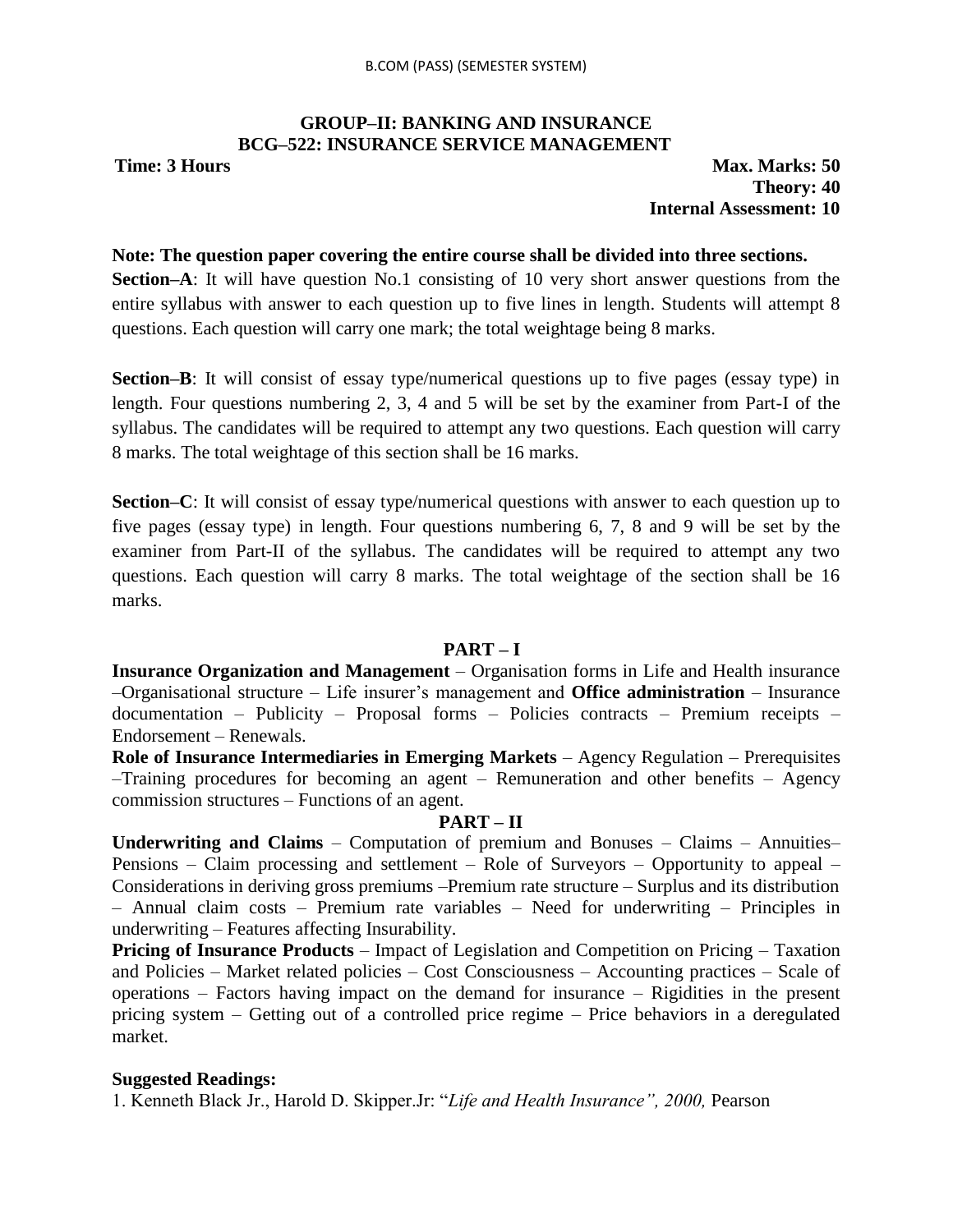Education.

2. Kenneth black Jr., Harold D. Skipper.Jr: "*Life and Health Insurance",* Response Books.

3. Srinivasan, DC and Shashank srivastsava: "*Indian Insurance Industry*", 2003, New century Publications.

4. Julia Holyoake & Bill Weiper: "*Insurance*", 2007, CIB publications, Delhi.

5. Ganguly, Anand "*Insurance Management*", 2001, New Age Publications.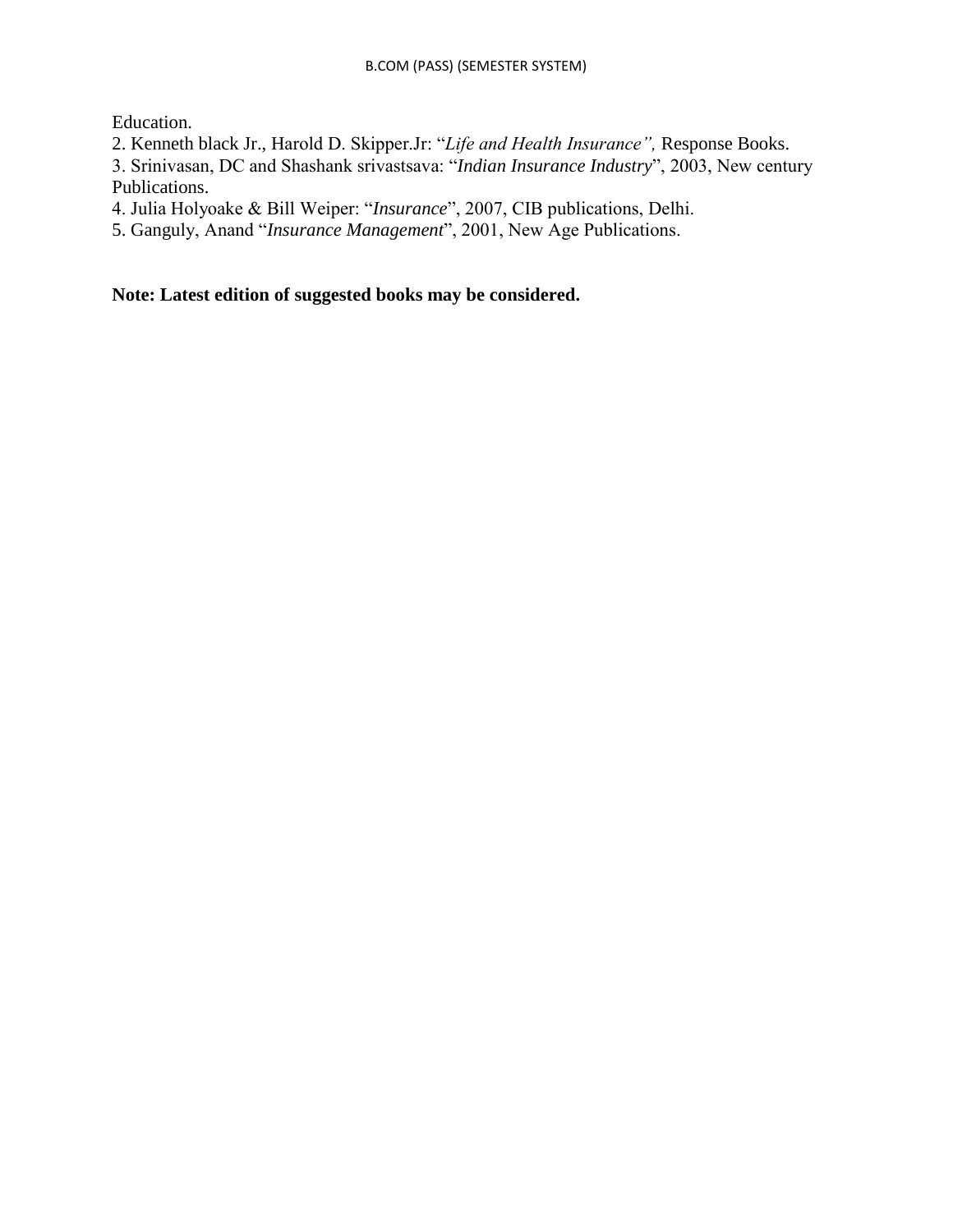#### **GROUP–III: COMPUTER APPLICATIONS AND E–BUSINESS BCG–531: COMPUTED BASED ACCOUNTING**

**Time: 3 Hours Max. Marks: 50 Theory: 40 Internal Assessment: 10**

### **Note: The question paper covering the entire course shall be divided into three sections.**

**Section–A**: It will have question No.1 consisting of 10 very short answer questions from the entire syllabus with answer to each question up to five lines in length. Students will attempt 8 questions. Each question will carry one mark; the total weightage being 8 marks.

**Section–B**: It will consist of essay type/numerical questions up to five pages (essay type) in length. Four questions numbering 2, 3, 4 and 5 will be set by the examiner from Part-I of the syllabus. The candidates will be required to attempt any two questions. Each question will carry 8 marks. The total weightage of this section shall be 16 marks.

**Section–C**: It will consist of essay type/numerical questions with answer to each question up to five pages (essay type) in length. Four questions numbering 6, 7, 8 and 9 will be set by the examiner from Part-II of the syllabus. The candidates will be required to attempt any two questions. Each question will carry 8 marks. The total weightage of the section shall be 16 marks.

# **PART – I**

**Business and Computers**: Advantages of using Computers in Business. Evolution of Computers in Business, Computer Tools for Business Usage.

**Accounting as an Information System**– Importance of system approach for Accounting.

**General Role of Computers in Accounting**– Important aspects of Computer Accounting, Types of Accounting Softwares

# **PART – II**

**Starting With Tally**– Tally server for single user, Tally for Multi–User.

**Activating Tally for Single User**– For users connected to the internet, for users not connected to the Internet

**Activating tally for Multi–User**– Tally License server

**New Features of tally**, Installation of Tally, Running Tally

**Items on the tally screen–** Gateway of Tally, Direct Command area, The Buttons

Create a Company– Directory, Name, Mailing Name, Address, State, Pin Code, Email Address,

Use Indian Vat, VAT TIN Number, Income tax Number, Maintain, Books Beginning from,

Tally/Vault password, Use Security Control

# **Suggested Readings:**

1. Firewall, , "*Computer Accounting"*, 2006, Lakshmi Publications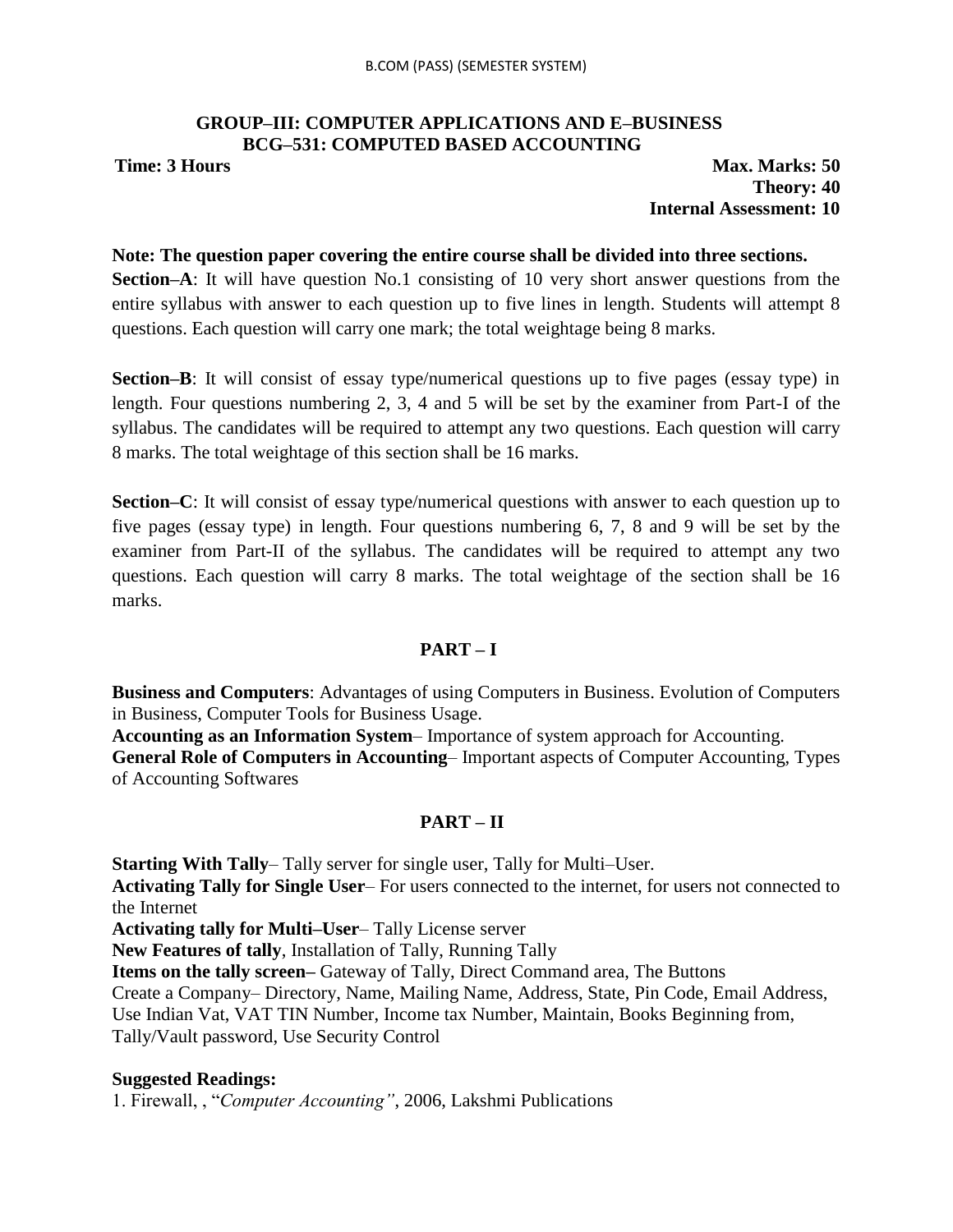#### B.COM (PASS) (SEMESTER SYSTEM)

2. Rajaraman, V., "*Introduction to Information Technology"*, 2013, PHI.

3. Bharihoka, Deepak, "*Fundamentals of Information Technology"*, 2009, Excel Book.

4. Madan, Sushila, "*Computer Applications"*, 2007, Mayur Paperbacks, New Delhi.

5. J.L. Boockholdt, "Accounting *Information System": Transaction Processing and Control*, 1998, Irwin Mcraw–Hill.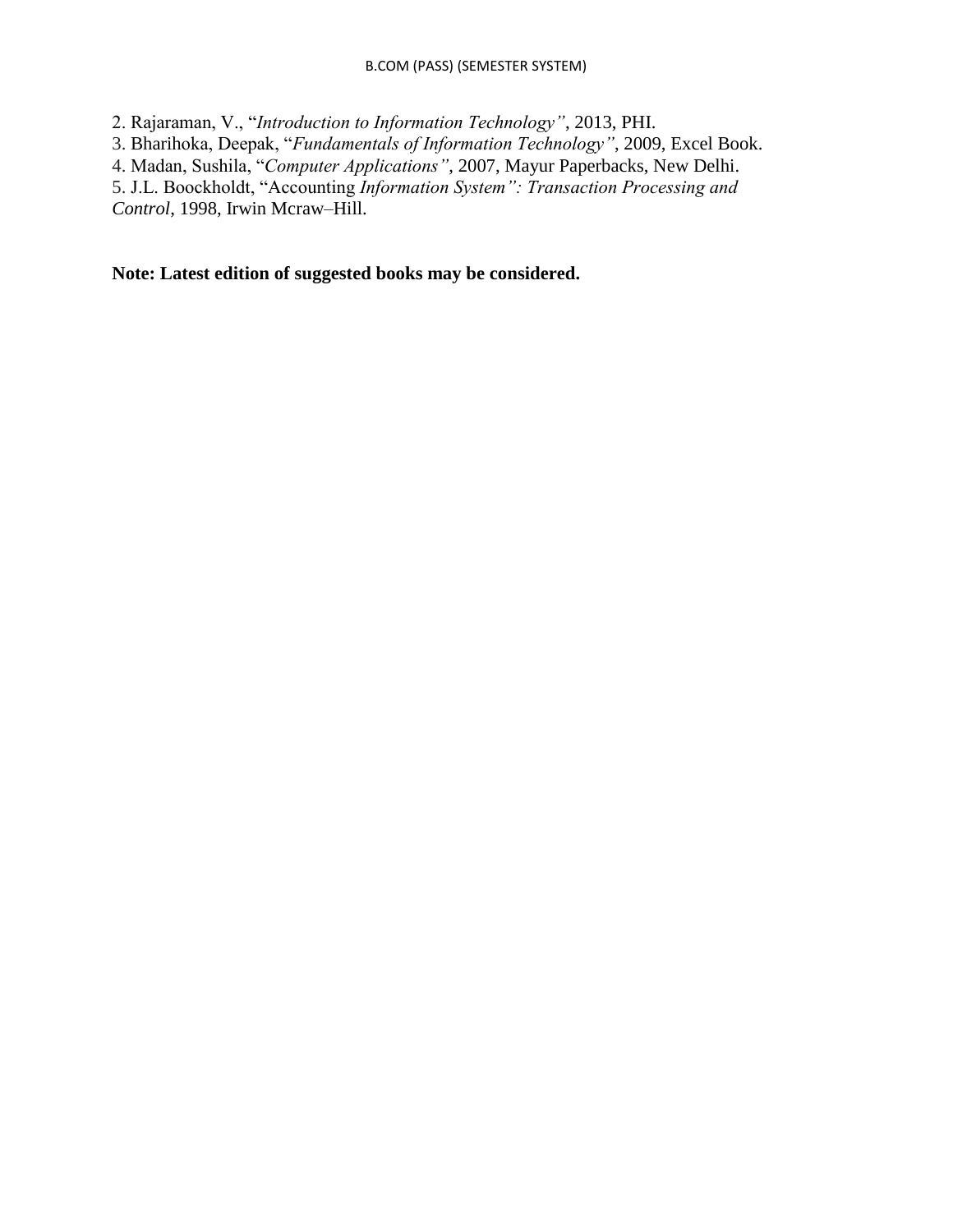### **GROUP–III: (COMPUTER APPLICATIONS & E–BUSINESS) BCG–532: E–COMMERCE**

**Time: 3 Hours Max. Marks: 50 Theory: 40 Internal Assessment: 10**

#### **Note: The question paper covering the entire course shall be divided into three sections.**

**Section–A**: It will have question No.1 consisting of 10 very short answer questions from the entire syllabus with answer to each question up to five lines in length. Students will attempt 8 questions. Each question will carry one mark; the total weightage being 8 marks.

**Section–B**: It will consist of essay type/numerical questions up to five pages (essay type) in length. Four questions numbering 2, 3, 4 and 5 will be set by the examiner from Part-I of the syllabus. The candidates will be required to attempt any two questions. Each question will carry 8 marks. The total weightage of this section shall be 16 marks.

**Section–C**: It will consist of essay type/numerical questions with answer to each question up to five pages (essay type) in length. Four questions numbering 6, 7, 8 and 9 will be set by the examiner from Part-II of the syllabus. The candidates will be required to attempt any two questions. Each question will carry 8 marks. The total weightage of the section shall be 16 marks.

#### **PART – I**

**Introduction to E– commerce** : Meaning and concept – E– commerce v/s Traditional Commerce– E– Business & E– Commerce – History of E– Commerce – EDI – Importance, features & benefits of E– Commerce – Impacts, Challenges & Limitations of E–Commerce – Supply chain management  $& E$  – Commerce – E – Commerce infrastructure.

**Business models of E – Commerce**: Business to Business – Business to customers– Customers to Customers – Business to Government – Business to Employee –  $E$  – Commerce strategy – Influencing factors of successful E– Commerce.

# **PART – II**

**Marketing strategies & E – Commerce:** Website – components of website – Concept & Designing website for E– Commerce – Corporate Website – Portal – Search Engine – Internet Advertising – Emergence of the internet as a competitive advertising media– Models of internet advertising – Weakness in Internet advertising – Mobile Commerce.

**Electronic Payment system :** Introduction – Online payment systems – prepaid and postpaid payment systems – e– cash, e– cheque, Smart Card, Credit Card , Debit Card, Electronic purse – Security issues on electronic payment system – Solutions to security issues – Biometrics – Types of biometrics.

**Legal and ethical issues in E– Commerce**: Security issues in E– Commerce–Regulatory frame work of E– commerce.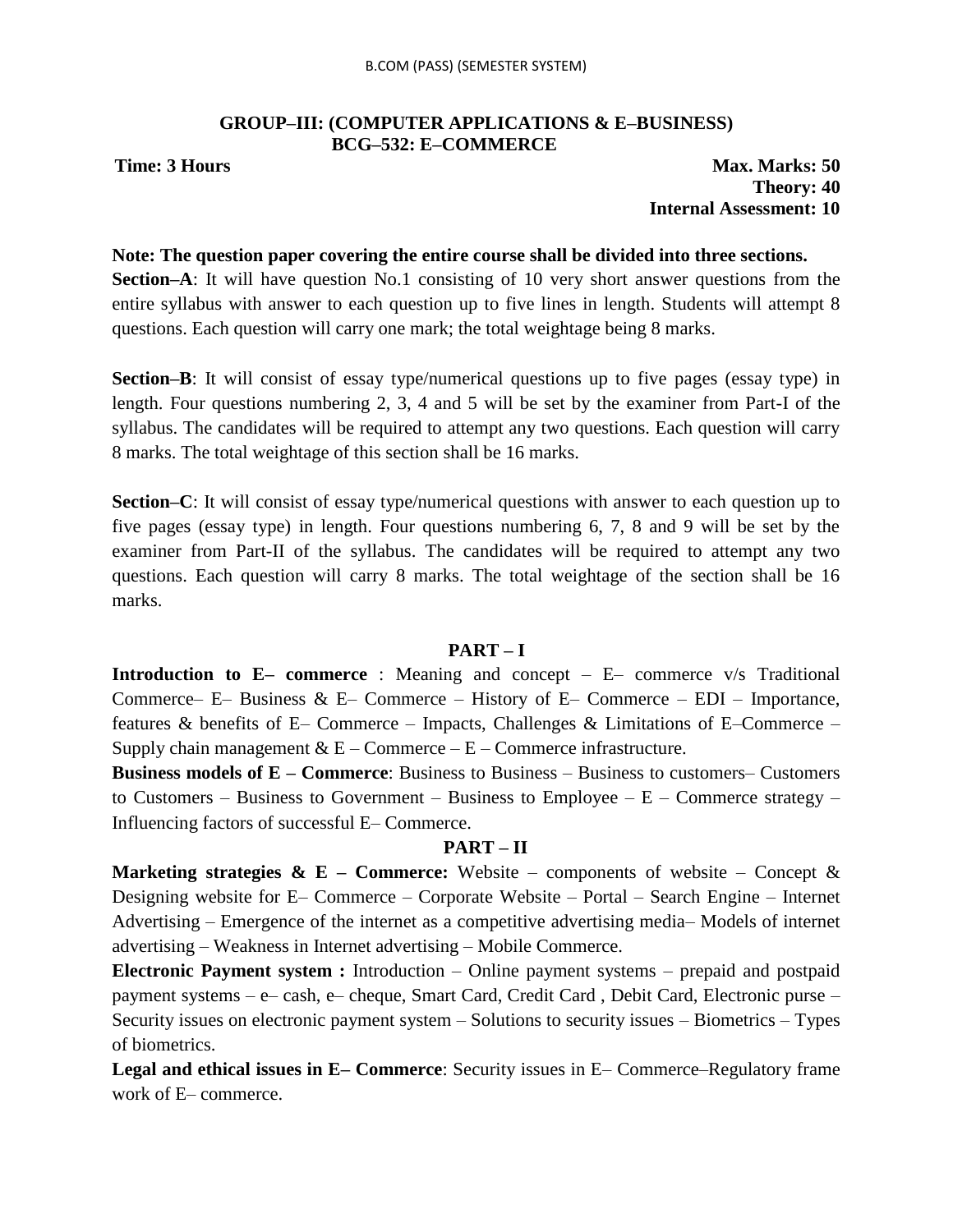# **Suggested Readings:**

1. Turban, Efraim, and David King, "*Electronic Commerce: A Managerial Perspective",* 2010, Pearson Education Asia, Delhi.

2. Kalakota, Ravi, "*Frontiers of Electronic Commerce",* 2004, Addison – Wesley, Delhi.

3. Rayport, Jeffrey F. and Jaworksi, Bernard J, "*Introduction to E–Commerce"*, 2003, Tata McGraw Hill, New Delhi.

4. Smantha Shurety, "*E–Business with Net Commerce"*, Addison – Wesley, Singapore.

5. Rich, Jason R: *Starting an E–Commerce Business,* 2007, IDG Books, Delhi.

6. Laudon, Kenneth C and Carol Guercio Traver: *E–Commerce business. Technology*, 2011, Pearson Education, Delhi.

7. Stamper David A, and Thomas L.Case: *Business Data Communications*, 2005, Pearson Education, New Delhi.

8. Willam Stallings: *Business Data Communications*, 2007, Pearson Education, New Delhi.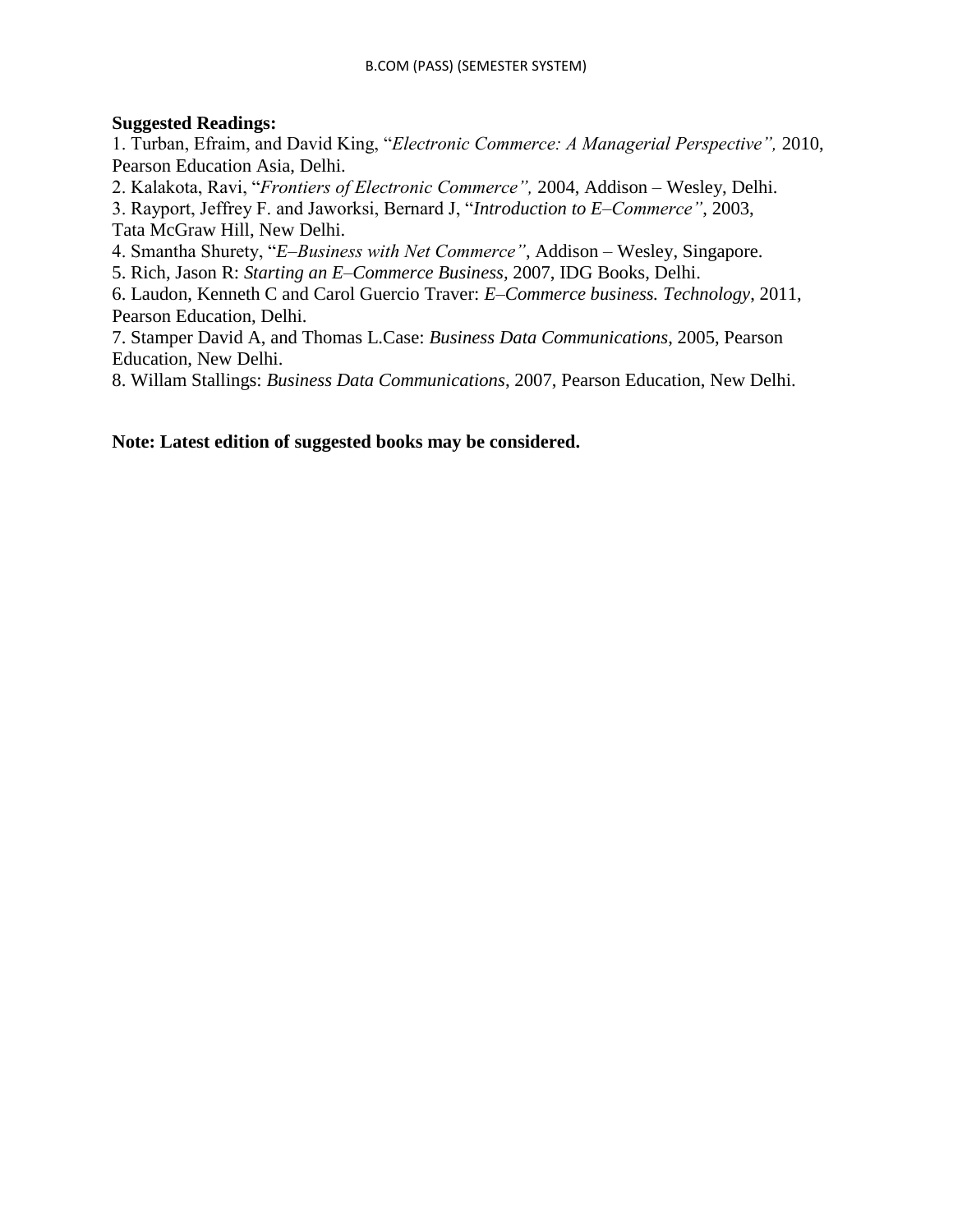**BCG-601: ENGLISH COMPULSORY**

**Time: 3 Hours Max. Max. Marks : 50** 

#### **Theory : 40**

*<u>Internal</u>* 

**Assessment :10**

#### **Texts Prescribed:**

- 1. *English Teacher* By R.K. Narayan
- 2. *Glimpses of Theatre*, Guru Nanak Dev University Amritsar.
- 3. *Murphy"s English grammar* (by Raymond Murphy)

#### **Course Contents:**

- 1. The study of the whole text of the novel, *English Teacher*
- 2. The study of the following one-act plays from the prescribed book, **Glimpses of Theatre**
- *i) The Will*
- *ii) Progress*
- *iii) The Monkey"s Paw*
- 3. Unit 38-41, 92-97 Complete the sentences in a suitable way from *Murphy's English Grammar*

#### **Instructions for the Paper Setter and Distribution of Marks:**

The question paper will consist of three sections and the distribution of marks will be as under:

Section A: 10 Marks

Section B: 20 Marks

Section C: 10 Marks

#### **Section–A**

**1. Twelve ( 12)** Questions on usage of grammar related to the prescribed units of *Murphy's English Grammar* will be set for the students to attempt **any Ten( 10)** (1X10= 10 Marks)

#### **Section–B**

- I. **THREE** questions requiring brief descriptive answers based on character, tone, plot and theme in the *English Teacher* will be set and examinees will be expected to attempt **any TWO**  $(2X5=10 \text{ Marks})$
- II. **THREE** questions on central idea, theme, tone or style etc. of the prescribed one-act plays from the textbook, *Glimpses of Theatre* will be set for the students to attempt **any TWO** of these questions.  $(2X5 = 10 \text{ Marks})$

#### **Section–C**

- III. **TWO** Questions, one from each literary text (*English Teacher* and *Glimpses of Theatre*) will be set for the students to answer **ANY ONE .**  $(1X5 = 5 \text{ Marks})$
- IV. The student will be asked to write a Resume  $(1X5 =$ 5 Marks)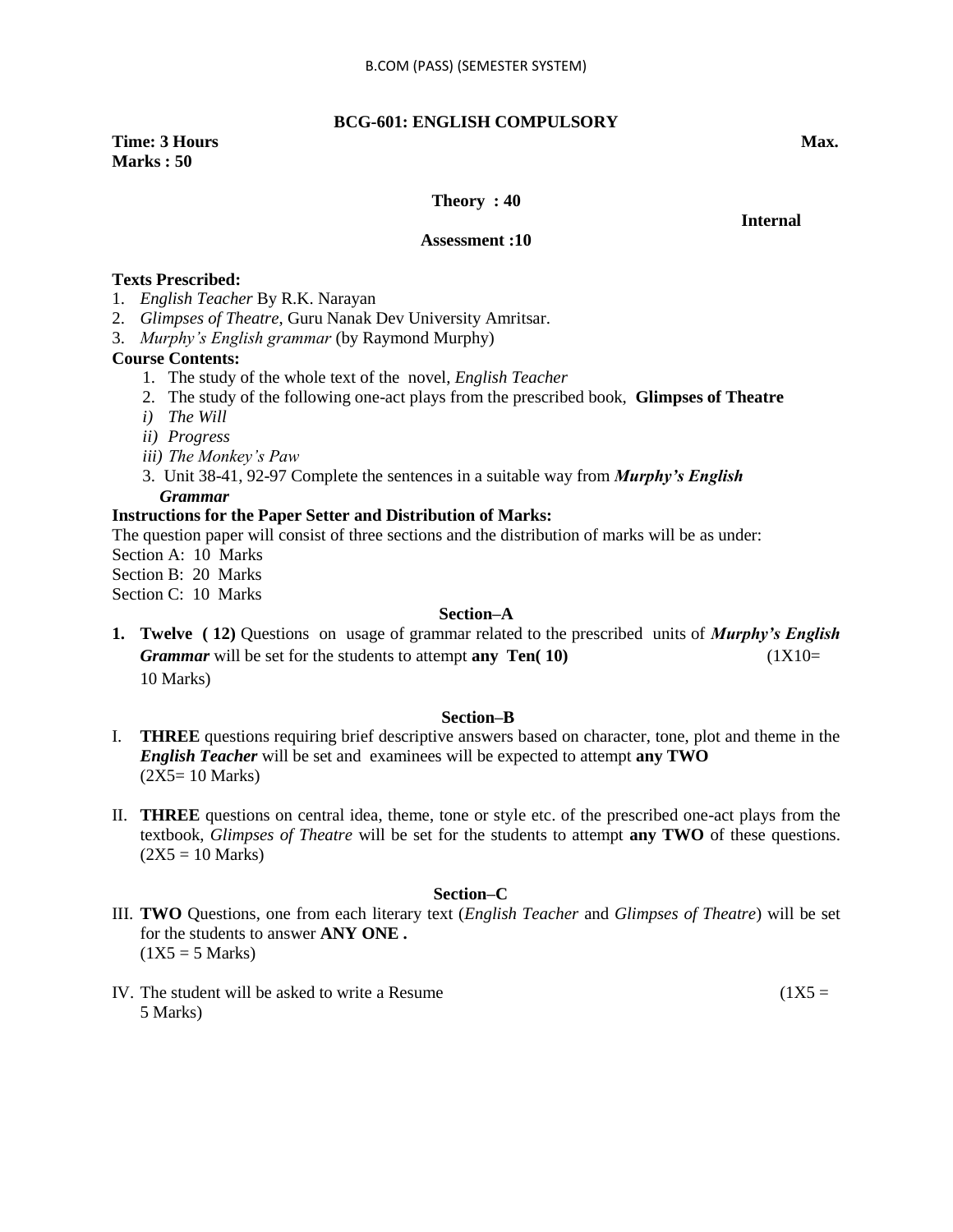# **BCG-602: PUNJABI COMPULSORY** ਪੰਜਾਬੀ (ਲਾਜ਼ਮੀ)

ਸਮਾਂ : 3 ਘੰਟੇ ਪਰਿਆ ਤੇ ਕਿਉਰੀ ਅੰਕ : 40 ਇੰਟਰਨਲ ਅਸੈੱਸਮੈਂਟ :  $10$ 

ਕੁਲ ਅੰਕ $: 50$ 

# **ਪਾਠ-ਕ੍ਰਮ ਅਤੇ ਪਾਠ-ਪੁਸਤਕਾਂ**

- 1. ਪੰਜਾਬੀ ਕਹਾਣੀ ਦੇ ਨਵੇਂ ਨਕਸ਼ (ਸੰਪਾ. ਡਾ. ਮਹਿਲ ਸਿੰਘ ਅਤੇ ਡਾ. ਸੁਖਬੀਰ ਸਿੰਘ) ਪਿਛਲੀਆਂ ਪੰਜ ਕਹਾਣੀਆਂ। (ਸਿੰਘ ਬੁਦਰਜ਼, ਅੰਮ੍ਰਿਤਸਰ, 2015)
- 2. **ਗਿਆਨ ਮਾਲਾ** (ਵਿਗਿਆਨਕ ਤੇ ਸਮਾਜ-ਵਿਗਿਆਨਕ ਲੇਖਾਂ ਦਾ ਸੰਗ੍ਰਹਿ), (ਸੰਪਾ. ਡਾ. ਸਤਿੰਦਰ ਸਿੰਘ, ਪ੍ਰੋ. ਮਹਿੰਦਰ ਸਿੰਘ ਬਨਵੈਤ), (ਪਿਛਲੇ ਪੰਜ ਲੇਖ)
- 3. **· ਲੇਖ ਰਚਨਾ** (ਵਿਦਿਅਕ ਅਤੇ ਸਭਿਆਚਾਰਕ ਵਿਸ਼ਿਆਂ ਬਾਰੇ)
- 4. **ਸੰਖੇਪ ਰਚਨਾ**
- 5. **ਵਿਆਕਰਣ** :
	- (ੳ) ਕਿਰਿਆ ਵਾਕੰਸ਼ : ਪਰਿਭਾਸ਼ਾ, ਬਣਤਰ ਤੇ ਪਕਾਰ
	- (ਅ) ਕਾਰਕ ਅਤੇ ਕਾਰਕੀ ਸੰਬੰਧ

# ਅੰਕ-ਵੰਡ ਅਤੇ ਪਰੀਖਿਅਕ ਲਈ ਹਦਾਇਤਾ<u>ਂ</u>

| 1. | ਕਿਸੇ ਇੱਕ ਕਹਾਣੀ ਦਾ ਵਿਸ਼ਾ-ਵਸਤੂ (ਦੋ ਵਿਚੋਂ ਇੱਕ)                                             | $08\,$ ਅੰਕ                                     |
|----|-----------------------------------------------------------------------------------------|------------------------------------------------|
| 2. | ਕਿਸੇ ਇੱਕ ਨਿਬੰਧ ਦਾ ਸਾਰ/ਵਿਸ਼ਾ-ਵਸਤੂ (ਦੋ ਵਿਚੋ ਇੱਕ)                                          | $08 \nwarrow \overline{\sigma}$                |
| 3. | ਲੇਖ ਰਚਨਾ : ਤਿੰਨਾਂ ਵਿਚੋ ਕਿਸੇ ਇੱਕ ਵਿਸ਼ੇ ੳੱਤੇ                                              | $04 \nvert \nvert \nvert \nvert \nvert \nvert$ |
| 4. | ਸੰਖੇਪ ਰਚਨਾ                                                                              | $04 \n m\bar{\alpha}$                          |
| 5. | ਨੰਬਰ 5 ਉੱਤੇ ਨਿਰਧਾਰਿਤ ਵਿਆਕਰਣ ਵਿਚੋ ਵਰਣਨਾਤਮਕ ਪ੍ਰਸ਼ਨ                                        | $08 \nvert \nmid \mathbf{w}$ ਕ                 |
| 6. | ਉਪਰੋਕਤ ਲੜੀ ਨੰਬਰ 1 ਅਤੇ 2 ਦੀਆਂ ਪੁਸਤਕਾਂ ਵਿਚੋਂ ਸੰਖੇਪ ਉੱਤਰਾਂ ਵਾਲੇ 4 ਪ੍ਰਸ਼ਨ ਪੁੱਛੇ ਜਾਣਗੇ। ਹਰੇਕ |                                                |
|    | ਦਾ ਉੱਤਰ 50 ਸ਼ਬਦਾਂ ਤੋ ਵੱਧ ਨਾ ਹੋਵੇ।                                                       | $(4x2)$ 08 ਅੰਕ                                 |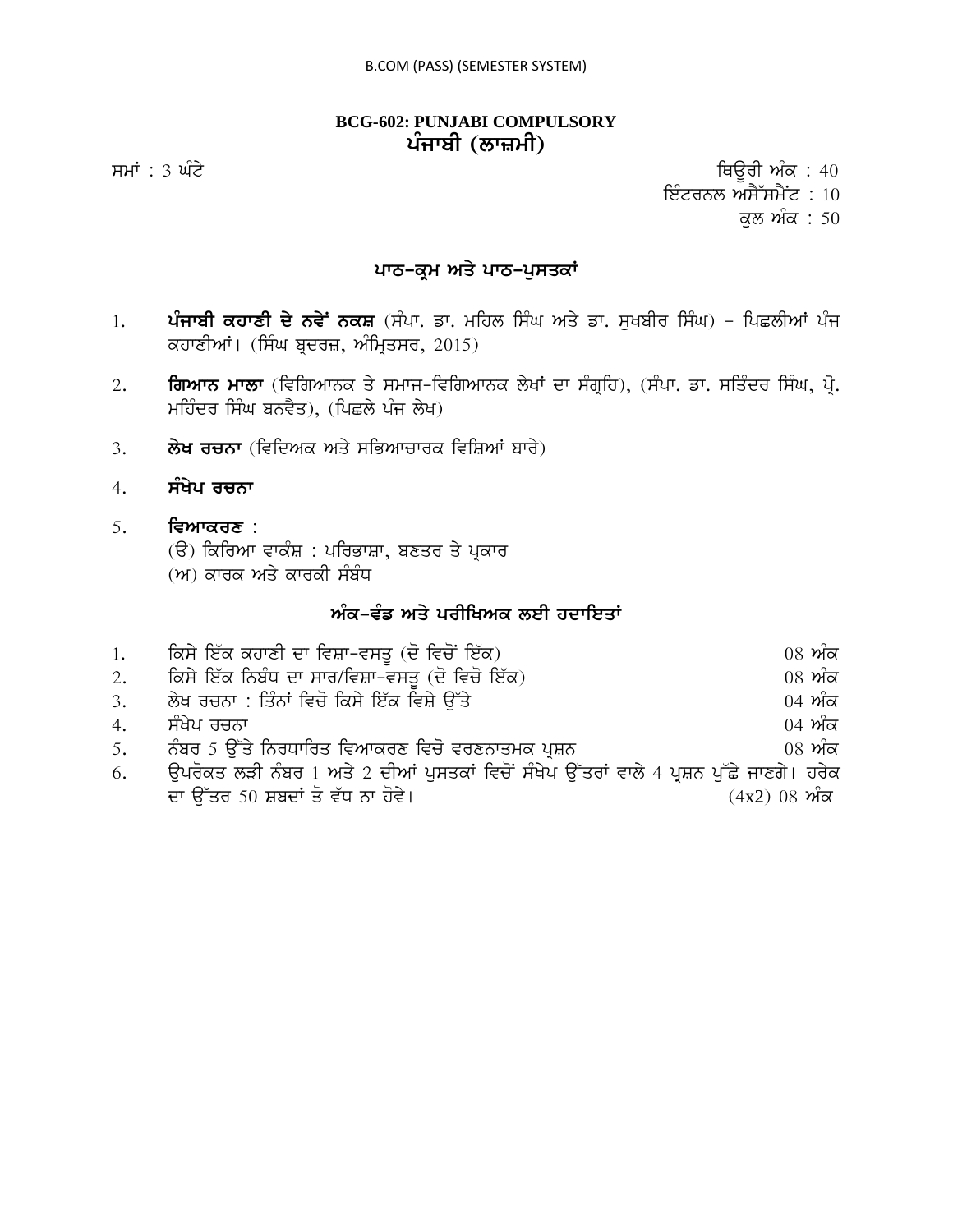# **BCG-602: BASIC PUNJABI**

# ਮੱਢਲੀ ਪੰਜਾਬੀ

(In Lieu of Compulsory Punjabi)

smW : 3 GMty iQaUrI AMk : 40

ਇੰਟਰਨਲ ਅਸੈੱਸਮੈਂਟ : 10

ਕਲ ਅੰਕ : 50

# *ਪਾਠ-ਕ੍ਰਮ ਅਤੇ ਪਾਠ-ਪੁਸਤਕਾਂ*

1. ਕਿਸੇ ਇੱਕ ਕਵੀ ਬਾਰੇ ਮੁੱਢਲੀ ਜਾਣਕਾਰੀ ਜਾਂ ਇਨ੍ਹਾਂ ਦੀਆਂ ਪ੍ਰਸਿੱਧ ਕਵਿਤਾਵਾਂ ਦੀ ਪ੍ਰਸੰਗ ਸਹਿਤ ਵਿਆਖਿਆ।

ਭਾਈ ਵੀਰ ਸਿੰਘ (ਡਾਲੀ ਨਾਲੋਂ ਤੋੜ ਨਾ ਸਾਨੂੰ, ਸਮਾਂ)

 $\vec{\mu}$ . ਮੋਹਨ ਸਿੰਘ (ਅੱਜ ਕੋਈ ਆਇਆ ਸਾਡੇ ਵਿਹੜੇ, ਮਾਂ) ਸਰਜੀਤ ਪਾਤਰ (ਦਿਲ ਹੀ ੳਦਾਸ ਹੈ) AMimRqw pRIqm (A`j AwKW vwirs Swh ƒ) **16 AMk**

# 2. ਹੇਠ ਲਿਖੀਆਂ ਕਹਾਣੀਆਂ ਵਿਚੋਂ ਕਿਸੇ ਇੱਕ ਦਾ ਵਿਸ਼ਾ-ਵਸਤੂ ਜਾਂ ਸਾਰ ਲਿਖੋ :

ਭਆ (ਨਾਨਕ ਸਿੰਘ) ਕਰਾਮਾਤ (ਕਰਤਾਰ ਸਿੰਘ ਦੁੱਗਲ) ਇੰਤਜ਼ਾਰ (ਅਜੀਤ ਕੌਰ) **ਹਨ ਤੋਂ ਕਰਨ ਦੀ ਸ਼ਹਿਰ ਦੀ ਸ਼ਹਿਰ ਅੰਕ** 10 **ਅੰਕ** 

# 3. ਇਤਿਹਾਸਕ/ਸਭਿਆਚਾਰਕ/ਰਾਜਨੀਤਿਕ/ਸਮਾਜਿਕ/ਤਤਕਾਲੀਨ ਵਿਸ਼ਿਆਂ ਉੱਪਰ ਲੇਖ। 14 ਅੰਕ

# ਅੰਕ ਵੰਡ ਤੇ ਪ੍ਰੀਖਿਅਕ ਲਈ ਹਦਾਇ**ਤਾਂ**

- <u>1. ਭਾਗ ਪਹਿਲਾ ਵਿਚ ਕਵੀ ਦੇ ਜੀਵਨ ਬਾਰੇ ਜਾਣਕਾਰੀ ਅਤੇ ਕਵਿਤਾ ਦੀ ਪਸੰਗ ਸਹਿਤ ਵਿਆਖਿਆ ਨਾਲ ਸੰਬੰਧਿਤ</u> ਚਾਰ ਪ੍ਰਸ਼ਨ ਪੁੱਛੇ ਜਾਣਗੇ। ਜਿਨ੍ਹਾਂ ਵਿਚੋਂ ਦੋ ਪ੍ਰਸ਼ਨਾਂ ਦਾ ਉੱਤਰ ਦੇਣਾ ਲਾਜ਼ਮੀ ਹੈ। 8+8=16 ਅੰਕ
- 2. ਭਾਗ ਦੂਜਾ ਵਿਚ ਕਿਸੇ ਇੱਕ ਕਹਾਣੀ ਦਾ ਵਿਸ਼ਾ-ਵਸਤੂ/ਸਾਰ ਦਿੱਤਾ ਜਾਵੇਗਾ। 10 ਅੰਕ
- 3. ਇਤਿਹਾਸਕ, ਸਭਿਆਚਾਰਕ, ਰਾਜਨੀਤਿਕ, ਸਮਾਜਿਕ, ਤਤਕਾਲੀਨ ਵਿਸ਼ਿਆਂ ਨਾਲ ਸੰਬੰਧਿਤ ਤਿੰਨ ਸਿਰਲੇਖ ਦਿੱਤੇ jwxgy[ ijnHw ivcoN ie`k ivSy nwl sMbMiDq lyK ilKxw hovygw[ 14 AMk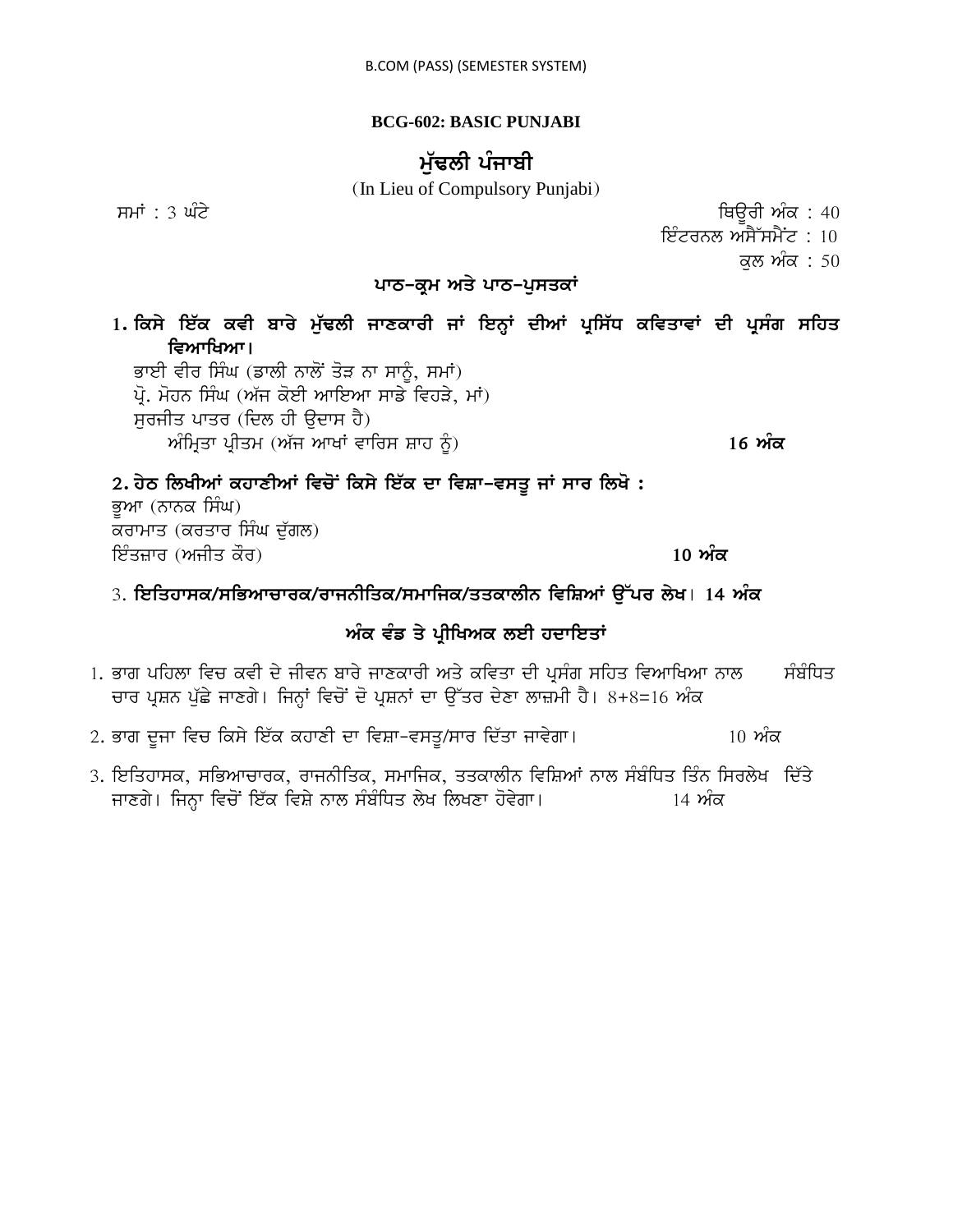# **BCG-603: AUDITING**

**Time: 3 Hours Max. Marks: 50 Theory: 40 Internal Assessment: 10**

#### **Note: The question paper covering the entire course shall be divided into three sections.**

**Section–A**: It will have question No.1 consisting of 10 very short answer questions from the entire syllabus with answer to each question up to five lines in length. Students will attempt 8 questions. Each question will carry one mark; the total weightage being 8 marks.

**Section–B**: It will consist of essay type/numerical questions up to five pages (essay type) in length. Four questions numbering 2, 3, 4 and 5 will be set by the examiner from Part-I of the syllabus. The candidates will be required to attempt any two questions. Each question will carry 8 marks. The total weightage of this section shall be 16 marks.

**Section–C**: It will consist of essay type/numerical questions with answer to each question up to five pages (essay type) in length. Four questions numbering 6, 7, 8 and 9 will be set by the examiner from Part-II of the syllabus. The candidates will be required to attempt any two questions. Each question will carry 8 marks. The total weightage of the section shall be 16 marks.

# **Part-I**

**Introduction:** Meaning, Objects, Basic Principles, Auditing and Assurance Standards and Techniques. Classification of Audit - Audit planning - qualities of auditor – advantages and limitations of audit.

**Internal Control, Internal Check and Internal Audit**: – Introduction, Necessity, Definitions - Internal Check: Definitions, Difference between Internal Check and Internal Control, Fundamental Principles of Internal Check – Difference between Internal check and Internal audit.

# **Part-II**

**Audit Procedure:** Vouching – definition – features – examining vouchers - Vouching of Cash book – Vouching of trading transactions - Verification and Valuation of Assets & Liabilities: Meaning, definition and objects – Vouching vs. Verification – Verification – Valuation of different asset and liabilities.

**Audit of Limited Companies**: Company Auditor - Qualifications and disqualifications – Appointment- Removal, Remuneration, Rights, Duties and Liabilities - Audit Committee - Auditor"s Report - Contents and Types - Auditor"s certificates

**Special Areas of Audit**: Tax audit and Management audit - Recent Trends in Auditing.

**Suggested Readings:**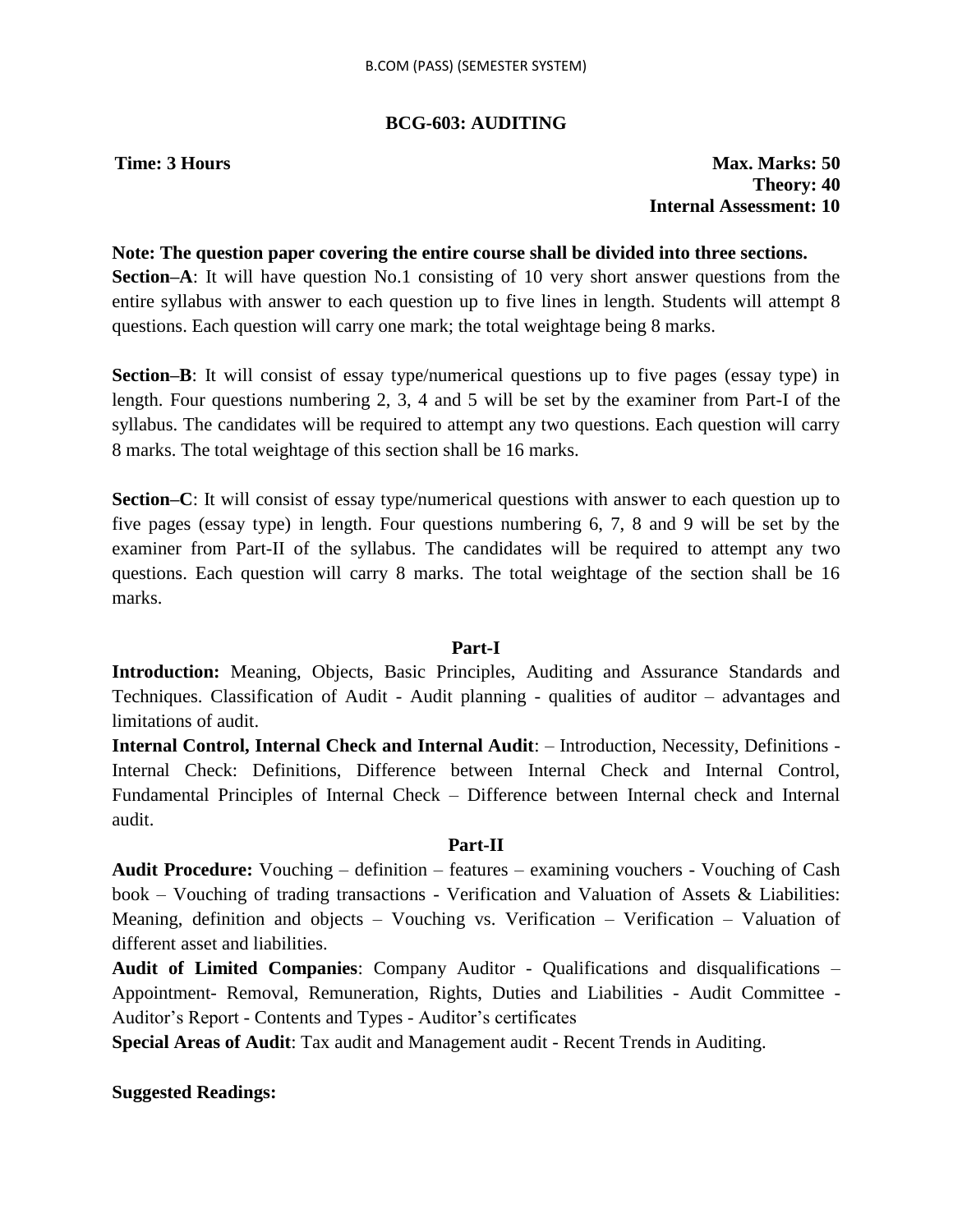1. Jha, A., "*A Student"s Guide to Auditing",* 2012, Taxmann Publications Pvt Ltd., New Delhi. 2. Tandon, B. N., Sudharsanam, S. and Sundharabahu, S., "*A Handbook of Practical Auditing",*  2010, S. Chand and Co. Ltd., New Delhi.

3. Dinkar, P., "*Principles and Practice of Auditing",* 2004, Sultan Chand and Sons, New Delhi.

4. Institute of Chartered Accountants of India: ""*Auditing and Assurance Standards*"", ICAI, New Delhi.

5. Gupta, K., and Arora, A., "*Fundamentals of Auditing,*" 2008, Tata Mc-Graw Hill Publishing Co. Ltd., New Delhi.

6. Ghatalia, S.V.: "*Practical Auditing,*" 2005, Allied Publishers Private Ltd., New Delhi.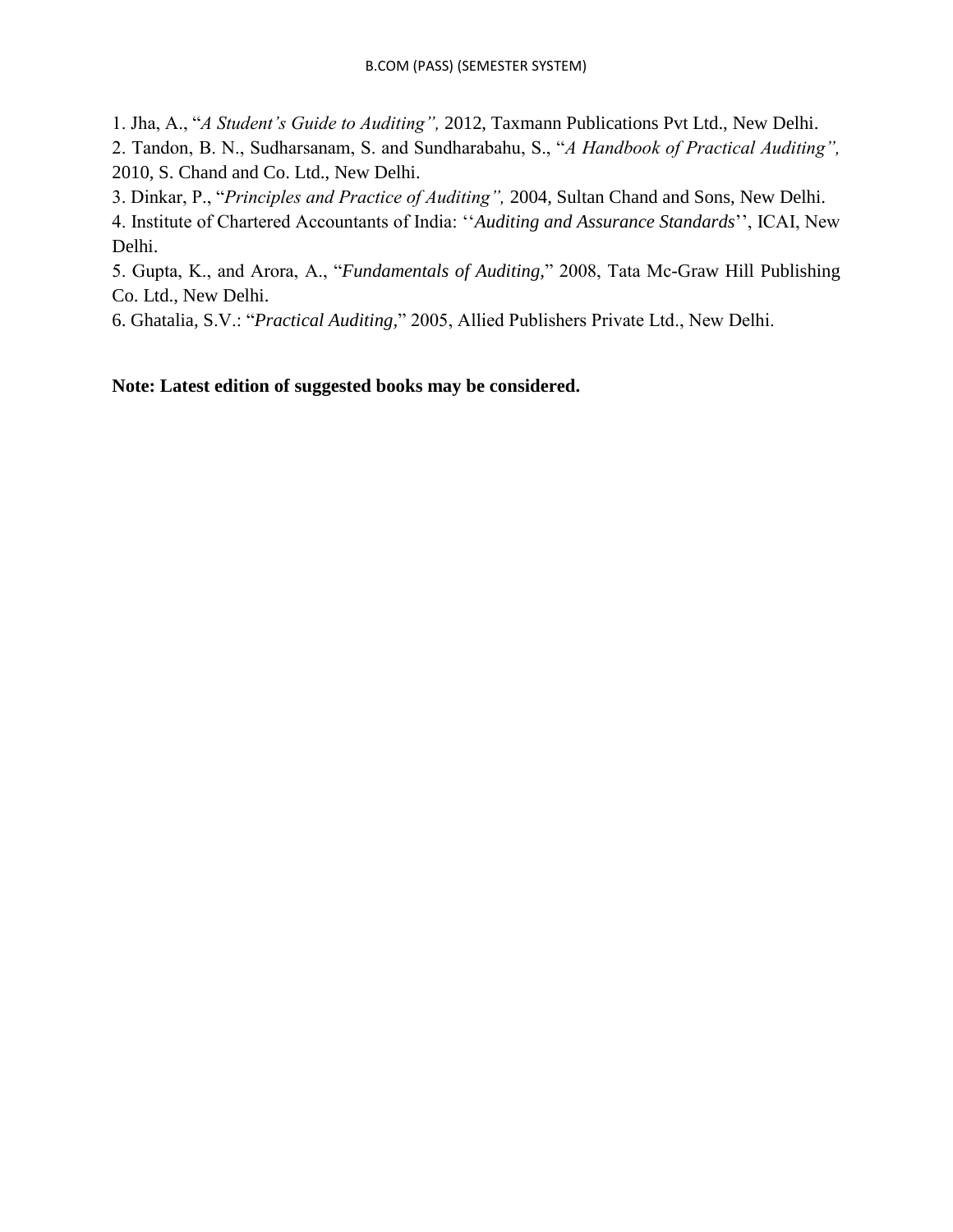## **BCG-604: DIRECT TAX LAWS**

**Time: 3 Hours Max. Marks: 50 Theory: 40 Internal Assessment: 10**

#### **Note: The question paper covering the entire course shall be divided into three sections.**

**Section–A**: It will have question No.1 consisting of 10 very short answer questions from the entire syllabus with answer to each question up to five lines in length. Students will attempt 8 questions. Each question will carry one mark; the total weightage being 8 marks.

**Section–B**: It will consist of essay type/numerical questions up to five pages (essay type) in length. Four questions numbering 2, 3, 4 and 5 will be set by the examiner from Part-I of the syllabus. The candidates will be required to attempt any two questions. Each question will carry 8 marks. The total weightage of this section shall be 16 marks.

**Section–C**: It will consist of essay type/numerical questions with answer to each question up to five pages (essay type) in length. Four questions numbering 6, 7, 8 and 9 will be set by the examiner from Part-II of the syllabus. The candidates will be required to attempt any two questions. Each question will carry 8 marks. The total weightage of the section shall be 16 marks.

#### **Part-I**

**Income Tax Act 1961:** Basic Introduction, Brief history of Income Tax in India, Scope of the Act, Meaning of Income Tax; Concept of Income Tax; Assessment year, Previous year; Assessee; Person; Agricultural Income with examples; Residential status and Tax Liability. Income Tax Act 1961: Heads of Income Computation of Income from Salary inclusive of salary components Allowances; perquisites; profit in lieu of salary and deductions, Income from House Property or allowable deductions, profits and gains from Business and Profession

#### **Part-II**

**Short term and long term capital gains;** income from other sources; computation of Gross Total Income and Total Income and the tax liability of an individual Assessee; deductions from the Gross Total Income of individuals. Tax Deduction at Source

#### **Suggested Readings:**

1.Singhania, V.K., "*Direct Taxes*", 2013, Taxmann Publications, New Delhi.

2.Lal,B.B. and Vashisht, N., "*Direct Taxes*", 2012, Pearson Education, New Delhi.

3.Gaur, V.P. and Narang,D.B., "Income Tax Law and Practice", 2013, Kalyani Publications, New Delhi.

4.Chandra, M., Goyal, S.P. and Shukla, D.C., "Income Tax Law and Practice", Pragati Prakashan, New Delhi.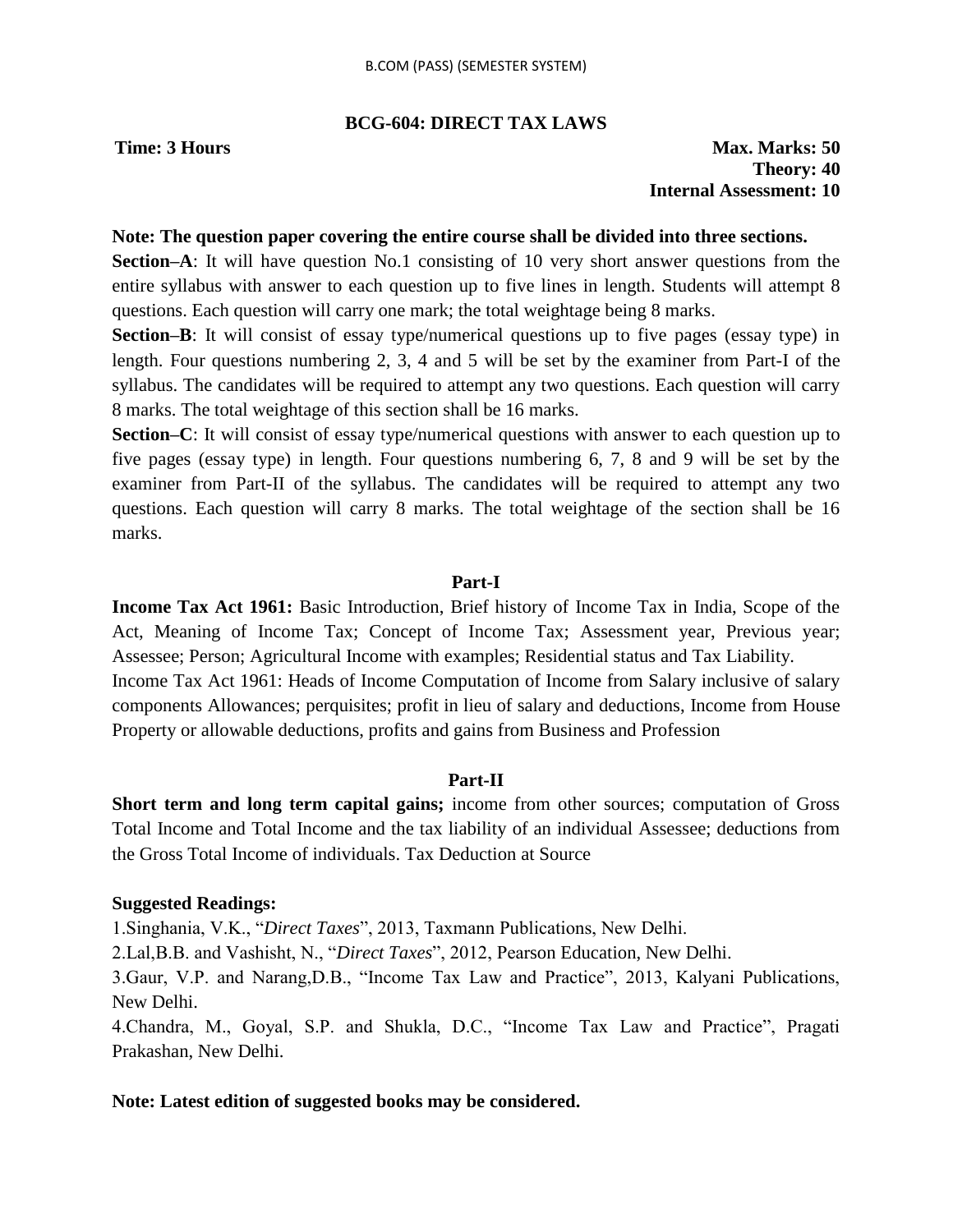# **BCG-605: CORPORATE GOVERNANCE**

**Time: 3 Hours Max. Marks: 50 Theory: 40 Internal Assessment: 10**

### **Note: The question paper covering the entire course shall be divided into three sections.**

**Section–A**: It will have question No.1 consisting of 10 very short answer questions from the entire syllabus with answer to each question up to five lines in length. Students will attempt 8 questions. Each question will carry one mark; the total weightage being 8 marks.

**Section–B**: It will consist of essay type/numerical questions up to five pages (essay type) in length. Four questions numbering 2, 3, 4 and 5 will be set by the examiner from Part-I of the syllabus. The candidates will be required to attempt any two questions. Each question will carry 8 marks. The total weightage of this section shall be 16 marks.

**Section–C**: It will consist of essay type/numerical questions with answer to each question up to five pages (essay type) in length. Four questions numbering 6, 7, 8 and 9 will be set by the examiner from Part-II of the syllabus. The candidates will be required to attempt any two questions. Each question will carry 8 marks. The total weightage of the section shall be 16 marks.

# **Part-I**

**Ethics in Business:** Concept of Business Ethics. Corporate Code of Ethics: Environment, Accountability, Responsibility, Leadership, Diversity, Discrimination.

**Principles of Business Ethics,** Characteristics of Ethical Organisation, Theories of Business Ethics, Globalization and Business Ethics, Stakeholder"s Protection, Corporate Governance and Business Ethics.

**Corporate Governance:** Conceptual framework of Corporate Governance, Insider Trading, Rating Agencies, Whistle Blowing, Corporate Governance Reforms, Initiatives in India including clause 49.

**Major Corporate Scandals:** Junk Bond Scam (USA), Enron (USA), WorldCom (USA), Tyco (USA), Andersen Worldwide (USA), Kirch Media (Germany), Vivendi (France), Parmalat (Italy) and Satyam Computer Services Ltd (India),

# **Part-II**

Common Governance Problems Noticed in various Corporate Failures, Is Corporate Governance always the Cause for Corporate Failures?

**Codes & Standards on Corporate Governance**: Sir Adrian Cadbury Committee (UK), 1992, Calpers Global Corporate Governance Principles (USA), 1996, Hampel Committee on Corporate Governance (UK), 1997, Combined Code of Best Practices (London Stock Exchange), 1998, OECD Principles of Corporate Governance, 1999, CACG Guidelines/Principles for Corporate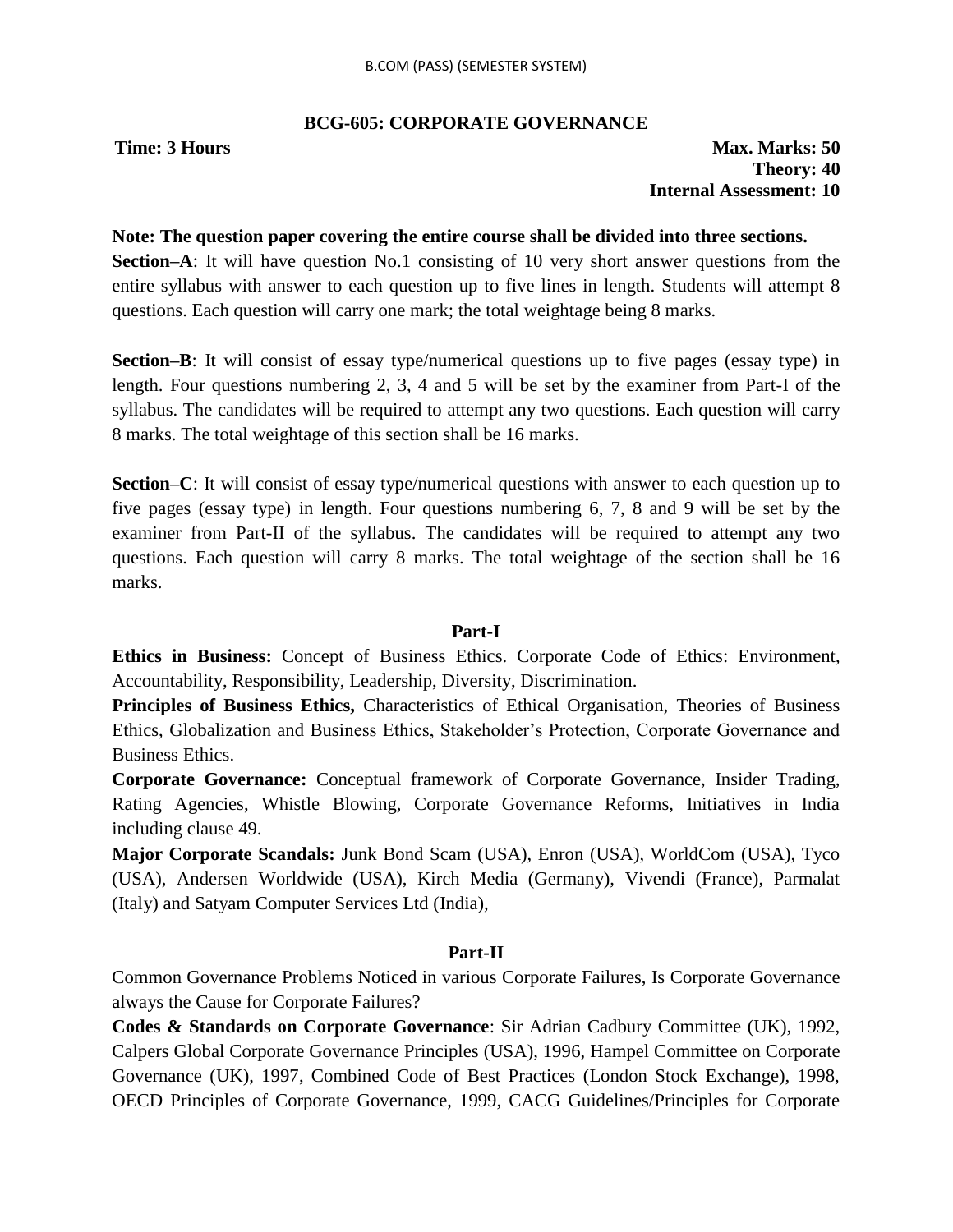Governance in Commonwealth, 1999, Euro shareholders Corporate Governance Guidelines, 2000, Principles of Good Governance and Code of Best Practice (UK), 2000, Sarbanes-Oxley (SOX) Act, 2002 (USA), Smith Report, 2003 (UK)

# **Suggested Readings:**

1. Murthy, K. V. Bhanu and Krishna,U., "*Politics Ethics and Social Responsibilities of Business",* 2009, Pearson Education, New Delhi.

2. Sharma, J. P., "*Corporate Governance, Business Ethics & CSR"*, 2011, Ane Books Pvt. Ltd., New Delhi.

3. Mallin,C., "*Corporate Governance"* (Indian Edition), 2012, Oxford University Press, New Delhi.

*4.* Tricker, B., "*Corporate Governance-Principles, Policies, and Practice",* (Indian Edition), 2012, Oxford University Press, New Delhi.

5. Crane, A. and Matten, D., "*Business Ethic"* (Indian Edition), 2003, Oxford University Press, New Delhi.

6. Albuquerque, D., "*Business Ethics, Principles and Practices",* (Indian Edition), 2010, Oxford University Press, New Delhi.

7. Blowfield, M. and Murray, A., "*Corporate Responsibility-A Critical Introduction",* 2008, Oxford University Press.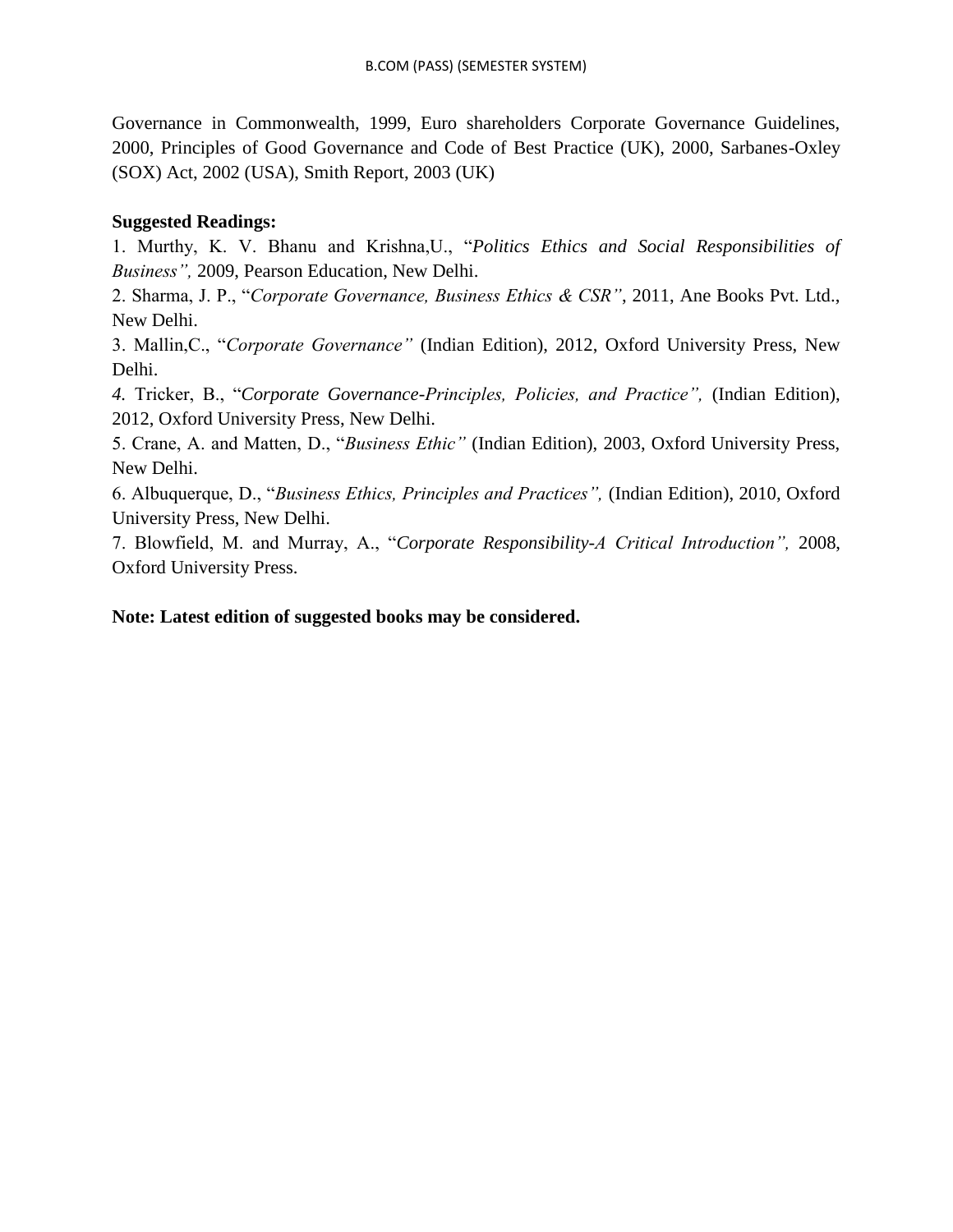# **GROUP I– (ACCOUNTING & FINANCE) BCG-611**: **PORTFOLIO MANAGEMENT**

**Time: 3 Hours Max. Marks: 50 Theory: 40 Internal Assessment: 10**

### **Note: The question paper covering the entire course shall be divided into three sections.**

**Section–A**: It will have question No.1 consisting of 10 very short answer questions from the entire syllabus with answer to each question up to five lines in length. Students will attempt 8 questions. Each question will carry one mark; the total weightage being 8 marks.

**Section–B**: It will consist of essay type/numerical questions up to five pages (essay type) in length. Four questions numbering 2, 3, 4 and 5 will be set by the examiner from Part-I of the syllabus. The candidates will be required to attempt any two questions. Each question will carry 8 marks. The total weightage of this section shall be 16 marks.

**Section–C**: It will consist of essay type/numerical questions with answer to each question up to five pages (essay type) in length. Four questions numbering 6, 7, 8 and 9 will be set by the examiner from Part-II of the syllabus. The candidates will be required to attempt any two questions. Each question will carry 8 marks. The total weightage of the section shall be 16 marks.

#### **Part – I**

**Portfolio Theory:** Merits of Diversification: Diversification and Portfolio Risk, Portfolio Return and Risk, Calculation of Portfolio Risk, Optimal Portfolio.

**Portfolio Selection:** Concept of Portfolio Selection, Optimal Portfolio, Objectives, Risk and Investor Preferences, Investment Constraints, Cut-off Rate and New Securities, Efficient Frontier and Portfolio Selection

**Portfolio Revision:** Meaning, Need, Techniques of Portfolio Revision, Formula Plans, Rules Regarding Formula Plans, Constant Rupee Value Plan, Constant Ratio Plan, Variable Ratio Plan, Modifications, Rupee Averaging Technique.

#### **Part – II**

**Introduction to Investment Management:** Concept and objectives of investment, Difference between Investment and Speculation, Investment and Gambling, Meaning of Investment Management, Investment Management Process, Investment Alternatives, Features of Investment Avenues, Types of Management Strategies, Approaches to Investment

**Economic and Industry Analysis:** Macro-Economic Analysis, Forecasting, Industry Analysis, Sensitivity of Business Cycle, Industry Life Cycle Analysis, Porter Model of Assessment of Profit Potential of Industries

# **Suggested Readings:-**

1. Lofthouse, Stephen, "*Investment Management"*, 1999, John Wiley & Sons Publications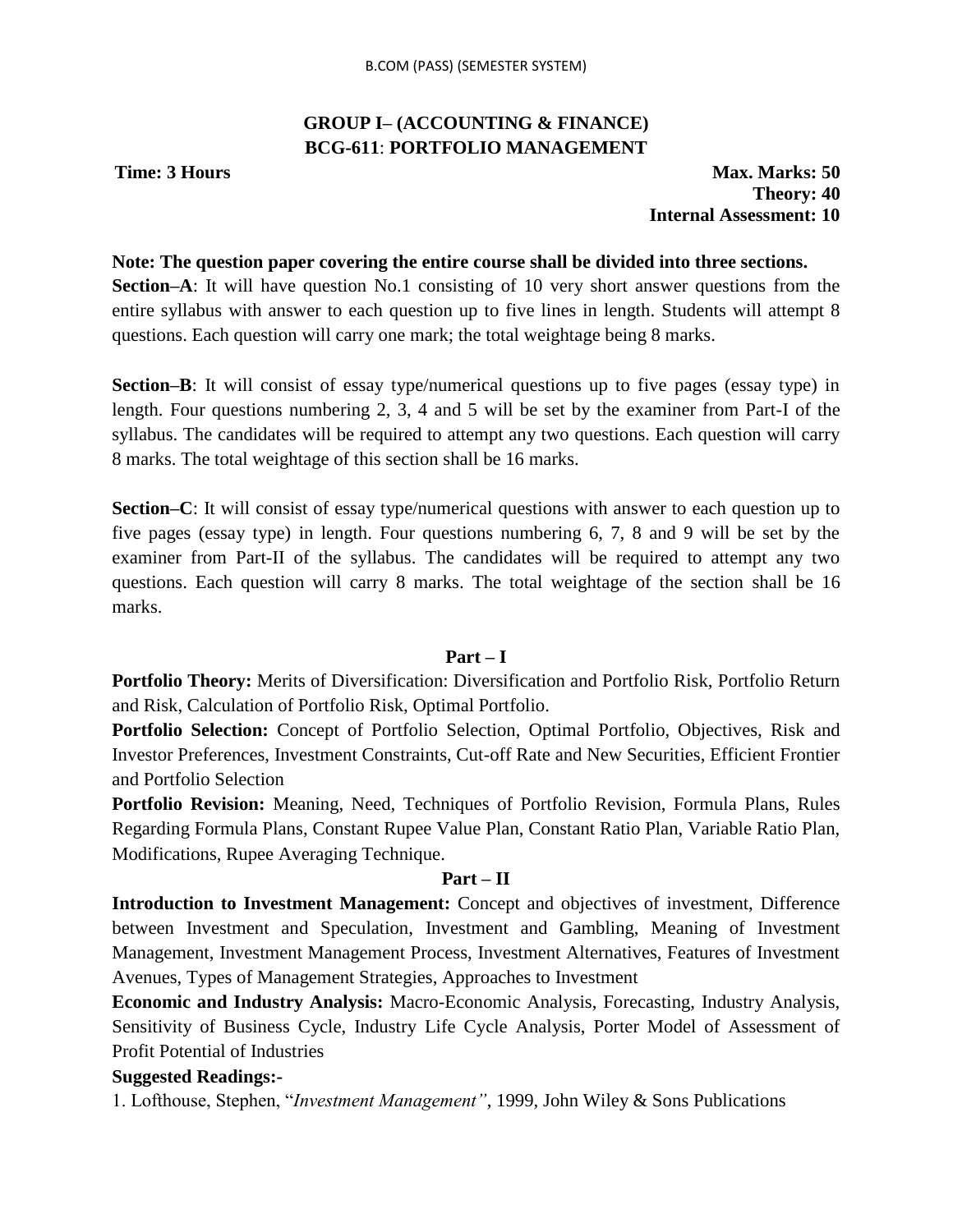2. Fabozzi, Frank J, " *Investment Management*," 2009, Prentice Hall Publications

3. Fredrick Amling, "*Investment- An Introduction to Analysis and Management*," Prentice Hall Pub.

4. Chandra, P, "*Investment Analysis and Portfolio Management"*,2003, Tata Mcgraw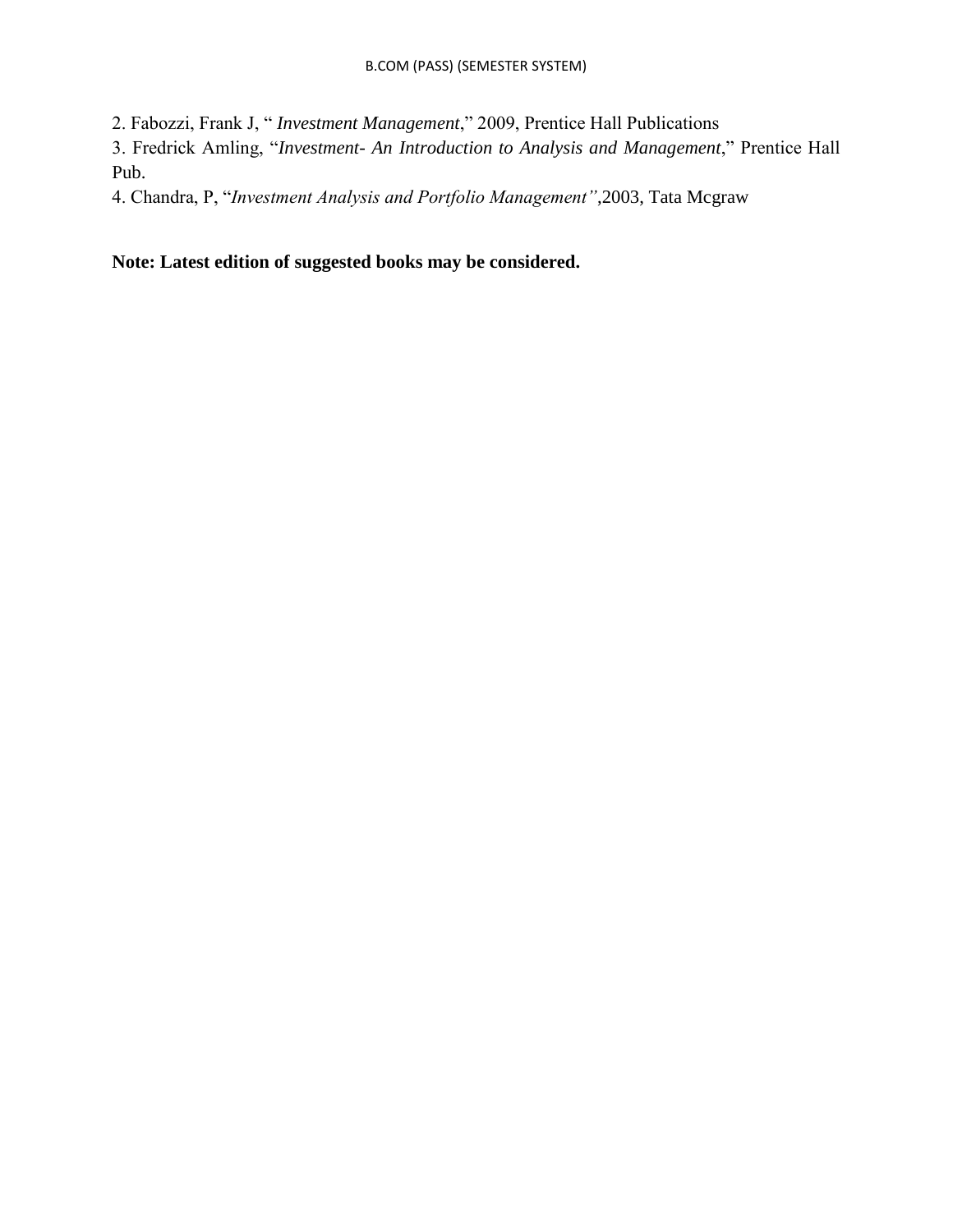# **GROUP I– (ACCOUNTING & FINANCE) BCG-612: FINANCIAL SERVICES**

**Time: 3 Hours Max. Marks: 50 Theory: 40 Internal Assessment: 10**

### **Note: The question paper covering the entire course shall be divided into three sections.**

**Section–A**: It will have question No.1 consisting of 10 very short answer questions from the entire syllabus with answer to each question up to five lines in length. Students will attempt 8 questions. Each question will carry one mark; the total weightage being 8 marks.

**Section–B**: It will consist of essay type/numerical questions up to five pages (essay type) in length. Four questions numbering 2, 3, 4 and 5 will be set by the examiner from Part-I of the syllabus. The candidates will be required to attempt any two questions. Each question will carry 8 marks. The total weightage of this section shall be 16 marks.

**Section–C**: It will consist of essay type/numerical questions with answer to each question up to five pages (essay type) in length. Four questions numbering 6, 7, 8 and 9 will be set by the examiner from Part-II of the syllabus. The candidates will be required to attempt any two questions. Each question will carry 8 marks. The total weightage of the section shall be 16 marks.

# **Part – I**

**Financial services** – meaning - features – importance – contribution of financial services in promoting industry – service sector

**Merchant banking** – meaning, origin and growth of merchant banking in India. Scope of merchant banking services – merchant bankers and management of public issues – merchant banking practices in India. Weakness in the functioning of merchant bankers in India.

**Mutual funds**: Concept of mutual funds. Growth of mutual funds in India. Mutual fund schemes – money market mutual funds – private sector mutual funds – functioning of mutual funds in India.

# **Part – II**

**Lease financing**: Meaning – types of leasing – factors influencing lease – performance of leasing industry in India – RBI guidelines for hire-purchase – problems of hire-purchasing companies in India.

A. **Factoring**: Concept of factoring – why factoring – types of factoring – factoring mechanism – securitization of debt – concept and mechanism

B. **Retail banking services** – personal loan – home loons – car loans – consumer loans – educational loans- concept of plastic money - credit cards - debit card – (meaning – features – types – merits and de merits of each services are covered)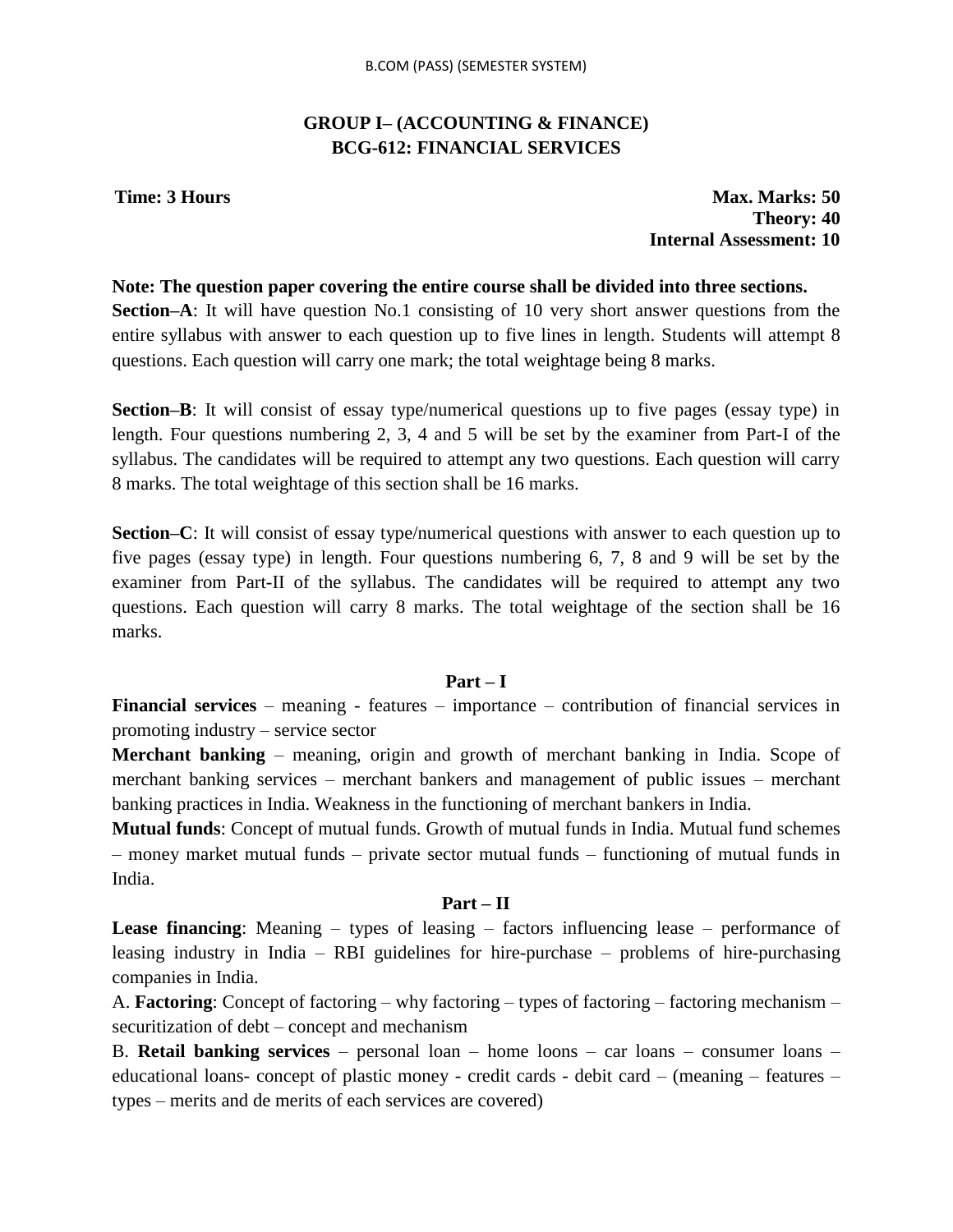C. **Venture Capital:** Concept of venture capital fund – characteristics – growth of venture capital funds in India.

# **Suggested Readings:**

1. Avadhani*, "Financial Services and Market"*, 1999, Himalaya Publishing House.

- 2. Bhole, "Indian *Financial System"*, 2009, Himalaya Publishing House.
- 3. Chandra, P, "Security *Analysis and Portfolio Management"*, 2011, Tata McGraw Hill.
- 4. Desai, Vasanth, "The *Indian Financial System", 1999*, Himalaya Publishing House
- 5. Varshney, PN & Mittal DK, "Indian *Financial System"*, 2000, Sulthan Chand & Sons.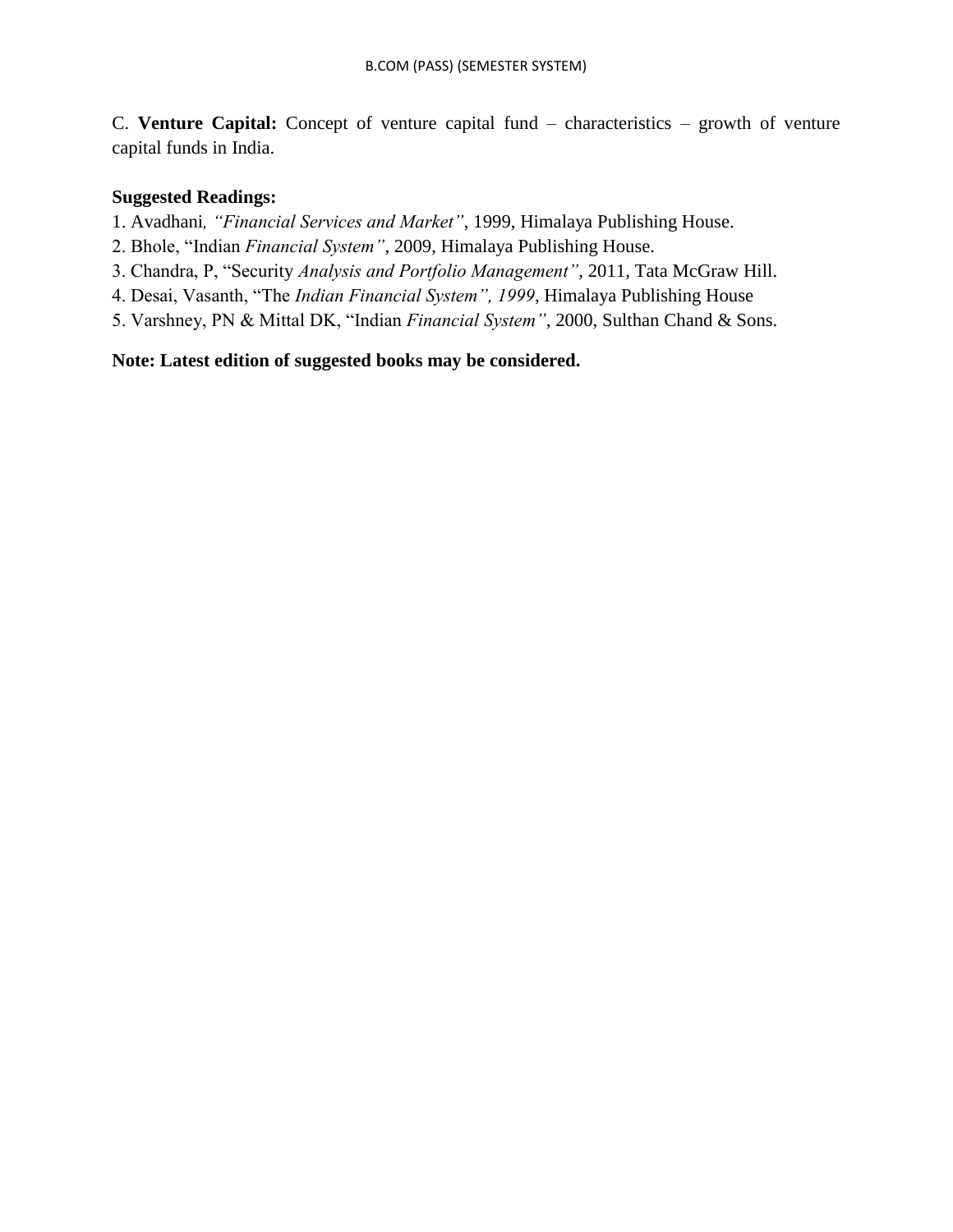# **GROUP–II: BANKING AND INSURANCE BCG– 621: FOREIGN EXCHANGE MANAGEMENT**

**Time: 3 Hours Max. Marks: 50 Theory: 40 Internal Assessment: 10**

#### **Note: The question paper covering the entire course shall be divided into three sections.**

**Section–A**: It will have question No.1 consisting of 10 very short answer questions from the entire syllabus with answer to each question up to five lines in length. Students will attempt 8 questions. Each question will carry one mark; the total weightage being 8 marks.

**Section–B**: It will consist of essay type/numerical questions up to five pages (essay type) in length. Four questions numbering 2, 3, 4 and 5 will be set by the examiner from Part-I of the syllabus. The candidates will be required to attempt any two questions. Each question will carry 8 marks. The total weightage of this section shall be 16 marks.

**Section–C**: It will consist of essay type/numerical questions with answer to each question up to five pages (essay type) in length. Four questions numbering 6, 7, 8 and 9 will be set by the examiner from Part-II of the syllabus. The candidates will be required to attempt any two questions. Each question will carry 8 marks. The total weightage of the section shall be 16 marks.

# **PART – I**

**The main theories** which seek to explain exchange rate behaviour. Forecasting exchange rate movements. Different exchange rate arrangements and government intervention.

**Financial Fragility and Systemic Risk** The main causes of financial. fragility and systemic risk. Financial sector adjustments in response to financial booms and busts since1980.

**Introduction to Futures** – an overview of financial futures markets, including the types of contracts available – futures terminology and concepts, and futures pricing and behavior – cost of carrying and expectations approach – Uses of futures for hedging, arbitrage and speculation.

# **PART – II**

**Swaps Development of the swaps market** – Characteristics and uses of swap products, interest rate and currency swaps – Legal and regulatory issues.

**Exchange rate Risk and Political Risk Identification** of the different types of exchange rate risk; transaction exposure, translation exposure and economic exposure, together with an analysis of political risk. Managing Foreign Exchange Rate Risk Strategies for managing foreign exchange rate risk and the instruments available; currency forwards, futures, options and swaps – Short–term Interest Rate Risk Management.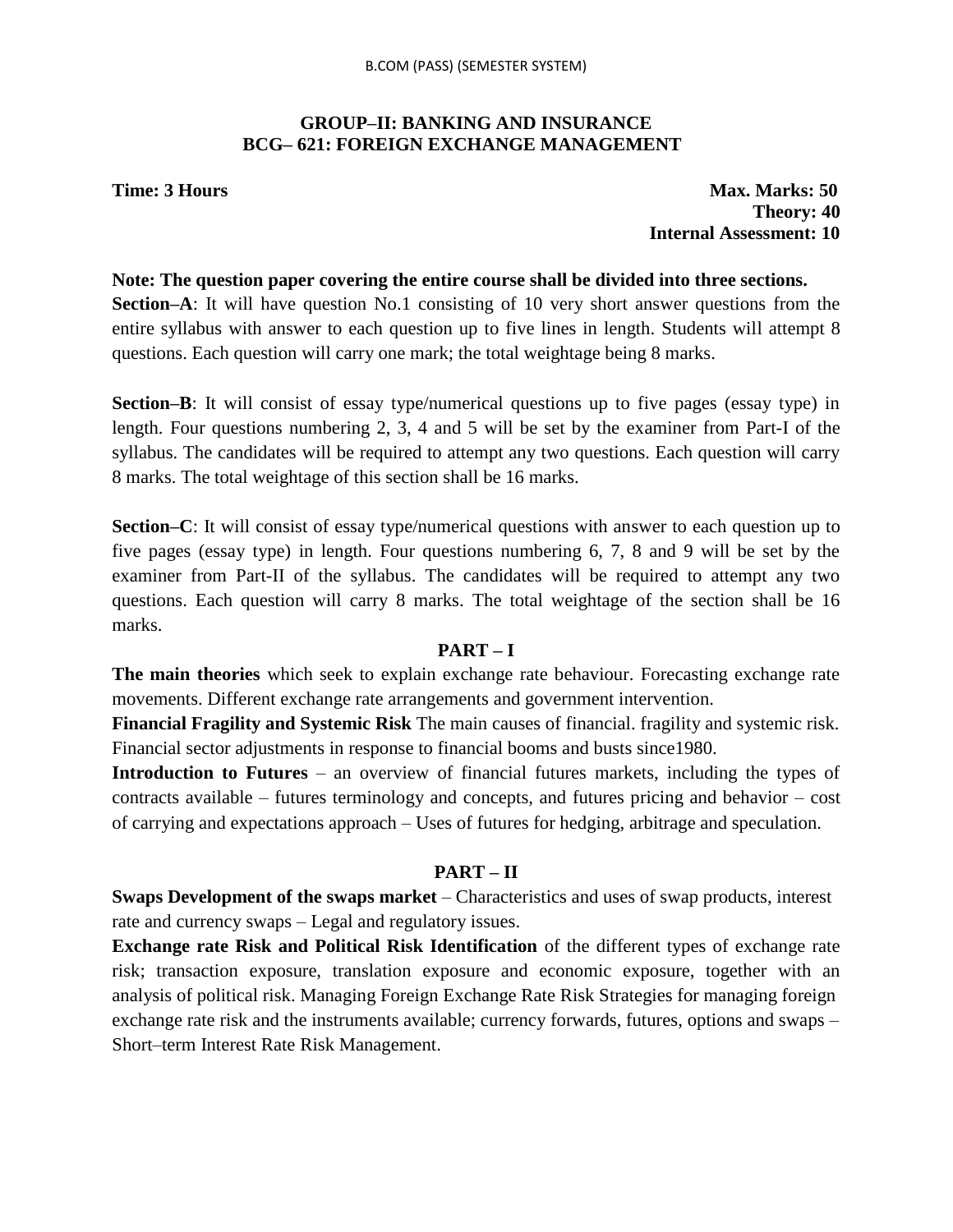# **Suggested Readings:**

1. Luc Soenen: "*Foreign Exchange Management*", 1999, McGraw–Hill Primis Custom Publishing.

2. Loosigian, Allan: "*Foreign Exchange Futures: A Guide to International Currency",* 2009,Scholarly Books,USA

3. Klopfenstein, Gary: "*Strategic Trading in the Foreign Exchange Markets: Insights from Foreign Exchange Traders Worldwide***"**, 1993, AMACOM.

4. Fatemi, Khosrow**: "***Foreign Exchange Issues, Capital Markets and International Banking in the 1990's*", 2012, Taylor & Francis Publishers.

5. Walton, L E: "*Foreign Trade and Foreign Exchange*", Macdonald & Evans. London.

6. Daigler, R.T: "*Managing Risk With Financial futures*", 2000, Ashgate Publishing Limited

7. C.Jeevanandam: "*Foreign Exchange, Concepts, Practices & Control*", 2012 Sultan Chand & Sons.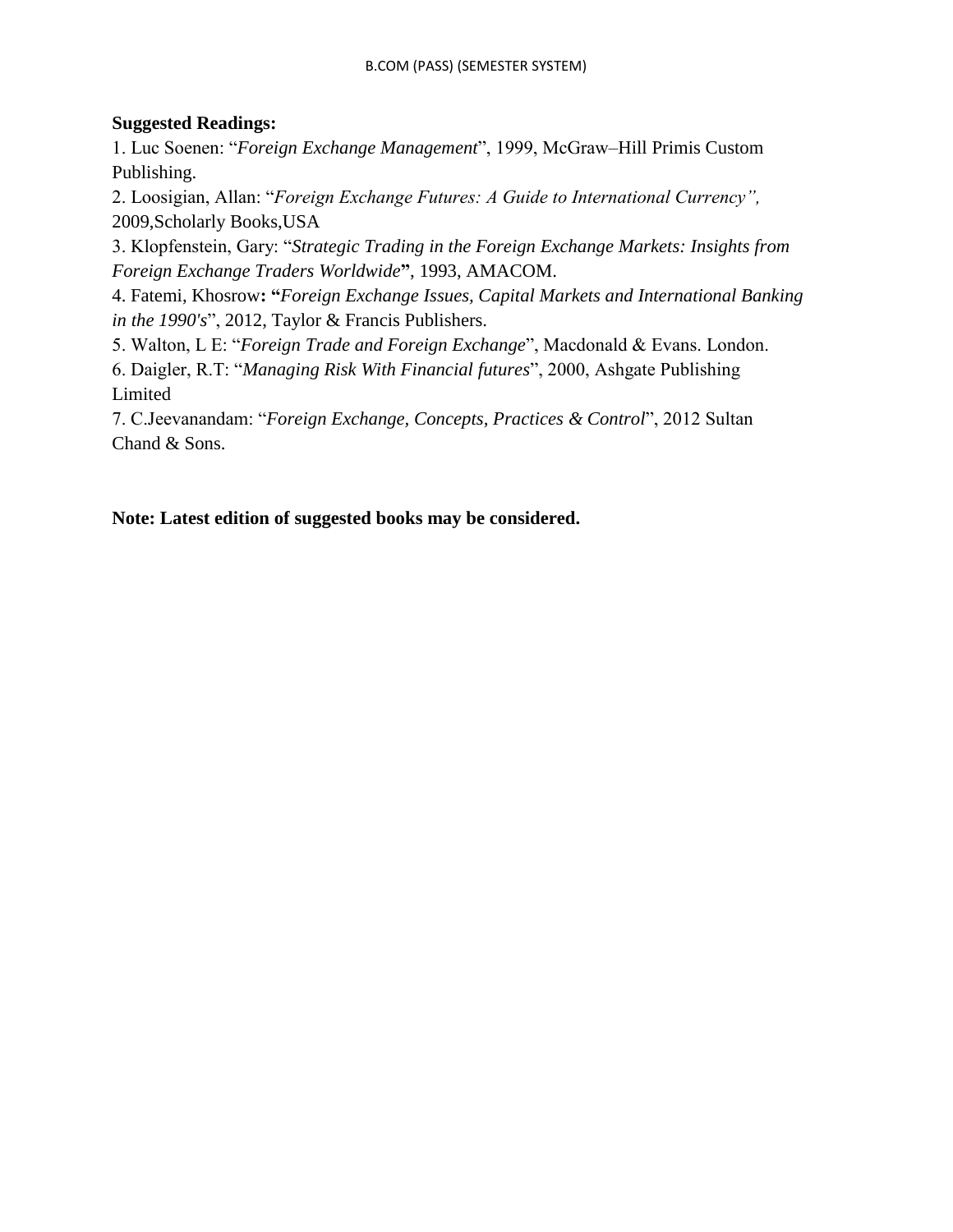# **GROUP–II: BANKING AND INSURANCE BCG–622: RISK MANAGEMENT AND INSURANCE**

**Time: 3 Hours Max. Marks: 50 Theory: 40 Internal Assessment: 10**

#### **Note: The question paper covering the entire course shall be divided into three sections.**

**Section–A**: It will have question No.1 consisting of 10 very short answer questions from the entire syllabus with answer to each question up to five lines in length. Students will attempt 8 questions. Each question will carry one mark; the total weightage being 8 marks.

**Section–B**: It will consist of essay type/numerical questions up to five pages (essay type) in length. Four questions numbering 2, 3, 4 and 5 will be set by the examiner from Part-I of the syllabus. The candidates will be required to attempt any two questions. Each question will carry 8 marks. The total weightage of this section shall be 16 marks.

**Section–C**: It will consist of essay type/numerical questions with answer to each question up to five pages (essay type) in length. Four questions numbering 6, 7, 8 and 9 will be set by the examiner from Part-II of the syllabus. The candidates will be required to attempt any two questions. Each question will carry 8 marks. The total weightage of the section shall be 16 marks.

#### **PART – I**

**Risk and Risk Management Process** – Concept of Risk – Risk vs. Uncertainty – Types of Risks – Risk Identification – Evaluation – Risk Management Objectives – Selecting and Implementing Risk Management Techniques.

**Commercial Risk Management Applications** – Property – Liability–Commercial Property Insurance Different Policies and Contracts – Business Liability and Risk Management Insurance –Workers' Compensation and Risk Financing.

**Personal Risk Management Applications** – Property – Liability–Risk Management for Auto Owners – risk management for homeowners.

#### **PART – II**

**Risk Management Applications–loss of Life–Loss of Health** – Retirement Planning and Annuities – Employee Benefits – Financial and Estate Planning.

**Risk management environment** – industry – functions and organisation of insurers – Government regulation of insurance sector  $-$  IRA  $-$  Privatisation of insurance business in India  $-$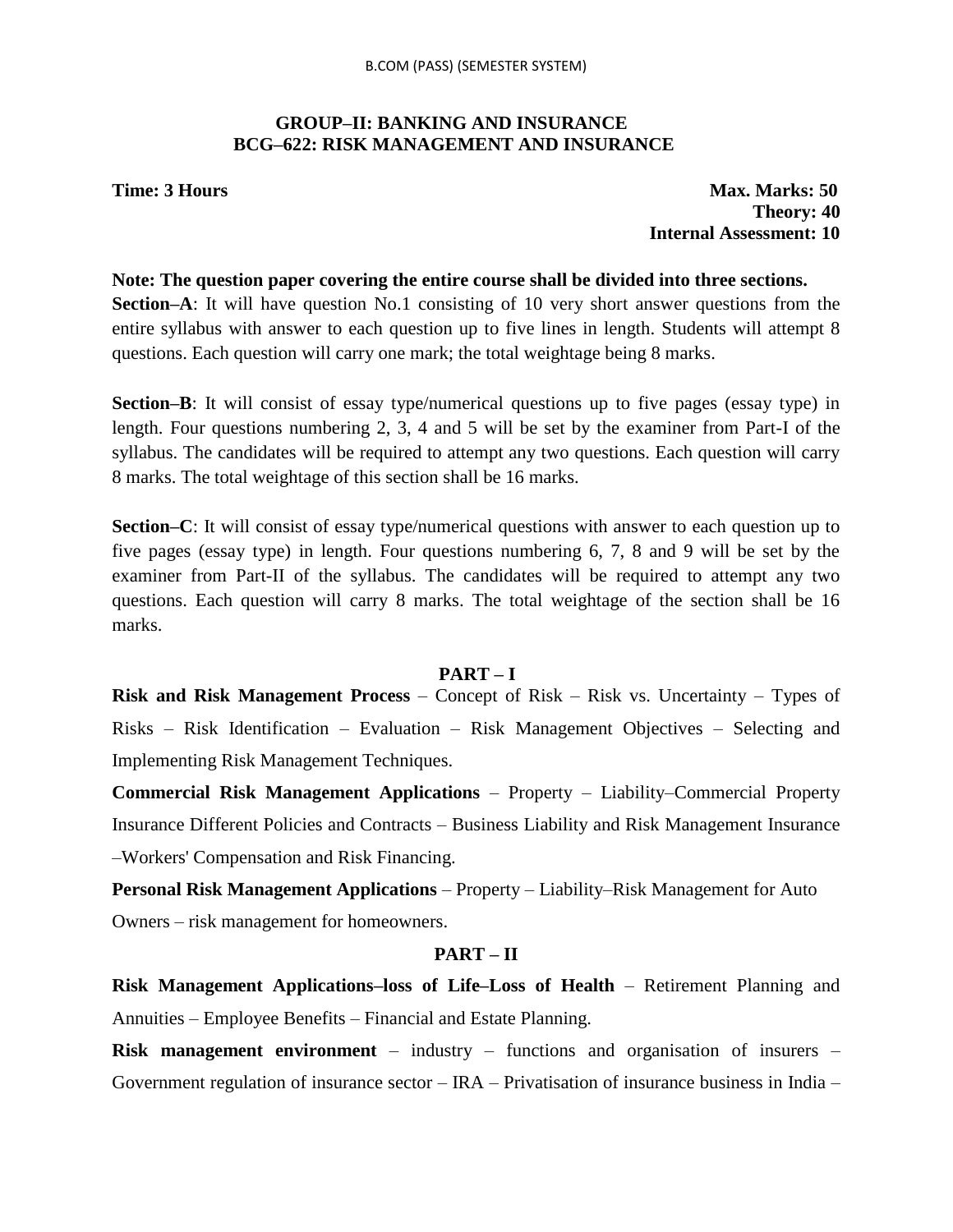changes in Insurance Act – Insurance intermediaries – insurance products pricing – claim valuation –Foreign insurers in India.

### **Suggested Readings:**

- 1. Rejda, George E: "*Principles of Risk Management and Insurance*", 2011, Pearson Education.
- 2. McNamara: **"***Principles of Risk Management and Insurance*", 2007, Addison–Wesley
- 3. Dorfman**: "***Introduction to Risk Management and Insurance*",2012, Prentice Hall.
- 4. Williams and Heins, "*Risk Management and Insurance*", 1998, McGraw Hill Pub.
- 5. Gupta, PK, "*Insurance and Risk Management"*, 2009, Himalaya Publishing.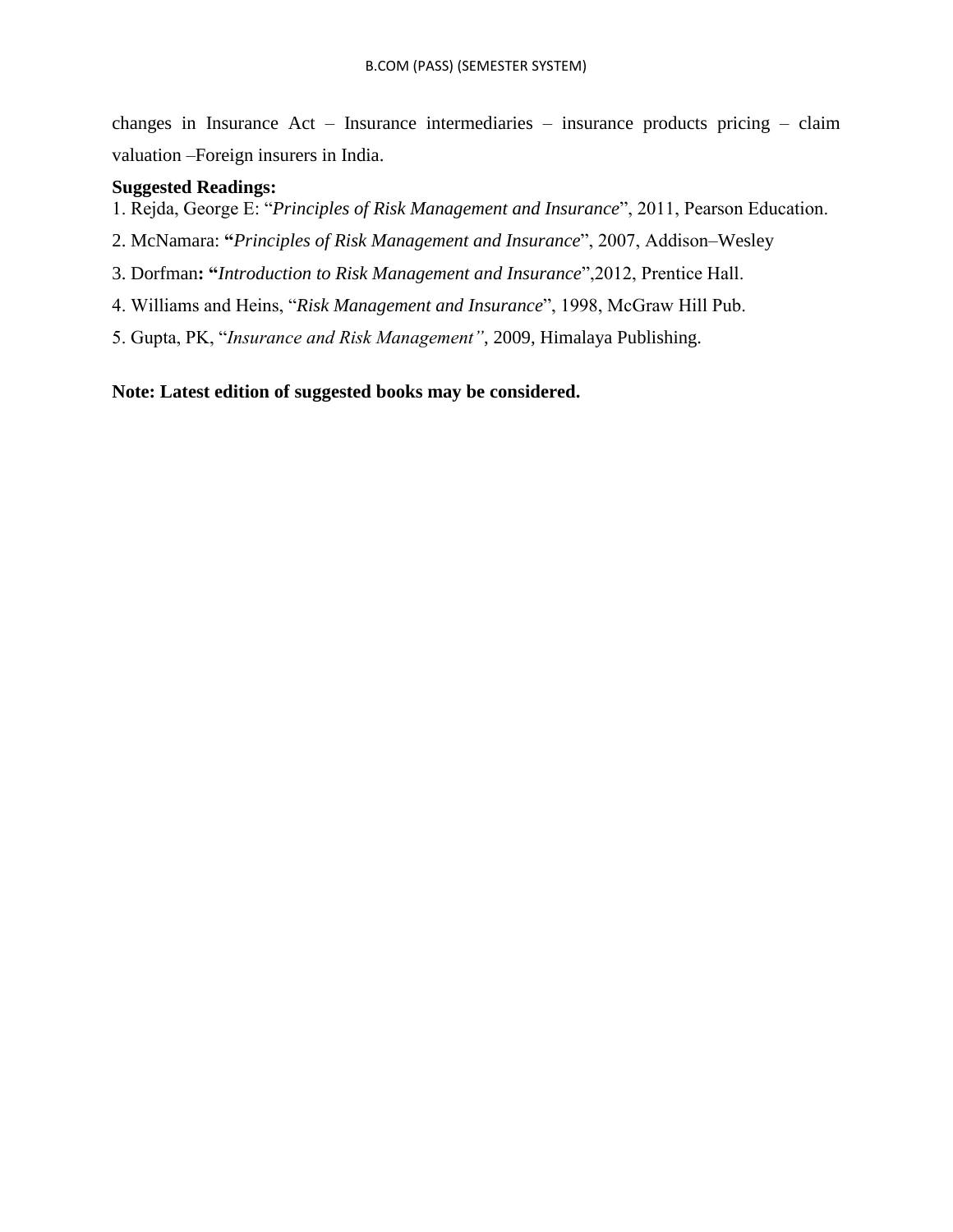# **GROUP–III: (COMPUTER APPLICATIONS & E–BUSINESS) BCG 631: WINDOWS AND NETWORKING**

**Time: 3 Hours Max. Marks: 50 Theory: 40 Internal Assessment: 10**

#### **Note: The question paper covering the entire course shall be divided into three sections.**

**Section–A**: It will have question No.1 consisting of 10 very short answer questions from the entire syllabus with answer to each question up to five lines in length. Students will attempt 8 questions. Each question will carry one mark; the total weightage being 8 marks.

**Section–B**: It will consist of essay type/numerical questions up to five pages (essay type) in length. Four questions numbering 2, 3, 4 and 5 will be set by the examiner from Part-I of the syllabus. The candidates will be required to attempt any two questions. Each question will carry 8 marks. The total weightage of this section shall be 16 marks.

**Section–C**: It will consist of essay type/numerical questions with answer to each question up to five pages (essay type) in length. Four questions numbering 6, 7, 8 and 9 will be set by the examiner from Part-II of the syllabus. The candidates will be required to attempt any two questions. Each question will carry 8 marks. The total weightage of the section shall be 16 marks.

#### **PART –I**

**Operating System and Windows:** Operating Systems: Meaning, Definition, Functions and Types of Operating Systems – Booting process – Disk Operating System: Internal and External Commands – Wild Card Characters – Computer Virus, Cryptology. Windows operating system – Desktop, Start menu, Control panel, Windows accessories, The System Tray, Adjusting the Rate of Speech on the Fly, Application Display, Inputting Text, Windows Text Navigation Commands, Reading with the screen reader.

**Application of Windows–**Application Windows Display**,** Accessing the Ribbons**.** The Recycle Bin**–** Configuring the Recycle Bin**.** The Run Dialog, Opening a Variety of Items from the Run Dialog**,** Exploring Windows Search, Using Search Parameters

# **PART–II**

**Networking– Transmission Modes**: Simplex, Half–Duplex, Full Duplex. Analog and digital transmission. Synchronous and Asynchronous transmission. Multiplexing.

# **Network Topologies: Bus, Star, Ring, Mesh, Tree**.

**Network Security:** Network security threats – Malicious code (Malware), Hacking, Credit card frauds. Spoofing, Sniffing Firewall (Concept, Components and Constituents, Benefits), Enterprise wide security Framework, secure physical infrastructure).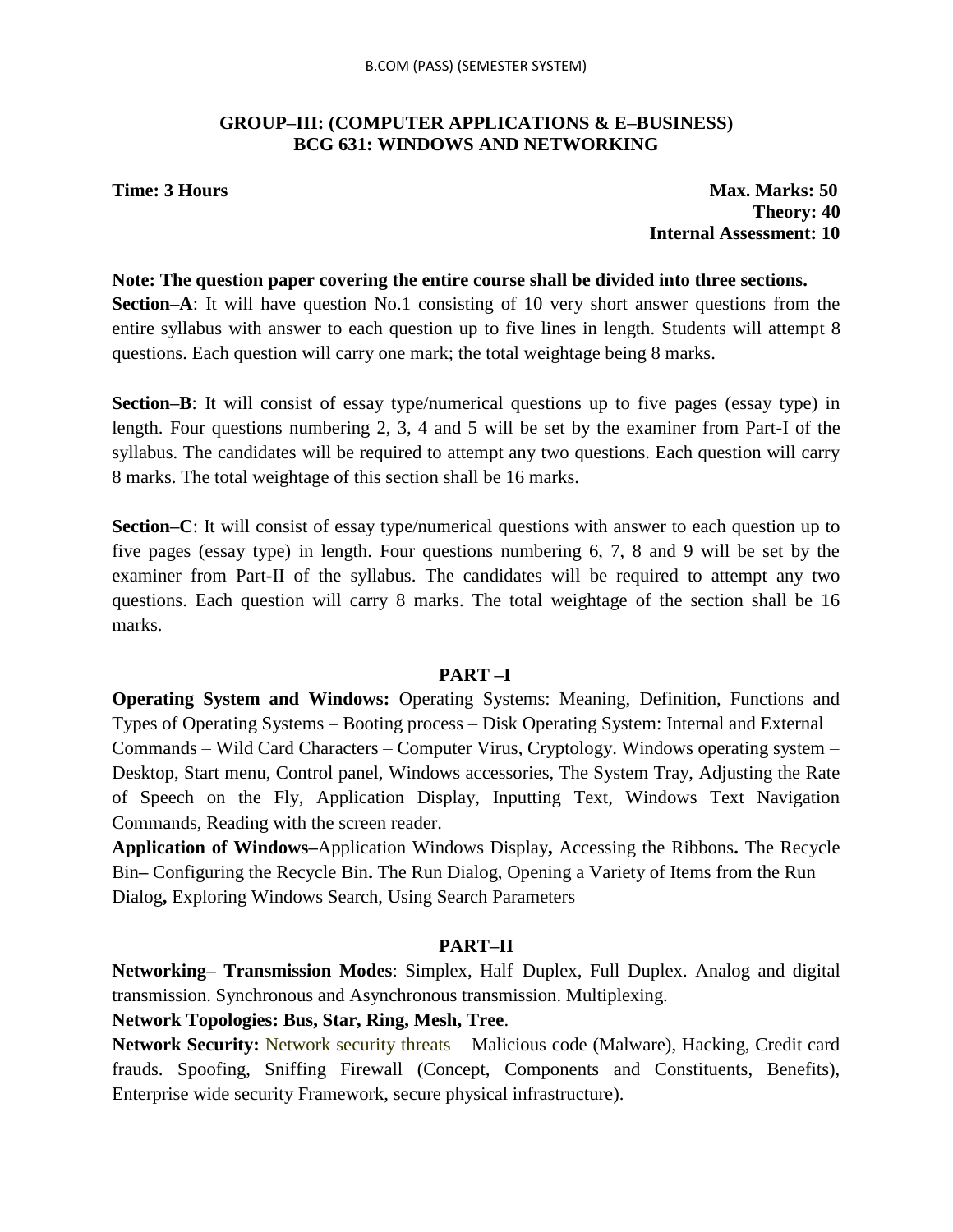# **Suggested Readings :**

1. White, Curt M, "*Data communications and Computer Networks*" , 2013 , Cenange Learning 2. Peterson, Larry L, "*Computer Networks : A System Approach*", 2012, Morgan Kaufmann

3. Bagad, Vilas S, "*Computer Networks*" , 2008, Technical Publications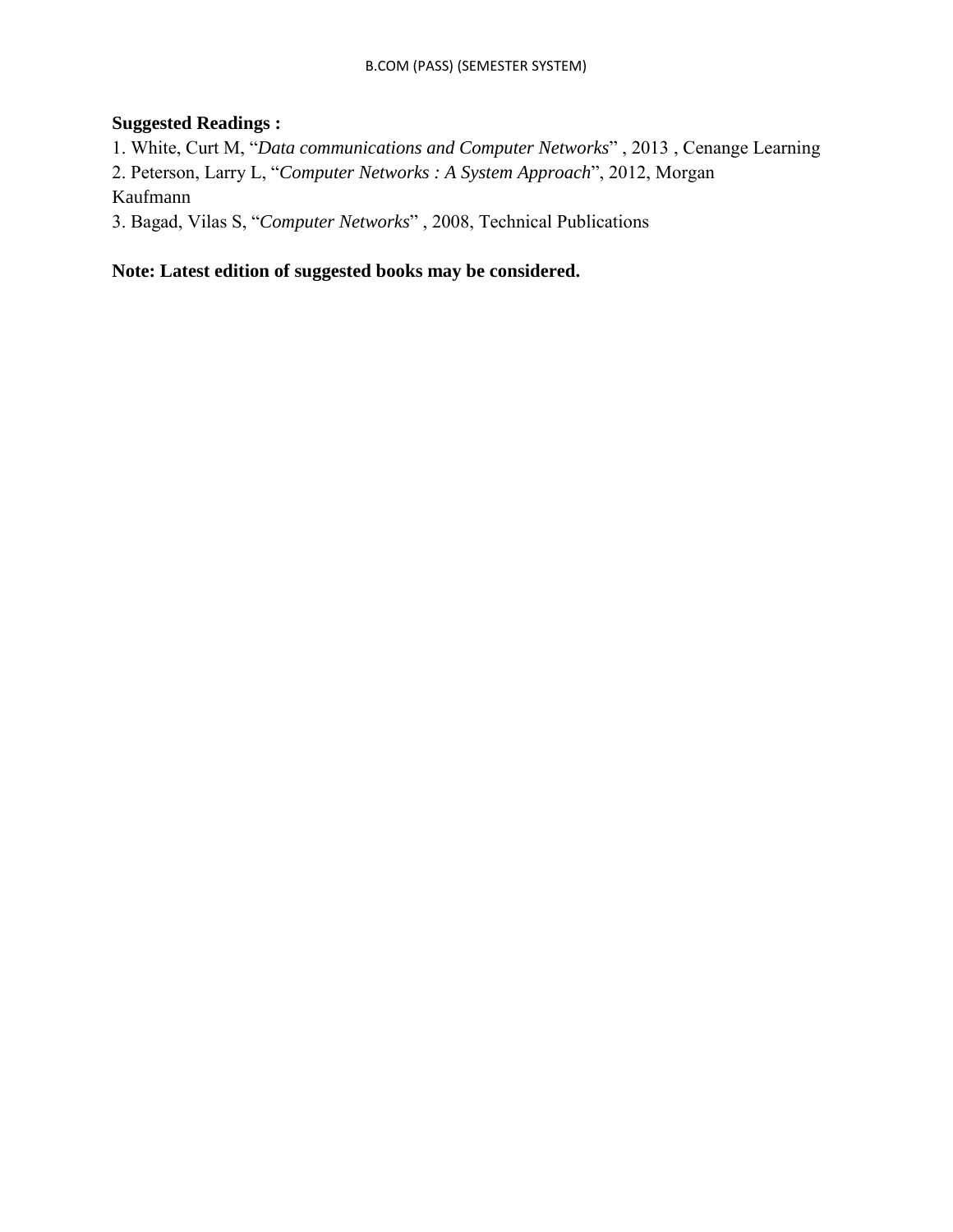# **GROUP–III: (COMPUTER APPLICATIONS & E–BUSINESS) BCG–632**: **E–Marketing**

**Time: 3 Hours Max. Marks: 50 Theory: 40 Internal Assessment: 10**

#### **Note: The question paper covering the entire course shall be divided into three sections.**

**Section–A**: It will have question No.1 consisting of 10 very short answer questions from the entire syllabus with answer to each question up to five lines in length. Students will attempt 8 questions. Each question will carry one mark; the total weightage being 8 marks.

**Section–B**: It will consist of essay type/numerical questions up to five pages (essay type) in length. Four questions numbering 2, 3, 4 and 5 will be set by the examiner from Part-I of the syllabus. The candidates will be required to attempt any two questions. Each question will carry 8 marks. The total weightage of this section shall be 16 marks.

**Section–C**: It will consist of essay type/numerical questions with answer to each question up to five pages (essay type) in length. Four questions numbering 6, 7, 8 and 9 will be set by the examiner from Part-II of the syllabus. The candidates will be required to attempt any two questions. Each question will carry 8 marks. The total weightage of the section shall be 16 marks.

# **PART – I**

**E Marketing**– Meaning, Concept, Nature, Features for E –Marketing Environment, Business Considerations for E Marketing , Unique E Marketing Issues .

**E Marketing Strategies**– Big Picture Strategies, Objectives and Goals, Segmentation and Positioning

**E– Marketing Techniques**: Search Engines, Directories, Registrations, Solicited targeted E– mails, Interactive sites, Banners, Advertising, Spam Mails, E–mail, Chain letters.

Applications of 5P"s (Product, Price, Place, Promotion, People), E–Advertising Techniques: Banners, Sponsorships, Portals, Online Coupons.

# **PART – II**

**Internet Marketing:** Concept and role of internet marketing; Search engine optimization – functions, type of traffic, keywords and steps in search engine optimization; Internet advertising – types and tracking ROI; Online PR, News and Reputation Management; Direct marketing –scope and growth; E-mail marketing; Social Media Marketing: Concept and tools; Blogging – benefits, types; Video-marketing for business purpose – tools and techniques; Pay per click marketing; Issues and challenges. E-payment systems: Payment gateways; use of Debit and credit cards; Mobile Marketing Trends and terminologies; Benefits and applications of mobile